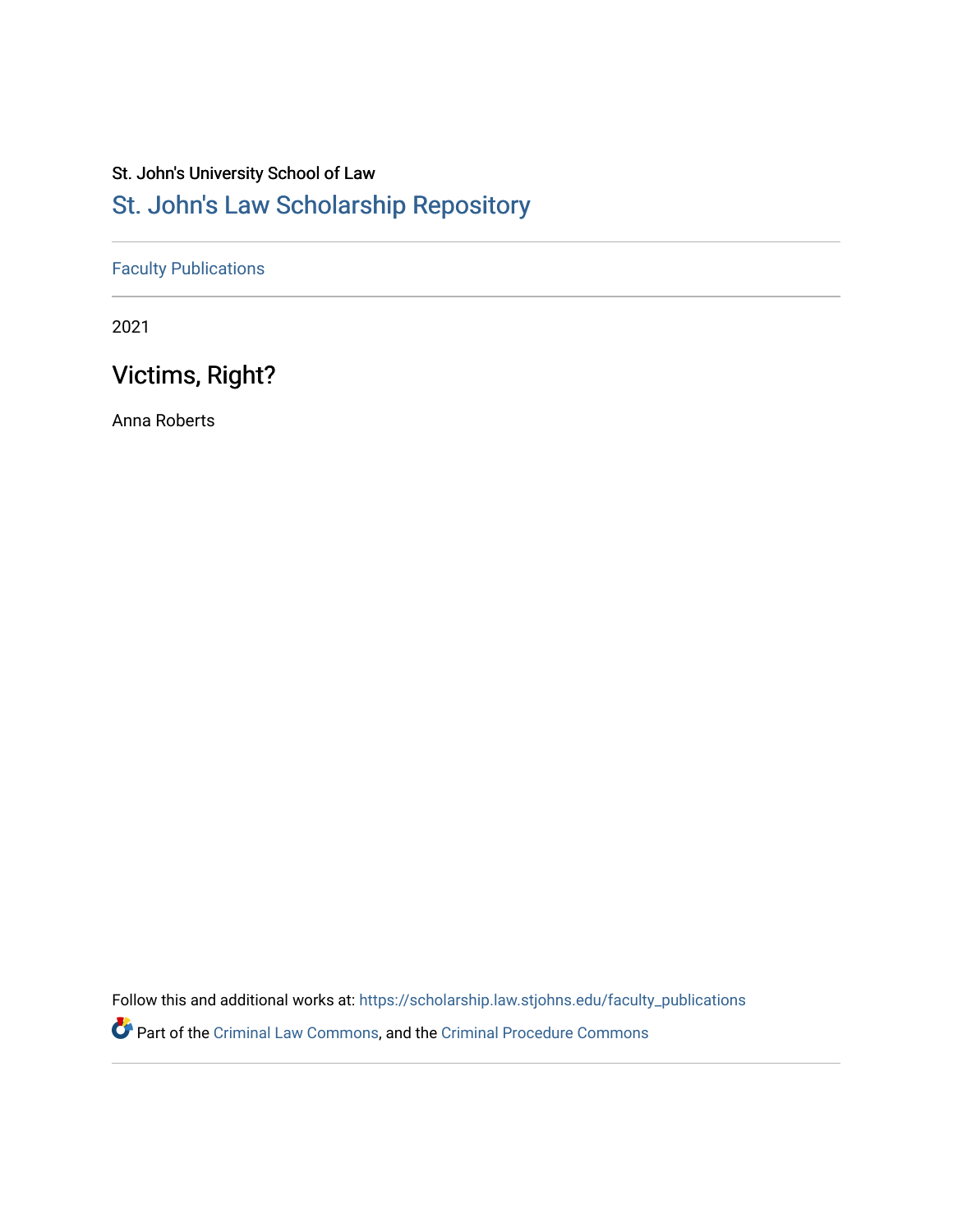# VICTIMS, RIGHT?

### *Anna Roberts*†

*In criminal contexts, a "victim" is typically defined as someone who has been harmed by a crime. Yet the word commonly appears in legal contexts that precede the adjudication of whether a crime has occurred. Each U.S. state guarantees "victims' rights," including many that apply pre-adjudication; ongoing "Marsy's*  Law" efforts seek to expand and constitutionalize them nationwide. At trial, *advocates, judges, and jury instructions employ this word even though the existence or not of crime (and thus of a crime victim) is a central question to be decided. This usage matters in part because of its possible consequences: it risks obscuring and weakening the defense side of our two-sided system. Changing the language is thus a reasonable reform. But the usage matters also because of the underlying impulses, assumptions, and realities that it reveals. An exploration of those helps to illuminate broader concerns that require systemic, rather than merely linguistic, change.*

 <sup>†</sup> Professor of Law, St. John's University School of Law; J.D., New York University School of Law; B.A., University of Cambridge. For helpful feedback, my thanks to John Acevedo, Amna Akbar, Jill Anderson, John Barrett, Asli Bashir, Jeff Bellin, Kiel Brennan-Marquez, Michal Buchhandler-Raphael, Bennett Capers, Jenny Carroll, Ed Cheng, Erin Collins, Larry Cunningham, Caroline Davidson, Peggy Cooper Davis, Avlana Eisenberg, Sheldon Evans, Barbara Fedders, Todd Fernow, Brenner Fissell, Thomas Frampton, Cynthia Godsoe, Lauryn Gouldin, Eve Hanan, Daniel Harawa, Vida Johnson, Zachary Kaufman, Steven Koh, Anita Krishnakumar, Benjamin Levin, Kate Levine, Cortney Lollar, Sara Manaugh, Irina Manta, Sandy Mayson, Peggy McGuinness, Ion Meyn, Eric Miller, Kathryn Miller, Janet Moore, Jamelia Morgan, Justin Murray, Minor Myers, Alex Nunn, Ngozi Okidegbe, Shelly Page, Gustavo Ribeiro, Alice Ristroph, Jasmine Gonzales Rose, Andrea Roth, Felipe Serrano, Reggie Shuford, Laurent Sacharoff, Julia Simon-Kerr, Jocelyn Simonson, I. India Thusi, Kate Weisburd, Rebecca Wexler, Kayonia Whetstone, Maggie Wittlin, participants in the University of Connecticut School of Law and Brooklyn Law School faculty workshops, my workshop colleagues at the ABA/AALS Criminal Justice Section scholarly workshop, participants at CrimFest!, and colleagues at the St. John's University School of Law Scholarship Retreat. Thanks also to Jeremy Ashton, Chris Byrne, Elyssa Carr, Sarah Catterson, Sam Gagnon, Andres Gomez, and Nicholas Lynaugh for research assistance; to Mike Simons, Anita Krishnakumar, and Eva Subotnik for research support; to Courtney Selby for library assistance; to Karena and Sam Rahall for their support; and to the editors of the Cardozo Law Review.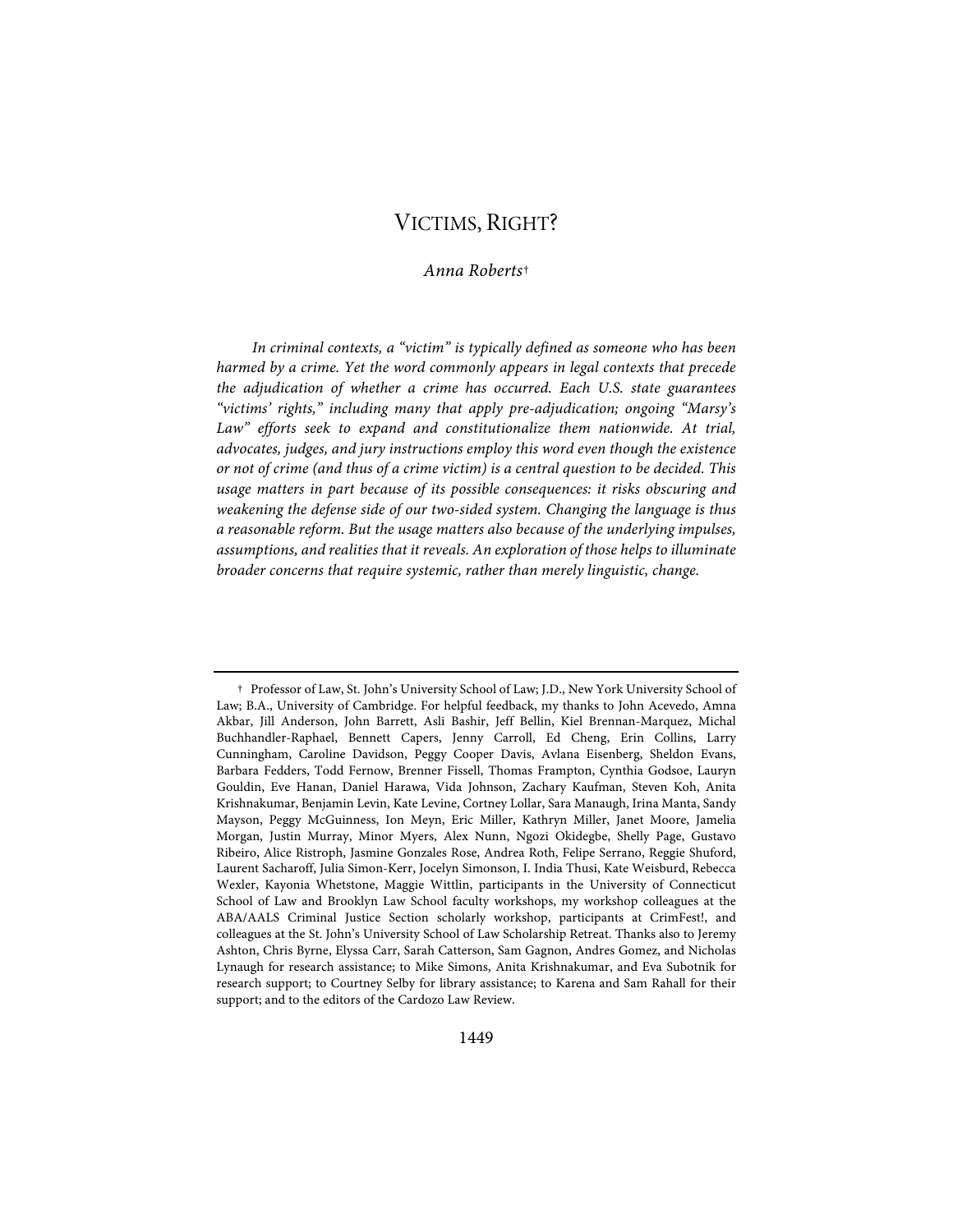# 1450 *CARDOZO LAW REVIEW* [Vol. 42:4

#### TABLE OF CONTENTS

| I.  |           |                                                                 |
|-----|-----------|-----------------------------------------------------------------|
|     | $A_{-}$   |                                                                 |
|     | B.        | Litigation Concerning the Pre-Adjudication Use of "Victim" 1464 |
| II. |           |                                                                 |
|     | A.        |                                                                 |
|     | <b>B.</b> |                                                                 |
|     |           | $\mathbf{1}$ .                                                  |
|     |           | 2.                                                              |
|     |           | 3.                                                              |
|     |           |                                                                 |
|     | A.        |                                                                 |
|     | <b>B.</b> |                                                                 |
|     | C.        |                                                                 |
|     | D.        |                                                                 |
|     |           |                                                                 |
|     | А.        |                                                                 |
|     | <b>B.</b> |                                                                 |
|     | C.        |                                                                 |
|     | D.        |                                                                 |
|     | Е.        |                                                                 |
|     |           |                                                                 |

### INTRODUCTION

Scholars argue that we are in a post-trial world, $1$  and bemoan the circumstances under which the predominant form of criminal conviction—the guilty plea—is imposed:2 too early in the process,3 with

<sup>1</sup> *See, e.g.*, Jocelyn Simonson, *The Criminal Court Audience in a Post-Trial World*, 127HARV. L. REV. 2173 (2014).

<sup>2</sup> *See, e.g.*, Anna Roberts, *Convictions as Guilt*, 88 FORDHAM L. REV. 2501, 2511–22 (2020).

<sup>3</sup> *See* John G. Douglass, *Fatal Attraction? The Uneasy Courtship of* Brady *and Plea Bargaining*, 50 EMORY L.J. 437, 443, 454 (2001).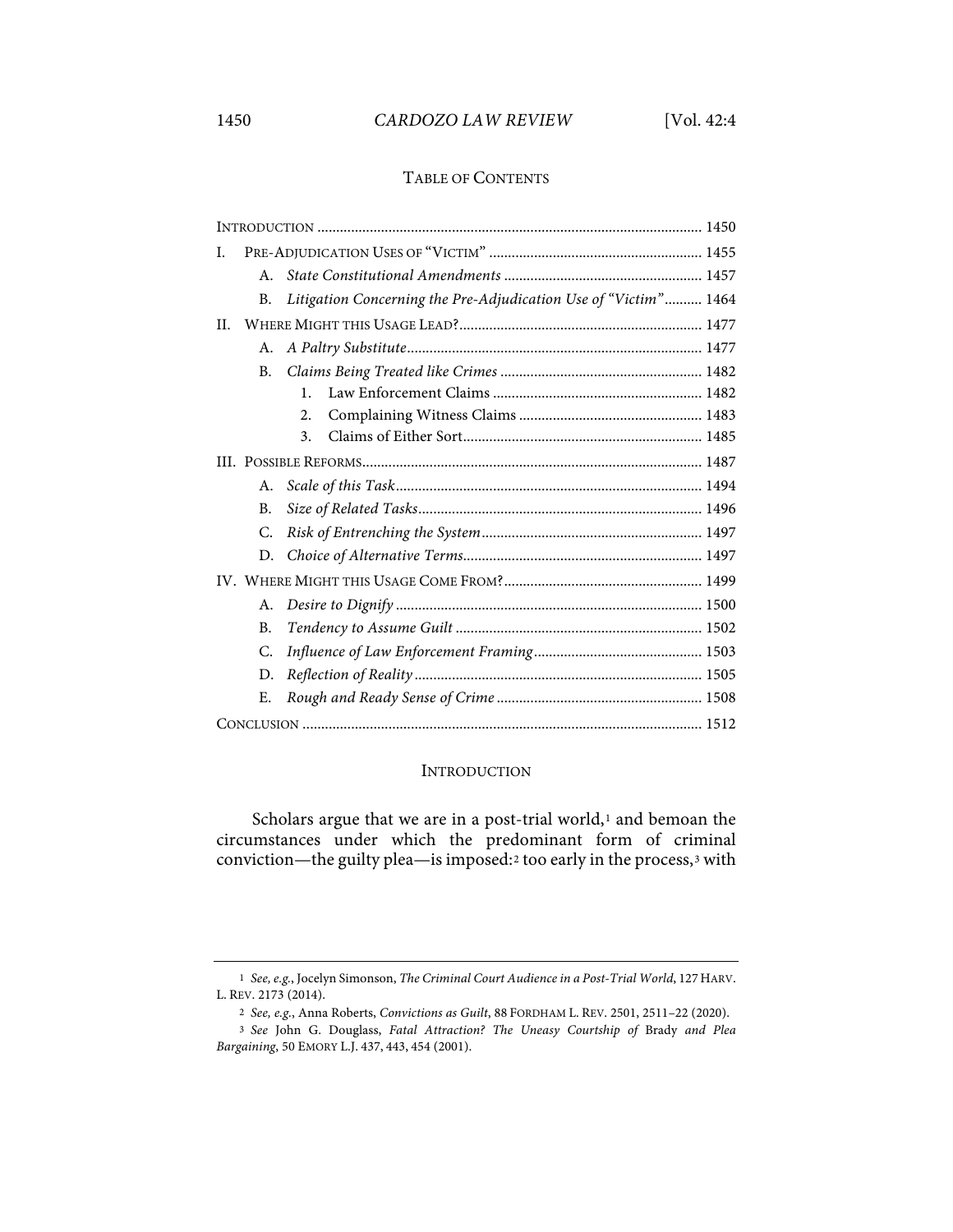too much haste,<sup>4</sup> and with too little evidence,<sup>5</sup> contestation,<sup>6</sup> scrutiny,<sup>7</sup> and regulation.8 But what if crime commission was being declared via another prevalent mechanism, which operates still earlier and quicker, and which garners even less attention, opposition, or restriction? This Article highlights an example of language use—the use of "victim" in pre-adjudication contexts9—and argues that it risks playing this role.10 If we have a victim, then we had a crime; if we had a crime, then we have someone who committed a crime. If language is doing this kind of work, a burden is being lifted inappropriately from the prosecution.

The predominant legal definition of a "victim" in criminal contexts—found in cases, statutes, and constitutions, and endorsed by Black's Law Dictionary<sup>11</sup>—is a person who has been harmed by a crime, and yet legal uses of the word to refer to someone *alleged* to have been harmed by a crime are widespread. This issue has particular contemporary salience as the backers of state constitutional amendments, known collectively as "Marsy's Law," target state after state with provisions offering "victims' rights" (including preadjudication rights).12 Kentucky passed a Marsy's Law amendment in 2020;13 Wisconsin's 2020 vote and Pennsylvania's 2019 vote to do the same are the subject of ongoing litigation.14 This issue emerges also in

8 *See* Stephen J. Schulhofer, *Plea Bargaining as Disaster*, 101 YALE L.J. 1979, 1987–90 (2002).

9 This Article will use phrases such as "alleged victims," "complainants," and "complaining witnesses" in place of "victims," but will discuss, in Section III.A, some of the problems with these and other popular terms.

10 *See, e.g.*, Carr v. Haas, No. 17-2527, 2019 WL 2644732, at \*1 (6th Cir. Jan. 8, 2019).

11 Black's Law Dictionary defines "victim" as "[a] person harmed by a crime, tort, or other wrong." *Victim*, BLACK'S LAW DICTIONARY (11th ed. 2019).

12 *See infra* Section I.A.

13 Kentucky Secretary of State, *Election Ballot*, http://web.sos.ky.gov/ballots/Allen% 202020G.pdf [https://perma.cc/E8DG-P9RQ]; *Marsy's Law takes effect in Kentucky,* WHAS11 (Nov. 20, 2020, 2:08 PM), https://www.whas11.com/article/news/kentucky/marsys-law-takeseffect-kentucky-crime-victims-election-2020/417-dc3afcd6-9b66-4d29-acb0-509299b13647.

14 *See* Wis. Just. Initiative, Inc. v. Wis. Elections Comm'n, No. 2019-CV-3485, 2020 Wisc. Cir. LEXIS 11 (Wis. Cir. Ct. Nov. 3, 2020) (finding Wisconsin ballot question "did not meet all constitutional and statutory requirements necessary to adequately inform the public on the purpose of the amendments upon which they were voting"); Brief for Petitioner, Wis. Just. Initiative, Inc. v. Wis. Elections Comm'n, 2021 WL 640101 (Wis. Ct. App. Feb. 8, 2021) (No. 2020AP002003) (appealing decision), League of Women Voters of Pa. v. Boockvar, 219 A.3d 594 (Pa. 2019) (upholding preliminary injunction); *League of Women Voters of PA v. Boockvar*, ACLU PA., https://www.aclupa.org/en/cases/league-women-voters-pa-v-boockvar [https://perma.cc/XM2D-

<sup>4</sup> *See id.* at 484.

<sup>5</sup> *See id.* at 450–51.

<sup>6</sup> *See generally* Stephanos Bibas, *Incompetent Plea Bargaining and Extrajudicial Reforms*, 126 HARV. L. REV. 150 (2012).

<sup>7</sup> *See* Stephanos Bibas, *Plea Bargaining Outside the Shadow of Trial*, 117 HARV. L. REV. 2463, 2475 (2004).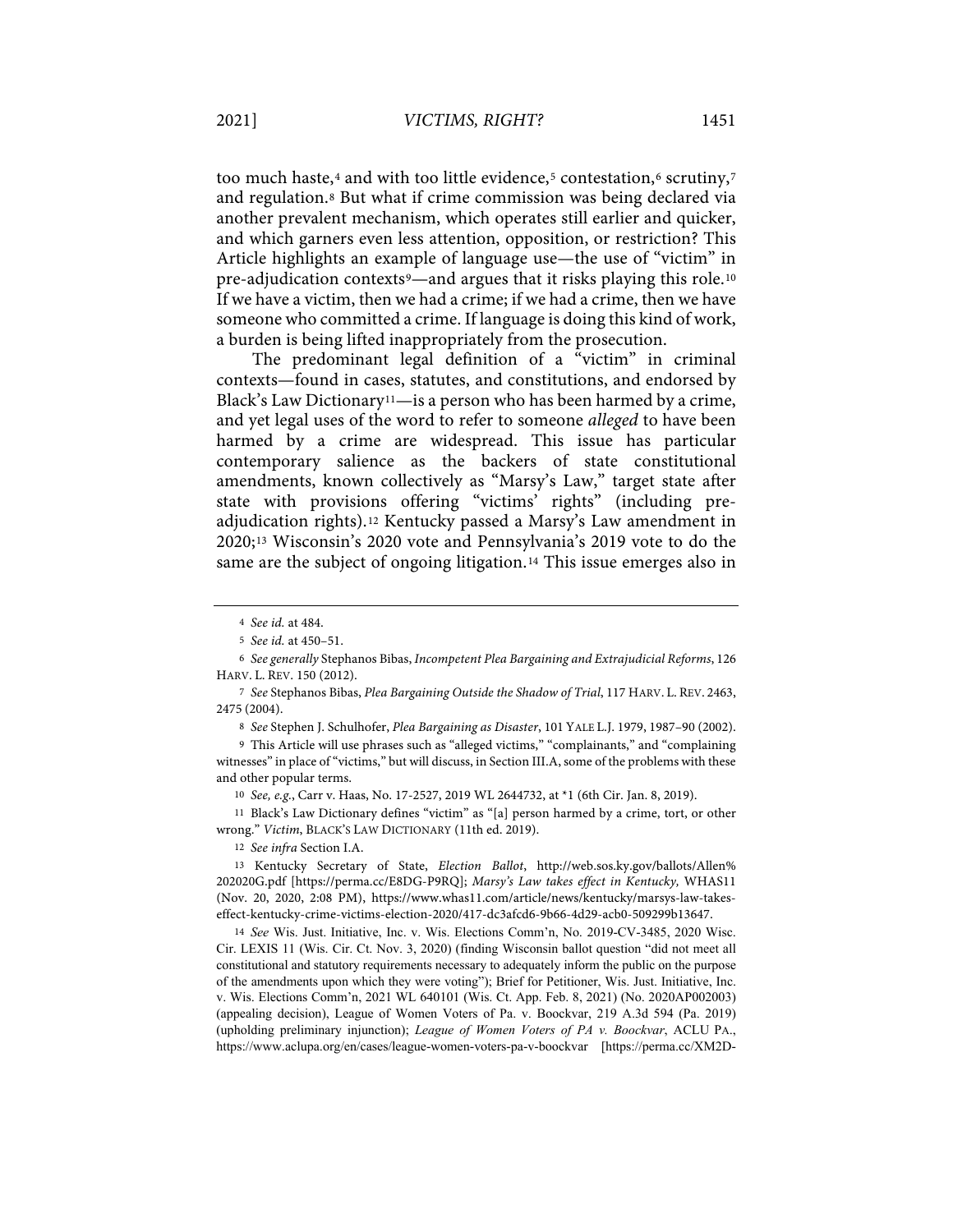trial practice, which reveals numerous instances of each of the relevant players—judges, prosecutors, defense attorneys, witnesses, and the drafters of jury instructions—referring, pre-adjudication, to the "victim" in the case.15

This tension between legal usage and legal definition—and indeed between legal usage and foundational premises relating to the presumption of innocence16—often goes unacknowledged.17 Marsy's Law provisions typically define a "victim" as someone who has been harmed by a crime,<sup>18</sup> even while explicitly extending their protections to those who are pre-adjudication.19 In litigation, powerful voices have challenged this usage—Kobe Bryant, Bill Cosby, and Jeffrey Epstein have all been embroiled in this<sup>20</sup>—but even when courts recognize the error their most frequent conclusion is that it was harmless.21

Analysis of this phenomenon is critically important, however. First, this needs to be understood as a language usage that is far from isolated. Throughout our legal language, and often unchallenged, are terms that appear to prejudge aspects of the adjudicative process. These include the widespread use of "offender" in place of "alleged offender,"22 "offense" in place of "alleged offense,"23 and "recidivism"

15 *See infra* Section I.B.

16 *See* People v. Solano, No. B222662, 2011 WL 1833375, at \*11 (Cal. Ct. App. May 16, 2011) ("Solano argues characterizing the officers as victims prior to argument . . . undermines the presumption of innocence by sending a message to the jury [that] the People's version of events is the correct one.").

17 *See* Geoffrey Sant, *"Victimless Crime" Takes on a New Meaning: Did California's Victims' Rights Amendment Eliminate the Right to be Recognized as a Victim?*, 39 J. LEGIS. 43, 43 (2013) (noting that "to date there has been virtually no academic discussion of Marsy's Law").

18 See A Model Constitutional Amendment to Afford Victims Equal Rights, MARSY'S LAW, at 4, http://d3n8a8pro7vhmx.cloudfront.net/marsyslawforall/legacy\_url/1090/Marsy-s-Law-Model-Constitutional-Amendment.pdf?1533058099 [https://perma.cc/K62T-4L92] [hereinafter MARSY'S LAW, *Model Constitutional Amendment*].

19 *See id.* at 1.

20 *See infra* Section I.B.; *infra* notes 323–25 and accompanying text.

21 *See infra* notes 177–91 and accompanying text.

22 *See* Anna Roberts, *Arrests as Guilt*, 70 ALA. L. REV. 987, 1009–10 (2019) [hereinafter Roberts, *Arrests as Guilt*].

23 *See id*; U.S. CONST. amend. V ("the same offence"); U.S. CONST. Art. III, § 2, cl. 3 ("The trial of all crimes, except in cases of impeachment, shall be by jury; and such trial shall be held in the state where the said crimes shall have been committed . . . ."); U.S. CONST. amend. VI ("In all criminal prosecutions, the accused shall enjoy the right to a speedy and public trial, by an impartial jury of the state and district wherein the crime shall have been committed . . . .").

<sup>22</sup>Y5]; League of Women Voters of Pennsylvania v. Kathy Boockvar, 578 M.D. 2019, 2021 WL 62268 (Pa. Cmmw. Jan. 7, 2021) (finding Pennsylvania ballot measure unconstitutional); Anna Orso, *The Wolf Administration Won't Appeal a State Court Ruling that Tossed Victim-Rights Law Overwhelmingly Supported by Voters*, PHILA. INQUIRER (Feb. 9, 2021), https://www.inquirer.com/ news/pennsylvania/marsys-law-pennsylvania-victim-rights-wolf-appeal-20210209 html [https://perma.cc/HV3N-FPB5] (confirming that an appeal is underway).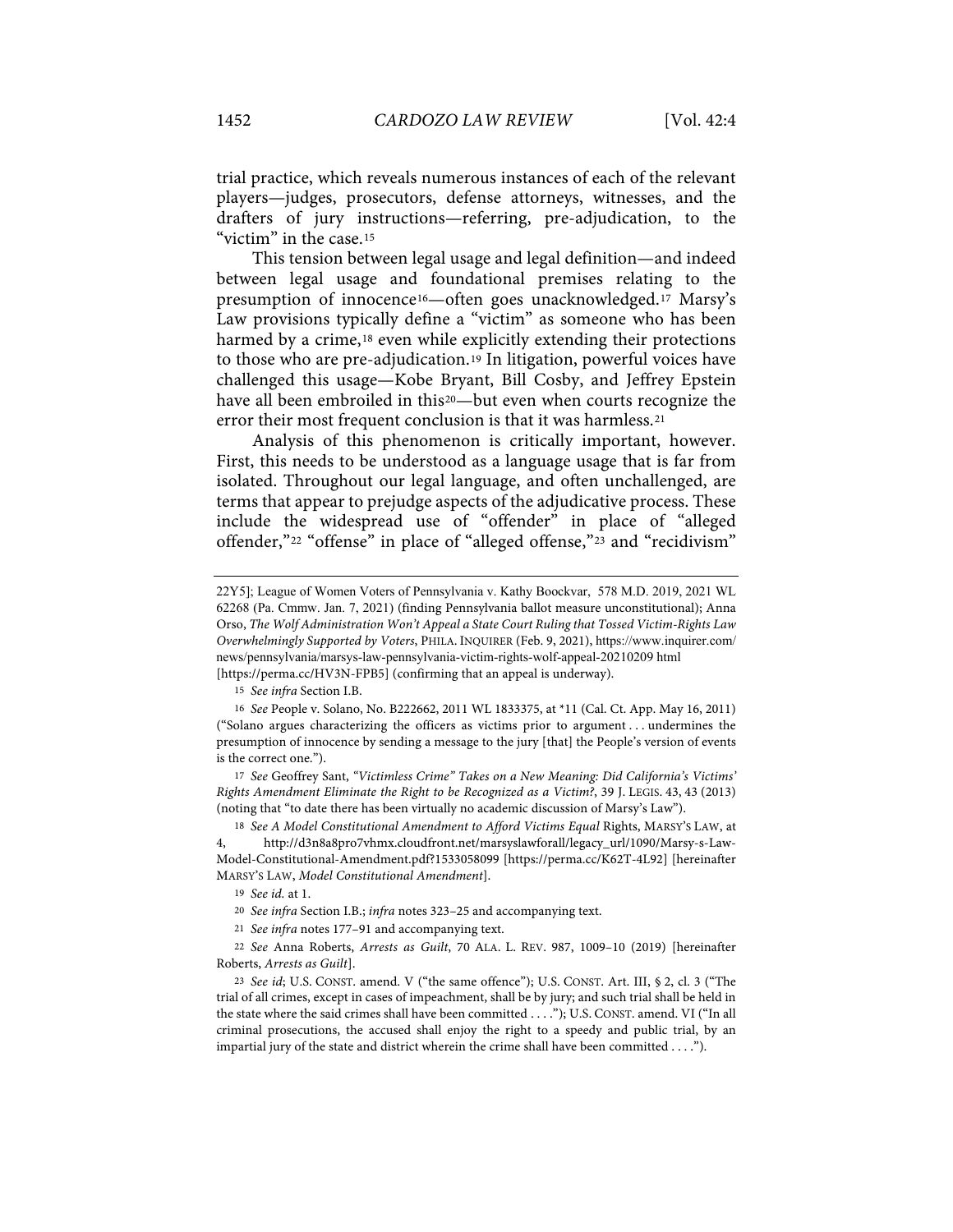to refer to re-arrest.24 Second, it is important to study these language usages because of dangerous tendencies that their widespread use (and the acquiescence thereto) both exacerbates and reveals.

These kinds of usages and the acquiescence thereto both exacerbate and reveal dangerous tendencies such as the following: assumptions of guilt that bypass the evidentiary process; assumptions that claims by law enforcement or by complainants equate to crimes; the dominance of law enforcement narratives and vocabulary; and assumptions that law enforcement accounts are truthful, accurate, and neutral. These tendencies threaten the rights of defendants, the viability of defenses, and the role of defense counsel.

The role played by the word "victim" also highlights some of the inadequacies in our treatment of those who are harmed by crime. The use of the word "victim" (like the criminal system itself) has come to be seen as a way of bestowing dignity and respect.25 Yet within our criminal system what is offered is, at best, a partial and instrumental form of dignity and respect, one that is tied to a willingness to cooperate,<sup>26</sup> and one that represents a paltry substitute for deeper forms of dignity and respect.27

This Article considers two possible ways to tackle these concerns, starting with a reformist approach. One might focus on the risks that this usage exacerbates, and recommend language change in response. The Article proposes reforms addressing the language use of judges, prosecutors, defense attorneys, the police, and those responsible for jury instructions. This reform is far from straightforward, however, given the widespread family of usages that reform of this type would have to counter, the lack of obvious alternative terms, and the risk that this kind of reform effort might entrench aspects of the existing system.28

A second option is to focus on the impulses that lie behind such usages.29 This Article mentions a variety of possibilities, each of which connects this issue with broad areas of concern regarding the criminal

<sup>24</sup> *See* Roberts, *Arrests as Guilt, supra* note 22, at 1009–10.

<sup>25</sup> *See infra* Section II.A.

<sup>26</sup> Stacy Caplow, *What if There is No Client?: Prosecutors as "Counselors" of Crime Victims*, 5 CLINICAL L. REV. 1, 12 (1998) (mentioning "the paradox that the prosecutor must forge a bond in order to motivate the victim, but may abandon the victim when his or her cooperation is no longer necessary").

<sup>27</sup> *See id.*

<sup>28</sup> To be consistent, one would have to tackle other usages that merge allegation with crime, such as pre-adjudication usages of "rape kit" and "crime scene." *See infra* Section III.A. Note also the concerns about ways in which "reformist reforms" can serve to entrench the criminal system. *See infra* Sections III.B–C.

<sup>29</sup> *See* Roberts, *Arrests as Guilt, supra* note 22, at 1010–12 (making analogous point that common error regarding plea bargain prevalence occurs because incorrect figure fits with widespread assumptions).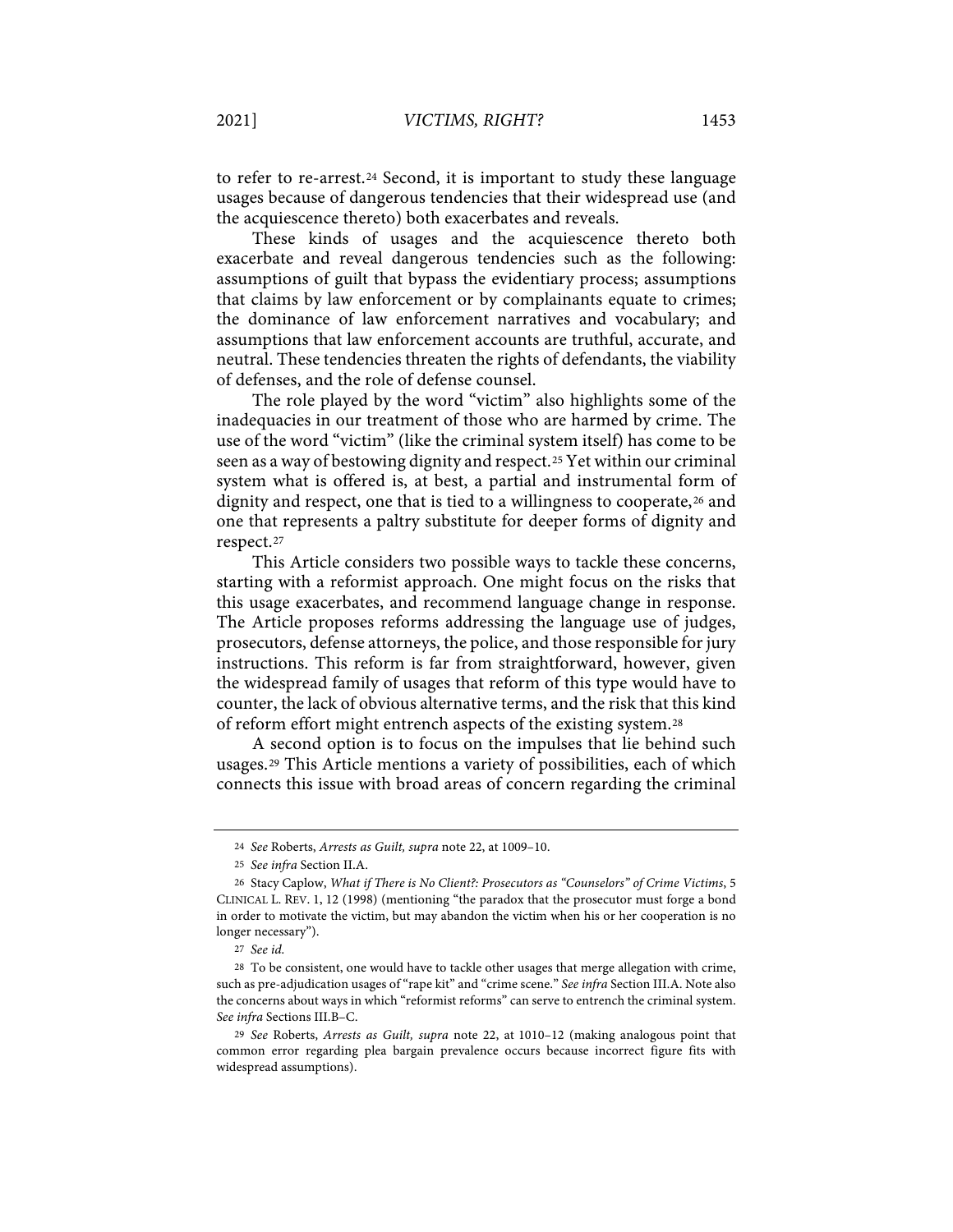system. First, the Article suggests that this word has come to bear the weight of signaling respect and dignity for those claiming crime weight that the system more broadly has failed, and still fails, to bear. Second, like many common terms, it signals premature assumptions of criminal wrongdoing. Third, it hints at the pervasiveness, dominance, and perceived neutrality of law enforcement framing. Fourth, by deploying the language of crime even absent a crime as defined by law, it sheds light on a "rough and ready" or "I know it when I see it" concept of crime, which exists in fascinating and problematic tension with our legal definitions. And finally, it does something simpler: in suggesting that the line of adjudication is blurred, it reflects our reality. Lines are frequently drawn in our system that play a role more central than the supposedly central line of adjudication: lines drawn at arrest and charge, and bail setting, and indeed at birth.

While these potential impulses behind the word open up expansive areas of inquiry, it is important to start to unpack them. As calls for abolition enter the mainstream,30 one fear that they may spark is the fear of giving up what we have. To evaluate the promise of abolition requires an accurate examination of what we actually have; requires shedding myths.31 And if we find that our system is indeed one where in many ways that central line of adjudication is a blur, where we aren't ruled by definitions, or by other structures said to make the process fair and the punishment justified, where judgments of guilt do not await the point of adjudication, we may be more willing to explore other ways less contingent ways—of according respect and dignity.

Part I examines two legal settings in which the pre-adjudication use of "victim" repeatedly appears: first, the various state constitutional amendments that bestow the language of "victim" and attendant rights on those who are pre-adjudication, and second the litigated uses of "victim" to refer to complaining witnesses during trial.32 It highlights not just the dangers posed by this usage, but the troubling tendencies revealed by this usage and by instances of acquiescence thereto. Part II

<sup>30</sup> Abolition is understood in a variety of ways, but as described in one recent account, abolitionists "work toward eliminating prisons and police, and building an alternate and varied set of political, economic, and social arrangements or institutions to respond to many of the social ills to which prison and police now respond." Amna Akbar, *Teaching Penal Abolition*, L. & POL. ECON. PROJECT (July 15, 2019), https://lpeblog.org/2019/07/15/teaching-abolition [https://perma.cc/29L8-9TD2].

<sup>31</sup> *See* Amna A. Akbar, *How Defund and Disband Became the Demands,* N.Y. REV. OF BOOKS (June 15, 2020), https://www.nybooks.com/daily/2020/06/15/how-defund-and-disband-becamethe-demands/?lp\_txn\_id=992867 [https://perma.cc/CXG7-K67W] ("Abolitionists are often caricatured as having unattainable ends and an impractical agenda. But many organizations, like Survived and Punished and generationFIVE have demonstrated the failure of our system even on its own terms . . . .").

<sup>32</sup> *See supra* note 9 for the terminology that this Article will use.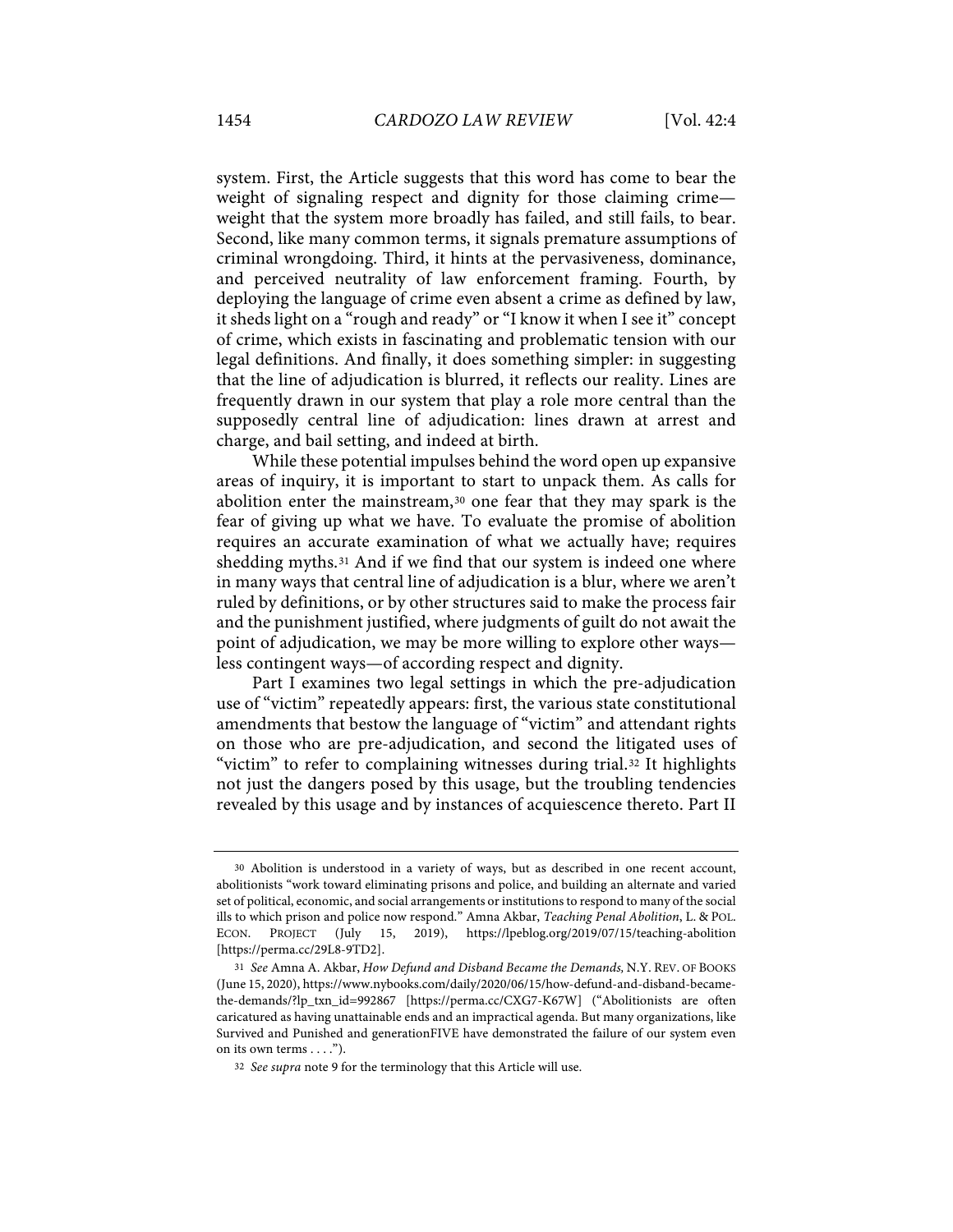expands on the dangers, examining not just threats to defendants and defenses, and thus to our two-sided adversary system, but also the impoverished nature of this usage (and of criminal prosecution more broadly) as a means of bestowing dignity and respect. Part III discusses potential reform efforts aimed at tackling these dangers. Part IV posits that if reform is attempted, it ought to be paired with efforts to understand some of the assumptions, impulses, and forces that perpetuate this usage; it presents some possibilities, before considering their implications for current discussions of abolition.

## I. PRE-ADJUDICATION USES OF "VICTIM"

This Part examines two contexts in which "victim" is used before there has been an adjudication of guilt: state constitutional amendments and trial litigation. First, a few notes about framing and scope. "Victim" is of course used in a variety of contexts—some legal, some not, and within legal contexts some criminal and some not. As one court has said, "[t]he term 'victim' is a "malleable term" the meaning of which depends on the context in which it is used.'"33 To the extent possible, this Article attempts to focus on those contexts where one has reason to expect that a legal definition is in play. (Jury instructions are a particularly clear example). Given this focus, one can turn, as many courts do,34 to Black's Law Dictionary for a working definition.35 For the last twenty years, Black's has defined "victim" as "a person harmed by a crime, tort, or other wrong."36 Even this may be a somewhat more capacious definition than is appropriate in many of the contexts discussed in this Article, where one might conclude that "a person harmed by a crime" is the relevant definition.

In addition to the dictionary definition of "victim," one has to acknowledge the variety of associations or overtones that accompany

<sup>33</sup> People v. Ruiz, No. B278461, 2018 WL 4292027, at \*3 (Cal. Ct. App. Sept. 7, 2018) (quoting Santos v. Brown, 189 Cal. Rptr. 3d 234, 246 (Cal. Ct. App. 2015)).

<sup>34</sup> *See, e.g.*, State v. Morock, No. 14AP–559, 2015 WL 4660026, at \*7 (Ohio Ct. App. Aug. 6, 2015); State v. Skipintheday, 704 N.W.2d 177, 181 (Minn. Ct. App. 2005) ("Absent a statutory or caselaw definition of the word, we turn to a common lexical meaning; A victim is a person harmed by a crime, tort, or other wrong.") (quoting *Victim*, BLACK'S LAW DICTIONARY (7th ed. 1999)).

<sup>35</sup> Other definitions exist, some of which courts invoke. *See, e.g*., United States v. Terry, 142 F.3d 702, 710–11 (4th Cir. 1998) (noting that the definitions of "victim" provided in Black's Law Dictionary and Webster's Ninth New Collegiate Dictionary vary in scope).

<sup>36</sup> *Victim*, BLACK'S LAW DICTIONARY, 7th ed. (1999). No definition was given in the first four editions. The 5th (1979) and 6th (1990) editions had "[t]he person who is the object of a crime or tort."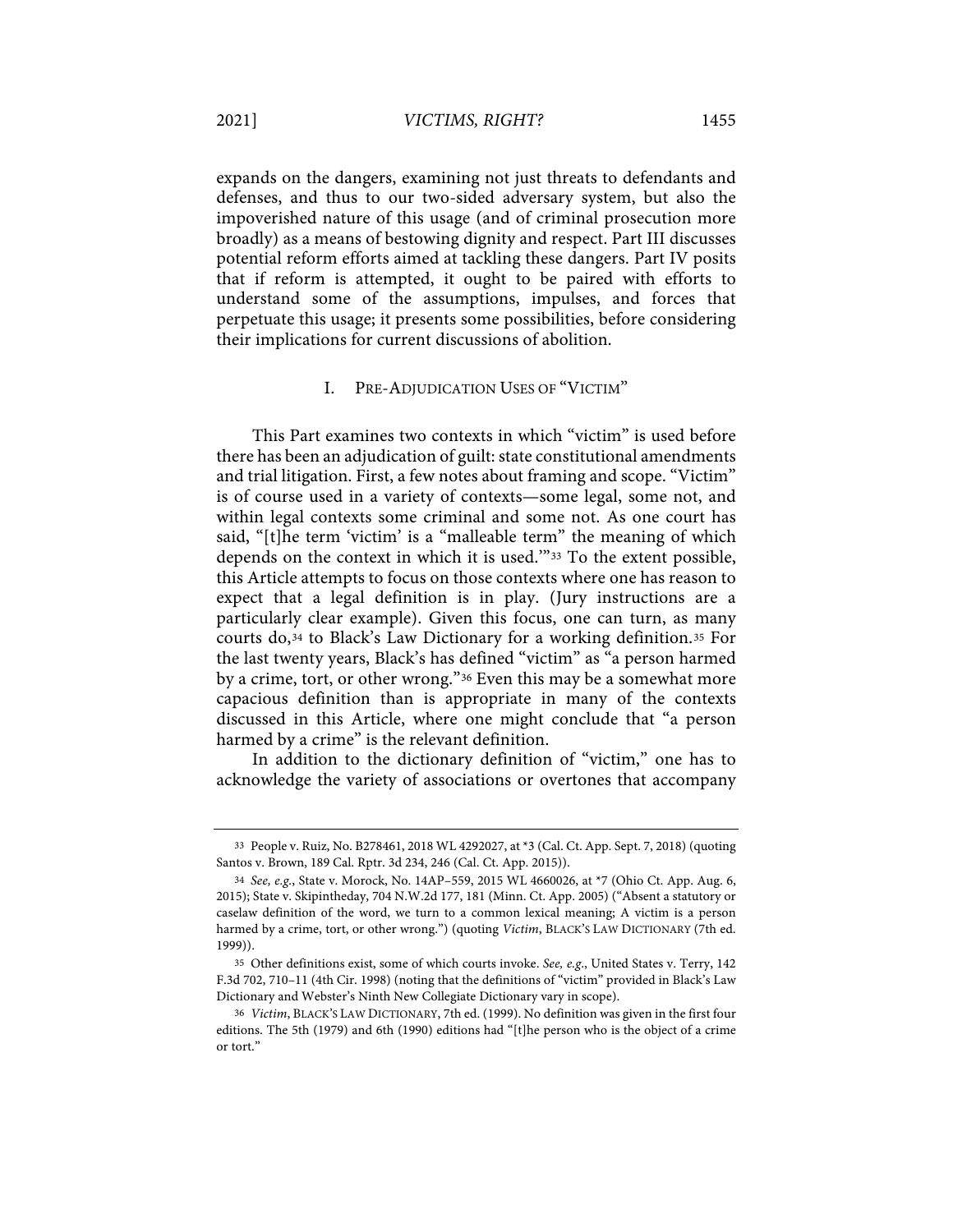the word. To call someone a "victim" may be to trigger a variety of assumptions: if someone is a victim then they may seem to need sympathy,<sup>37</sup> protection and help,<sup>38</sup> and indeed "justice."<sup>39</sup> They are on the side of right.40 They are not supposed to be blamed or shamed.41 Even while focusing on the ways in which "victim" appears to pre-judge crime commission, this Article does not ignore these other aspects of the word's meaning. Indeed, they may help illustrate some of the significance of the prevalence of "victim" pre-adjudication: the more we become accustomed to thinking of complainants as victims, <sup>42</sup> the more natural it may seem to guarantee them rights.

Finally, there are all sorts of objections to the word "victim" other than the one that this Article addresses. It may be said to convey an unhelpful sense of weakness, damage, subordination, or lack of agency.43 Those objections have received considerable scholarly treatment.44 To the extent possible, this Article puts them to one side, to focus on one that has not: the implications of the usage—and of its

39 *See* Lynne Henderson, *The Wrongs of Victim's Rights*, 37 STAN. L. REV. 937, 971–72 (1985) ("'Justice' in this context presumably means that the victim should be entitled to have the accused incarcerated without any formal adjudication of guilt.") [hereinafter Henderson, *The Wrongs*]; Lynne Henderson, *Whose Justice? Which Victims?*, 94 MICH. L.REV. 1596, 1607 (1996) (reviewing GEORGE FLETCHER, JUSTICE FOR SOME: VICTIMS' RIGHTS IN CRIMINAL TRIALS (1995)) (quoting George Fletcher as asserting that "[t]he purpose of the trial is to stand by the victim," and adding her view that "the (admittedly formal) presumption of innocence disappears under this theory, and trials become a distorted Durkheimesque ritual of condemnation and social cohesion rather than a determination of guilt.") (alteration in original).

40 *See* Henderson, *The Wrongs*, *supra* note 39, at 952 ("Unfortunately, the symbolic strength of the term 'victim's rights' overrides careful scrutiny: Who could be anti-victim? Thus, liberals find themselves caught in yet another apparent paradox: To be solicitous of a defendant's rights is to be antivictim."); Simon, *supra* note 38, at 1136 (quoting Janet Reno as saying that "I draw most of my strength from victims, for they represent America to me: people who will not be put down, people who will not be defeated, people who will rise again and stand again for what is right. . . . You are my heroes and heroines. You are but little lower than the angels.").

44 *See, e.g.*, Sarah Buel, *Putting Forfeiture to Work*, 43 U.C. DAVIS L. REV. 1295, 1297 n.5 (2010).

<sup>37</sup> *See* United States v. Edwards, No. CR 16-103-BLG-SPW-1, 2017 WL 4159365, at \*1 (D. Mont. Sept. 19, 2017).

<sup>38</sup> *See* Jonathan Simon, *Megan's Law: Crime and Democracy in Late Modern America*, 25 L. & SOC. INQUIRY 1111, 1112 (2000).

<sup>41</sup> *See* Buszkiewic v. State*,* 424 P.3d 1272, 1280–81 (Wyo. 2018).

<sup>42</sup> *See supra* note 9 for the terminology that this Article will use.

<sup>43</sup> *See* Martha Minow, *Surviving Victim Talk*, 40 UCLA L. REV. 1411, 1432 (1993) ("The victim is helpless, decimated, pathetic, weak, and ignorant."); Olivia Fleming, *Chanel Miller and Evan Rachel Wood Unearth the Aftermath of Sexual Assault*, HARPER'S BAZAAR (Nov. 6, 2019), https://www.harpersbazaar.com/culture/features/a29554899/chanel-miller-evan-rachel-woodwomen-who-dare [https://perma.cc/K8XL-RYGX] ("We do not exist to be a side character in his story or his victim, we do not belong to the people who hurt us, and we continue to own and control our own narratives, and they get to be on the sidelines for once.") (quoting Chanel Miller).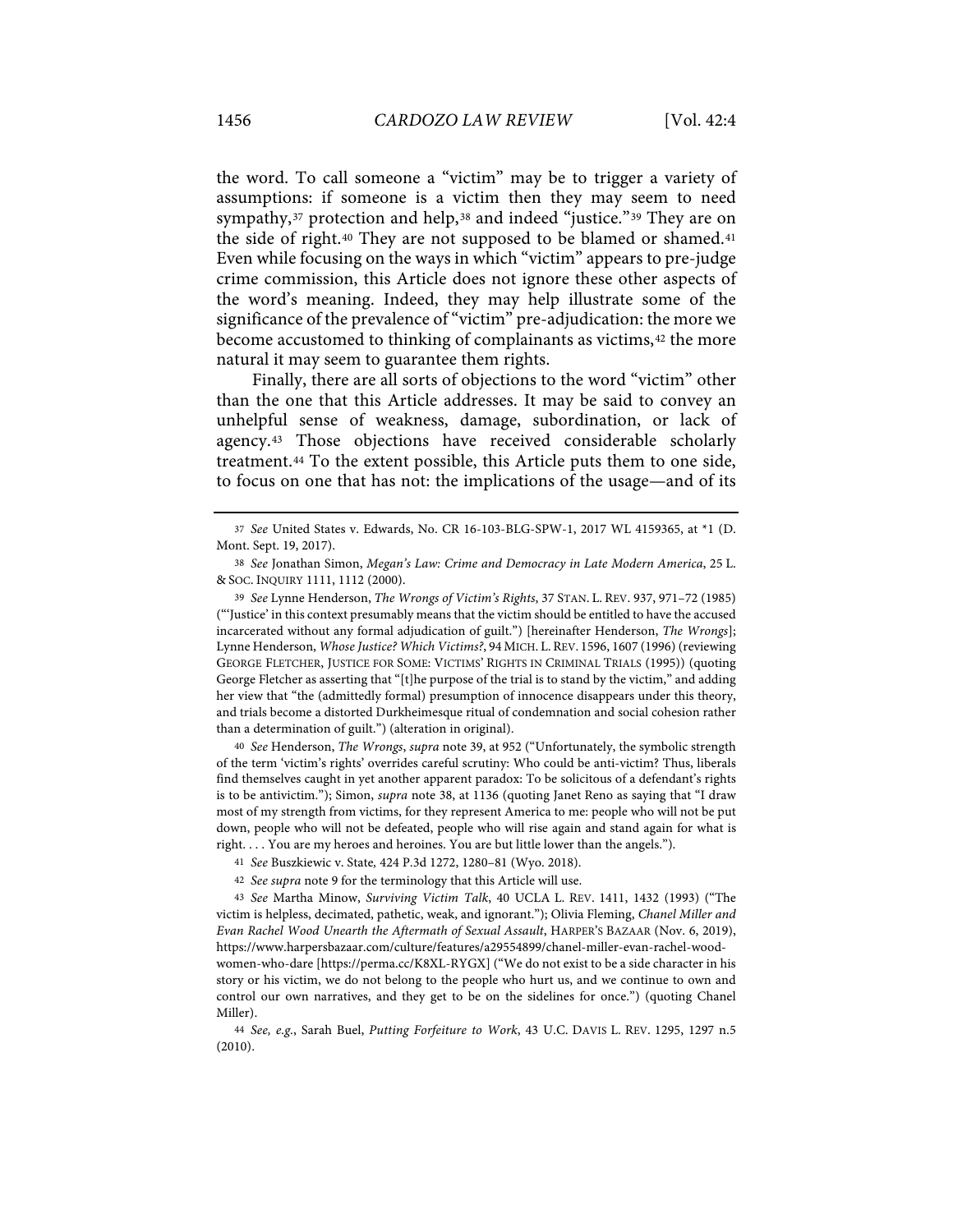widespread acceptance—for those claiming and accused of crime, and for our systems of adjudication.

### A. *State Constitutional Amendments*

More than thirty states have amended their constitutions to add "victims' rights" provisions.45 None of these amendments restricts its applicability to the post-conviction context,46 and indeed the trend is toward pre-adjudication rights being spelled out with more force and more numerosity.47

These amendments have arrived in two waves, the second of which is still swelling. The first wave began in 1982, the year in which President Reagan's "Task Force on Victims of Crime" produced a lengthy report on "victims' rights."<sup>48</sup> The Report appended a proposed constitutional amendment, which was geared at the federal Constitution's Sixth Amendment,49 but which acted as a catalyst for state constitutional amendments.50 California passed one that same year,51 and thirty-one states followed in the 1980s and 1990s.52

Of that first wave of amendments, while some do not make it explicit that they apply pre-adjudication,<sup>53</sup> others make clear that they

50 *See* Don Siegelman & Courtney W. Tarver, *Victims' Rights in State Constitutions*, 1 EMERGING ISSUES STATE CONST. L. 163, 164 (1988).

51 CAL. CONST. art. I, § 28(a) (1982).

53 *See, e.g.*, OHIO CONST. art. I, § 10a (enacted 1994). All of them, however, are open to that interpretation, thanks to phrases such as "throughout the criminal justice process," "all phases,"

<sup>45</sup> Alabama, Alaska, Arizona, California, Colorado, Connecticut, Florida, Georgia, Idaho, Illinois, Indiana, Kansas, Kentucky, Louisiana, Maryland, Michigan, Mississippi, Missouri, Nebraska, Nevada, New Jersey, New Mexico, North Carolina, North Dakota, Ohio, Oklahoma, Oregon, Rhode Island, South Carolina, South Dakota, Tennessee, Texas, Utah, Virginia, Washington, and Wisconsin. Litigation is pending in Pennsylvania and Wisconsin, in connection with the Marsy's Law provisions passed in those states.

<sup>46</sup> *See infra*.

<sup>47</sup> *See* sources cited *infra* notes 75–76.

<sup>48</sup> PRESIDENT'S TASK FORCE ON VICTIMS OF CRIME, FINAL REPORT (1982), https://ovc.ojp.gov/sites/g/files/xyckuh226/files/media/document/87299.pdf [https://perma.cc/ FKE8-FLGH]

<sup>49</sup> The proposal was to add the following sentence to the Sixth Amendment: "Likewise, the victim, in every criminal prosecution shall have the right to be present and to be heard at all critical stages of judicial proceedings." *Id.* at 114–15.

<sup>52</sup> ALA. CONST. art. I, § 6.01 (enacted 1994); Alaska (1994); Arizona (1990); Colorado (1992); Connecticut (1996); Florida (1988); Idaho (1994); Illinois (1992); Indiana (1996); Kansas (1992); Louisiana (1998); Maryland (1994); Michigan (1988), Mississippi (1998); Missouri (1992); Nebraska (1997); Nevada (1996); New Jersey (1991); New Mexico (1992); North Carolina (1996); OHIO CONST. art. I, § 10a (enacted 1994); OKLA. CONST. art. II, § 34 (enacted 1996); Oregon (1999); Rhode Island (1986); South Carolina (1996); Tennessee (1998); Texas (1989); Utah (1994); Virginia (1996); Washington (1989); Wisconsin (1993).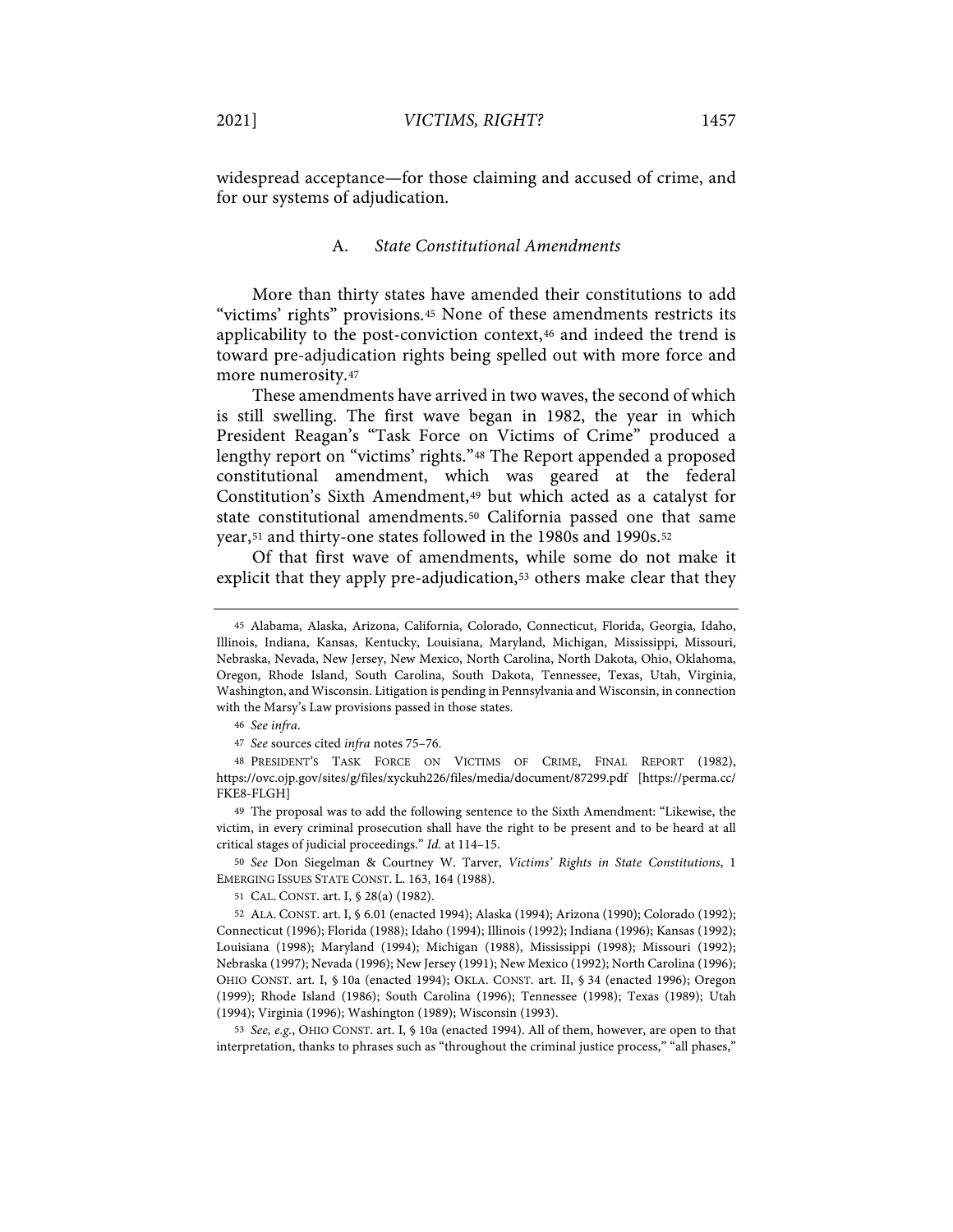do.54 As regards South Carolina, for example, "a person becomes a victim the instant the crime is committed or attempted and he or she suffers a harm."55 That state's supreme court has listed several rights that "occur *prior* to indictment,"56 and has specified that "[i]f the case proceeds through indictment, the victim gains more rights."

Examples of pre-adjudication rights include a "right to be reasonably protected from the accused through the imposition of appropriate bail or conditions of release by the court,"57 a "right to timely disposition of the case following the arrest of the accused,"58 a right to "refuse an interview, deposition, or other discovery request by the defendant,"<sup>59</sup> a right to "confer with the prosecution  $\dots$  before trial or before any disposition of the case,"60 and a right to "reasonable notice and to be present and heard during all critical stages of preconviction and postconviction proceedings."61

The second wave consists of amendments setting out state versions of "Marsy's Law." Marsalee ("Marsy") Nicholas was a twenty-one-yearold woman, who was killed by an ex-boyfriend, Kerry Conley, in 1983.62 While Conley was out on \$100,000 bail, Nicholas's mother apparently saw him at a grocery store; she had not previously known that he was at liberty.63 This lack of notification spurred legal change. Nicholas's brother, Henry Nicholas III, is a billionaire who proceeded to found

- 57 ALASKA CONST. art. I, § 24; *see* MO. CONST. art. I, § 32(2).
- 58 ALASKA CONST. art. I, § 24.
- 59 ARIZ. CONST. art. II, § 2.1.
- 60 *Id.*
- 61 LA. CONST. art. I, § 25.

or "all crucial stages." *See, e.g.*, Bellamy v. State, 594 So. 2d 337, 338 (Fla. Dist. Ct. App. 1992) (rejecting defendant's argument that the presence of the complainant in the courtroom at trial pursuant to the "all crucial stages" presence guarantee of the state's "victims' rights" provision violated his due process rights, and noting that to adopt an interpretation of the provision that was limited to the post-conviction context "would undermine the purpose of the victim's rights constitutional amendment" and lead to an "absurd result").

<sup>54</sup> *See, e.g.*, UTAH CONST. art. I, § 28 (mentioning rights that attach "once a criminal information or indictment charging a crime has been publicly filed in court").

<sup>55</sup> *Ex parte* Littlefield, 540 S.E.2d 81, 85 (2000).

<sup>56</sup> *Id.* ((1) [T]he right to be treated fairly; (2) the right to be informed when the accused is arrested, released from custody, or has escaped; (3) the right to be informed of any criminal proceedings which are dispositive of the charges against the accused; (4) the right to be informed of a hearing affecting bond or bail; and (5) the right to be protected from the accused or persons acting on his behalf.)

<sup>62</sup> Lyndon Stambler, *Point Dume Man Found Guilty of Murdering His Former Girlfriend*, L.A. TIMES (Apr. 18, 1985), https://www.latimes.com/archives/la-xpm-1985-04-18-we-23880-story. html [https://perma.cc/VU77-HVM5].

<sup>63</sup> *See id.*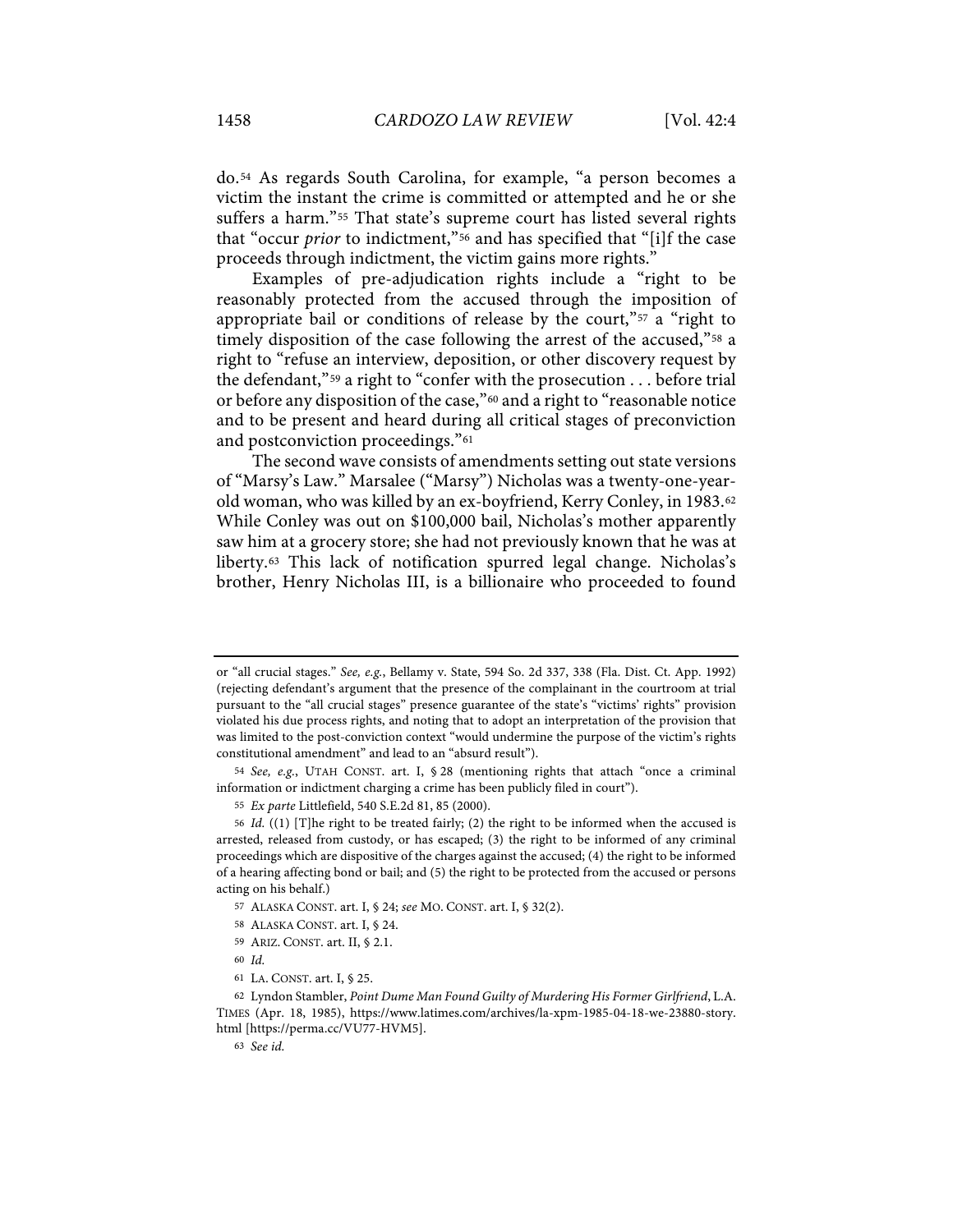Marsy's Law for All LLC,<sup>64</sup> which aims to pass "victims' rights" amendments to state constitutions,<sup>65</sup> as well as federally. He reportedly spent a total of 99.3 million dollars to support Marsy's Law ballot measures between 2008 and 2018.66 Marsy's Law provisions are on the books in twelve states,<sup>67</sup> and the rate at which they are arriving has intensified.68 Marsy's Law provisions passed in all six states that had them on their 2018 ballots.69 A Pennsylvania version was on the ballot in November 2019 (because of pending litigation,70 votes have not been certified);71 Wisconsin and Kentucky voters adopted Marsy's Law amendments in 2020, though litigation is ongoing in Wisconsin.72 Other states are said to be considering similar steps.73 These amendments adhere more or less closely to a model provision promulgated by the LLC.74 They tend to offer a longer list of rights than the provisions passed during the first wave,<sup>75</sup> and (in contrast to the first wave) each of them makes explicit its applicability pre-adjudication.76

In addition to their considerable successes, the Marsy's Law backers have encountered several obstacles. Legislatures in New Hampshire, Alabama, and Idaho voted down Marsy's Law proposals.<sup>77</sup>

66 BALLOTPEDIA, *supra* note 13.

69 Florida, Georgia, Kentucky, Nevada, North Carolina, and Oklahoma.

70 *See* League of Women Voters of Pa. v. Boockvar, 219 A.3d 594 (Pa. 2019).

71 *See* Sheryl Delozier, *We Can Protect Victims and Reform Criminal Justice at the Same Time*, PA. CAP.-STAR (Apr. 7, 2019), https://www.penncapital-star.com/commentary/we-can-protectvictims-and-reform-criminal-justice-at-the-same-time-this-is-how-opinion [https://perma.cc/ 8H2V-NPR5].

72 BALLOTPEDIA, *supra* note 13; S.J. Res. 2., 2019 Leg. (Wis. 2019); *see also* sources cited *supra* note 16.

73 *See State Efforts,* MARSY'S LAW, https://www.marsyslaw.us/states [https:// perma.cc/2579- W8CT] (mentioning Mississippi, Idaho, Iowa, New Hampshire, Maine, and Kentucky).

74 *See* MARSY'S LAW, *Model Constitutional Amendment*, *supra* note 18.

75 *See, e.g.*, State v. Hughes, 134 N.E.3d 710 (Ohio Ct. App. 2019) (stating that the Marsy's Law amendment "expands the rights afforded to victims of crimes").

76 *See, e.g.*, N.D. CONST. art. I, § 25 (noting that "all victims shall be entitled to the following rights, beginning at the time of their victimization . . . ."); FLA. CONST. art. I, § 16 (same).

77 Jeanne Hruska, *'Victims' Rights' Proposals Like Marsy's Law Undermine Due Process*, ACLU (May 3, 2018, 10:00 AM), https://www.aclu.org/blog/criminal-law-reform/victims-rights-

<sup>64</sup> *See* Beth Schwartzapfel, *The Billionaire's Crusade*, THE MARSHALL PROJECT (May 22, 2018, 10:00 PM), https://www.themarshallproject.org/2018/05/22/nicholas-law [https://perma.cc/ SH5F-RYST].

<sup>65</sup> These include notification provisions.

<sup>67</sup> California (2008), Florida (2018), Georgia (2019), Illinois (2014), Kentucky (2020), Nevada (2018), North Carolina (2019), North Dakota (2018), Ohio (2018), Oklahoma (2018), South Dakota (2016 and then in an amended version in 2018), Wisconsin (2020).

<sup>68</sup> *See* Jason Moon, *How One Group Is Pushing Victims' Rights Laws Across the Country*, NPR (Mar. 29, 2018, 2:24 PM), https://www.npr.org/2018/03/29/597684647/how-one-group-isseeding-victims-rights-laws-across-the-country [https://perma.cc/YFF7-659T].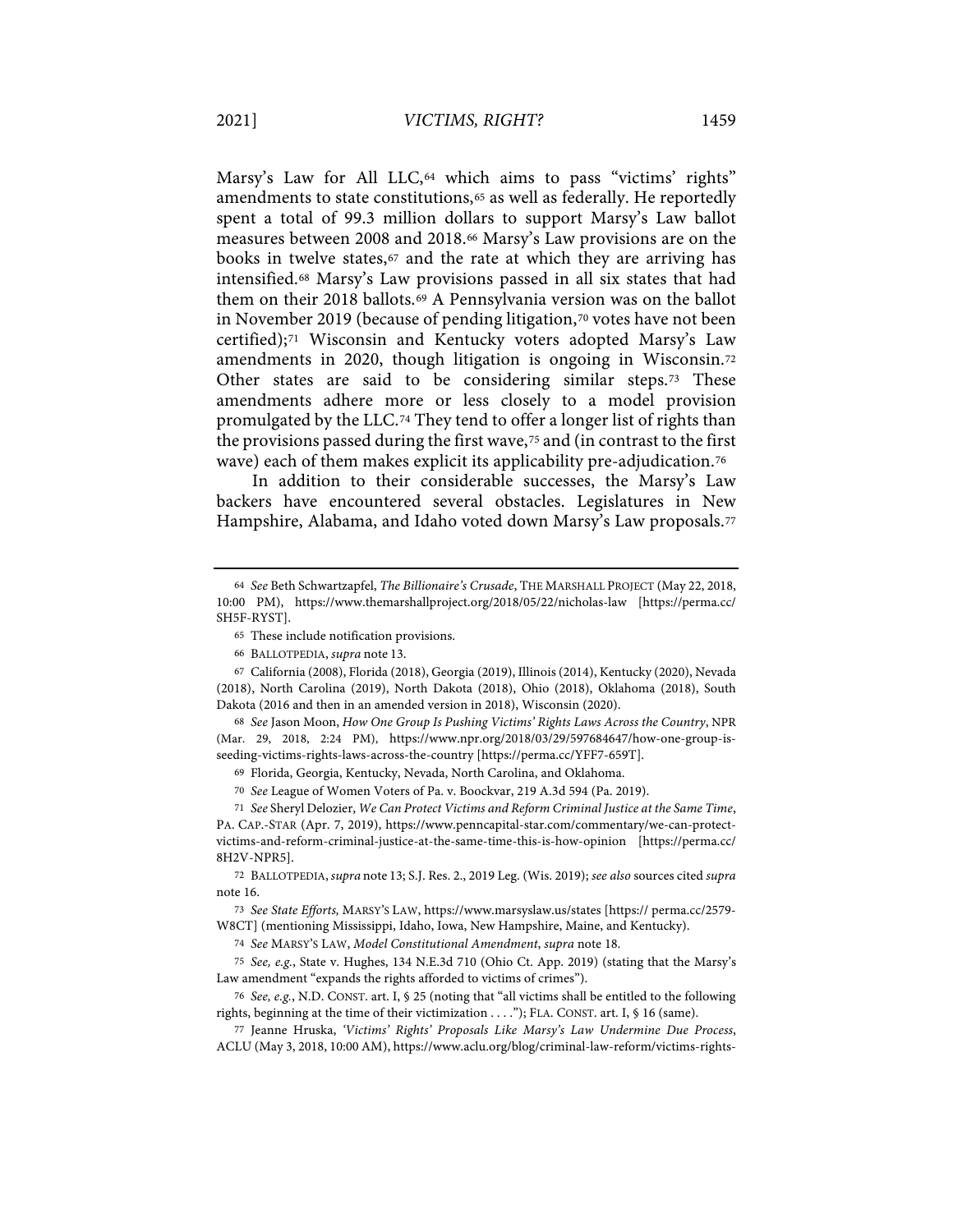In addition, state courts struck down proposed amendments in Kentucky and Montana,78 and another has granted a preliminary injunction precluding the tabulation and certification of votes in Pennsylvania.79 Whereas the rulings in Kentucky and Montana focused on procedural violations,80 the Pennsylvania court emphasized the enormity of the implications of Marsy's Law for criminal defendants.81 Indeed, the court concluded that "it is clear that the Proposed Amendment, by its plain language, will immediately, profoundly, and irreparably impact individuals who are accused of crimes, the criminal justice system as a whole, and most likely victims as well."<sup>82</sup> The court noted the amendment's assertion that the rights contained therein were to be "protected in a manner no less vigorous than the rights afforded to the accused,"83 and listed some of the hazards for defendants' rights: the right to full and effective investigations would be harmed, as would the rights to confront witnesses and to enforce subpoenas compelling cooperation.84 The proposed amendment would also alter the right to a speedy trial, the right against double jeopardy, the right to pretrial release, the right to post-conviction relief, and the right to appeal.85 The Supreme Court of Pennsylvania affirmed the injunction, and litigation continues.86

79 League of Women Voters of Pa. v. Boockvar, No. 578 M.D. 2019, 2019 Pa. Commw. Unpub. LEXIS 623 (Pa. Commw. Ct. Oct. 30, 2019). Litigation is also ongoing in Wisconsin.

80 Kentucky's amendment was found to have violated the state constitution because the full text was not placed on the ballot and was not published. *See Westerfield*, 599 S.W.3d 738. Montana's amendment was struck down because it made changes to the constitution that were substantive and not closely related, and thus violated the separate vote requirement. *See Mont. Ass'n of Ctys.*, 404 P.3d 733.

83 *Id.* This language is also found in the model amendment and in several other state versions. *See* MARSY'S LAW, *supra* note 74.

85 *See id*. at \*37.

proposals-marsys-law-undermine-due-process [https://perma.cc/C6Z5-ZK65] (contrasting this with success in states that only require signatures in order to get on the ballot).

<sup>78</sup> For Kentucky, see Westerfield v. Ward, 599 S.W.3d 738 (Ky. 2019); John Cheves, *Kentucky Supreme Court Strikes Down Marsy's Law, Says Ballot Wording was too Vague,* LEXINGTON HERALD LEADER (June 13, 2019, 1:45 PM), https://www.kentucky.com/news/politicsgovernment/article231511858.html [https://perma.cc/7AKH-SNSF]. For Montana, see Mont. Ass'n of Ctys. v. State, 404 P.3d 733 (Mont. 2017).

<sup>81</sup> *See Boockvar*, 2019 Pa. Commw. Unpub. LEXIS 623, at \*19–21.

<sup>82</sup> *Id.* at \*19. Petitioners had called an experienced criminal defense attorney, who testified that the changes would "eviscerate his ability to effectively represent his clients," affecting his ability to get discovery, cross-examine, negotiate pleas, build a defense, and ensure that his clients were afforded their right to a speedy trial. *See id*. at \*9–14.

<sup>84</sup> *See Boockvar*, 2019 Pa. Commw. Unpub. LEXIS 623, at \*19–21.

<sup>86</sup> *See* League of Women Voters of Pa. v. Boockvar, 219 A.3d 594, 594 (Pa. 2019); *see also Boockvar*, 2019 Pa. Commw. Unpub. LEXIS 623, at \*19–21; League of Women Voters of Pennsylvania v. Kathy Boockvar, 578 M.D. 2019, 2021 WL 62268 (Pa. Cmmw. Jan. 7, 2021)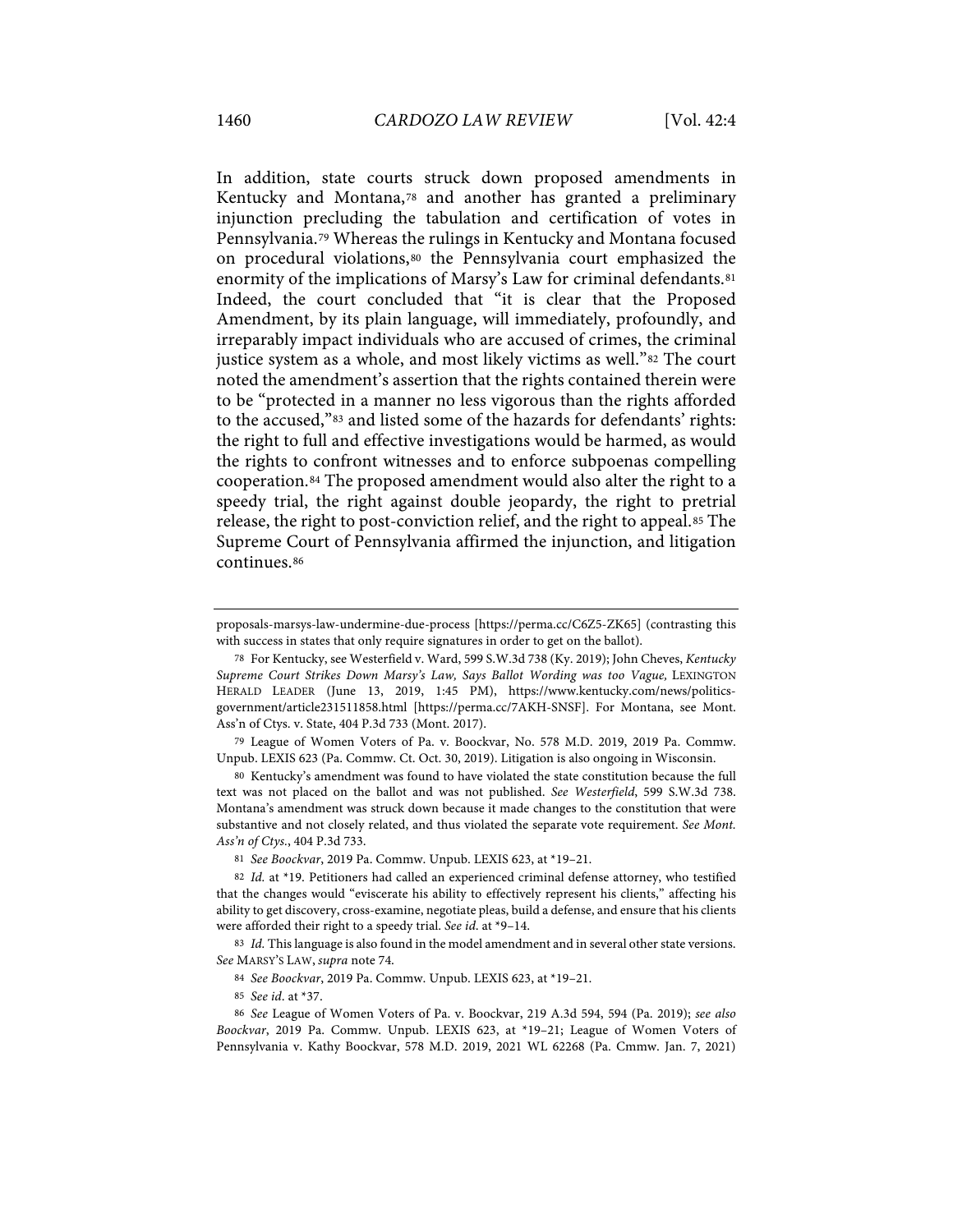#### 2021] *VICTIMS, RIGHT?* 1461

The fact that both sets of constitutional provisions offer preadjudication rights to "victims" (sometimes implicitly in the first wave, but always explicitly in the second) presents a tension, given that the provisions might appear to assume commission of crime before adjudication has occurred. States address this in various ways, all problematic. Georgia does the most to avoid the problem of apparent prejudgment by defining "victim" to mean "alleged victim,"87 though this willingness to define a term to mean something quite different from its legal dictionary definition is strange.<sup>88</sup> Oregon also does more than most states to reveal that "victimhood" rests on something less than an adjudication, and to gesture at the power of law enforcement to make an authoritative decision about who is a "victim." Oregon's constitution defines "victim" to mean "any person determined by the prosecuting attorney or the court to have suffered financial, psychological or physical harm as a result of a crime . . . ."89 Many states instead simply define "victim" to mean someone who has been harmed by a crime;<sup>90</sup> the fact that they do that while guaranteeing pre-adjudication rights suggests a willingness to treat a claim of crime as the same as the occurrence of a crime. For example, the Arizona provision states that "'[v]ictim' means a person against whom the criminal offense has been committed."91 At the same time, in Arizona, victims' rights "attach when a defendant is arrested or formally charged" (that is, *before* 

<sup>(</sup>finding Pennsylvania ballot measure unconstitutional); Anna Orso, *The Wolf Administration Won't Appeal a State Court Ruling that Tossed Victim-Rights Law Overwhelmingly Supported by Voters*, PHILA. INQUIRER (Feb. 9, 2021), https://www.inquirer.com/news/pennsylvania/marsyslaw-pennsylvania-victim-rights-wolf-appeal-20210209.html [https://perma.cc/HV3N-FPB5] (confirming that an appeal is underway).

<sup>87</sup> *See* GA. CONST. art. I, § 1, ¶ XXX ("For the purpose of this Paragraph, a victim shall be considered an individual against whom a crime has allegedly been perpetrated . . .").

<sup>88</sup> *Compare id.*, *with* FED. R. EVID. 412(d) ("In this rule, 'victim' includes an alleged victim.") The states are split on whether to follow the FRE drafters. *See* Ya'ara Barnoon & Elena Sytcheva, *Rape, Sexual Assault & Evidentiary Matters*, 13 GEO. J. GENDER & L. 459, 471 (2012).

<sup>89</sup> OR. CONST. art. I, § 42; *id.* art. I, § 43. For a similar approach, see Rights of Crime Victims and Witnesses Act, 725 ILL. STAT. ch. 725, act 120/3(a)(1) (2019) (defining "victim," for purpose of constitutional amendment, as "any natural person determined by the prosecutor or the court to have suffered direct physical or psychological harm as a result of a violent crime perpetrated or attempted against that person . . ."); People v. Chatman, 66 N.E.3d 415, 429 (Ill. App. Ct. 2016) (explaining that this statutory definition is the relevant one as regards the Illinois constitutional amendment); Searcy v. Ada County, No. 34216, 2008 WL 9468621, at \*9 (Idaho Ct. App. Aug. 11, 2008) (stating that under Idaho constitutional and statutory law, "a 'crime victim' is a person who has suffered harm as the result of crime which has been *charged*"); State v. Damato-Kushel, 173 A.3d 357, 362–63 (Conn. 2017) (arrest warrant suffices to establish status as "victim" for purpose of triggering constitutional rights).

<sup>90</sup> *See, e.g.*, N.D. CONST. art. I, § 25; CAL. CONST. art. I, § 28; FLA. CONST. art. I, § 16.

<sup>91</sup> ARIZ. CONST. art. II, § 2.1.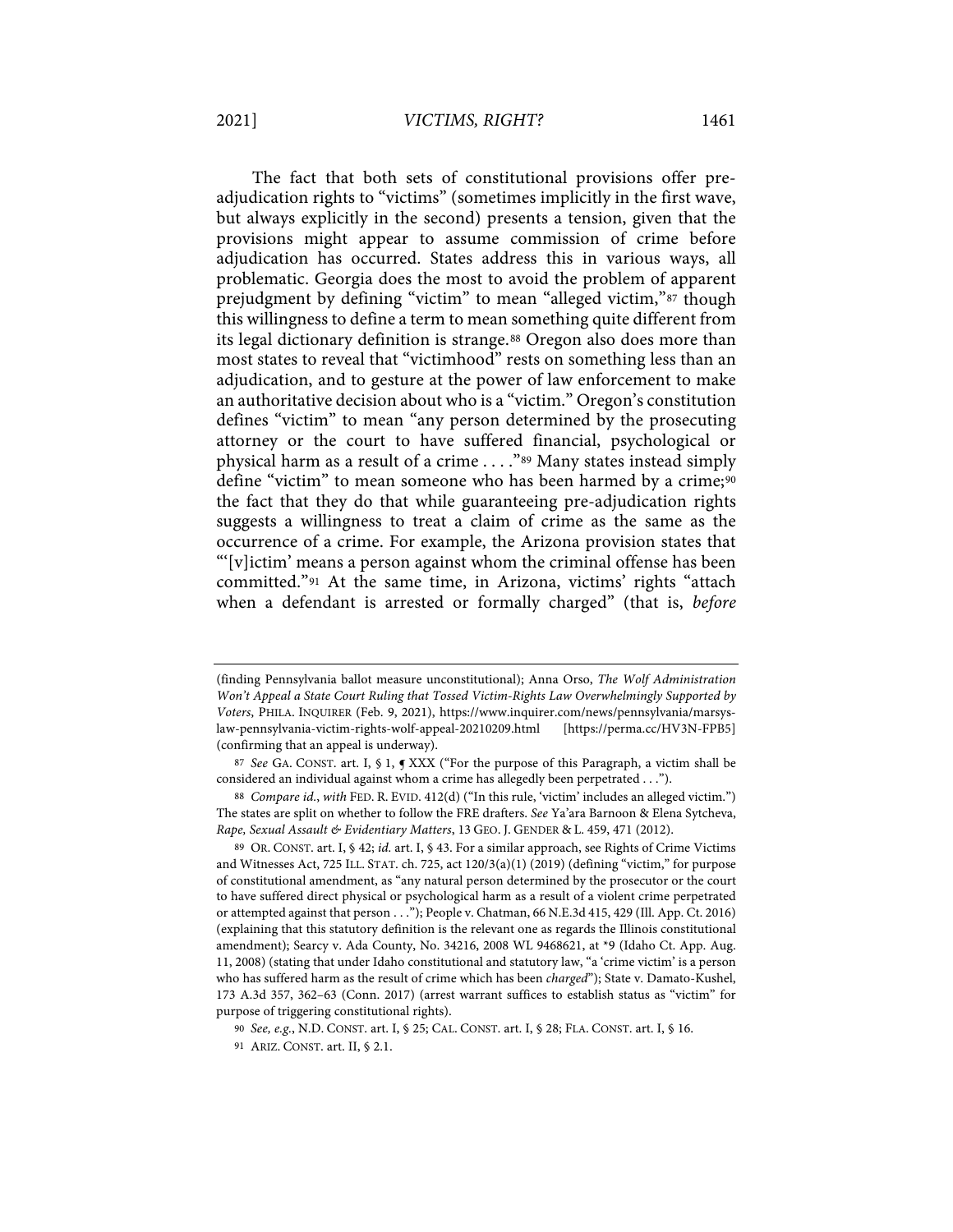adjudication has occurred).92 Others accord pre-adjudication rights to "victims" without defining the term.93 Given that the core dictionary definition of "victim" in criminal contexts is someone against whom a criminal offense has been committed,94 this again suggests a willingness to treat a claim of crime as the same as the occurrence of a crime.

In reviewing these constitutional provisions, one finds a core set of recurring rationales. Those rationales include a desire to offer "due process" to "victims,"95 as well as things like dignity, respect, and fairness.96 The theme of balance is also a prominent,97 and problematic,98 one. The Final Report of the President's Task Force on Victims of Crime (released in 1982) repeatedly invoked an interest in "balance,"99 and stated that the Task Force's "sole desire [was] to restore

97 *See* Payton v. State, 266 So. 3d 630, 641 (Miss. 2019) ("Because our Constitution balances the rights of the accused with the rights of the victim, we—as guardians of the Constitution—can do no less."); MO. CONST. art. I, § 32(1)(1) (declaring "[t]he right to be present at all criminal justice proceedings at which the defendant has such right"); TENN. CONST. art. I, § 35 (same); OR.CONST. art. I, § 42(1) (granting rights for purposes that include "ensur[ing] that a fair balance is struck between the rights of crime victims and the rights of criminal defendants"); Ohio v. White, 709 N.E.2d 140, 153 (Ohio 1999) (proponents of Ohio's first-wave amendment "pointed out that while [Section] 10, Article I of the Ohio Constitution was adopted to protect the rights of persons accused of crime, there was no corresponding section in the Constitution to protect the rights of victims of crime, and adoption of this section was thus 'a question of balance'"); State v. Lane, 212 P.3d 529, 533 (Utah 2009) ("[T]he language of both the Victims' Rights Amendment and the Rights of Crime Victims Act does much to balance the treatment of victims in criminal cases with that afforded to defendants."); *California General Election Official Voter Information Guide*, CAL. SEC'Y OF STATE 62 (2008), https://vig.cdn.sos.ca.gov/2008/general/pdfguide/vig-nov-2008-principal.pdf [https://perma.cc/N4L3-JNA3] (offering argument in favor of Marsy's Law amendment that "CALIFORNIA'S CONSTITUTION GUARANTEES RIGHTS FOR RAPISTS, MURDERERS, CHILD MOLESTERS, AND DANGEROUS CRIMINALS. PROPOSITION 9 LEVELS THE PLAYING FIELD, GUARANTEEING CRIME VICTIMS THE RIGHT TO JUSTICE AND DUE PROCESS").

98 *See* Hruska, *supra* note 77 ("This opening salvo [in the context of Marsy's Law] is a seductive appeal to one's sense of fairness. However, the notion that victims' rights can be equated to the rights of the accused is a fallacy. It ignores the very different purposes these two sets of rights serve."); State v. Bible, 858 P.2d 1152, 1205–06 (Ariz. 1993) (stating that the court must balance the victim's rights against those of the defendant if the victim's rights conflict with the defendant's right to a fair trial); Anna Roberts, *Asymmetry as Fairness: Reversing a Peremptory Trend*, 92 WASH. U. L. REV. 1503 (2015) (describing the deceptive allure of symmetry within the criminal system).

99 *See, e.g.*, PRESIDENT'S TASK FORCE ON VICTIMS OF CRIME, *supra* note 48, at 114 ("In applying and interpreting the vital guarantees that protect all citizens, the criminal justice system has lost an essential balance."); *id.* at vi (system "appallingly out of balance").

<sup>92</sup> Z.W. v. Foster, 422 P.3d 582, 583 (Ariz. Ct. App. 2018).

<sup>93</sup> *See, e.g.,* N.M. CONST. art. II, § 24.

<sup>94</sup> *See Victim*, BLACK'S LAW DICTIONARY (11th ed. 2019).

<sup>95</sup> *See, e.g.,* S.C. CONST. art. I, § 24; ARIZ. CONST. art. II, § 2.1(A); FLA. CONST. art. I, § 16.

<sup>96</sup> *See, e.g.,* ALASKA CONST. art I, § 24.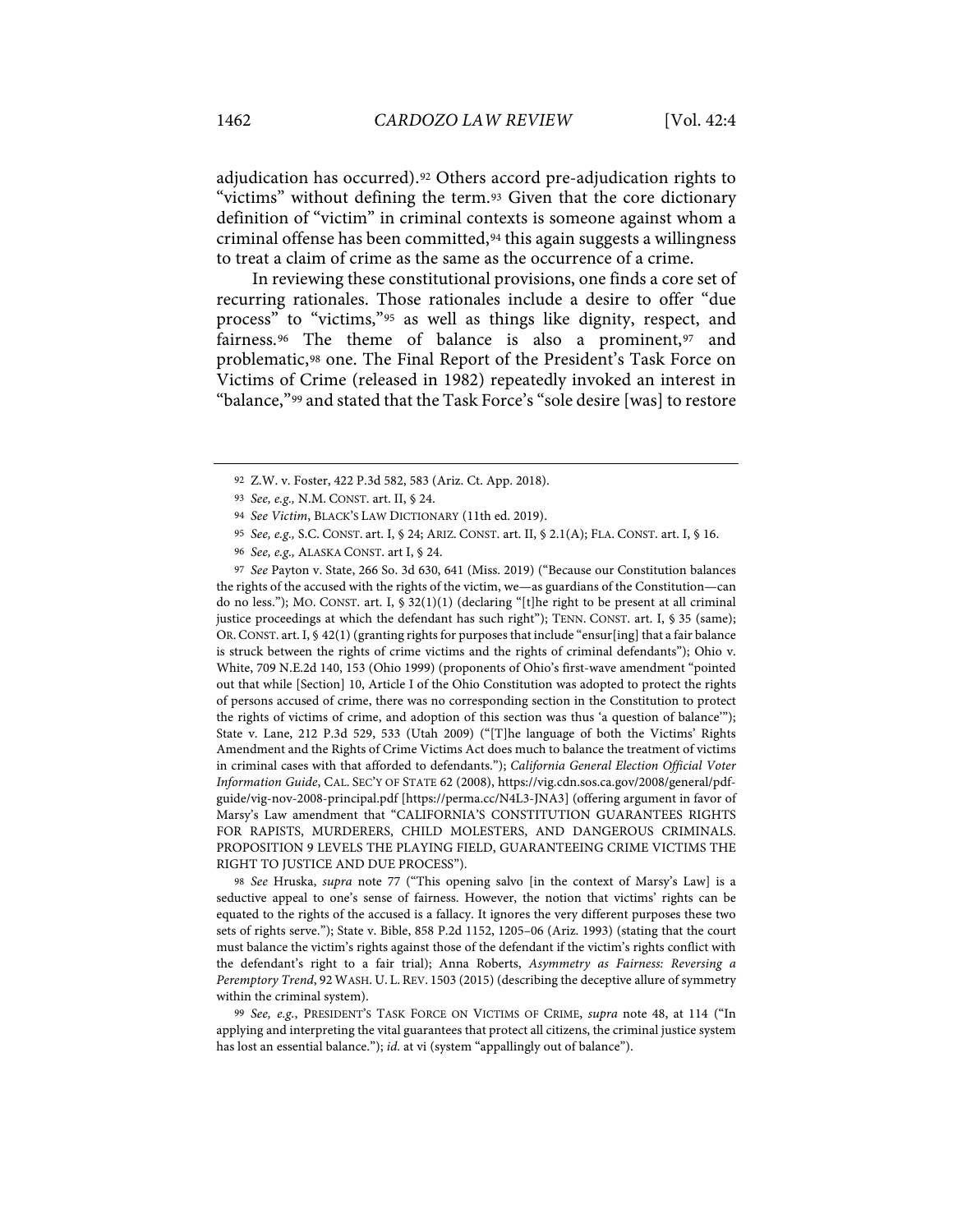a balance to the scales of justice."100 The Task Force was careful to say, however, that it did not intend to threaten the protections held by criminal defendants.101 In the first wave of constitutional amendments one again finds explicit commitments that defendant protections should not be lessened.102 Florida's 1988 amendment, for example, mentioned that it was not to interfere with the constitutional rights of the accused.103 But in the second wave that kind of caveat is gone. Florida's 2018 amendment says nothing along those lines.104 The same is true of the Marsy's Law model amendment.105 Rather, in language adopted by Florida and North Dakota,106 the model amendment declares an aim "to ensure that crime victims' rights and interests are respected and protected by law in a manner no less vigorous than the protections afforded to criminal defendants and juvenile delinquents . . . . "107

One can trace a shift not just in this kind of overall stance but in the specific rights that have been declared. As Professor Mosteller indicates, a shift has occurred within the "victims' rights movement," from calls for greater participation rights to initiatives that directly assist the prosecution, and conflict with defendants' rights and protections.108 The Marsy's Law model amendment, for example, gives rights to "victims" to influence bail decisions and plea decisions, and to refuse to provide discovery:109 all areas in which "victims' rights" may be invoked to the detriment of defendants. The Wisconsin amendment that was in place before that state's recent vote gave "victims" the

<sup>100</sup> *Id.* at 119.

<sup>101</sup> *See id.* at 114 ("It should be clearly understood that this Task Force wishes in no way to vitiate the safeguards that shelter anyone accused of crime; but it must be urged with equal vigor that the system has deprived the innocent, the honest, and the helpless of its protection.").

<sup>102</sup> *See, e.g.*, ALA. CONST. art. I, § 6.01; FLA. CONST. art. I, § 16(b); CONN. CONST. art. I, § 8(b)(2) (1996) (stating that the "right to timely disposition of the case" must not abridge any right of the accused); IND. CONST. art. I, § 13(b) (ending with "to the extent that exercising these rights does not infringe upon the constitutional rights of the accused"); KAN. CONST. art. XV, § 15; MISS. CONST. art. III, § 26A(2) (stating that the section shall not "impair the constitutional rights of the accused"). *But see* MO. CONST. art. I, § 32(2).

<sup>103</sup> *See* FLA. CONST. art. I, § 16 (amended 2018).

<sup>104</sup> Matthew Harwood, *Can Victims' Rights Go Too Far?*, REASON (April 2019), https://reason.com/2019/03/16/can-victims-rights-go-too-far [https://perma.cc/A8W3-8UCG] (stating that the deletion "prompt[ed] the Florida League of Women Voters to oppose the effort").

<sup>105</sup> MARSY'S LAW, *Model Constitutional Amendment*, *supra* note 18.

<sup>106</sup> North Dakota, Ohio, and Oklahoma; *see also* Wisconsin proposed amendment.

<sup>107</sup> MARSY'S LAW, *Model Constitutional Amendment*, *supra* note 18, at 1.

<sup>108</sup> *See* Robert P. Mosteller, *Victims' Rights and the United States Constitution: An Effort to Recast the Battle in Criminal Litigation*, 85 GEO. L.J. 1691, 1698–1704 (1997).

<sup>109</sup> MARSY'S LAW, *Model Constitutional Amendment*, *supra* note 18.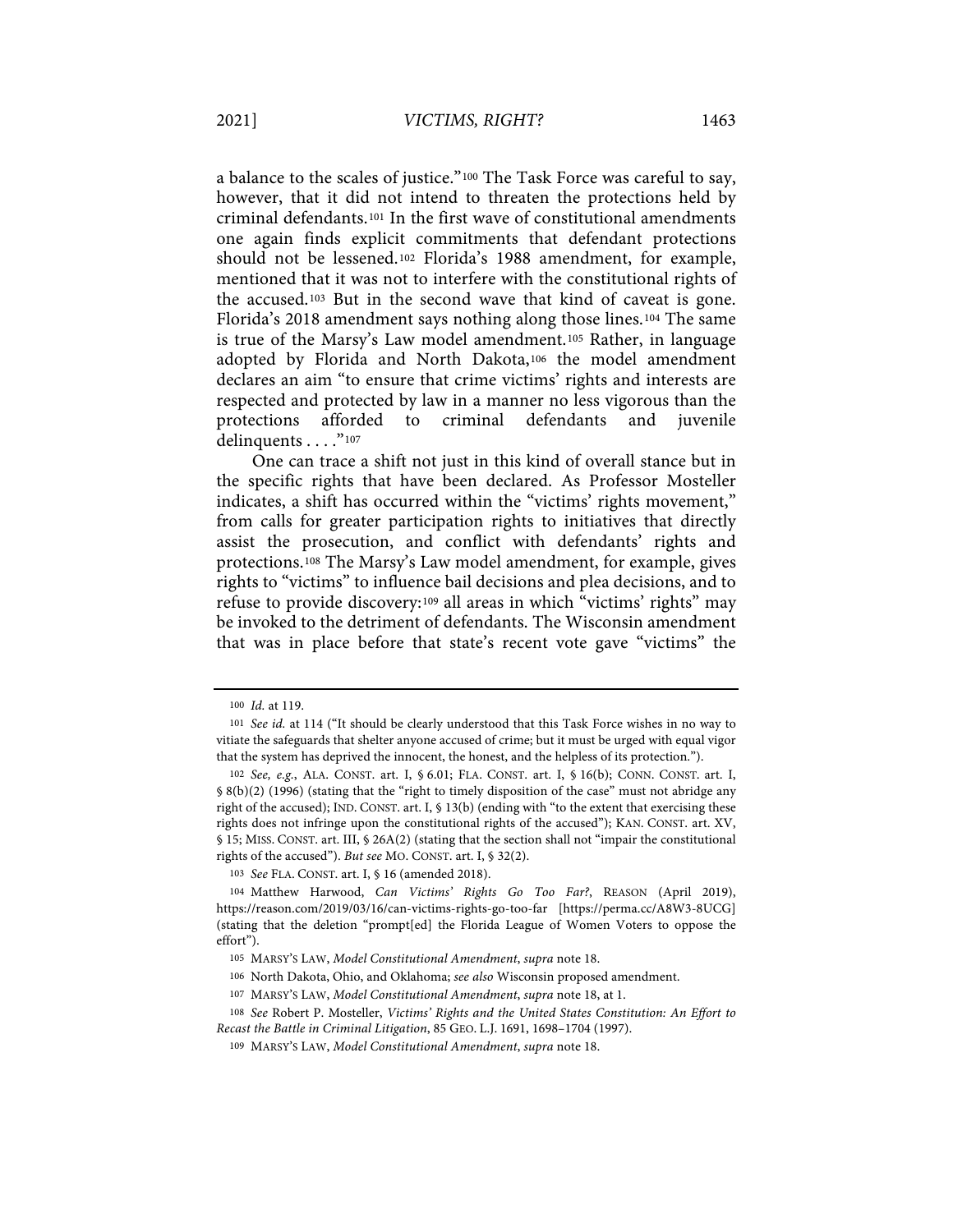"[o]pportunity to attend court proceedings unless the trial court [found] sequestration [was] necessary to a fair trial for the defendant;"110 the Marsy's Law amendment gave them the right "to be present at all proceedings involving the case."111 Perhaps the future appears in Missouri's legislative declaration that the state's policy is that "the victim's rights are paramount to the defendant's rights."112

# B. *Litigation Concerning the Pre-Adjudication Use of "Victim"*

As regards courtroom uses of "victim" pre-adjudication, judges have been analyzing this issue since at least 1860,<sup>113</sup> when the Supreme Court of California reviewed a self-defense case, *People v. Williams*.114 The trial judge, apparently seeking to guard against jury discrimination, had blundered into a different minefield. He charged the jury as follows:

"The fact that the deceased was a Chinaman gave the defendant no more right to take his life than if he had been a white person; nor did the fact, if you so find, that the defendant was seeking to enforce the collection of taxes against another Chinaman, or even against *his victim* . . . . "<sup>115</sup>

Even while reversing on another issue, the court criticized the instruction in these terms:

The word *victim,* in the connection in which it appears, is an unguarded expression, calculated, though doubtless unintentionally, to create prejudice against the accused. It seems to assume that the deceased was wrongfully killed, when the very issue was as to the character of the killing.... [I]t is apparent that in a case of conflicting proofs, even an equivocal expression coming from the Judge, may be fatal to the prisoner. When the deceased is referred to as "a victim," the impression is naturally created that some unlawful

<sup>110</sup> WIS. CONST. art. I, § 9(m) (amended 2020).

<sup>111</sup> BALLOTPEDIA, *supra* note 13. The new amendment tucks away as its final provision the following: "This section is not intended and may not be interpreted to supersede a defendant's federal constitutional rights or to afford party status in a proceeding to any victim."; *see also* Wis. Justice Initiative v. Wis. Elections Comm'n, No. 2019-CV-3485 2020 Wisc. Cir. LEXIS 11 (Wis. Cir. Ct. Nov. 3, 2020) (finding Wisconsin ballot question "did not meet all constitutional and statutory requirements necessary to adequately inform the public on the purpose of the amendments upon which they were voting."); Brief for Petitioner, Wis. Justice Initiative v. Wis. Elections Comm'n, No. 2019-CV-3485 2020 Wisc. Cir. LEXIS 11 (Wis. Cir. Ct. Nov. 3, 2020) (No. 2020AP002003) 2021 WL 640101 (appealing decision)

<sup>112</sup> MO. REV. STAT. § 595.209 (2016).

<sup>113</sup> *See* Andrew Nash, Note, *Victims by Definition*, 85 WASH. U. L. REV. 1419, 1422 (2008).

<sup>114</sup> People v. Williams, 17 Cal. 142, 147 (1860).

<sup>115</sup> *Id*. at 146 (emphasis added).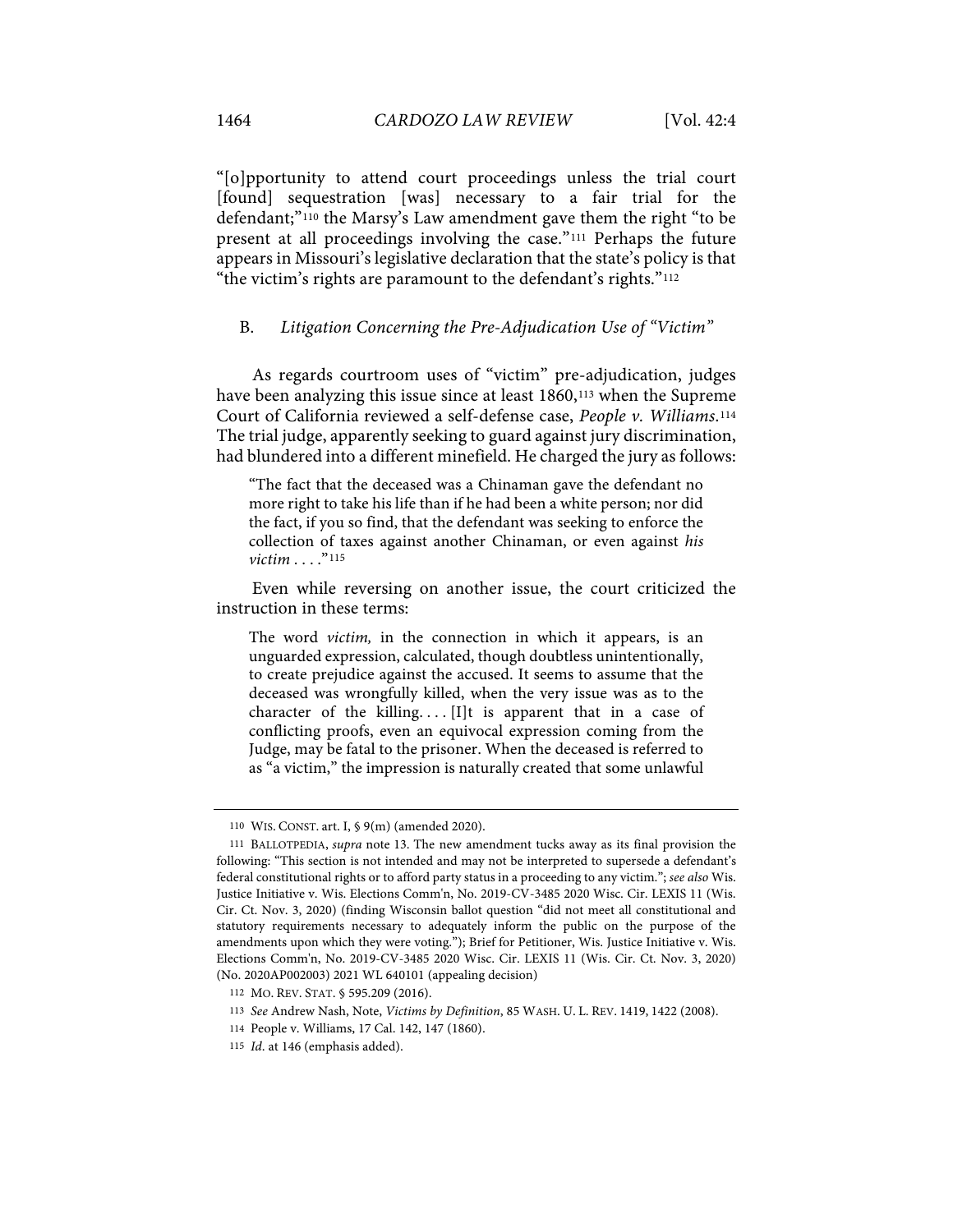power or dominion had been exerted over his person. And it was nearly equivalent, in effect, to an expression characterizing the defendant as a criminal. The Court should not, directly or indirectly, assume the guilt of the accused, nor employ equivocal phrases which may leave such an impression. The experience of every lawyer shows the readiness with which a jury frequently catch at intimations of the Court, and the great deference which they pay to the opinions and suggestions of the presiding Judge, especially in a closely balanced case, when they can thus shift the responsibility of a decision of the issue from themselves to the Court. A word, a look, or a tone may sometimes, in such cases, be of great or even controlling influence. A judge cannot be too cautious in a criminal trial in avoiding all interference with the conclusions of the jury upon the facts; for of this matter, under our system, they are the exclusive judges.116

The pre-adjudication usage of "victim" is not just long-standing, but also pervasive. It appears in jury instructions (and the pattern instructions, indictments and statutes from which they often draw), $117$ verdict forms,118 judicial remarks,119 prosecutorial comments and questions,120 opening statements,121 closing arguments,122 voir dire,123 defense questions and arguments,124 and witness testimony.125

A review of this case law rebuts the assertion that there is nothing to worry about here. A wide variety of legal grounds for objection have

<sup>116</sup> *Id.* at 147.

<sup>117</sup> *See* People v. Lovely, No. F071158, 2018, WL 1980960, at \*23 (Cal. Ct. App. Apr. 27, 2018).

<sup>118</sup> *See* Steinman v. Kerestes, No. 10-2398, 2011 WL 3862075 (E.D. Pa. July 29, 2011).

<sup>119</sup> *See, e.g.*, Sanchez v. State, 253 P.3d 136, 144 (Wyo. 2011).

<sup>120</sup> *See Lovely*, 2018 WL 1980960, at \*23; Liska v. Anchorage, No. A-6351, 1998 WL 191166 (Alaska Ct. App. Apr. 22, 1998).

<sup>121</sup> *See Liska*, 1998 WL 191166.

<sup>122</sup> *See* People v. Allen, No. E065202, 2017, WL 4927712, at \*8–9 (Cal. Ct. App. Oct. 31, 2017).

<sup>123</sup> *See* Ivon v. State, No. A-11817, 2017, WL 4334029, at \*1–2 (Alaska Ct. App. Sept. 27, 2017).

<sup>124</sup> *See, e.g.*, Grady v. Warden, No. CV144006185S, 2019 WL 1093301, at \*6–7 (Conn. Super. Ct. Jan. 28, 2019).

<sup>125</sup> *See Allen*, 2017 WL 4927712.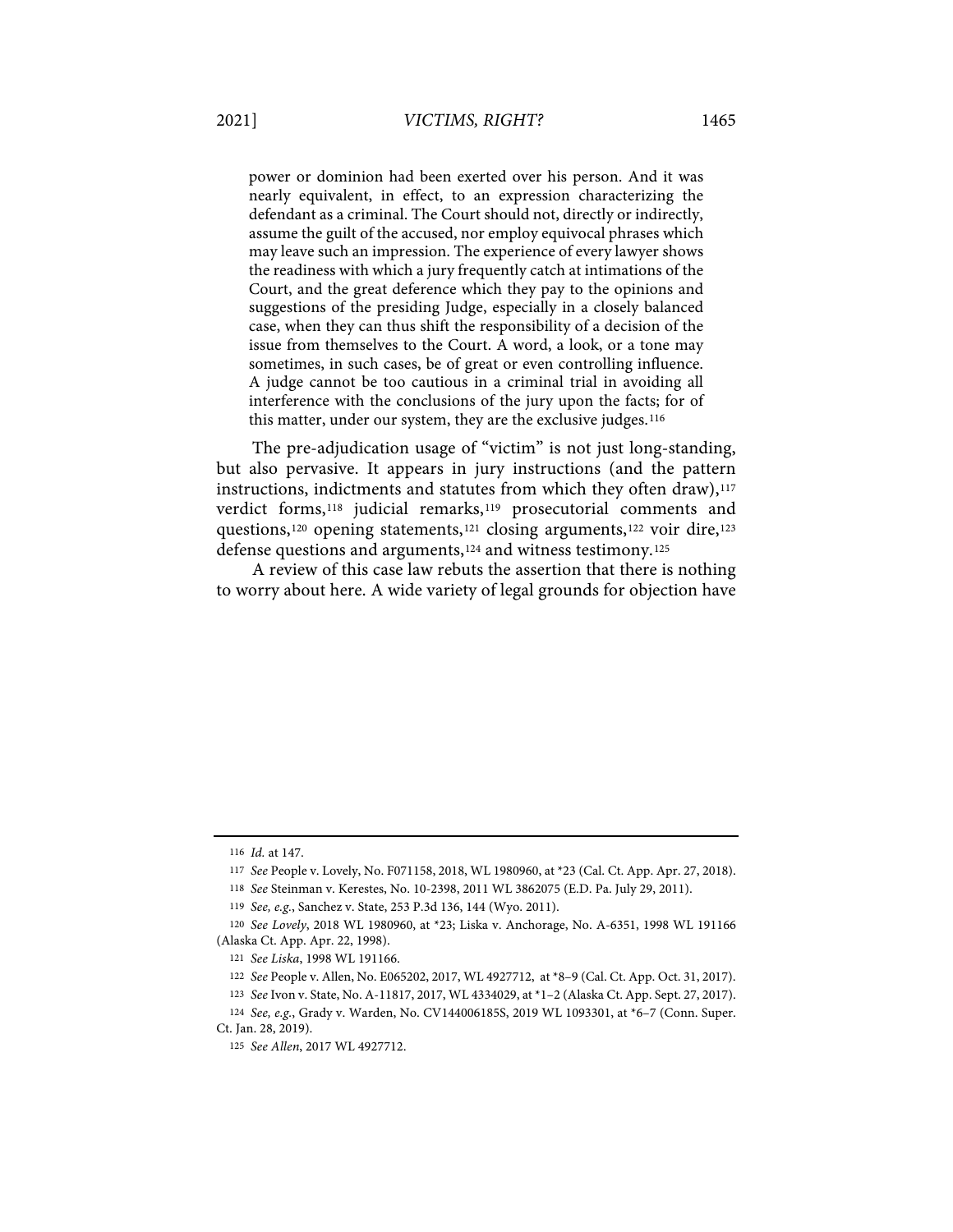been raised,126 in regard to usages by judges,127 witnesses,128 defense attorneys,129 and prosecutors.130 Courts have found this kind of objection to have merit in all sorts of cases,131 including cases implicating the use of "victim" by defense attorneys,132 prosecutors,133 judges,134 and witnesses.135 Indeed, in some instances, defense attorneys

127 For example, impropriety of judge's expressing a personal belief in the credibility of prosecution witnesses or in a criminal defendant's guilt; improper comment on the evidence; judicial nullification of self-defense claim.

128 *See* Tran v. Davis, No. 4:17-CV-330-Y, 2018 WL 2193925, at \*7 (N.D. Tex. May 14, 2018).

129 *See, e.g.*, People v. Sanchez, 256 Cal Rptr. 446, 457 (Cal. Ct. App. 1989).

130 For example, expression of personal opinion by the prosecutor; impropriety of prosecutor expressing a personal belief in the credibility of prosecution witnesses or a personal belief in a criminal defendant's guilt; improper appeal to the jury's emotions; inflaming the passions or prejudices of the jury; improper comment on the weight of the evidence; shifting the burden of proof.

131 *See* Tolen v. State, No. A-10159, 2012 WL 104477 (Alaska Ct. App. Jan. 11, 2012); Alto v. State, No. A-10883, 2013 WL 1558157, at \*2 (Alaska Ct. App. Apr. 10, 2013); Fritzinger v. State, 10 A.3d 603, 610–11 (Del. 2009); Jackson v. State, 600 A.2d 21, 24–25 (Del. 1991); State v. Nomura, 903 P.2d 718, 721–23 (Haw. Ct. App. 1995); State v. Wright, No. 02CA008179, 2003 WL 21509033, at \*2 (Ohio Ct. App. July 2, 2003); State v. Almedom, No. 15AP-852, 2016 WL 1461839 (Ohio Ct. App. Apr. 14, 2016); Veteto v. State, 8 S.W.3d 805, 816–17 (Tex. App. 2000); Order Re Mr. Bryant's Motion to Preclude References to the Accuser as the "Victim," People v. Bryant, No. 03 CR 204 (Colo. Dist. Ct. May 28, 2004), https://www.courts.state.co.us/userfiles/ File/Court\_Probation/5th\_Judicial\_District/Cases\_of\_Interest/People\_v\_Bryant/05-04/ordr\_ re\_victim\_issue.pdf [https://perma.cc/4YVM-Q972] [hereinafter Order Re Motion to Preclude

References to the Accuser as the "Victim," People v. Bryant]. 132 *See, e.g.*, Grady v. Warden, No. CV144006185S, 2019 WL 1093301, at \*6 (Conn. Super. Ct.

Jan. 28, 2019).

133 *See* State v. Thompson, 76 A.3d 273, 283–85 (Conn. App. Ct. 2013); State v. Bales, No. 27687, 2007 WL 1087752, at \*2 (Haw. Ct. App. Apr. 12, 2007); State v. Albino, 24 A.3d 602, 613– 617 (Conn. App. Ct. 2011).

134 *See Bales*, 2007 WL 1087752; State v. Brewer, No. W2012-02282-CCA-R3-CD, 2014 WL 1669807, at \*13–14 (Tenn. Crim. App. Apr. 24, 2014); Talkington v. State, 682 S.W.2d 674 (Tex. App. 1984); Bratcher v. State, No. 01-08-00610-CR, 2009 WL 1331344, at \*9–11 (Tex. App. May 14, 2009); Hernandez v. State, 340 S.W.3d 55, 61–62 (Tex. App. 2011); Simpson v. State, No. 05- 04-01039-CR, 2005 WL 2995081, at \*3 (Tex. App. Nov. 9, 2005); Torres v. State, No. 04-98-00594- CR, 1999 WL 89934, at \*4 (Tex. App. Feb. 24, 1999); People v. Williams, 17 Cal. 142, 146 (1860); State v. Cortes, 851 A.2d 1230, 1239–40 (Conn. App. Ct. 2004); People v. Davis, 423 N.Y.S.2d 229 (N.Y. App. Div. 1979); State v. Philbrick, 669 A.2d 152, 155–156 (Me. 1995).

135 *See* State v. Then, No. A-1790-06T4, 2009 WL 815453, at \*17 (N.J. Super. Ct. App. Div. Mar. 31, 2009); State v. Sperou, 442 P.3d 581 (Or. 2019); State v. Wigg, 889 A.2d 233, 236 (Vt.

<sup>126</sup> For example, a violation of one's right to a fair trial, to an impartial trial, and to trial by jury; right to a complete defense; subversion of presumption of innocence; violation of Sixth and Fourteenth Amendment rights to a jury determination of the facts; reduction of prosecution's burden of proof; violation of due process right to present defenses such as self-defense and justifiable homicide; argumentativeness; improper comment on a complainant's credibility and a defendant's guilt; prejudicial effect that sufficiently exceeded probative value; suggesting to the jury that the court holds a favorable view of the accuser's credibility, which dilutes the presumption of innocence; due process protections such as a fair trial before an impartial judge and an unprejudiced jury; and prosecutorial impropriety.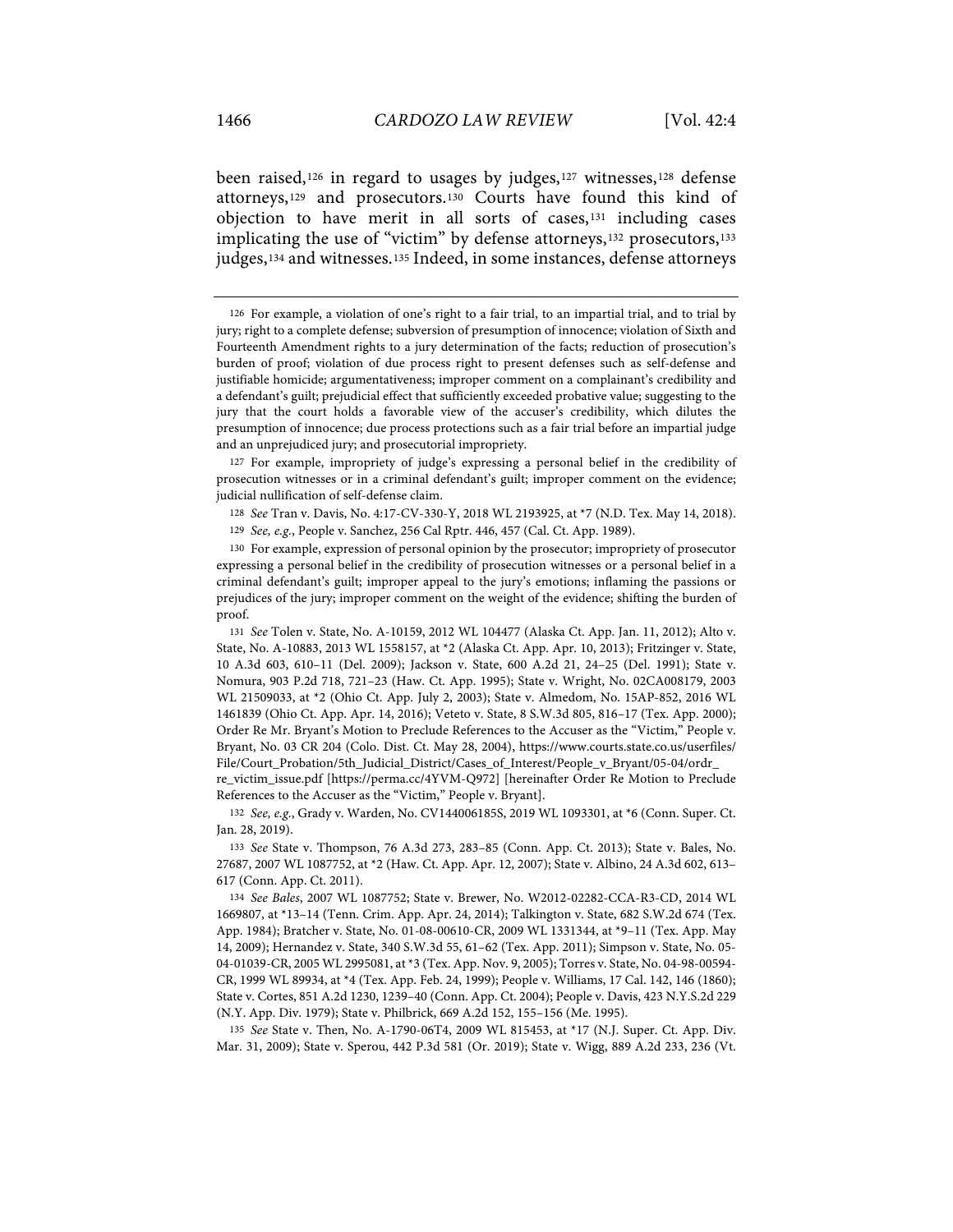have been able to obtain preemptive relief in the form of judicial "language orders" prohibiting certain usages.136 In pre-trial litigation regarding a sexual assault charge, Kobe Bryant was successful in obtaining an order excluding the word "victim" at trial, in favor of "alleged victim" and the woman's name.137 The court noted that "the common understanding of the term 'victim' certainly implies that a person has been the subject of a particular wrong or crime and its use under these circumstances could improperly suggest that a crime had been committed such that the presumption of innocence might be jeopardized."138

However, the universe of published opinions—of course, a limited picture of what occurs in court and even of what happens at trial<sup>139</sup> reveals many instances of apparent acquiescence to this usage. Defense arguments for a new trial are frequently denied, even when judicial orders to avoid this usage have been repeatedly violated,140 whether by judges,<sup>141</sup> defense attorneys,<sup>142</sup> prosecutors,<sup>143</sup> witnesses,<sup>144</sup> or some combination thereof,145 and even when, in the very act of defining the governing law by means of jury instructions, judges have identified the complainant as a "victim."146 Courts may recognize that the potential for prejudice is "obvious,"147 but they frequently find it to be unrealized.148

139 Thank you to Jocelyn Simonson for highlighting this point. Note that the limitations involve not just the lack of published record corresponding to the majority of trials, but also the fact that these concerns exist outside of the trial context, as in bail hearings, for example.

140 *See* Ivon v. State, No. A-11817, 2017 WL 4334029 (Alaska Ct. App. Sept. 27, 2017) (violation by prosecutor and prosecution witness).

<sup>2005);</sup> State v. Devey, 138 P.3d 90, 95 (Utah Ct. App. 2006); State v. McFarland, No. 32873-2-III, 2016 WL 901088, at \*4 (Wash. Ct. App. Mar. 8, 2016).

<sup>136</sup> Note, however, that in several instances these have been violated. *See, e.g.*, *Thompson*, 76 A.3d at 283.

<sup>137</sup> Order Re Motion to Preclude References to the Accuser as the "Victim," People v. Bryant, *supra* note 131.

<sup>138</sup> *Id.* at 2.

<sup>141</sup> State v. Rodriguez, 946 A.2d 294, 302–03 (Conn. App. Ct. 2008).

<sup>142</sup> *See, e.g*., Grady v. Warden, No. CV144006185S, 2019 WL 1093301 (Conn. Super. Ct. Jan. 28, 2019).

<sup>143</sup> *See, e.g.*, State v. Thompson, 76 A.3d 273, 283–85 (Conn. App. Ct. 2013) (prosecutor violated judicial order repeatedly, but new trial was denied).

<sup>144</sup> *See* State v. Hills, No. 44496-4-I, 2000 WL 1873922 (Wash. Ct. App. Dec. 26, 2000); Tollefson v. Stephens, No. SA:14-CV-144-DAE, 2014 WL 7339119, at \*18 (W.D. Tex. Dec. 23, 2014) ("[I]t is not error for the State, witnesses, or defense counsel to use the word 'victim' at trial.").

<sup>145</sup> *See, e.g.*, *Grady*, 2019 WL 1093301 (defense counsel and prosecutor).

<sup>146</sup> *See, e.g.*, United States v. Washburn, 444 F.3d 1007, 1013 (8th Cir. 2006).

<sup>147</sup> *Grady*, 2019 WL 1093301, at \*6.

<sup>148</sup> *See, e.g.*, State v. Henderson, 574 S.E.2d 700, 703–04 (N.C. Ct. App. 2003).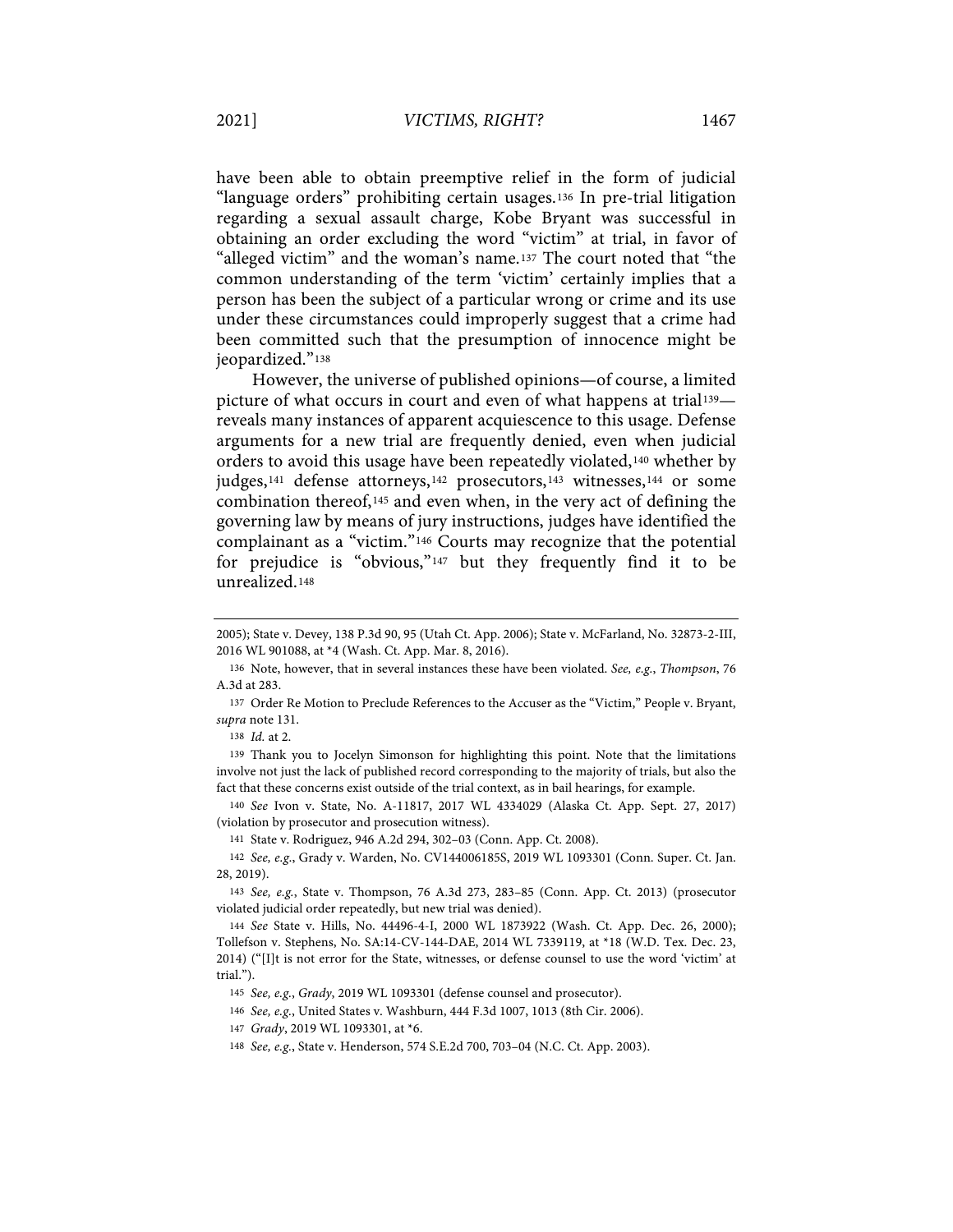Judges often rule against the defense by drawing distinctions, and making arguments, that are not just problematic means of resolving individual cases, but troubling indications of how they view our system. For example, perhaps the most common distinction drawn by judges ruling on this issue is a distinction between cases where the defense was contesting that any crime occurred (as in a self-defense scenario), and cases where the defense was "not contesting" that a crime occurred but rather arguing that the defendant was wrongly accused.149 Courts are frequently willing to find error in the first scenario,150 but not in the second scenario.151 After all, the courts reason, if no one is contesting that a crime occurred, then we *do* have a victim.152 This justification appears frequently, with no indications that it is ever challenged. However, a challenge is due. When the defense argument is that the wrong person has been charged, it is not the job of the defense attorney (and it may well be distracting and unhelpful) to take a stance on whether a crime occurred. Her "failure to contest" the concept that a crime occurred should not be used as some sort of "concession" that a crime occurred. Her job is to develop a defense and pursue it. If the defense is that the wrong person has been charged it would be a waste of time and money, and perhaps in derogation of her responsibilities to her client, to spend time investigating all possible defenses that might possibly be pursued by some hypothetical other defendant so that she can say that none applied and that there was indeed a crime. The job of establishing that a crime occurred is that of the prosecution.

Courts' treatment of the word "victim" sometimes reveals a troubling inability fully to comprehend the justificatory nature of selfdefense claims.153 We see this when they conclude that there is no error

<sup>149</sup> *See, e.g.*, NAT'L CRIME VICTIM LAW INST., USE OF THE TERM "VICTIM" IN CRIMINAL PROCEEDINGS (11th ed. 2014), https://law.lclark.edu/live/files/21940-use-of-the-term-victim-incrim-proc11th-edpdf [https://perma.cc/FDN5-FRLK] (endorsing this distinction); Washington v. State, No. 480, 2008 WL 697591 (Del. Mar. 17, 2008).

<sup>150</sup> That error may, however, be found harmless; and indeed courts do not always find this to be error. *See* Mason v. State, No. 203, 1997 WL 90780, at \*2 (Del. Feb. 25, 1997).

<sup>151</sup> *See, e.g.*, Jackson v. State, 600 A.2d 21, 24 (Del. 1991) (stating that "'victim' is used appropriately during trial when there is no doubt that a crime was committed and simply the identity of the perpetrator is in issue. We agree with defendant that the word 'victim' should not be used in a case where the commission of a crime is in dispute."); State v. Cortes, 851 A.2d 1230, 1241 (Conn. App. Ct. 2004) ("In cases in which the fact that a crime has been committed against the complaining witness is not contested, but only the identity of the perpetrator is in dispute, a court's use of the term 'victim' is not inappropriate."); State v. Weber, 2017 WL 3638209, at \*4 (Del. Super. Ct. Aug. 22, 2017); State v. Austin, 422 P.3d 18, 31 (Haw. 2018).

<sup>152</sup> *See Jackson*, 600 A.2d at 25.

<sup>153</sup> *See* Khalid Ghanayim & Mohammed Saif-Alden Wattad, *Reconsidering the Grounds and the Causing Conditions for the Necessity Defense: Between Justification and Excuse—A Comprehensive Study*, 86 UMKC L. REV. 111, 112 (2017) ("Justifications negate the wrongdoing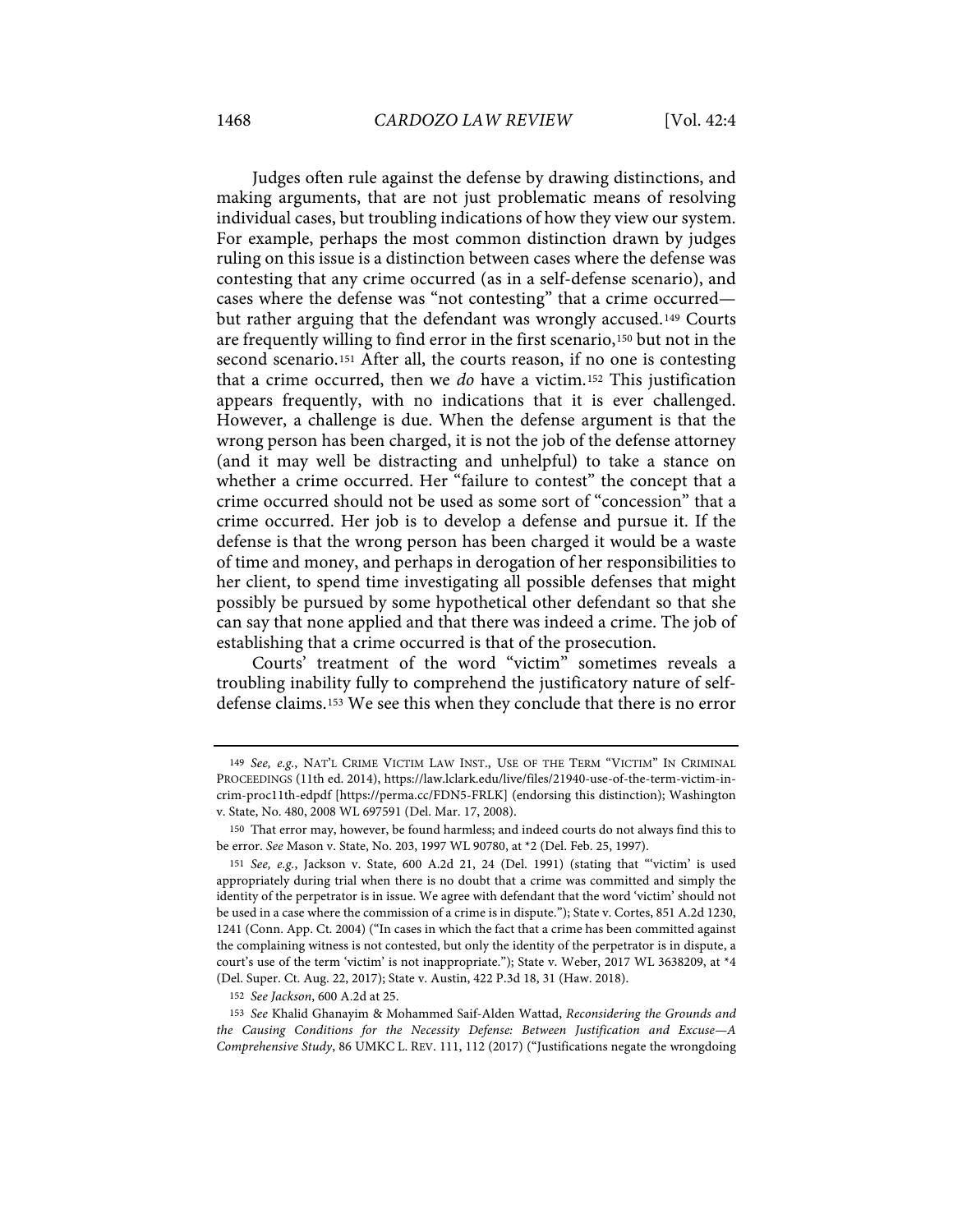(or no prejudicial error) in calling the person who was wounded or killed by the defendant a "victim," given their injuries. It may be *understandable* that if someone was hurt or died a court might say of that person "of course we have a victim." That sort of thing happens all the time in common parlance: we talk of "homicide victims," even if all we know about the circumstances is that people were killed.154 But in a legal context, where justificatory defenses such as self-defense may apply, it is problematic. So, for example, in cases involving self-defense claims, courts will sometimes quote the Black's Law Dictionary definition of "victim" (someone "harmed by a crime, tort, or other wrong") and even after doing so will conclude that the complainant certainly was a "victim."155 Judges are missing something crucial about self-defense claims, however.156 In such cases, there may be a dead body, but under the law there may be no crime, tort, or wrong.157 This judicial approach raises questions about the role and value assigned to justificatory defenses, and to the attorneys tasked with raising them, within our criminal system.158

that constitutes the criminality of a particular action, by treating the conduct in question as societally right and just, as well as consistent with the purposes of criminal law.").

<sup>154</sup> *See* People v. Allen, No. E065202, 2017 WL 4927712, at \*9 (Cal. Ct. App. Oct. 31, 2017) (finding no error).

<sup>155</sup> *See, e.g.*, Tran v. Davis, No. 4:17-CV-330-Y, 2018 WL 2193925, at \*8 (S.D. Tex. May 14, 2018) (citing *Victim,* BLACK'S LAW DICTIONARY (10th ed. 2014) ("A 'victim' is '[a] person harmed by a crime, tort, or other wrong.' Thus, reference to Nguyen as the 'victim' was accurate. Nguyen died as the result of gun shot wounds, and Petitioner admitted to shooting him. The only question was whether Petitioner shot him in self-defense."); Pridgen v. Director, TDCJ-CID, No. 6:17cv128, 2019 WL 2464769, at \*10 (E.D. Tex. Mar. 21, 2019) (citing Black's definition, and concluding that the complainant "was in fact the victim of a fatal shooting," despite the fact that the claim was self-defense, in other words a claim that definitions such as that in Black's were not satisfied); Sanchez v. State, 253 P.3d 136, 144 (Wyo. 2011) (citing Black's Law Dictionary definition in support of assertion that "it was uncontested at trial that AI was the victim of a vicious beating. The only real dispute concerned whether Sanchez was her assailant and, if so, whether he was the first aggressor or acted in self-defense.").

<sup>156</sup> *See Tran*, 2018 WL 2193925, at \*8*; Pridgen*, 2019 WL 2464769, at \*10; *Sanchez*, 253 P.3d at 144; State v. Rodebaugh, 655 S.W.2d 652, 654 (Mo. Ct. App. 1983) (despite self-defense claim, stating that "[w]e see no prejudice to defendant in the prosecutor's reference to the body of a man dead of a gunshot as a 'victim'").

<sup>157</sup> *See* People v. Lovely, No. F071158, 2018 WL 1980960, at \*22 (Cal. Ct. App. May 10, 2018) (quoting defense brief that stated that "[b]eing killed does not necessarily make someone a victim because [the defendant] could have acted in self-defense (i.e. justifiable homicide)"); Michael Tonry, *Rethinking Unthinkable Punishment Policies in America*, 46 UCLA L. REV. 1751, 1764 (1999) (describing conception of crime as "a part of every human society, possibly a needed part, a functional mechanism that helps set and then illuminate the boundaries of acceptable behavior.").

<sup>158</sup> *See* Roberts, *Arrests as Guilt, supra* note 22, at 1022–25 (suggesting that premature judgments of guilt help explain failures to provide and support defense counsel).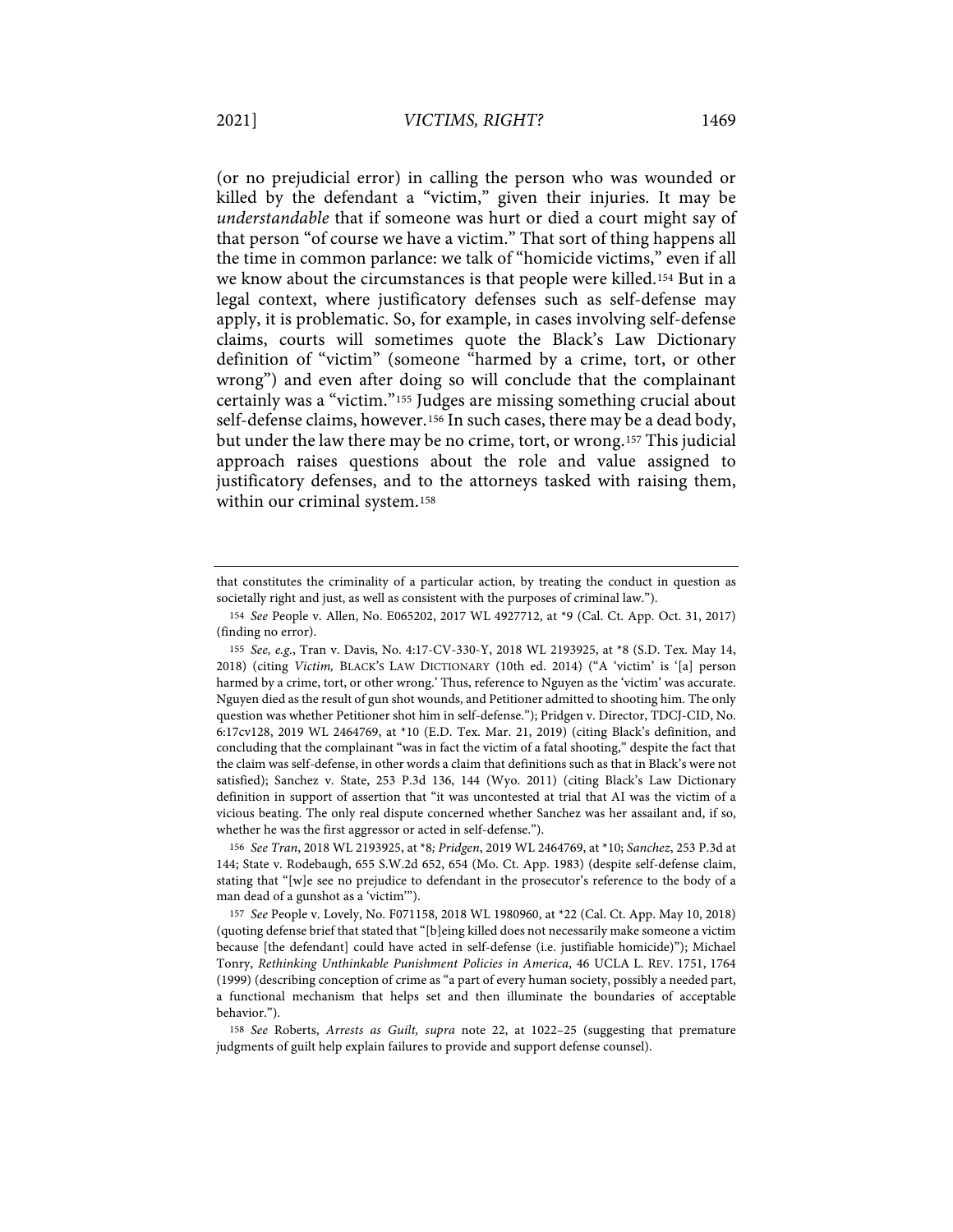The case law also reveals judicial tendencies to defer to law enforcement. A common ground for rejecting defense arguments about the word "victim" is that when the word is used by police witnesses it is just the way that they talk—just "synonymous with the complaining witness"<sup>159</sup>—and that we should not ask police officers to do things differently.160 This judicial assertion about synonymity was first made (without support) in a Delaware case,161 and numerous cases in numerous jurisdictions have recycled it,162 again without support other than that case, and without discussing the question of whether, even if it was accurate in one jurisdiction, it might not be accurate elsewhere.163 Among other problems with this assertion, it appears to ignore the fact that police officers are trained and instructed on how to testify;164 we do not just haul them into court fresh from the beat and then penalize them when they talk in the only way they know how.

In rejecting defendants' arguments, courts sometimes reveal a troubling view that the word "victim" is being used "in a neutral manner,"<sup>165</sup> as a straightforward way of referring to the complainant.<sup>166</sup> It is problematic if the government's stance has come to seem the

161 Jackson v. State, 600 A.2d 21 (Del. 1991).

<sup>159</sup> *See, e.g.*, State v. Pierce, No. 0407019516, 2008 WL 282278, at \*2 (Del. Sup. Ct. Feb. 4, 2008) ("Use of the word 'victim' in rape trial does not constitute reversible error because to law enforcement officers the word 'victim' is synonymous with the complaining witness.").

<sup>160</sup> *See* James v. Nevada, No. 57178, 2012 WL 5378147, at \*6 (Nev. Oct. 31, 2012) ("[W]e decline to require law enforcement officers to alter their commonly practiced terms of art.").

<sup>162</sup> *See, e.g.*, State v. Harvey 167 Wash. App. 1026 (Wash. Ct. App. 2012); State v. Wigg, 889 A.2d 233, 237 (Vt. 2005).

<sup>163</sup> Note that in at least one Texas case the same justification was used for the word "complainant." Turro v. State, 950 S.W.2d 390, 405 (Tex. App. 1997) (witness "explained to the jury that he used the term 'complainant' simply out of habit because it was the term police officers commonly used to refer to all victims"); *id.* at 406 ("[I]t is not only the habit of police officers to refer to deceased victims as complainants, it is often used in that manner by courts."). Note also that the Hawaii Supreme Court has rejected the Delaware pronouncement. *See* State v. Mundon, 292 P.3d 205, 230 (Haw. 2012) ("Contrary to the conclusion of the Supreme Court of Delaware . . . it is not evident that police officers generally use the term 'victim' to refer to a complaining witnesses [sic] in police reports or when otherwise referring to a person making a complaint against another person.").

<sup>164</sup> *See, e.g.*, David N. Dorfman, *Proving the Lie: Litigating Police Credibility*, 26 AM. J. CRIM. L. 455, 500 (1999).

<sup>165</sup> *See, e.g.*, Davis v. State, No. 05-18-00398-CR, 2019 WL 2442883, at \*2 (Tex. App. June 12, 2019) (stating that "the word 'victim' is mild, non-prejudicial, and is commonly used at trial in a neutral manner to describe the events in question"); Cueva v. Stephens, No. 2:14-CV-417, 2016 WL 4014088, at \*9 (S.D. Tex. Feb. 19, 2016) (same).

<sup>166</sup> *See* Buszkiewic v. State, 424 P.3d 1272, 1279 (Wyo. 2018) ("The prosecutor was simply referring to Ms. Oakland's role in the criminal proceedings—she was alleged to be the victim of two strangulations by Mr. Buszkiewic.").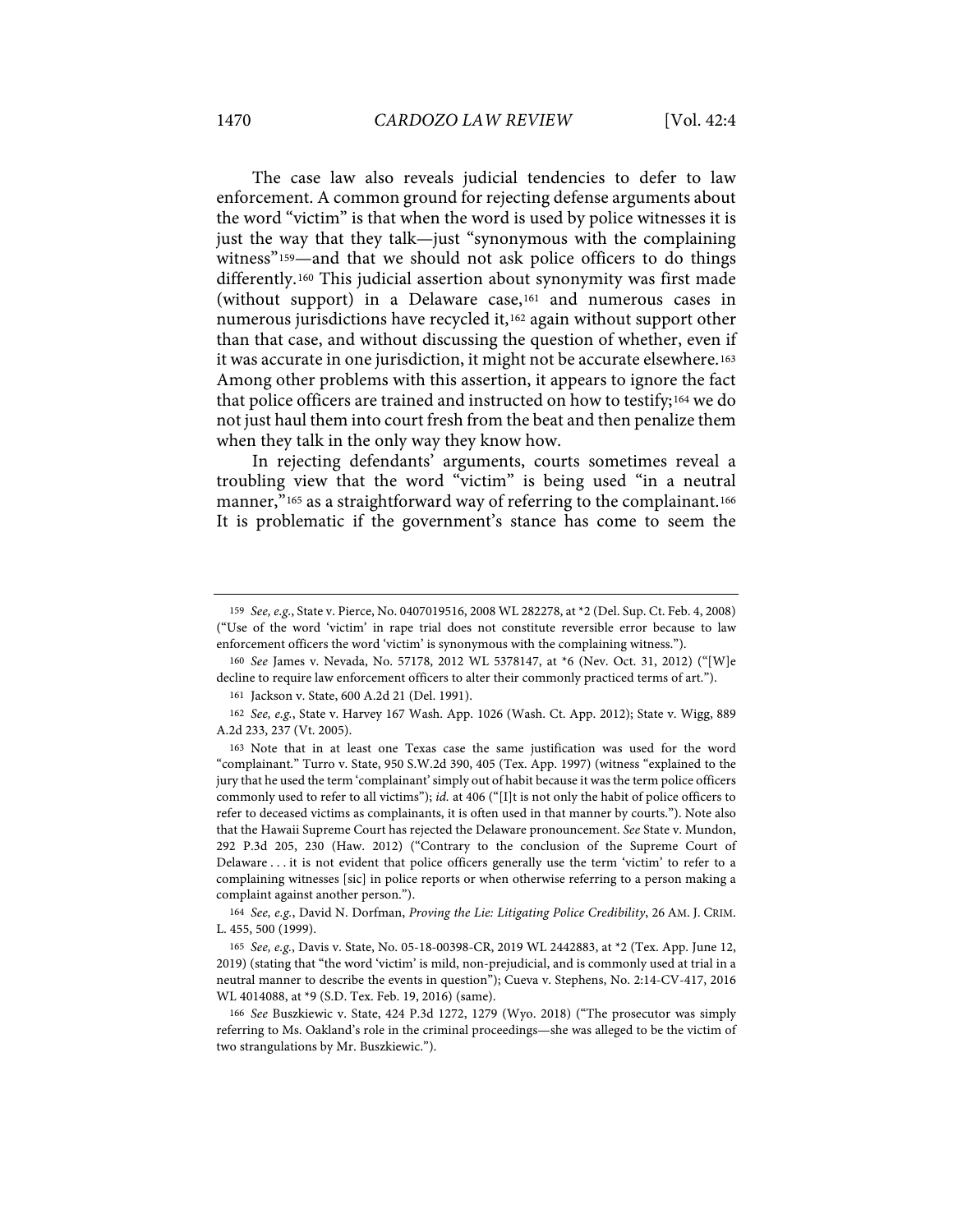neutral stance.<sup>167</sup> Since it really does not seem to be "neutral" here<sup>168</sup>-"victim," after all, is the word for someone who has suffered a crime perhaps what is meant is something more like "normalized" or "usual." That is not really a salve; rather, it suggests still more reason for concern, if this presumption that a crime occurred has become so commonplace as to go largely unnoticed.169

While multiple courts including and since the *Williams* court in 1860 have been clear on the core risk for defendants—that the word "victim" could be seen as resolving a crucial jury question170—others seem unable to identify the threat correctly. In Texas, a line of precedent has developed that rejects defense arguments regarding the use of "victim" on the basis that "more inflammatory" words have failed to inspire judicial relief: "butcher," "killer," "slaughter," "sex slave," and so on.171 These are not necessarily nice words, but the problem with "victim" in this context is less that it might inflame the jury, and more that it might eviscerate the jury's fact-finding function. This is a different problem, but not necessarily a "milder" usage than the other ones that Texas has upheld.172 As further indication that the Texas courts sometimes struggle to see the core issue, one court supported its rejection of an ineffectiveness of counsel claim based on defense counsel's pre-adjudication use of the word by saying that "appellate courts in Texas have even used the word 'victim' in writing their

169 *See* State v. Wilson, No. 0012014953, 2006 WL 1064179, at \*3 (Del. Super. Ct. Mar. 9, 2006) (mentioning a defense argument that defense counsel's failure to object could mean that "the jury became conditioned to thinking of the complaining witnesses as victims"); State v. Wigg, 889 A.2d 233, 236–37 (Vt. 2005) (recommending that witnesses use "a more neutral term" than "victim"); State v. Sperou, 442 P.3d 581, 590 (Or. 2019) (rejecting the State's argument that jurors will understand "that the word 'victim' really means 'alleged victim'").

170 *See* People v. Ruiz, No. B278461, 2018 WL 4292027, at \*3 (Cal. Ct. App. Sept. 7, 2018) ("the ultimate issue"); State v. Thompson, 76 A.3d 273, 288 (Conn. App. Ct. 2013) ("the central issue"); Mahone v. Eden, No. 1:15-cv-01009-PJK-KBM, 2019 WL 2724054, at \*1 (D.N.M. June 28, 2019) (rejecting "victim" usage in light of the "critical threshold finding" presupposed by the definition of *Victim,* BLACK'S LAW DICTIONARY (10th ed. 2014)).

<sup>167</sup> *See* Jocelyn Simonson, *The Place of "The People" in Criminal Procedure*, 119 COLUM. L. REV. 249, 254 (2019) ("To be 'neutral' is to side with the prosecution, not the defendant.").

<sup>168</sup> *See* State v. Price, No. A18-1964, 2019 WL 4254834, at \*4 (Minn. Ct. App. Sept. 9, 2019) (noting that the district court's pre-trial order stated that "[i]f there is an alleged victim, the attorney for the State shall instruct its witnesses to make all reasonable efforts to use neutral language and not refer to the alleged victim as 'victim'").

<sup>171</sup> *See, e.g.*, Anderson v. State, No. 03-00-00074-CR, 2001 WL 660931, at \*4 (Tex. App. June 14, 2001) ("'Victim' is quite mild compared to other terms used by prosecutors in their comments to the jury, which the courts have found non-prejudicial.") (citing cases in which claims of prejudice were rejected as regards the following terms: "slaughter," "this killer," "sex slave," and "butcher"); Brown v. Director, TDCJ-CID, No. 6:07cv272, 2008 WL 1998691, at \*6, \*11 (E.D. Tex. May 2, 2008).

<sup>172</sup> *See, e.g.*, *Anderson*, 2001 WL 660931, at \*4.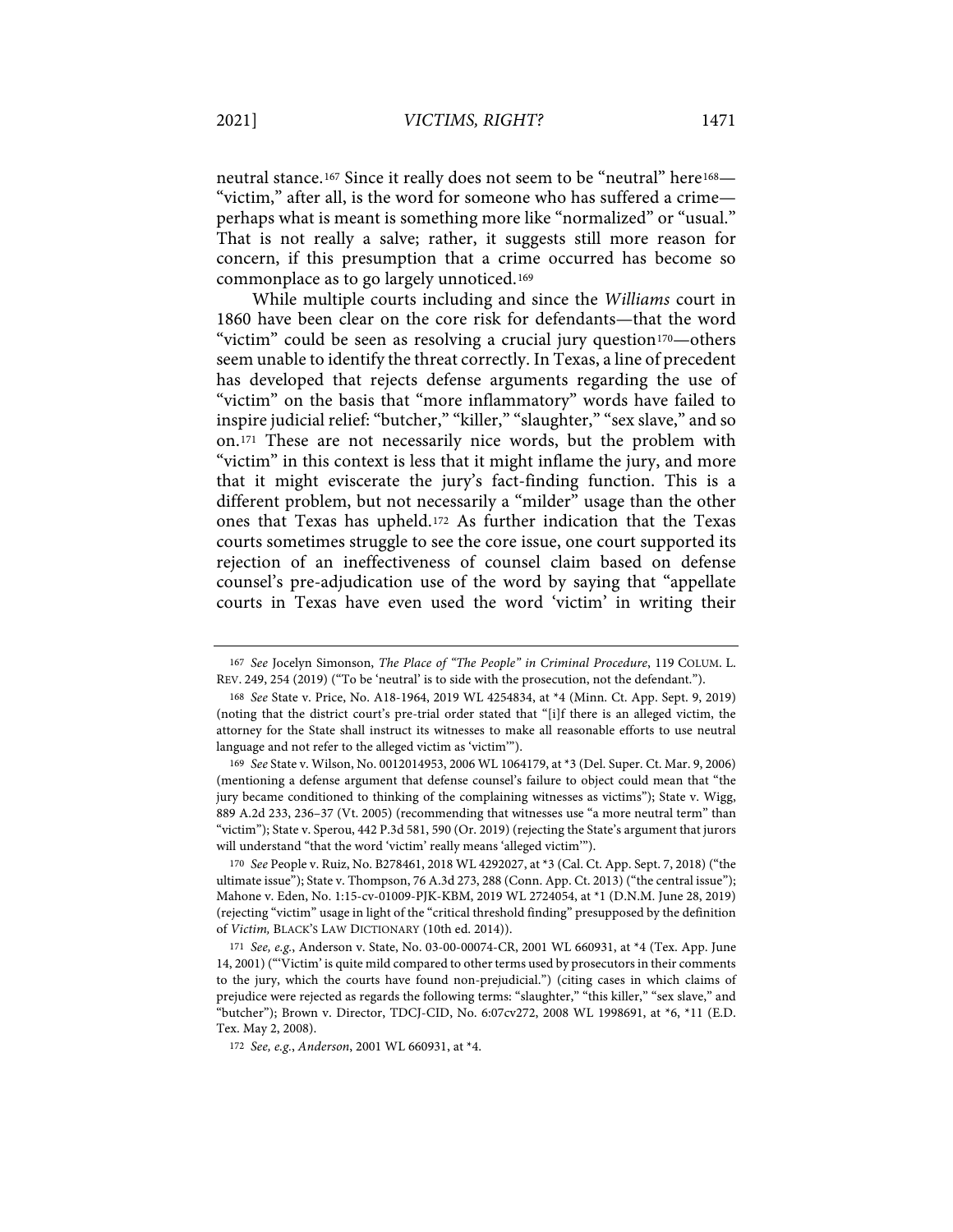opinions."173 The court's citation was to a case upholding a conviction: in other words, a case in which the procedural posture did not implicate the relevant concern.174

No doubt some of these usages are more troubling than others, and on the more problematic end of the spectrum lie jury instructions. The use of the word "victim" in these instructions—distillations of the law that need to be constructed with care—is particularly concerning because of its potential consequences, because appellate courts often endorse it, and because it suggests how deeply embedded it is in legal thought. One might assume that courts would take these usages particularly seriously, since if one trusts the jury's common sense—as courts in this area urge us to  $do^{175}$ —the jury must know that these are not casual or offhand references. But here, judges are frequently able to reject defense arguments precisely *because* judges are laying out considered bodies of law.176 A number of courts have taken the position that if a judge's instructions parrot the language of a statute, that judge is likely to be in a safe harbor vis-à-vis reversal.177 (Other cases take the same position with regard to judges who are using pattern instructions).178 That justification is problematic. A criminal statute, of course, defines a crime. It may well be unobjectionable (at least as regards this Article's focus) to use "victim" in saying what a crime is, because if we have a crime under the statute in question we can say that we have a victim.179 But to lift a statute into a jury instruction in a way that applies the language of "victim" to the complaining witness is to risk endorsing a premature determination of criminal victimhood, and potentially of guilt.

177 *See* Casey v. State, 215 S.W.3d 870, 887 (Tex. Crim. App. 2007) ("Because the jury charge tracked the language of the statute, the trial court did not abuse its discretion by including the word 'victim' in the charge."); Server v. Mizell, 902 F.2d 611, 615 (7th Cir. 1990) ("No logical argument can be made that the mere use of the term 'victim' somehow shifted the burden of proof. The word 'victim' was taken directly from the language of the statute, which used the term because it is gender neutral."); Hernandez v. State, 340 S.W.3d 55, 61 (Tex. Ct. App. 2011) ("As a general proposition, a jury charge that tracks the language of the relevant statute is sufficient and therefore not erroneous.").

<sup>173</sup> Cueva v. State, 339 S.W.3d 839, 864 (Tex. App. 2011).

<sup>174</sup> *But see infra* Section III.C.

<sup>175</sup> *See, e.g.*, *Ruiz*, 2018 WL 4292027, at \*3.

<sup>176</sup> *See* State v. Walston, 766 S.E.2d 312, 319 (N.C. 2014) (stating that "we have often approved of jury instructions that are consistent with the pattern instructions" and that "[t]he term 'victim' appears frequently in our state's pattern jury instructions").

<sup>178</sup> *See, e.g.*, State v. Jackson, 688 S.E.2d 766, 769 (N.C. Ct. App. 2010); State v. Lopez, No. COA11-722, 2012 WL 2308555, at \*7 (N.C. Ct. App. June 19, 2012); State v. Walker, No. 06-0259, 2007 WL 1828321, at \*2–3 (Iowa Ct. App. June 27, 2007).

<sup>179</sup> *But see infra* Section III.C.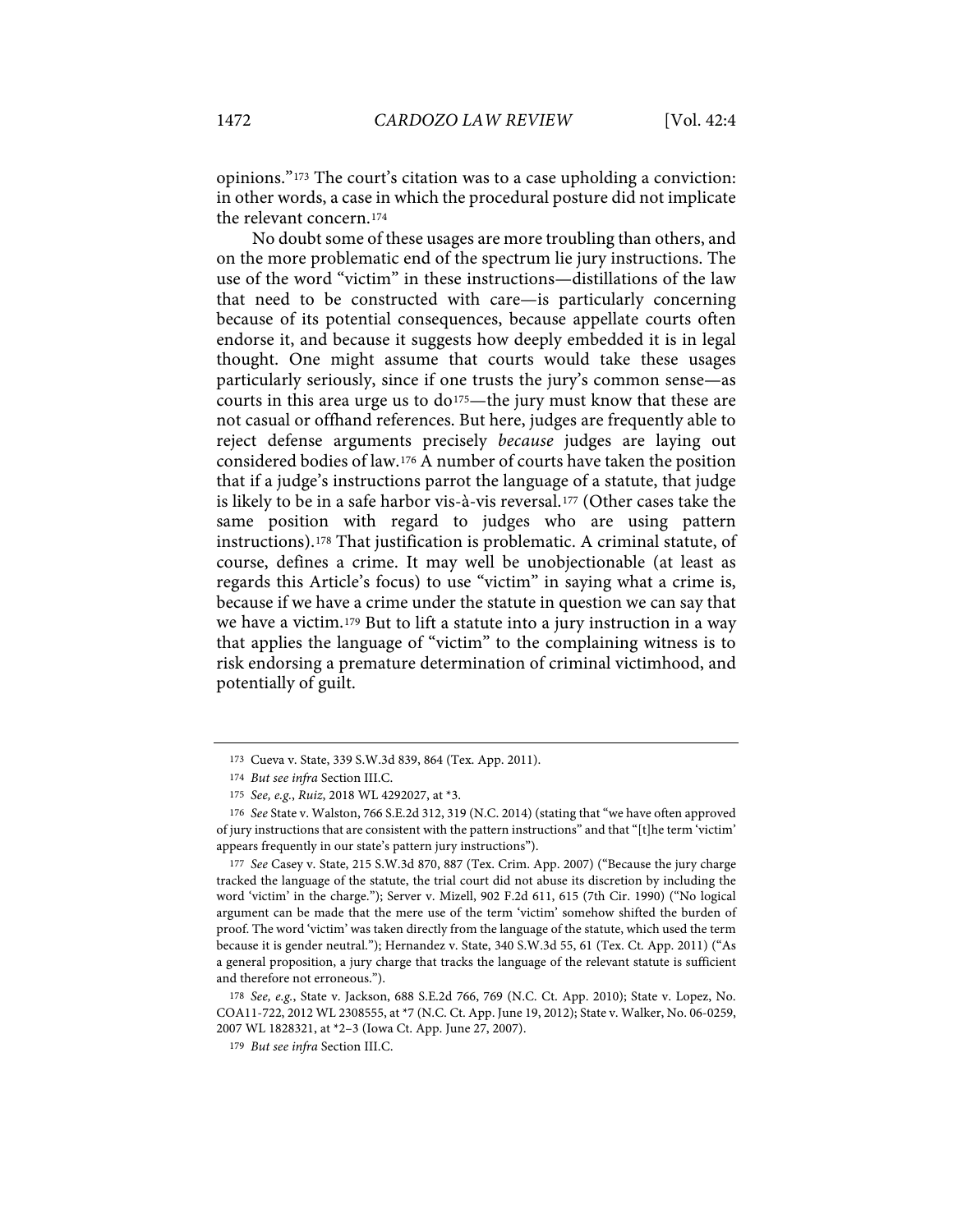Consider, for example, a recent North Carolina Supreme Court case involving jury instructions.180 The defendant had requested that the words "alleged victim" instead of "victim" be used.181 That request was denied, and the pattern jury instructions were read to the jury.182 Those pattern jury instructions repeatedly required the jury to determine whether certain facts were true about "the victim,"183 thus assigning to the complaining witness the term "victim" even in the context of asking the jurors to decide whether the alleged crimes had been committed. So, for example, the jurors were to assess whether the following things had been established beyond a reasonable doubt: "First, that the defendant engaged in a sexual act with the victim. . . . Second, that at the time of the acts alleged the victim was a child under the age of 13. And third, that at the time of the alleged offense the defendant was at least 12 years old and was at least four years older than the victim."184 The Court of Appeals had found that the trial court erred in refusing the request to use "alleged victim"—it reasoned that whether the complaining witness was victimized "was "a disputed issue of fact for the jury to resolve"185—but the state Supreme Court reversed.186 After all, it said, the trial court was sticking largely with the pattern jury instructions, and pattern jury instructions are surely a safe harbor against reversal.187

Even when courts are persuaded that the use of "victim" was error, the obstacles to relief frequently mean that nothing changes. It is common for courts in this area to find that the defendant has failed to meet his or her burden—each phrased in terms more forbidding than the last188—of showing that the error was prejudicial, and thus has failed

<sup>180</sup> *Walston*, 766 S.E.2d 312.

<sup>181</sup> *See id.* at 314.

<sup>182</sup> *See id.*

<sup>183</sup> *See id.* at 317–18.

<sup>184</sup> *Id.* at 317. The instructions have now been amended to refer to "alleged victim." *See infra* Part III.

<sup>185</sup> *Walston*, 766 S.E.2d, at 314–15.

<sup>186</sup> *Id.* at 314.

<sup>187</sup> *Id.* at 319 (suggesting limited circumstances in which "alleged victim" would be preferable).

<sup>188</sup> *See, e.g.*, State v. Ivey, No. COA17-1266, 2018 WL 3431870, at \*3–4 (N.C. Ct. App. July 16, 2018) (harmless error because "victim" references "cannot be said to have substantially altered the way the jury viewed the evidence," the defendant cannot show that they "rendered it impossible for him to receive a fair and impartial verdict," and the defendant cannot "demonstrate substantial and irreparable prejudice"); People v. Broglin, No. 274342, 2008 WL 508108, at \*1 (Mich. Ct. App. Feb. 26, 2008) ("[R]eversal is not required unless defendant meets his burden of establishing that the error was outcome-determinative and most likely resulted in a miscarriage of justice.").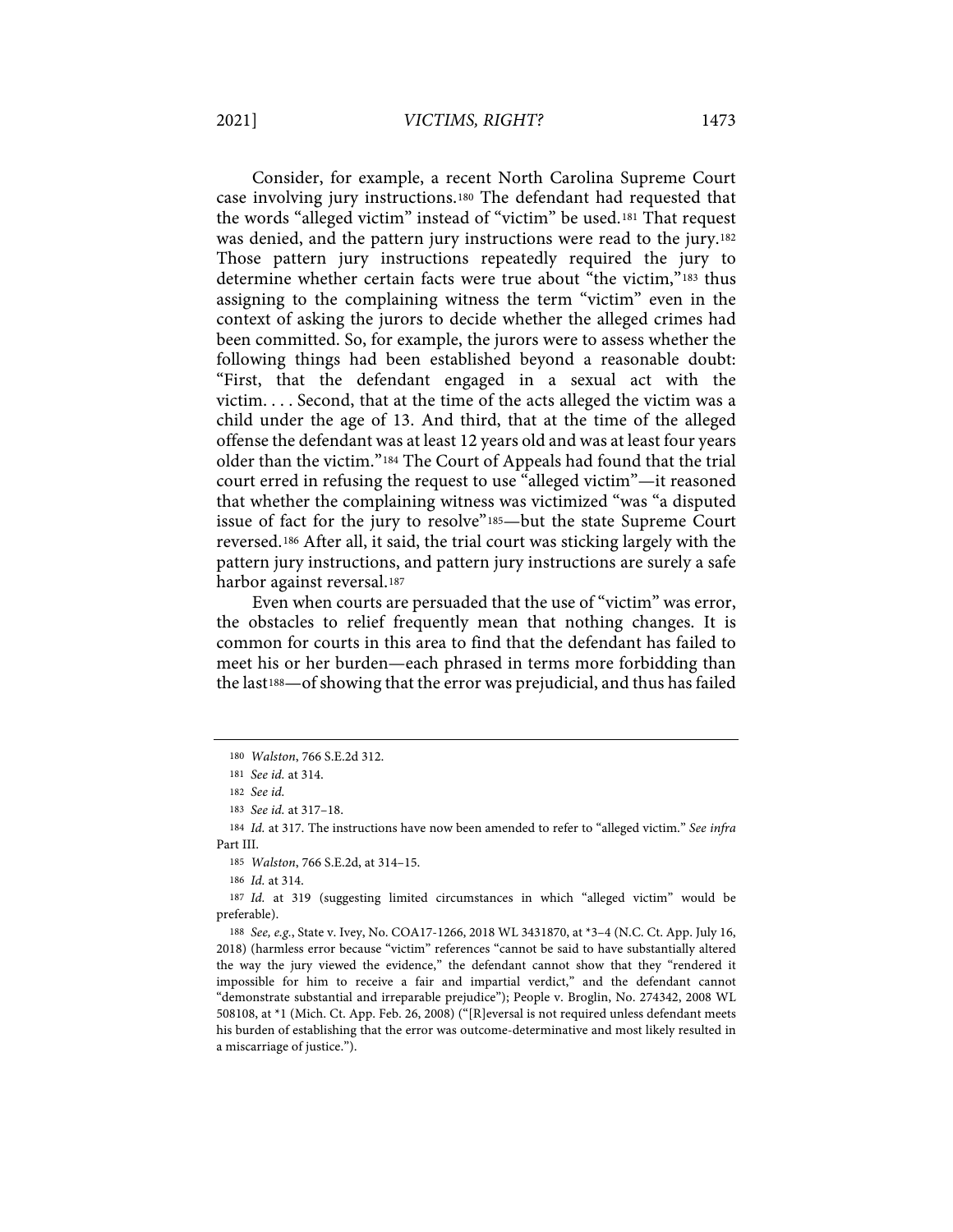to win a new trial.189 And indeed, these cases make one wonder, as harmless error standards often do,<sup>190</sup> how one could ever meet such a standard:191 how could one plausibly show that the word "victim," even when repeated multiple times by multiple parties, had the kind of influence that these standards demand?192 Moreover, to defeat defense claims, judges have an almost fail-safe form of harmless error argument to deploy.193 If jury instructions were given that laid out the correct standards as regards the phenomena that this usage implicates—the presumption of innocence,194 the burden of proof,195 the jury's role,196 the judge's role,197 the need for the jury to be unbiased,198 the fact that opening statements and arguments are not evidence,199 and so on then, regardless of social science findings to the contrary,200 courts are

192 *See* State v. Harvey, No. 29513-3-III, 2012 WL 1071234, at \*3 (Wash. Ct. App. Mar. 29, 2012) ("Ultimately, we do not know and cannot know what effect, if any, the reference by police or first responders to the deceased as 'victims' had.").

193 Note that *Cortes* is a rare exception (finding reversible error, despite state's argument that other instructions negated the prejudicial effect). *See* State v. Cortes, 851 A.2d 1230, 1239–41 (Conn. App. Ct. 2004).

194 *See Tolen*, 2012 WL 104477, at \*4.

195 *See id.*

196 *See id.*; State v. Vilchel, 963 A.2d 658, 674 (Conn. App. Ct. 2009) (quoting the trial judge as having said to the jury, after self-defense instructions that referred to the complainant as the "victim," "If I used the word victim, and I think it's specifically like in reference to [the complainant], that doesn't mean I see him as a victim or anything like that. That's for you to decide, okay?"); *id.* at 675 ("The court unambiguously eliminated any improper connotation that the jury could infer from the court's use of the term by reminding the jury that it was the finder of fact and that the court did not view [the complainant] to be the victim of any crime.").

197 *See* State v. Brown, 984 A.2d 86, 96 (Conn. App. Ct. 2009).

198 *See* People v. Lovely, No. F071158, 2018 WL 1980960, at \*25 (Cal. Ct. App. Apr. 27, 2018).

199 *See* People v. Cannon, No. H033457, 2009 WL 2416050, at \*18 (Cal. Ct. App. Aug. 7, 2009); *Lovely*, 2018 WL 1980960, at \*25.

200 *See, e.g.*, Vida B. Johnson, *Presumed Fair? Voir Dire on the Fundamentals of Our Criminal Justice System*, 45 SETON HALL L. REV. 545, 557 (2015) (discussing the misguided confidence in instructions that include those addressing the presumption of innocence and the prosecutor's burden of proof).

<sup>189</sup> *See* Tolen v. State, No. A-10159, 2012 WL 104477, at \*4 (Alaska Ct. App. Jan. 11, 2012) ("In general, courts have only found reversible error where the term was used multiple times and/or was coupled with other prejudicial error or misconduct.").

<sup>190</sup> *See* Justin Murray, *A Contextual Approach to Harmless Error Review*, 130 HARV. L. REV. 1791, 1793 (2017).

<sup>191</sup> *See, e.g.*, State v. Weber, No. 0408022175, 2017 WL 3638209, at \*5 (Del. Super. Ct. Aug. 22, 2017) ("Defendant has not set forth a sufficient showing that but for the use of the term, the outcome of the proceedings would have been different.").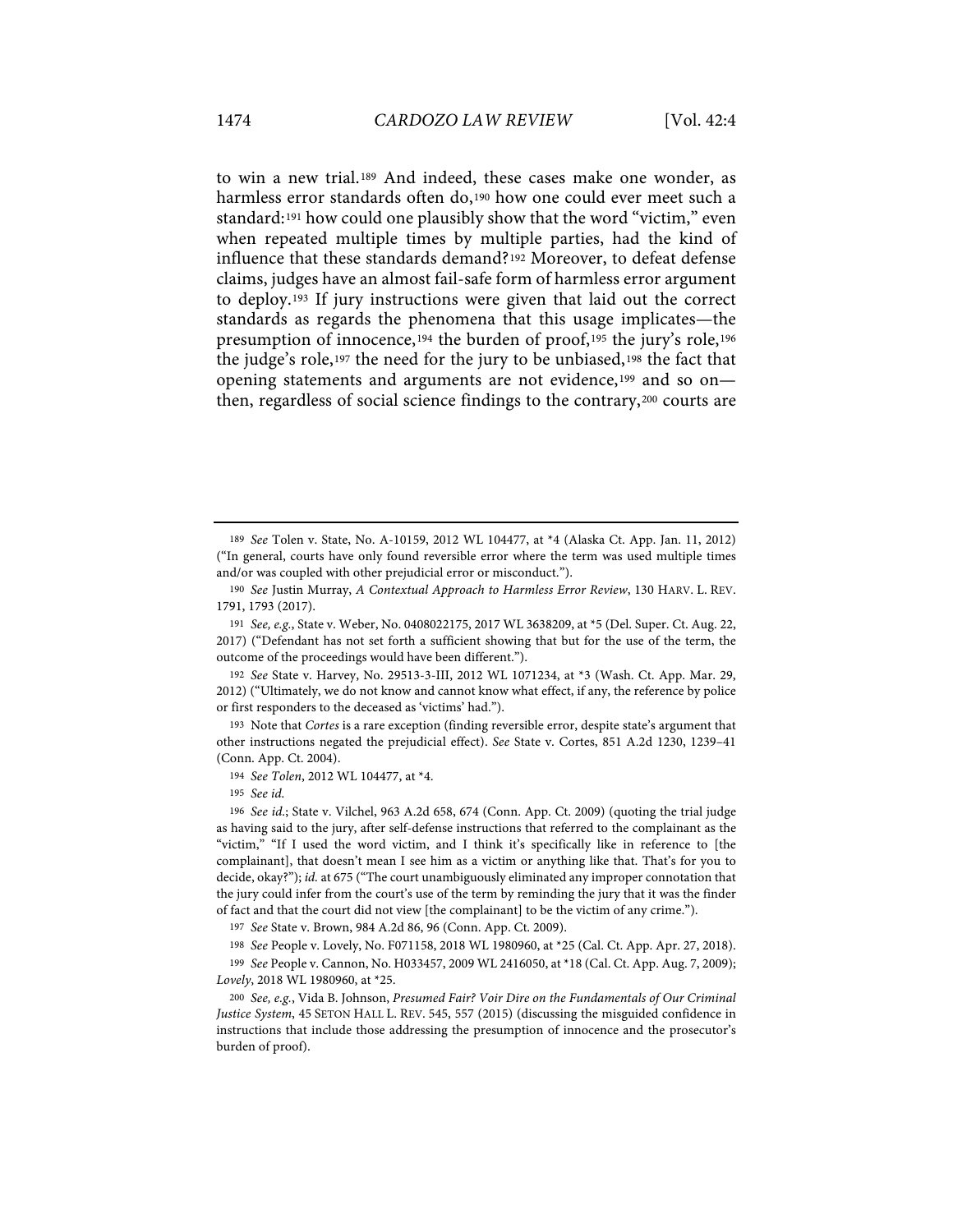to presume that those instructions were followed,201 and that they proved curative.202

The difficulty of persuading judges that defendants suffered prejudice presents a huge obstacle to ineffectiveness of counsel claims, whether the claims are based on defense counsel's failure to object to this usage, or defense counsel's adoption of this usage, or both. Many such claims fail at the first of the two steps required under Supreme Court case *Strickland* (that is, showing deficient representation);<sup>203</sup> almost all fail at the second step (that is, showing resultant prejudice).204 A rare—perhaps unique—example of defense success came in the Ohio case *State v. Almedom*.205 The appellate court found prejudicial error where defense counsel had remained silent in the face of repeated judicial descriptions of the complaining witnesses as "victims," some of which occurred before any testimony began.<sup>206</sup> This case, as do many presenting this issue, involved horrible alleged facts.207 Whereas for some courts these alleged facts seem to act as a reason to reject defense claims,208 for this court they highlighted the importance of a trial in which guilt was not, and did not appear to be, predetermined. The court explained its reasoning as follows:

The average person is disgusted by the idea of anyone sexually abusing young children. Sefe Almedom was portrayed as such a disgusting person long before any evidence was presented. The trial court judge, who is viewed as the ultimate authority figure in the courtroom, in essence told the jury more than once that Almedom

<sup>201</sup> *See Lovely*, 2018 WL 1980960, at \*26; State v. Holmes, No. COA12–1580, 2013 WL 5477371, at \*3 (N.C. Ct. App. Oct. 1, 2013).

<sup>202</sup> *See* Tolen v. State, No. A-10159, 2012 WL 104477, at \*4 (Alaska Ct. App. Jan. 11, 2012); Alto v. State, No. A-10883, 2013 WL 1558157, at \*2 (Alaska Ct. App. Apr. 10, 2013); State v. Rodriguez, 946 A.2d 294, 302–03 (Conn. App. Ct. 2008); State v. Nomura, 903 P.2d 718, 722–23 (Haw. Ct. App. 1995); State v. Mundon, No. CAAP-10-0000101, 2012 WL 1473433, at \*4 (Haw. Ct. App. Apr. 27, 2012); State v. Branco, No. 24281, 2002 WL 31781118, at \*1 (Haw. Ct. App. Dec. 12, 2002).

<sup>203</sup> *See, e.g.*, Anderson v. State, No. 03-00-00074-CR, 2001 WL 660931, at \*4 (Tex. Ct. App. June 14, 2001); People v. Sanchez, 256 Cal. Rptr. 446, 457 (Cal. Ct. App. 1989). A rare exception is Grady v. Warden, No. CV144006185S, 2019 WL 1093301, at \*7 (Conn. Super. Ct. Jan. 28, 2019).

<sup>204</sup> *See* State v. Wilson, No. 0012014953, 2006 WL 1064179, at \*3 (Del. Super. Ct. Mar. 9, 2006); *Grady*, 2019 WL 1093301.

<sup>205</sup> State v. Almedom, No. 15AP-852, 2016 WL 1461839 (Ohio Ct. App. Apr. 14, 2016).

<sup>206</sup> *Id.* at \*1 ("For reasons that are not clear, defense counsel never objected to the trial judge's comments even though the references began before any witnesses had testified. For instance, in describing the case before the testimony began, the judge stated, 'It is my understanding that in this case all victims are under the age of 13.'").

<sup>207</sup> *See* Erin P. Davenport, *Idealized into Powerlessness*: *How a Judicial Order in* Nebraska v. Safi *Could Send Women's Rights Back to Colonial America*, 12 U. PA. J.L. & SOC. CHANGE 1, 15 (2008).

<sup>208</sup> *See, e.g.*, State v. Phillips, 742 S.E.2d 338, 342 (N.C. Ct. App. 2013).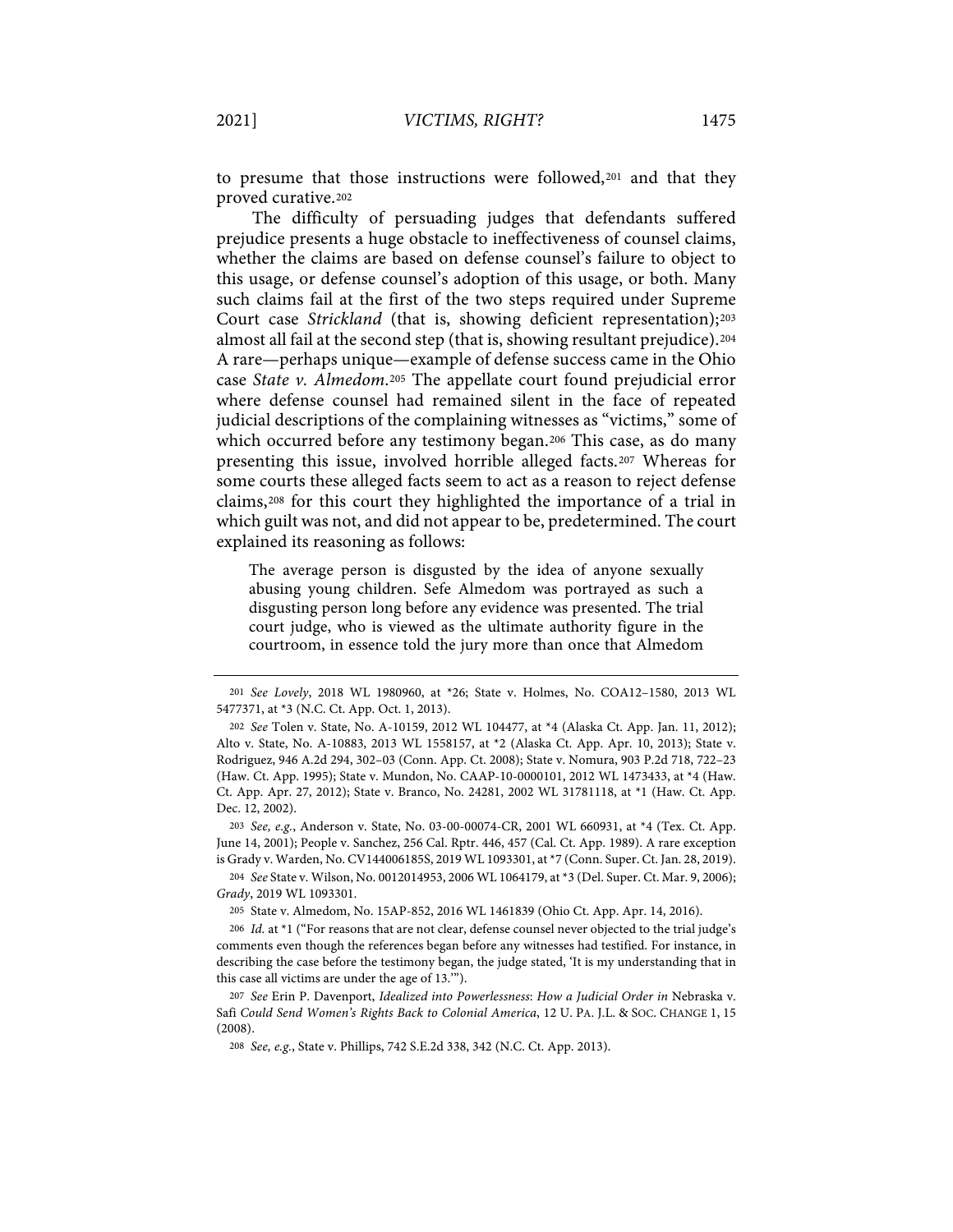had victimized three young girls. Almedom's claims that the accusations flowed from the hatred of the girls' mother toward him following the end of his emotional relationship with her could not be fairly and impartially evaluated by the jury after the jury had been told repeatedly by the trial court judge that the girls were victims. All the while, Almedom's defense counsel, who was supposed to be advocating for Almedom's well-being, stood idly by and made no objection to the trial judge's accusation that his client was a child abuser. The case was essentially decided before the first words were uttered by the witnesses for the State of Ohio and long before Almedom had a chance to deny the accusations and to submit a theory as to why the accusations were being made.

We are not saying that the girls are not being truthful. We are not saying that Almedom was being truthful. We are saying that the conduct of the trial judge when linked with the deficient conduct of defense counsel denied Almedom of the opportunity for a fair trial a trial in which his defense could be fairly considered.209

This intermediate court encapsulated in two short paragraphs many of the key concerns surrounding this issue: the risk of judgments or assumptions of guilt that precede and moot the evidence;210 the pressing need for a fair trial even (or especially) in the face of awful alleged facts; the particular horror of a situation in which the judge (symbol of fairness) puts her imprimatur on a prosecution narrative; the particular horror of a situation in which defense counsel (symbol of protection) acquiesces thereto; the ever-present fear that to urge caution about the premature use of the word "victim" will be understood not as defending the constitutional system but as attacking the truthfulness of those alleging harm;211 and the fragility of defenses in a regime that is inclined to endorse the prosecutorial account.212

Thus, one sees in this litigation just how firmly ground into our law and legal thinking the merger of "victim" and "alleged victim" is. It is there in many jury instructions.213 It is there in the words of the

<sup>209</sup> *Almedom*, 2016 WL 1461839, at \*2–3.

<sup>210</sup> *See* Bennett Capers, *Evidence Without Rules*, 94 NOTRE DAME L. REV. 867 (2018).

<sup>211</sup> *See* Scott A. McDonald, *When a Victim's a Victim: Making Reference to Victims and Sex-Crime Prosecution*, 6 NEV. L.J. 248, 269 (2005).

<sup>212</sup> For other aspects of this problem, see Brandon L. Garrett, *Why Plea Bargains Are Not Confessions*, 57 WM. & MARY L. REV. 1415, 1421 (2016) ("Judges may ask a defendant to provide an 'allocution' before pleading guilty, but the admission of guilt need not be under oath or very detailed, and it may just involve an in-court agreement that the defendant committed acts satisfying the legal elements of the crime."); *id.* at 1427 ("An admission to having satisfied the elements of the crime . . . does not reach the question of whether any defenses might defeat criminal liability.").

<sup>213</sup> *See* People v. Lovely, No. F071158, 2018 WL 1980960, at \*25 (Cal. Ct. App. May 10, 2018).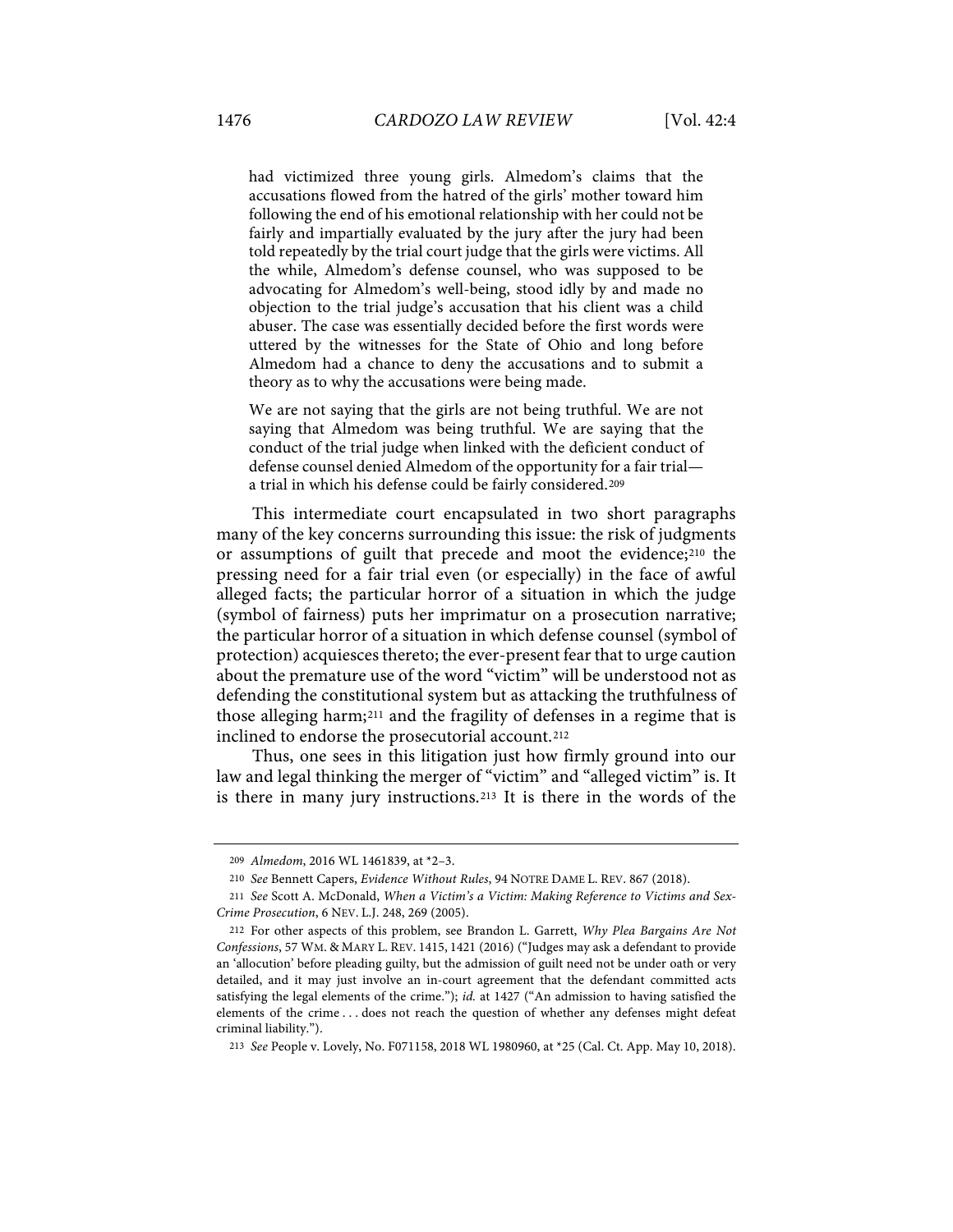prosecutor, and the court, and defense counsel214—even when orders banning its use have been issued. Judges often say their use was inadvertent,<sup>215</sup> as do defense attorneys,<sup>216</sup> and in one instance, after violating judicial orders again and again, the prosecutor said she just could not help herself.217 She could not understand her reflexive repetition of this word.218

#### II. WHERE MIGHT THIS USAGE LEAD?

Part I demonstrated that the use of "victim" in the preadjudication context, and thus an apparent willingness to treat an accusation as a crime, is widespread. It explained that in the litigation context courts often conclude that even if the pre-adjudication use of the word "victim" is error, the error is harmless; that this is just "semantics,"219 as if the law was not created by language.220 In this Part, I resist this acceptance, analyzing concerns that may be exacerbated by this widespread usage, and by the acquiescence with which it is often met.

## A. *A Paltry Substitute*

"Victims' rights" provisions often cite the values of respect and dignity,221 and since one needs to fall within the "victim" category to be

<sup>214</sup> *See* Grady v. Warden, No. CV144006185S, 2019 WL 1093301, at \*7 (Conn. Super. Ct. Jan. 28, 2019).

<sup>215</sup> *See, e.g.*, State v. Rodriguez, 946 A.2d 294, 302–03 (Conn. App. Ct. 2008).

<sup>216</sup> *See, e.g.*, *Grady*, 2019 WL 1093301, at \*7; Cano v. State, No. 14-06-00377-CR, 2007 WL 2872418, at \*8 (Tex. App. Oct. 4, 2007) (stating that trial counsel's references to the complainant as the "victim" were "slips of the tongue" and "inconsistent with the defense that the complainant was untruthful and no crime occurred").

<sup>217</sup> *See, e.g.*, State v. Thompson, 76 A.3d 273, 283–84 (Conn. App. Ct. 2013) (describing several judicial instructions to the prosecutor not to use "victim," and several violations of those instructions).

<sup>218</sup> *Id.* at 284 (quoting prosecutor as saying "I don't know why I keep doing that. . . . I—it's inadvertent, I'm not doing it intentionally"); *id.* at 288 (describing the usage as "almost reflexive").

<sup>219</sup> *See, e.g.*, Agee v. State, 544 N.E.2d 157, 159 (Ind. 1989) ("To say that the use of ['victim'] as opposed to ['decedent'] would conjure up prejudice against appellant in the minds of the jurors is indeed to stretch a point based upon semantics.").

<sup>220</sup> *See* Alice Ristroph, *The Curriculum of the Carceral State*, 120 COLUM. L. REV. 1631, 1696 ("As a human practice, law relies heavily upon human language.").

<sup>221</sup> *See* Deborah M. Weissman, *The Community Politics of Domestic Violence*, 82 BROOK. L. REV. 1479, 1495 (2017); Douglas E. Beloof, *The Third Wave of Crime Victims' Rights: Standing, Remedy, and Review*, 2005 BYU L. REV. 255, 261–63.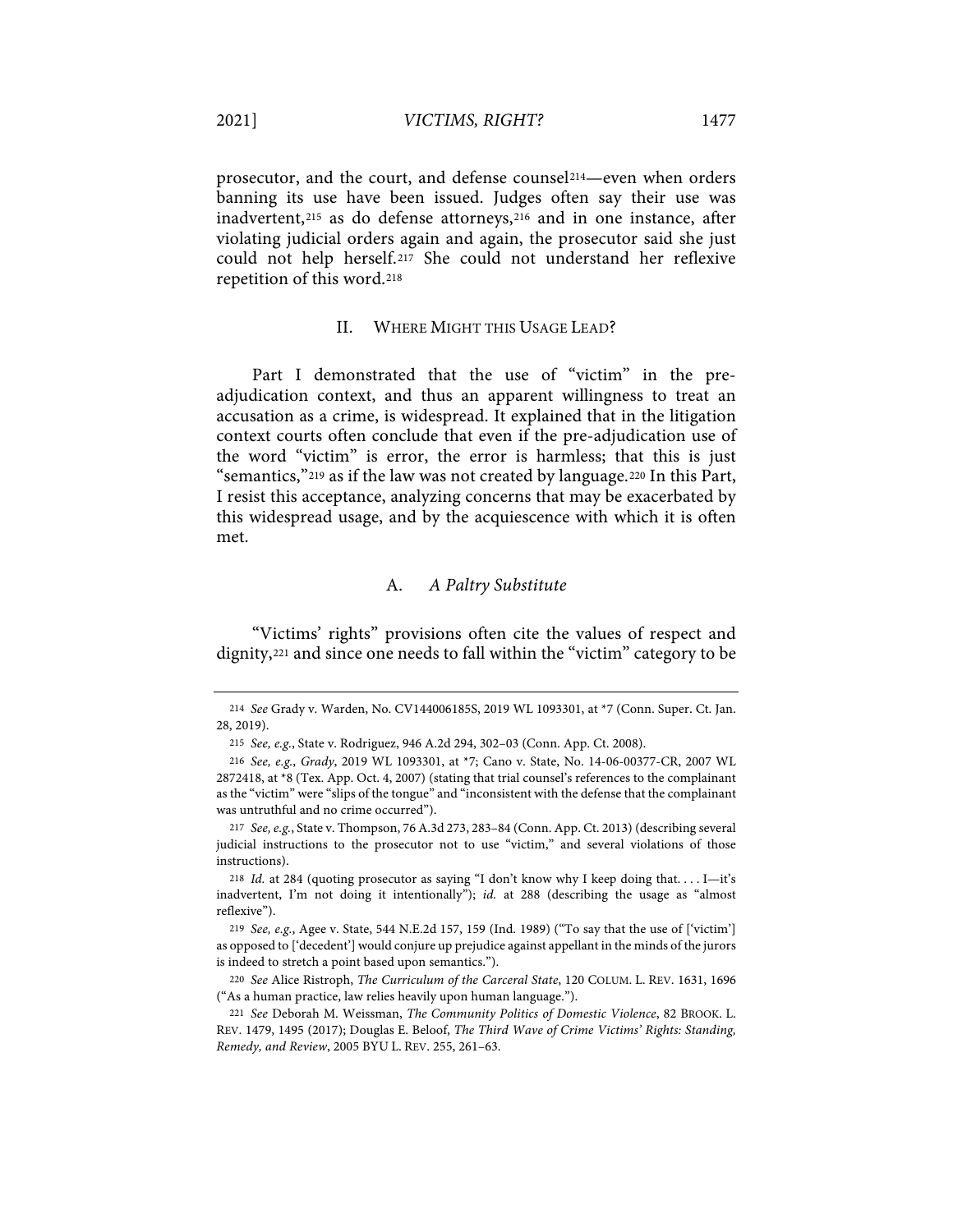able to claim those rights, the word "victim" itself has been interpreted as having the potential to offer respect and dignity.222 As mentioned above,223 it is a multi-layered word that, in addition to its legal meaning, can all at one time express that a person needs help, 224 deserves protection,225 is telling the truth (in contrast to a defendant who is not),<sup>226</sup> is accurate,<sup>227</sup> and is in the right (in contrast to the defendant "victimizer," who is in the wrong, and is indeed a bad person).<sup>228</sup> Some or all of these layers of meaning may make the word desirable,229 particularly when seen in the context of the multiple people particularly women,<sup>230</sup> particularly people of color<sup>231</sup>—whose accounts of harms and crimes have in many instances been devalued, distrusted, and challenged; whose champions have in many instances been absent.232

Thus in one recent Arizona case, a complaining witness sued the presiding judge after he denied her request to preclude reference to her as the "alleged victim."233 She argued that "because the [state] Victims' Bill of Rights only uses the term 'victim' to refer to the crime victim, there is an implicit right to be referred to as such throughout the proceedings."234 She noted that the Arizona State Constitution states that every victim in Arizona has the right to be treated throughout the criminal justice process with "fairness, respect, and dignity,"235 and argued that "alleged victim" violates that right "because it calls into

227 *See id.*

228 *See* Gruber, *supra* note 226, at 435; Minow*, supra* note 43, at 1433.

229 Though note that many reject the label "victim." *See infra* Section III.A.3.

230 *See* Aya Gruber, *Victim Wrongs: The Case for a General Criminal Defense Based on Wrongful Victim Behavior in an Era of Victims' Rights*, 76 TEMP. L. REV. 645, 655 n.43 (2003).

231 *See, e.g.*, Kimberlé Crenshaw, *Mapping the Margins: Intersectionality, Identity Politics, and Violence Against Women of Color*, 43 STAN. L. REV. 1241, 1271 (1991) (noting that "Black women are essentially prepackaged as bad women within cultural narratives about good women who can be raped and bad women who cannot").

232 *See id.*

233 *See* Z.W. v. Foster, 422 P.3d 582, 583 (Ariz. Ct. App. 2018).

234 *Id.* at 583.

<sup>222</sup> *See* Z.W. v. Foster, 422 P.3d 582, 583 (Ariz. Ct. App. 2018).

<sup>223</sup> *See supra* Part I.

<sup>224</sup> *See* Simon, *supra* note 38, at 1112.

<sup>225</sup> *See id.*

<sup>226</sup> *See* Aya Gruber, *Righting Victim Wrongs*, 52 BUFF. L. REV. 433, 437–38 (2004) ("The veracity of the victim, and by negative implication the dishonesty of the defendant, is . . . assumed *prima facie*."); *id.* at 437 n.18 (mentioning jury instructions to view defendant testimony with skepticism); Veteto v. State, 8 S.W.3d 805, 816 (Tex. Ct. App. 2000) ("Referring to A.L. as the victim instead of the alleged victim lends credence to her testimony that the assaults occurred and that she was, indeed, a victim.").

<sup>235</sup> *Id.* (quoting ARIZ. CONST. art 2, § 2.1).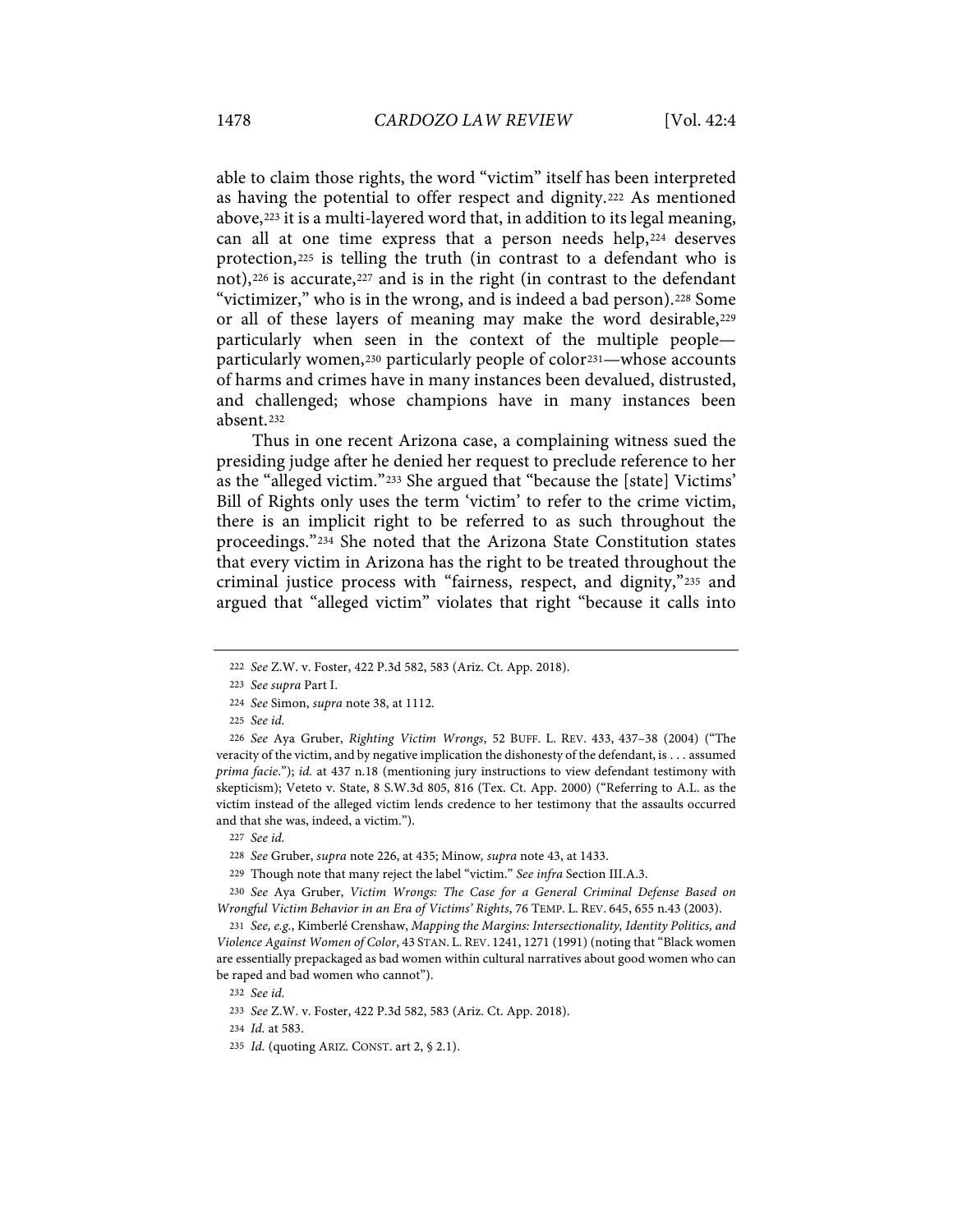question whether a crime was committed and whether someone is in fact a victim."236 The court rejected her demand, finding that in the preadjudication setting "alleged victim" is accurate, given that "the case involves an alleged criminal act against an alleged victim."237 (The court declined to comment on the tension between this accurate statement and the "victim" language used pre-adjudication by the state's constitution and statutes.238) However, the court went on to disclaim the notion that the term "alleged victim" is always appropriate, and to leave open the possibility that it might in certain cases "undermin[e] the victim's right to be treated with fairness, respect, and dignity."239

One may wonder whether the word "victim" and the associated legal entitlements are paltry substitutes for more meaningful sources of respect and dignity. Many scholars have noted that legal entitlements offered to "victims" ostensibly to aid them are limited in the extent to which they help, given that they may be motivated less by true understanding of, or interest in, the needs of those claiming harm,240 and more by the interests of the state.241 An examination, for example, of the type of "victim" who is eligible for state compensation reveals that it is frequently the "innocent" and compliant: bars to compensation for "victims" include the fact that they had a particular type of criminal record,242 or were incarcerated or "engaged in an illegal act" at the time

239 *Foster*, 422 P.3d at 584.

240 *See* Meaghan Ybos, *The Media Frenzy Over Chanel Miller Boosts Mass Incarceration*, THE APPEAL (Sept. 30, 2019), https://theappeal.org/chanel-miller-brock-turner [https://perma.cc/ CH3Q-WCB9] ("[V]ictims are often survivors of a criminal legal system that is just as cruel and punishing to them as it is to criminal defendants."); Allegra McLeod, *Envisioning Abolition Democracy*, 132 HARV. L. REV. 1613, 1638 (2019) (critiquing criminal prosecution as regards "the needs of survivors of harm"); Brittany Hailer, *Help or Hinderance: Is PA's Marsy's Law Too Ambiguous to Help All Victims?*, PITTSBURGH CURRENT (Oct. 29, 2019), https://www.pittsburghcurrent.com/pa-marsys-law-too-ambiguous-to-help-all-victims [https://perma.cc/N4R6-PE5B] (discussing possibility that provisions of Marsy's Law, such as

repeated contact, notification, and requests to attend court, may re-traumatize).

241 *See* Weissman, *supra* note 221, at 1492; MARIE GOTTSCHALK, THE PRISON AND THE GALLOWS: THE POLITICS OF MASS INCARCERATION IN AMERICA 77 (2006) ("Victims became a powerful weapon in the arsenal of proponents of the law-and-order agenda.").

242 *See* ALA. CODE § 15-23-23 (2020); ARK. CODE ANN. § 16-90-712(a)(5) (2020); MISS. CODE ANN. § 99-41-17(1)(j) (2020); WYO. STAT. ANN. § 1-40-106(c) (2020); MONT. CODE ANN. § 53- 9-125(6) (2020); OHIO REV. CODE ANN. § 2743.60(E)(1) (2020); UTAH CODE ANN. § 63M-7-510 (2020); Alysia Santo, *The Victims Who Don't Count*, MARSHALL PROJECT (Sept. 13, 2018, 7:00 AM), https://www.themarshallproject.org/2018/09/13/the-victims-who-don-t-count [https://perma.cc/E6EW-69RD] (pointing out that seven states "bar people with a criminal record from receiving victim compensation," and drawing on records from two states to show

<sup>236</sup> *Id.*

<sup>237</sup> *Id.*

<sup>238</sup> Note the Arizona definition of "victim" mentioned *supra* Section I.A ("'Victim' means a person against whom the criminal offense has been committed.").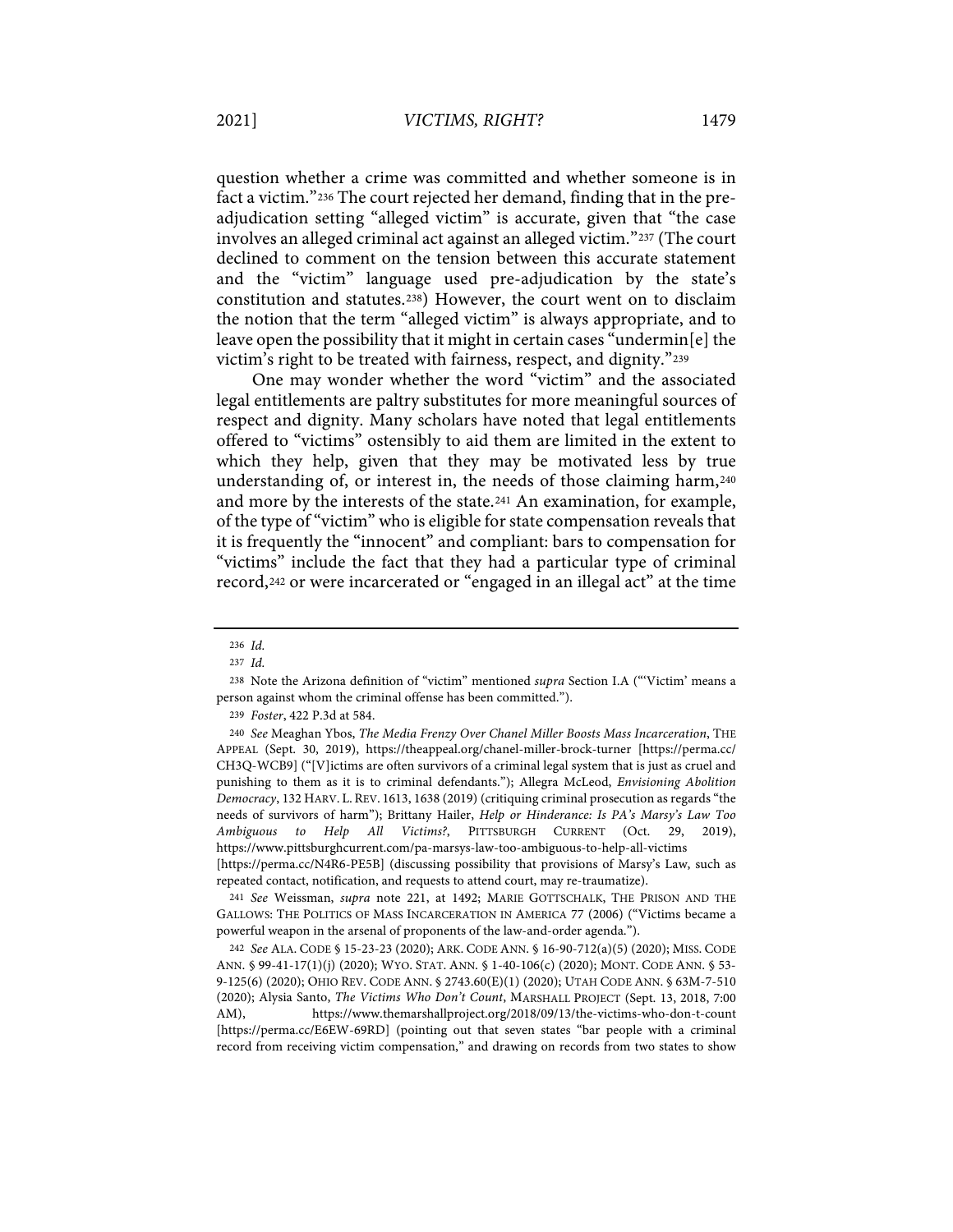of the alleged crime,243 or were not up to date with financial obligations,244 or in compliance with vehicle insurance laws,245 or that they did not report the alleged crime swiftly enough,246 or did not cooperate with the authorities in its prosecution.247 Respect and dignity, if in fact they are offered, are offered partially and with conditions.248 Indeed, some states make their motivations plain, acknowledging that they are offering what they offer to "victims" in order to facilitate their

246 *See* DEL. CODE ANN. tit. 11, § 9010(a)(5) (seventy-two hours); R.I. GEN. LAWS § 12-28-3 (1956); TEX. art. § 56B.053(a) (2021) ("not so late as to interfere with or hamper the investigation and prosecution"); WASH. REV. CODE § 7.68.060(b) (2020).

248 *See* Aya Gruber, *Rape, Feminism, and the War on Crime*, 84WASH. L. REV. 581, 623 (2009).

that "the bans fall hardest on black victims and their families"); R.I. GEN. LAWS §§ 12-25- 19(d)(1)(ii), (iii); WASH. REV. CODE § 7.68.060(4) (2020); *see also* CAL. CONST. art. I, § 28 (California's Marsy's Law definition of "victim" excludes those "in custody for an offense").

<sup>243</sup> *See* S.C. CODE ANN. § 16-3-1510 (1976); ALA. CODE § 15-23-60(19) (1975); ARIZ. CONST. art. II, § 2.1; CAL. CONST. art. I, § 28; N.D. CENT. CODE § 54-23.4-03; OR. REV. STAT. § 147.105(6); OHIO REV. CODE ANN. § 2743.60(E)(1) (2014); R.I. GEN. LAWS § 12-25-19(d)(2) (2020); TEX. art. § 56B.057(b)(6); UTAH CODE ANN. § 63M-7-510(1)(h) (2020); WASH. REV. CODE § 7.68.060(2)(b), (c) (2020); W.VA. CODE § 14-2A-14(e) (2020).

<sup>244</sup> *See* OR. REV. STAT. § 147.105(6) (ordinarily no compensation for "a victim who owes a financial obligation ordered or imposed as a result of a previous criminal conviction"); WASH. REV. CODE § 7.68.060(4)(b) (2020).

<sup>245</sup> *See* UTAH CODE ANN. § 63M-7-510 (2020) (no reparations for "the victim of a motor vehicle injury who was the owner or operator of the motor vehicle and was not at the time of the injury in compliance with the state motor vehicle insurance laws"); N.D. CENT. CODE § 54-23.4- 01(8) (same).

<sup>247</sup> *See, e.g.,* R.I. GEN. LAWS § 12-25-19(d)(1)(i) (1956); R.I. GEN. LAWS § 12-28-3 (2020); ALA. CODE § 15-23-12(c) (1975); CAL. GOV'T CODE § 13956 (2019); CONN. GEN. STAT. § 54-208(c); DEL. CODE. ANN. tit. 11 § 9010(a)(3) (2011); FLA. STAT. § 960.13(1)(b) (2019); IND. CODE § 5-2- 6.1-18; KAN. STAT. ANN. § 74-7305 (2019); KY. REV. STAT. ANN. § 49.370(2) (2020); LA. STAT. ANN. § 46:1809(3)(a)(ii) (2019); MASS. GEN. LAWS ch. 258C, § 2(c) (2018); MICH. COMP. LAWS § 18.356(2) (2020); MINN. STAT. § 611A.53(2)(2); MISS. CODE ANN. § 99-41-17(3); MO. REV. STAT. § 595.020(4) (2018); MONT. CODE ANN. § 53-9-125(4); NEV. REV. STAT. § 217.220(1)(e) (2017); N.M. STAT. ANN. § 31-22-7(D)(3); N.C. GEN. STAT. § 15B-11(c) (2011); N.D.CENT.CODE § 54-23.4-06(5); OHIO REV. CODE ANN. § 2743.60(C) (2014); OR. REV. STAT. § 147.015(1)(d); 18 PA. CONS. STAT. § 11.707(a)(4) (2002); S.C. CODE ANN. § 16-3-1170(4) (2017); S.D. CODIFIED LAWS § 23A-28B-25(c) (2018); TENN. CODE ANN. § 29-13-109(f) (2012) ("fully cooperates"); TEX. CODE CRIM. PROC. art. § 56B.107(a)(1); UTAH CODE ANN. § 63M-7-509(e); W.VA. CODE § 14-2A-14(d) (2020); Santo, *supra* note 242 (adding that most funds "deny reimbursement to victims who refuse to cooperate with law enforcement or who were committing a crime that contributed to their injury or death"); WASH. REV. CODE § 7.68.060(3) (2020); WIS. STAT. § 949.08(2)(d) (2016); WYO. STAT. § 1-40-106(a)(iv).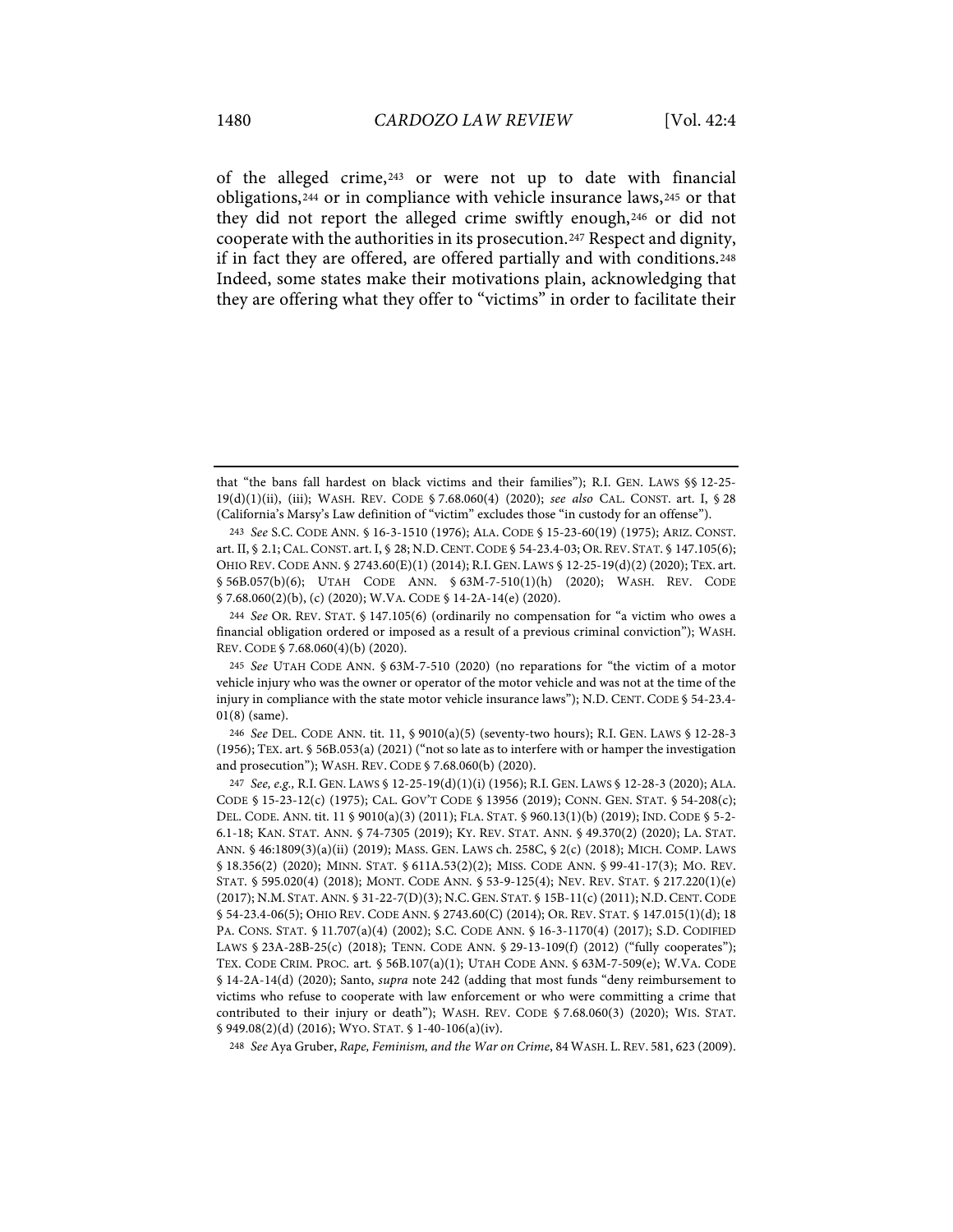assistance with prosecution,249 and sometimes even asserting a "duty" on the part of "victims" to provide that assistance.250

Thus, the expansion of this kind of "victim" usage and of the rights attached thereto brings troubling consequences for both those charged with crime and those who have suffered from crime. Defendants are in danger, not only because of all the ways in which this language usage might further condition us to assume criminal wrongdoing,251 but also because many of the new rights offered to complainants—to resist discovery,252 to be present at all proceedings,253 to weigh in on bail and on pleas,254 and so on—have the potential to detract from the protections offered to defendants pre-adjudication.255 At the same time, more and more weight may be placed on the term and the associated rights as sources and indications of "respect" and "dignity," even

251 *See* State v. Wilson, No. 0012014953, 2006 WL 1064179, at \*3 (Del. Super. Ct. 2006) ("Wilson contends that prejudice occurred as the jury became conditioned to thinking of the complaining witnesses as victims.").

252 *See* ARIZ. CONST. art. II, § 2.1(5) (offering the right "[t]o refuse an interview, deposition, or other discovery request by the defendant"); Arizona ex rel Romley v. Superior Court, 836 P.2d 445 (Ariz. Ct. App. 1996) (in pre-adjudication context, owner of car allegedly struck by defendant was a "victim" under state constitutional and statutory law, and thus was entitled to refuse a pretrial defense interview); Romley v. Hutt, 987 P.2d 218 (Ariz. Ct. App. 1999) (vacating trial court's ordering of a "pretrial victim interview," which had been based on a sense that "[w]here the two rights are in conflict the defendant's right to due process must be paramount").

253 State v. Gertsch, 49 P.3d 392, 400 (Idaho 2002) (stating that Gertsch's argument that witnesses should have been excluded "runs contrary to those victims' constitutional right to be present at Gertsch's trial").

254 *See, e.g.,* S.C. CONST. art. I, § 24.

<sup>249</sup> *See, e.g.*, TEX. STAT. art. § 56B.002(b) (2020) ("It is the legislature's intent that the compensation of innocent victims of violent crime encourage greater public cooperation in the successful apprehension and prosecution of criminals."); State v. Blake, 63 P.3d 56, 60 (Utah 2002) (stating that the Utah "victims' rights" amendment was enacted in response to an increasing recognition that "[w]ithout the cooperation of victims and witnesses in reporting and testifying about crime, it is impossible in a free society to hold criminals accountable"); WASH. CONST. art. II, § 35 ("Effective law enforcement depends on cooperation from victims of crime."); HAW. REV. STAT. § 801D-1 (mentioning "the continuing importance of . . . citizen cooperation to state and local law enforcement efforts and the general effectiveness and well-being of the criminal justice system"); N.J. STAT. ANN. § 52:4B-35 ("improved treatment" of "victims" is to be achieved through "the establishment of specific rights" with the aim of "enhanc[ing] and protect[ing] the necessary role of crime victims").

<sup>250</sup> *See, e.g.,* S.C. CODE ANN. § 16-3-1505; UTAH CODE ANN. § 77-37-1; WASH. REV. CODE § 7.69.010; HAW. REV. STAT. § 801D-1; LA. STAT. ANN. § 46:1841; 18 PA. CONS. STAT. § 11.102(1); WIS. STAT. § 950.01 (2020).

<sup>255</sup> *See* Gruber, *supra* note 230, at 666 ("Critics contend that the victims' rights movement in fact focuses more on increasing punishment than on empowering victims. . . Under this view, the victims' rights movement is more of an anti-crime, even anti-defendant movement, than a movement intended solely to give victims of crime more participation in the criminal process. As a result, the calls for the granting of party or near-party status are a means to empowering the victim only when the victim's interests are adverse to the defendant's.").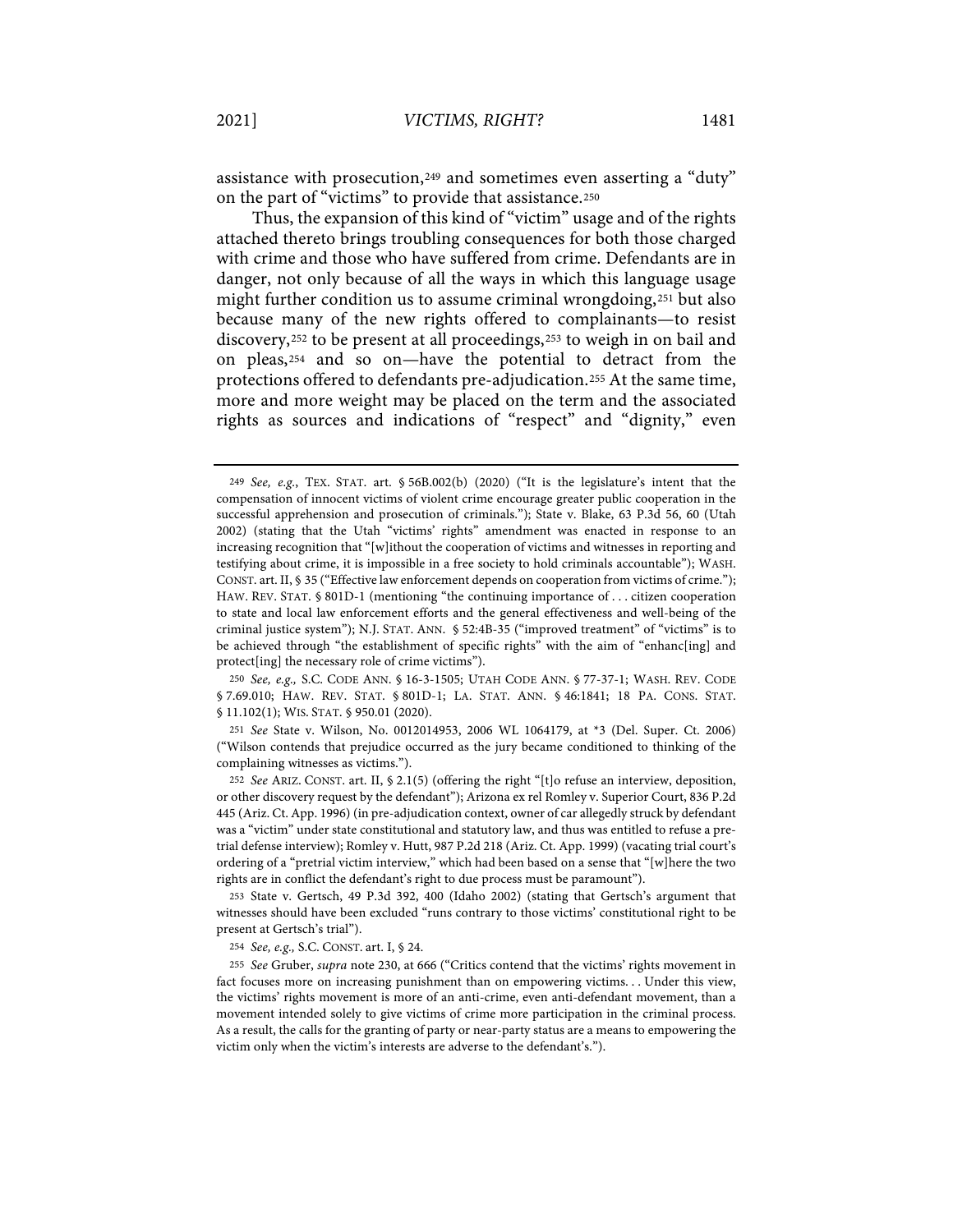though those who have suffered from crime might be better supported by other means of honoring those values.

#### B. *Claims Being Treated like Crimes*

One way of understanding many of these usages is that they treat claims as equivalent to crimes.256 This Subpart will analyze some of the dangers attending this kind of treatment, starting with law enforcement claims, then looking at complaining witness claims, and then considering dangers that exist in both contexts.

# 1. Law Enforcement Claims

One thing that appears to be happening in many of these usages is that law enforcement claims that we have a crime, and thus that we have a "victim," are being treated as sufficient to establish that there was a crime, and thus a "victim."257 Some states, for example, are explicit that a "victim" is someone whom the government says is a "victim."258 Oregon voters recently approved a constitutional amendment that defines "victim" as anyone "determined by the prosecuting attorney or the court to have suffered direct financial, psychological or physical harm as a result of a crime."<sup>259</sup> This is a definition that risks erasing the defense side of our two-sided adversary system,260 and that seems to have inspired a little embarrassment among the state's judiciary. In a recent opinion, one appellate judge airbrushed away the problematic part of that definition (willing even to sacrifice syntax to do it), stating that "'[v]ictim' means any person . . . to have suffered direct financial, psychological or physical harm as a result of a crime . . . ."261

<sup>256</sup> *See id.* at 648 n.14 (reproducing Arizona's "victims' rights" constitutional provision, and noting that "[a]lthough the 'rights' listed above are all conferred at the pre-trial or trial stage, the Arizona Constitution's treatment of the victim assumes occurrence of a criminal offense and proper identification of the victim").

<sup>257</sup> *See* People v. Solano, No. B222622, 2011 WL 1833375, at \*11 (Cal. Ct. App. May 16, 2011).

<sup>258</sup> *See* OHIO REV. CODE ANN. § 2930.01(H) (for purpose of statutory "victims' rights," "victim" is "[a] person who is identified as the victim of a crime . . . in a police report or in a complaint, indictment, or information"); DEL. CODE ANN. tit. 11, § 9401(7) (2020).

<sup>259</sup> OR. CONST. art. I,  $\frac{642}{60}$  (c) (providing, among other things, pre-adjudication rights to "victims").

<sup>260</sup> *See* Davenport, *supra* note 207, at 24.

<sup>261</sup> State v. Horton, 418 P.3d 31, 36 n.3 (Or. Ct. App. 2018) (Allen, J., dissenting) (second and third alterations in original) (quoting, selectively, OR. CONST. art. I,  $\frac{642(6)(c)}{2}$ .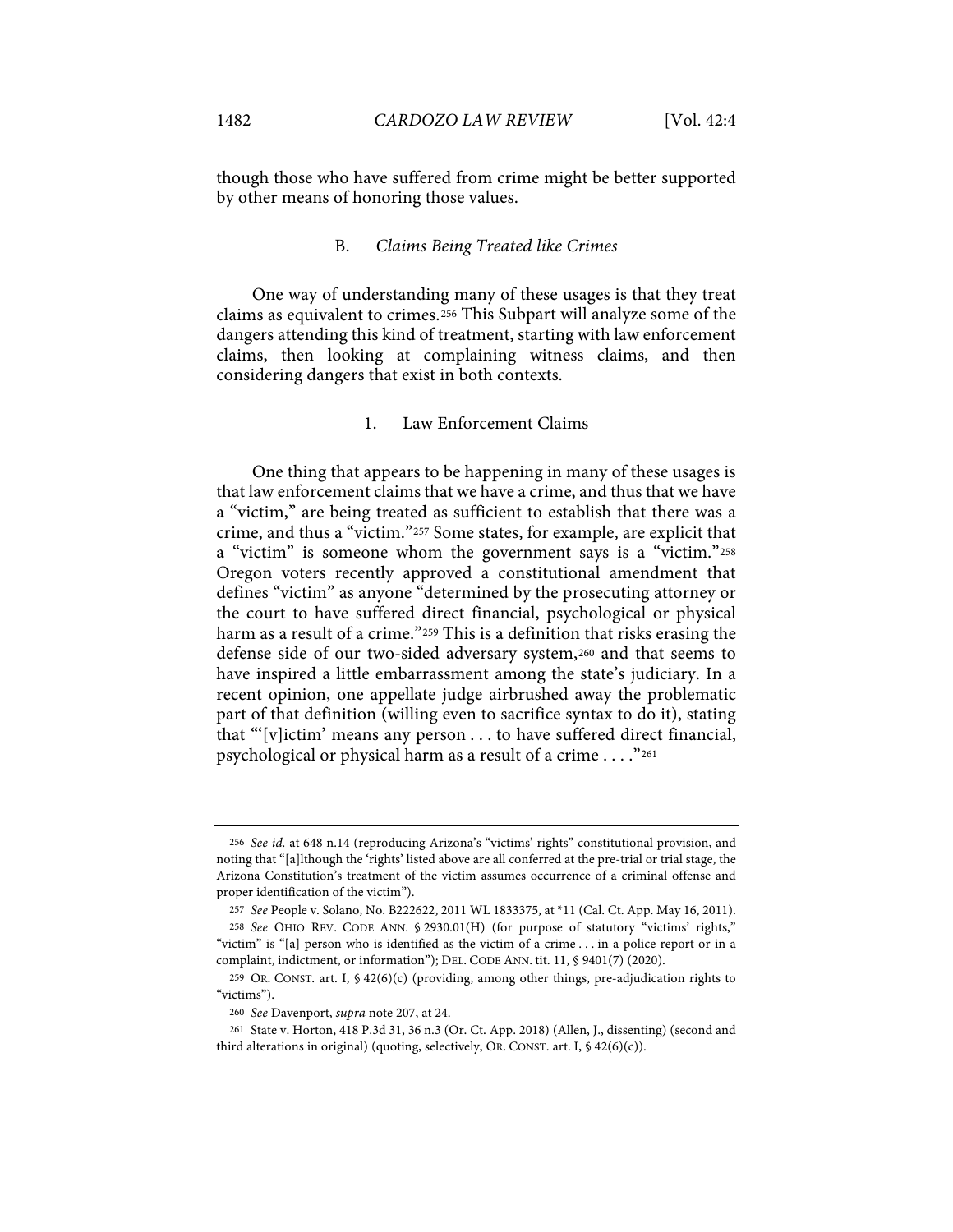Some might say that the treatment of law enforcement claims as constituting crimes is realistic,262 but it is problematic.263 First, it can contribute to the dominance of law enforcement vocabulary in legal and other contexts,264 and thus, as will be discussed below,265 can contribute to the dominance of law enforcement framing. Second, it contributes to an assumption of law enforcement truthfulness and accuracy.266 This assumption is fueled by the common presentation of law enforcement accounts as definitive,267 but conflicts with both our adversary system and documented instances of law enforcement dishonesty.268

#### 2. Complaining Witness Claims

These usages also reveal examples of the treatment of claims by complaining witnesses as sufficient to establish crimes. Every state has "victim compensation" funds,<sup>269</sup> and they frequently allow claims even

265 *See infra* Section IV.C.

<sup>262</sup> *See infra* Section IV.D.

<sup>263</sup> *See* Roberts*, supra* note 22, at 997–1012 (identifying tendencies in the language of judges and legal scholars, among others, to merge law enforcement accounts with crime commission).

<sup>264</sup> See *supra* Section I.B for instances of prosecutors using the word "victim" in their indictments and in the courtroom, and courts claiming that "victim" is cop-speak for "complaining witness."; *see also* Adam H. Johnson, *Media Frame: Stoking Panic Over "Flood" of "Juveniles" in Baltimore's Inner Harbor*, THE APPEAL (June 7, 2019), https://theappeal.org/mediaframe-baltimore-inner-harbor-stoking-panic-flood-of-juveniles [https://perma.cc/FF45-5MJM] ("Baltimore media repeatedly ran headlines . . . referring to children as 'juveniles,' a loaded police term, or 'Copspeak' designed to dehumanize those we would normally call teenagers or kids."); Donna Coker, sujatha baliga, Alisa Bierria & Mimi Kim, *Harms of Criminalization and Promising Alternatives*, 5 U. MIA. RACE & SOC. JUST. L. REV. 369, 381 (2015) (noting choice not to use "language of law enforcement," including words like "perps, perpetrators, [and] offenders").

<sup>266</sup> *See* Helen A. Anderson, *Police Stories*, 111 NW. U. L.REV. ONLINE 19, 29 (2016) (describing how law enforcement accounts are often presented as if they can be assumed to be truthful and accurate).

<sup>267</sup> *See, e.g.*, Andrew McCormick, *Shifting How Journalists Talk About People in Prison*, COLUM. JOURNALISM REV. (Jan. 22, 2019), https://www.cjr.org/analysis/language-prisonersholiday-meal-incarceration.php [https://perma.cc/8XCY-9SAZ] (describing this phenomenon).

<sup>268</sup> *See* Roberts, *supra* note 22, at 997–1012 (identifying tendencies to merge law enforcement accounts with crime commission in the language of judges and legal scholars, among others); *id.*  at 993 (mentioning examples of prosecutor and police dishonesty); Paul Farhi & Elahe Izadi, *Journalists Are Reexamining Their Reliance on a Longtime Source: The Police*, WASH. POST (June 30, 2020, 11:49 AM), https://www.washingtonpost.com/lifestyle/media/journalists-arereexamining-their-reliance-on-a-longtime-source-the-police/2020/06/30/303c929c-b63a-11eaa510-55bf26485c93\_story.html [https://perma.cc/5N6L-WGPT].

<sup>269</sup> Vida B. Johnson, *When the Government Holds the Purse Strings but Not the Purse:* Brady*,*  Giglio*, and Crime Victim Compensation Funds*, 38 N.Y.U. REV. L. & SOC. CHANGE 491, 492 (2014).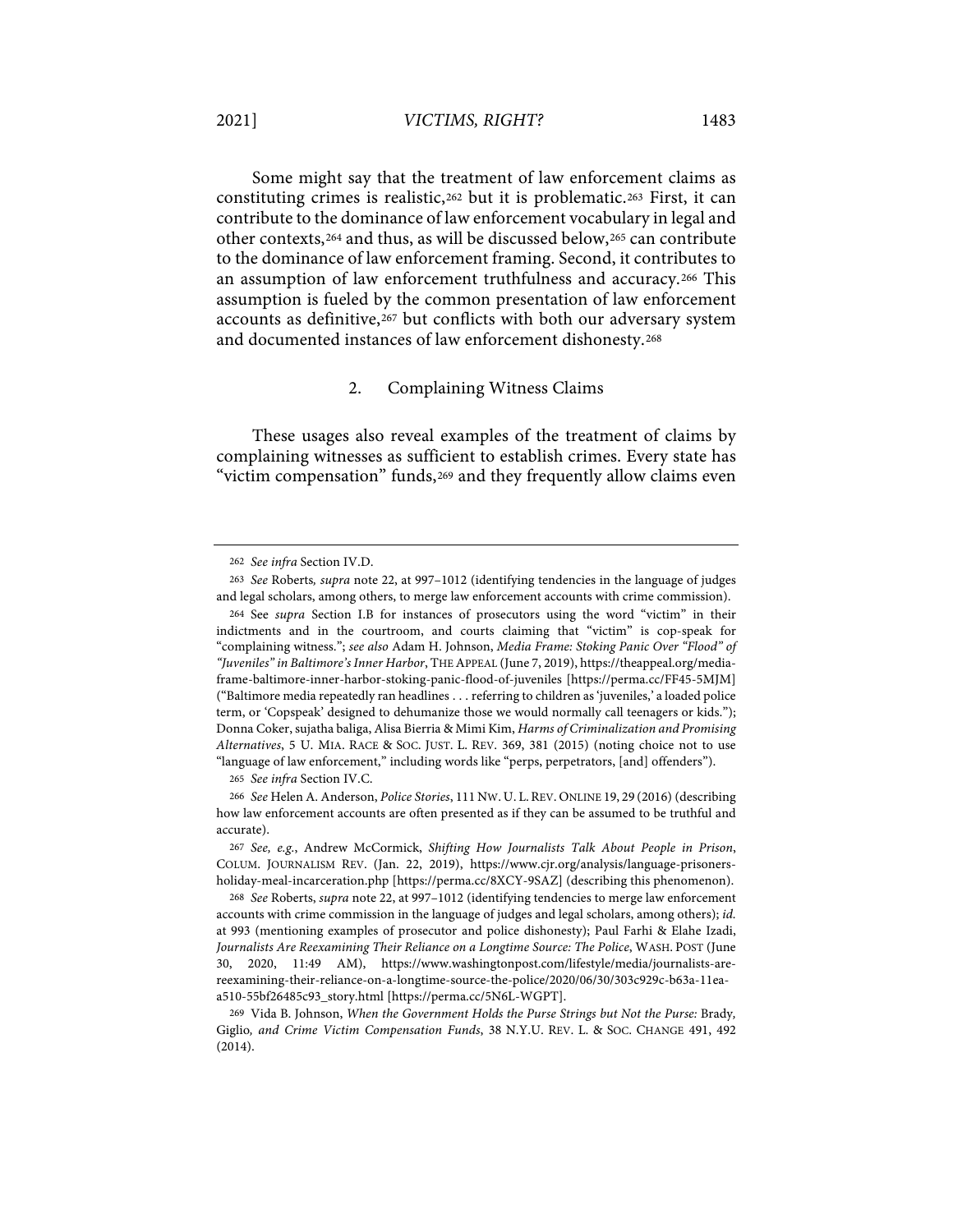in the absence of any arrest or prosecution.270 "Victims" can declare themselves to be such,271 even when "victim" is defined to mean someone who has suffered a crime.272 In some "victims' rights" provisions, the rights become available "at the time of [the] victimization,"273 as opposed to the point at which law enforcement has intervened to assert the claim itself.274

As mentioned above,275 one needs of course to understand the context that helped to permit the development of "victims' rights," a context that included—and still includes—a tendency to disbelieve certain kinds of claims from certain groups of people.276 The call to #BelieveWomen, for example, stands in contrast to historical and current tendencies to do the opposite.277

It is problematic, however, to move from acknowledging our history of discrediting of claims by women and other subordinated groups to a stance that a complaining witness's claim establishes a crime.278 To analyze this further, it may be helpful to isolate the particular component parts of such a stance. To identify a claim with a

272 *See, e.g.,* LA. STAT. ANN. § 46:1802 (2020). When these statutes mention a burden of proof, it is typically a mere "preponderance." *See* N.D. CENT. CODE, § 54-23.4-02 (2019); 18 PA. CONS. STAT. § 11.707(a) (2020); S.D. CODIFIED LAWS § 23A-28B-9 (2020); TENN. CODE ANN. § 29-13- 109(a); TEX. CODE ANN. 56B.103(a) (2021); 13 VT. STAT. ANN. tit. 13, § 5355(a) (2019).

273 *See* N.D. CONST. art. I, § 25 (noting that "all victims shall be entitled to the following rights, beginning at the time of their victimization . . . ."); FLA. CONST. art. I, § 16 (same).

274 McDonald, *supra* note 211, at 256 ("[G]enerally, a crime victim's rights accrue independent of the facts of the alleged crime, including any defense asserted, or the conviction of the defendant.").

275 *See supra* Section II.A.

277 *See id*. (discussing various ways to interpret this demand).

<sup>270</sup> *See* ALA.CODE § 15-23-13 (2020); MICH. COMP. LAWS § 18.356(2) (2020); NEB. REV. STAT. § 81-1816(2) (2020); N.H. REV. STAT. ANN. § 21-M:8-h(III) (2020); N.J. STAT. ANN. § 52:4B-10 (2020); N.M. STAT. ANN. § 31-22-7(D) (2020); N.C. GEN. STAT. § 15B-14(a) (2020); OHIO REV. CODE ANN. § 2743.59(A) (2020); OKLA. STAT. ANN. tit. 21, § 142.11 (2020); OR. REV. STAT. § 147.125(1)(a) (2019); 18 PA. STAT. AND CONS. STAT. § 11.704(b)(2) (2020); 12 R.I. GEN. LAWS § 12-25-19(f) (2020); S.D. CODIFIED LAWS § 23A-28B-23 (2020); TENN. CODE ANN. § 29-13-109(f) (2020); UTAH CODE ANN. § 63M-7-509(2) (2020); VA.CODE ANN. § 19.2-368.6(C) (2020); WYO. STAT. ANN. § 1-40-110(c) (2020).

<sup>271</sup> *See* LA. STAT. ANN. § 46:1804 (2020) ("A person who believes he is a victim of a crime enumerated in R.S. 46:1805 . . . shall be eligible for an award of reparations . . . .").

<sup>276</sup> *See* Kimberly Kessler Ferzan, *#BelieveWomen and the Presumption of Innocence*, *in* LXIV NOMOS: TRUTH AND EVIDENCE (forthcoming Fall 2021), https://papers.ssrn.com/sol3/papers. cfm?abstract\_id=3592545.

<sup>278</sup> Note that this is not necessarily the view of all who endorse the #BelieveWomen stance. *See, e.g.,* Sherry Colb, *What Does #BelieveWomen Mean?*, VERDICT (Nov. 7, 2018), https://verdict.justia.com/2018/11/07/what-does-believewomen-mean [https://perma.cc/5LP6- BFCR] ("#BelieveWomen tells us that we can . . . drop the skepticism that we have brought to rape accusations for centuries."); *id.* ("No one with any sense would deny that women have sometimes lied about rape.").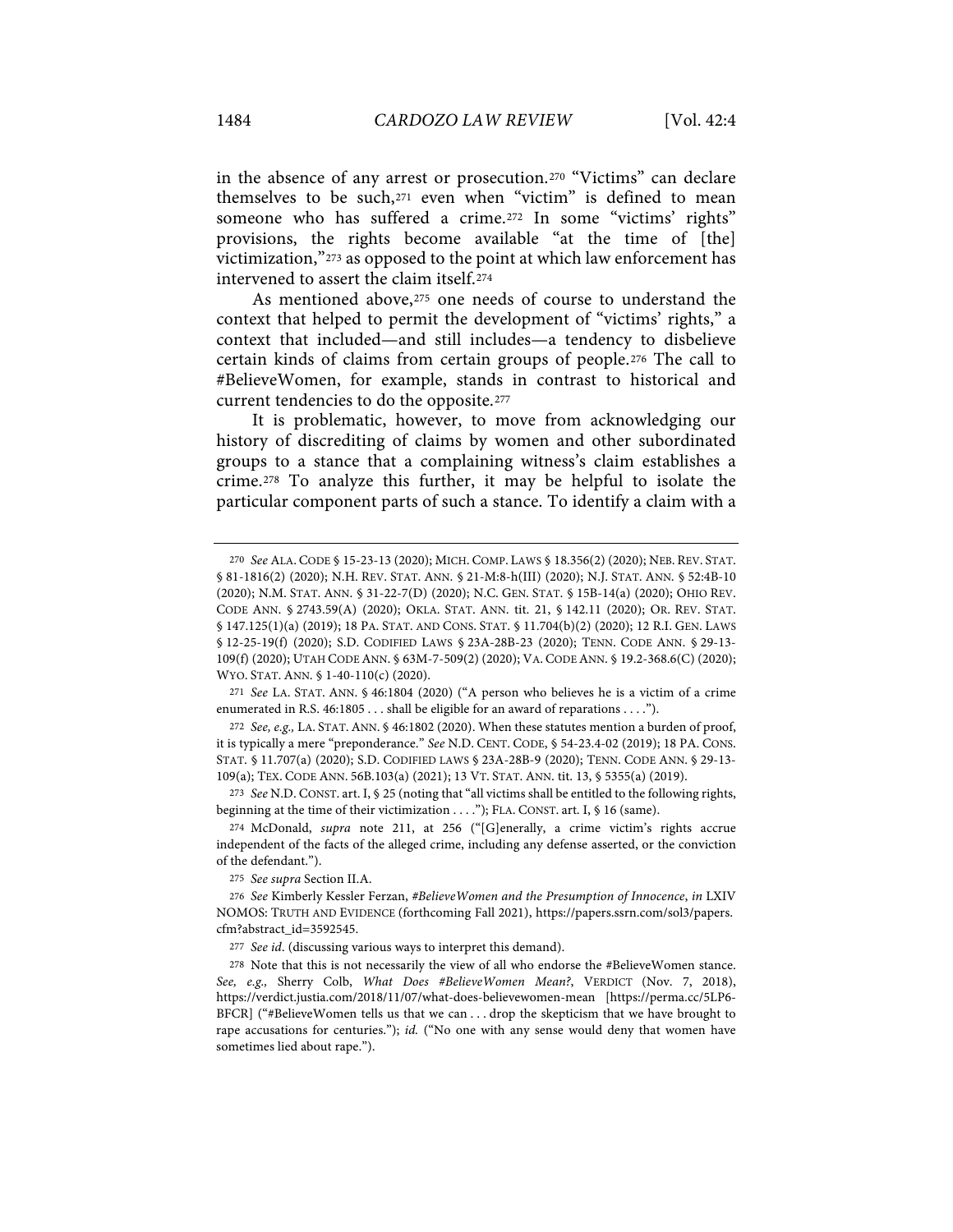crime is a) to assume the claim's truthfulness; $279$  b) to assume its accuracy; and c) to assume that the law and facts align in such a way that a crime, as defined by the law, can be said to have occurred. Much of the debate in this area focuses on a).280 Those who support the broad use of the term "victim," and oppose attempts to restrict it, often argue in terms of credibility: they want the term as an affirmation of truthfulness, and they characterize resistance to the term as an attack on truthfulness.281 Presumably people of all sorts sometimes lie,282 and are sometimes inaccurate, but let us assume the opposite: let us assume that all complaining witnesses are truthful and accurately describe their experience. The much bigger issue—one that goes largely unacknowledged in this context, and whose disregard threatens core structures of criminal law—is c). The accounts of complaining witnesses, even if assumed to be truthful and accurate, may not track the relevant elements, and defeat any relevant defenses, in a way that corresponds to a crime as defined by law.283 This will be discussed further below.284

#### 3. Claims of Either Sort

To treat pre-adjudication claims of crime, whether made by law enforcement or by complainants, as equivalent to crime, is—among other issues—to permit one side's account to become the full story. To assume the truthfulness of a claim may well translate into assumptions of untruthfulness of the person facing criminal accusations.285 But, as

<sup>279</sup> *See* Gruber, *supra* note 230, at 649–50 (stating that the problem with the trend toward the "privatization" of the criminal law is that it "assumes the victim . . . is an incontrovertibly truthful, moral, and irreproachable entity").

<sup>280</sup> *See* People v. Cannon, No. H033457, 2009 WL 2416050, at \*16 (Cal. Ct. App. Aug. 7, 2009) ("Defendant asserted that whether F. was a victim in the case against Allen depended on whether her testimony at Allen's trial was truthful."); McDonald, *supra* note 211, at 270 (stating that the word "victim" "preserves the victim-witness's presumption of veracity").

<sup>281</sup> *See* McDonald, *supra* note 211, at 250.

<sup>282</sup> *See* Colb, *supra* note 278 (discussing those who claim to have been raped).

<sup>283</sup> *See* Minow, *supra* note 43, at 1434 ("There is a strong tendency for people to couple a claim of victimhood with a claim of incorrigibility—that the victim knows better than anyone else about the victimization, and indeed, the victim cannot be wrong about it."); *id.* at 1439 ("Systematically disregarding the stories of particular kinds of victims has been so longstanding a problem that it may seem premature to criticize those occasions when victims do gain an uncritical hearing. But uncritical deference to the victim's perspective simply supplants one faulty view of knowledge and persuasion with another . . . .").

<sup>284</sup> *See infra* Section II.B.3.

<sup>285</sup> *See* State v. Almedom, No. 15AP-852, 2016 WL 1461839, at \*1 (Ohio Ct. App. Apr. 14, 2016) ("[T]he trial court judge consistently referred to the girls as 'victims,'" which the appellate court said was, "in essence . . . telling the members of the jury that the girls were truthful when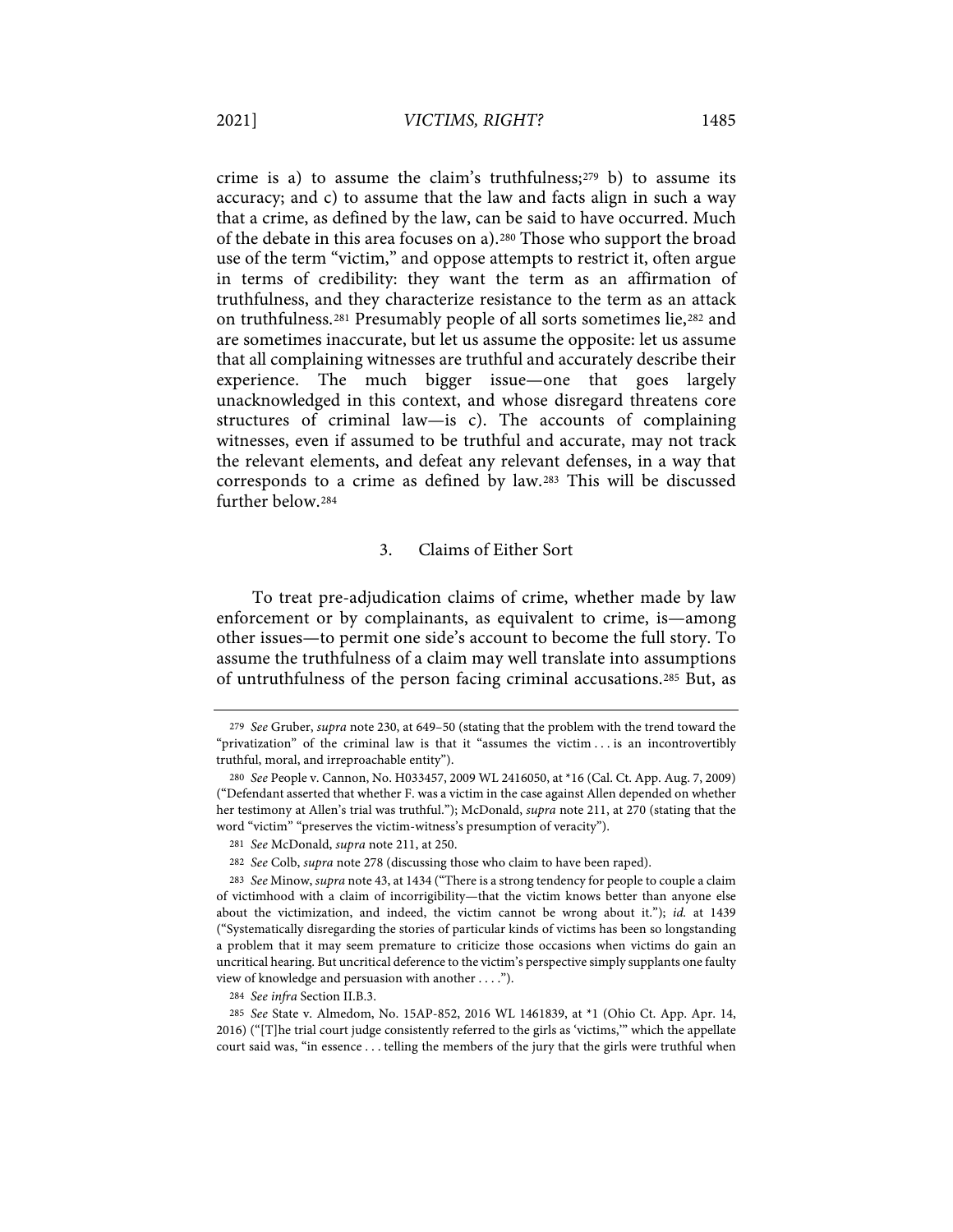suggested above, even if we assume truth and accuracy as regards the claim, there is a far more concerning issue—more concerning in part because it is rarely discussed. This issue is that identifying a claim (whether by law enforcement or by a complainant) with crime threatens the viability of core components of the criminal law, such as defenses and mens rea. Complainants or law enforcement may speak with absolute honesty and accuracy, but we rely on a two-sided adversary system because those qualities are not enough:286 our criminal law encompasses defenses whose assessment may require hearing from the defense; our criminal law encompasses elements such as mens rea, whose assessment again may require hearing from the defense.<sup>287</sup> With every endorsement of a regime in which law enforcement's (or a complaining witness's) claims, no matter how truthful and accurate, are taken as establishing a crime, we threaten further to erode these core definitional components of crime. As a result, we threaten to reduce interest in providing adequate defense resources and protections.288 We are at risk of adhering more to lay senses of what "crime" is than to formally defined (and often narrower) notions of what "crime" is.289 As one example, the case law again and again reveals judges who are unable to appreciate that in a self-defense case there may be no crime, no wrong, and no tort, however grievous the injuries caused by the defendant may have been.290

To treat pre-adjudication claims of crime, whether they are made by law enforcement or by complainants, as equivalent to crime is often to assume prematurely the guilt of the person alleged to have committed

they claimed that sexual abuse occurred, as opposed to telling the jury Almedom was truthful in his denial, or refusing to comment on the credibility of any potential witnesses."); Gruber, *supra*  note 230, at 661–62 ("By giving these complainants rights as 'victims,' the law presupposes that the complainants' version of events is true (and by implication the defendants' is not true.) From the beginning, then, the designated victim—most likely designated by the prosecution—is innocent beyond doubt, absolutely truthful, and even deserving of reverence.").

<sup>286</sup> *See* Kent Roach, *Four Models of the Criminal Process*, 89 J. CRIM. L. & CRIMINOLOGY 671, 701–02 (1999) ("There are some significant similarities between the crime control model and punitive forms of victims' rights. They both focus on factual as opposed to legal guilt. It is the commission of the criminal act as reported by victims to researchers or the police, not the state's ability to prove guilt beyond a reasonable doubt or compliance with legal rights, which defines victimization.").

<sup>287</sup> *See* Gruber, *supra* note 230, at 661 ("Victims' Bills of Rights and other reforms confer pretrial rights to 'victims' even in cases where the defense contests that any crime has occurred (i.e., non-injurious assault cases or rapes).").

<sup>288</sup> *See* Roberts, *Arrests as Guilt, supra* note 22, at 1022–24.

<sup>289</sup> *See id.* at 1017 ("[O]nly some homicides are crimes, and only some criminal homicides are murders. It is not unusual, however, for reporting of homicide rates to betray the assumption that they are crime rates and indeed to refer to them as 'murder rates.'"); *infra* Section IV.E.

<sup>290</sup> *See supra* Section I.B.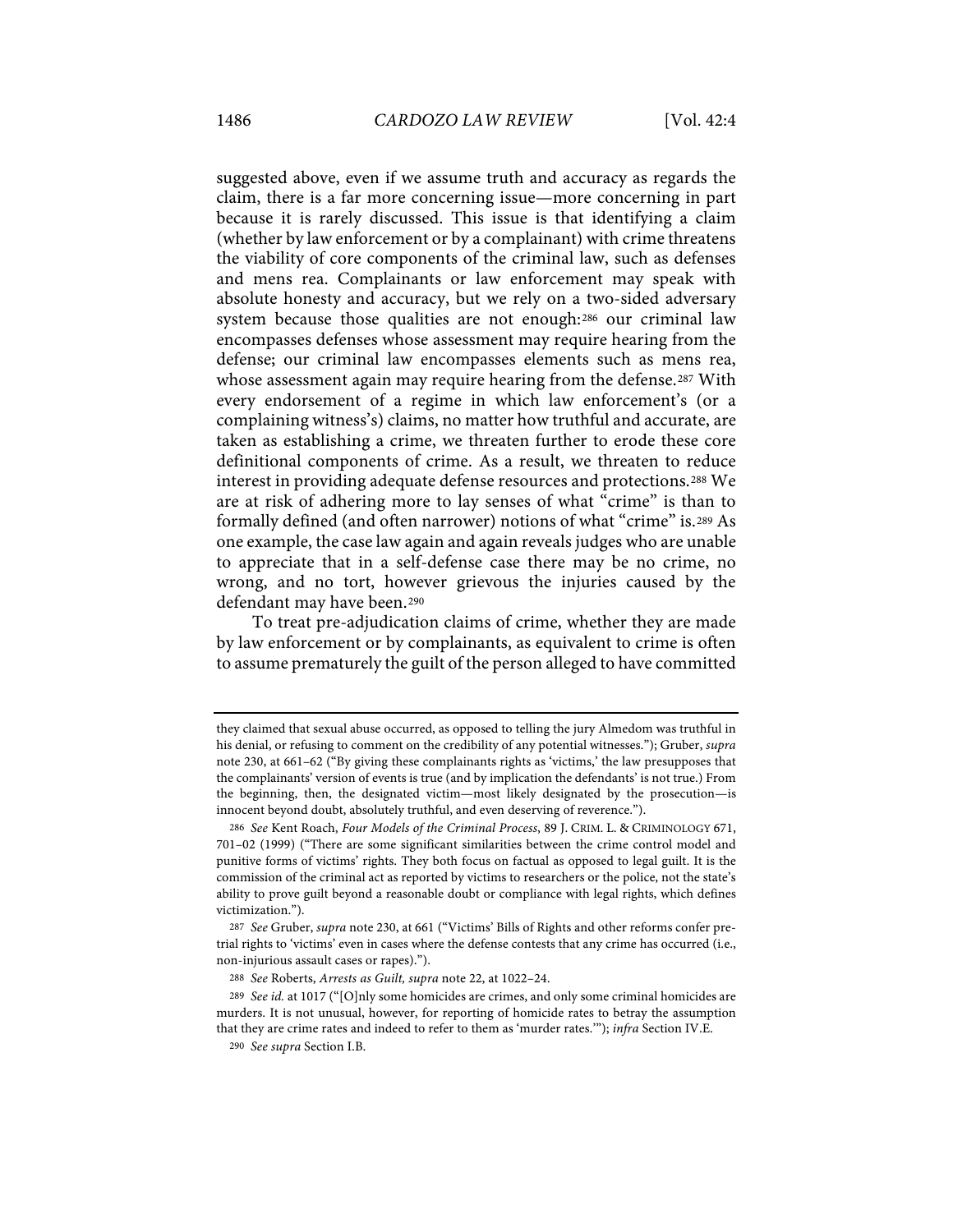a crime,291 and to do so via means other than the formal systems and tools set up for adjudication.292 Again, tendencies toward such premature judgments appear all over the law and legal scholarship note, for example, the frequency with which judges, legislatures, and legal scholars use the word "offender" to refer to someone who has merely been arrested or charged<sup>293</sup>—and need to be resisted.<sup>294</sup>

#### III. POSSIBLE REFORMS

Part I examined a range of legal contexts in which uses of "victim" are in tension with a key definitional component of the word and key components of the criminal system. It revealed three methods commonly used to address that tension: first, ignoring it; second, defining "victim" in a way that lacks semantic support (i.e. as "alleged victim"); or third, defining "victim" in a way that lacks adjudicative support (i.e. as "person who has been harmed by a crime"). If, as Part II suggests, this tension remains problematic despite these unconvincing efforts at resolution, then the first thing that one might turn to is reform. This Part will recognize reform efforts that have been made in order to adjust language to fit better with the fundamental precepts of the system, and will discuss other ones that could be tried.

Trying to reform these language usages would involve using alternative terms in contexts that are squarely legal, criminal, and preadjudication. Such efforts could target a variety of groups that have contributed to the prevalence of the word "victim" in this kind of context, such as prosecutors, defense attorneys, judges, witnesses, and drafters of jury instructions.

<sup>291</sup> *See* State v. Sperou, 442 P.3d 581, 591 (Or. 2019) ("[J]ust as it would be improper for defendant to be called a 'criminal' or 'guilty person' throughout trial, giving a complaining witness a title that assumes a defendant's guilt tends to undermine the principle that the state has the burden to prove guilt beyond a reasonable doubt.").

<sup>292</sup> *See* Capers, *supra* note 210 (detailing the use of "evidence" beyond the conception of the evidence rules drafters); Jason Wool, *Maintaining the Presumption of Innocence in Date Rape Trials Through the Use of Language Orders:* State v. Safi *and the Banning of the Word "Rape"*, 15 WM. & MARY J. WOMEN & L. 193, 201–02 (2008) ("[F]or Safi, the [language] order signified an attempt to prevent the prosecution from labeling him as guilty of a very serious crime before the jury had heard all of the facts."); JoAnne Young, *Banned Words at Rape Trial Resonate Years After*, LINCOLN J. STAR (July 6, 2015), https://journalstar.com/news/local/banned-words-at-rapetrial-resonate-years-after/article\_54ab3019-6838-54d2-a982-f8712d171b88.html

<sup>[</sup>https://perma.cc/J33V-X8NQ] (quoting defense attorney's statement that terms such as "victim" allow the prosecutor "to suggest through language that the accused is guilty of a crime, when they wouldn't be able to say it directly under the rules of evidence.").

<sup>293</sup> *See* Roberts, *Arrests as Guilt, supra* note 22.

<sup>294</sup> *See id.* at 1022–29 (discussing some of the risks of equating charges with guilt).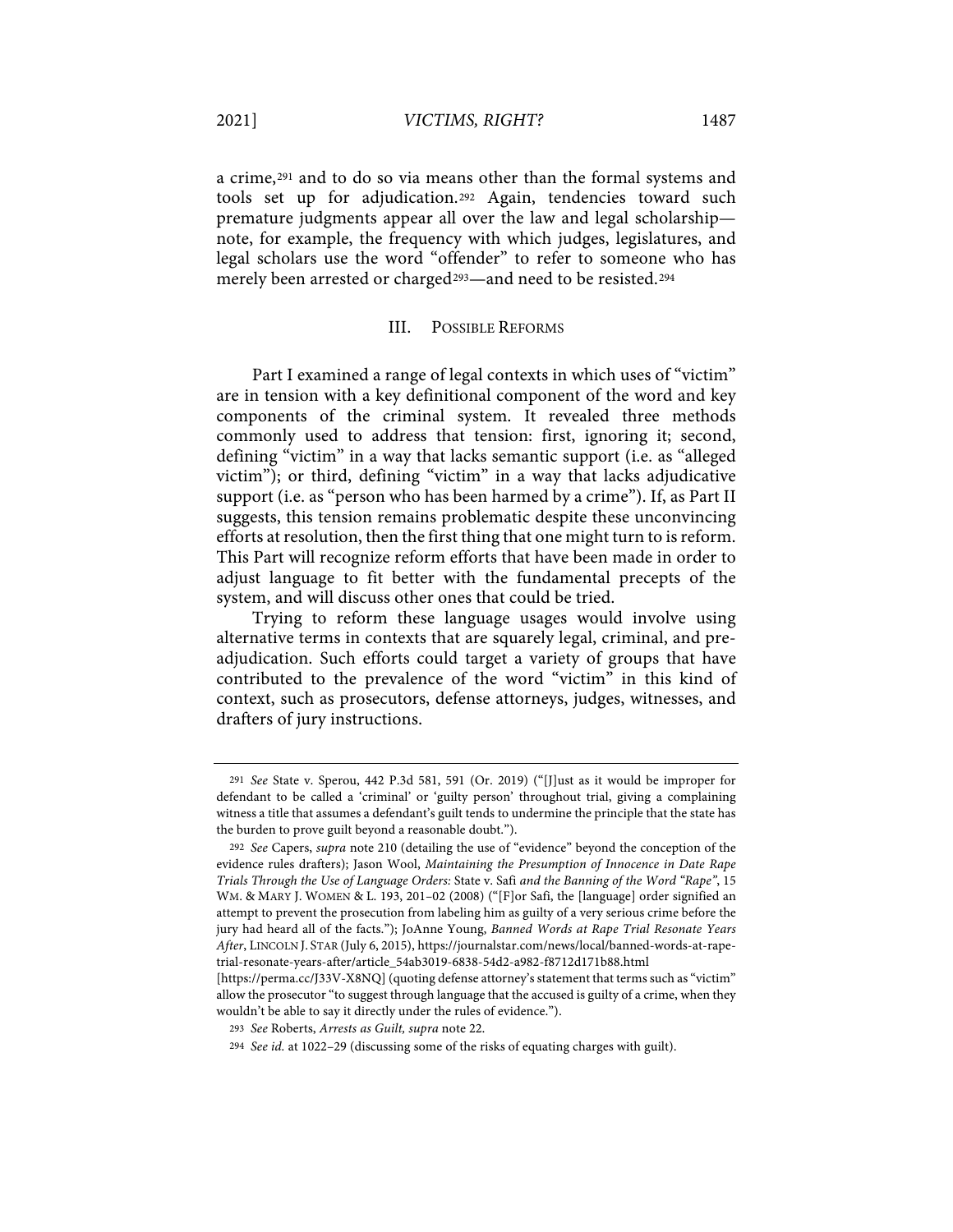One can imagine a series of training programs that could be instituted to help bring about this kind of reform. So, for example, those who draft, apply, and revise jury instructions could be encouraged to screen them for the use of the word "victim," and to consider substituting less problematic alternatives.295 Reform efforts in Vermont and Connecticut offer two potential models.296

Prosecutorial trainings could use various dimensions of this issue as a means of exploring what it might mean to "do justice" in trial litigation.297 While it is clear that this prosecutorial mandate means something other than the single-minded pursuit of convictions,<sup>298</sup> scholars have highlighted the lack of more detailed guidance.299 One potential facet of such a duty is taking an active role in shaping police behavior,300 and this could include instructing police witnesses to avoid the word "victim" in their testimony.301 Prosecutors could also consider the possibility of avoiding the word "victim" in indictments, given that the indictments may be read to the jury;302 judges may import the word from the indictments into jury instructions;303 and the word's appearance in indictments may be invoked to support a finding that its appearance elsewhere was harmless.304 Prosecutors could also consider

299 *See* Jeffrey Bellin, *Theories of Prosecution*, 108 CALIF. L. REV. 1203 (2020).

<sup>295</sup> *See* People v. Allen, No. E065202, 2017 WL 4927712, at \*8 (Cal. Ct. App. Oct. 31, 2017).

<sup>296</sup> *See* CONNECTICUT JUDICIAL BRANCH CRIMINAL JURY INSTRUCTIONS, CRIM. JURY INSTRUCTION COMM. (2019), https://jud.ct.gov/JI/Criminal/Criminal.pdf [https://perma.cc/ D2FW-B7A9] (mentioning decision to replace "victim" with "decedent" or "complainant" in statutory language used in jury instructions); VERMONT TRIAL COURT JURY INSTRUCTION PROJECT (2010), http://www.vtbar.org/UserFiles/Files/WebPages/Attorney%20Resources/ juryinstructions/criminaljuryinstructions/notes.htm [https://perma.cc/5DKM-67GR] (instructions drafted in accord with recommendation that "judges, lawyers and witnesses (especially police) should avoid the word 'victim'").

<sup>297</sup> *See* State v. Rodriguez, 946 A.2d 294, 301 (Conn. App. Ct. 2008) ("Referring to Castaneda as the victim, the state asserted, is consistent with the role of a prosecutor seeking justice for the citizens of the state.").

<sup>298</sup> *See* Berger v. United States, 295 U.S. 78, 88 (1935).

<sup>300</sup> *See* Roberts, *Arrests as Guilt*, *supra* note 22, at 1029 n.294.

<sup>301</sup> *See* Gomez v. Director, TDCJ-CID, No 6:18cv89, 2019 WL 2521675, at \*8 (E.D. Tex. Apr. 1, 2019) (Mr. Gomez "states that the prosecutor '[elicited] and/or coached witnesses they called to the stand to refer to the complainant as a "victim" during their testimony.'"); State v. Lott, No. A16-0969, 2017 WL 2226701, at \*5 (Minn. Ct. App. May 22, 2017) ("The state has a duty to prepare its witnesses, prior to testifying, to avoid inadmissible or prejudicial statements.").

<sup>302</sup> *See* State v. Albino, 24 A.3d 602, 616 (Conn. App. Ct. 2011) ("[T]he term 'victim' is also used in the indictment . . . as it is routinely in criminal charges which are read to the jury.").

<sup>303</sup> *See* Casey v. State, 215 S.W.3d 870, 886 (Ct. Crim. Apps. Tex. 2007) (quoting trial judge rejecting defense objection to charge by saying that "I can't change the wording of the Indictment . . . [and] the application paragraph has got to track the Indictment").

<sup>304</sup> *See* Jackson v. State, 600 A.2d 21, 25 (1991).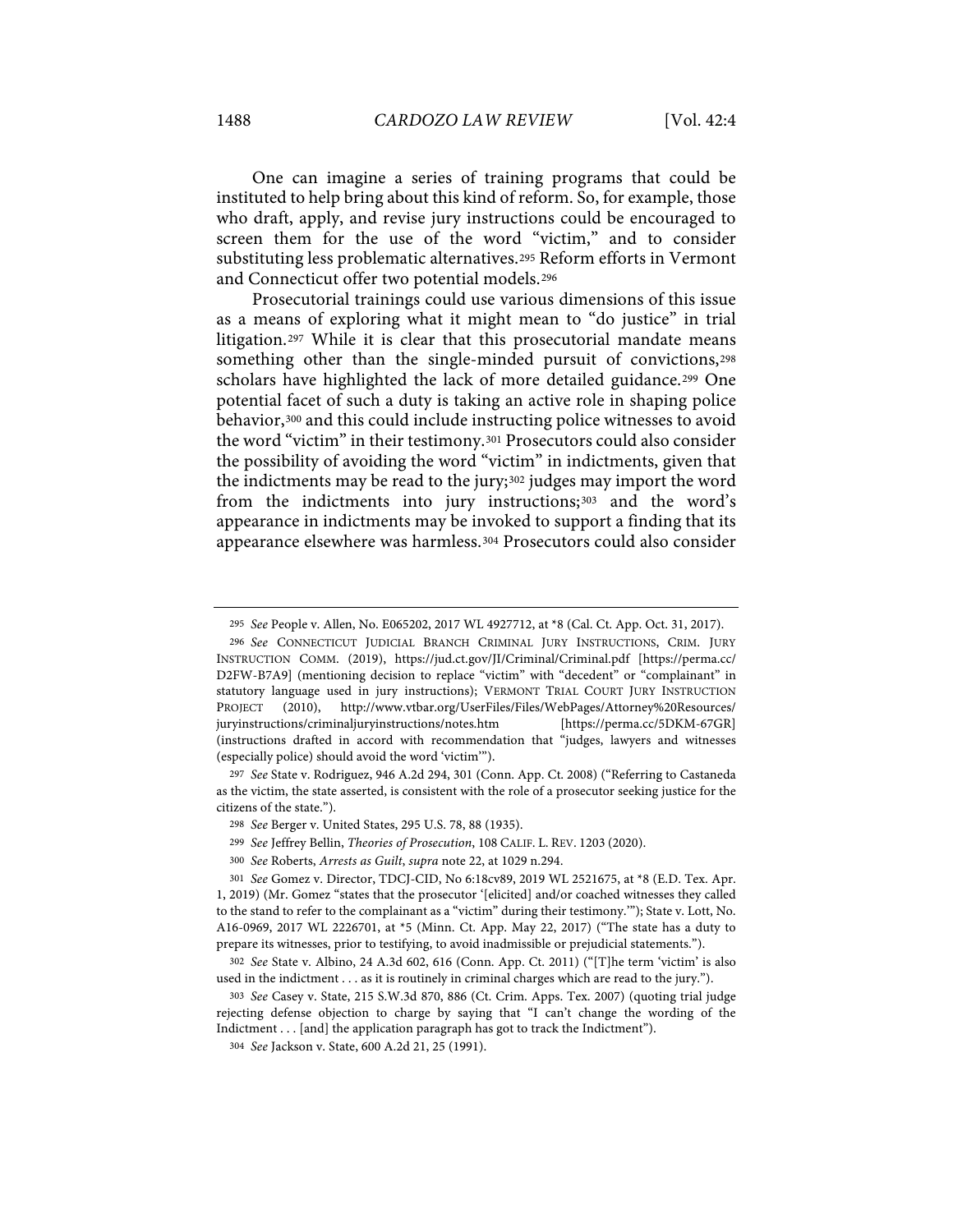avoiding the word in their own utterances at trial,<sup>305</sup> given the risk that use of the term "may cause the jury to draw an improper inference that the defendant committed a crime against the complainant."306 They should be particularly vigilant in those instances where language orders have been issued forbidding the word's use,<sup>307</sup> despite the fact that harmless error rules create an incentive for prosecutors to be (at least) careless as regards the risk of error.308 Indeed, prosecutors could consider joining motions for language orders banning the use of the word "victim."309

Prosecutorial trainings could also use this issue as a means of exploring what it might mean to "do justice" beyond trial litigation. In analyzing how this goal might be applied to appellate litigation, prosecutors could consider whether it might include approaches that are something other than maximally aggressive.310 They might, for example, refrain from arguing at the appellate level that certain errors were harmless.311 Prosecutors could also examine the many ways in

<sup>305</sup> Mahone v. Eden, No. 1:15-cv-01009-PJK-KBM, 2019 WL 2724054, at \*1 (D.N.M. June 28, 2019) ("[T]he case should be decided on the evidence, not labels."); Clarence Mabin, *Banned Words Debated in Sex Assault Case*, LINCOLN J. STAR (June 16, 2007), https://journalstar.com/ news/local/banned-words-debated-in-sex-assault-case/article\_172ad305-2315-58a0-8109-

<sup>310661</sup>de8d1c.html [https://perma.cc/BDN6-5QH8] ("A prosecutor who has the facts does not have to rely on words like 'victim' or 'rape.'").

<sup>306</sup> State v. Warholic, 897 A.2d 569, 584 n.7 (2006) (cautioning the state "against making excessive use of the term 'victim' to describe a complainant when the commission of a crime is at issue," for that reason).

<sup>307</sup> *See* State v. Thompson, 76 A.3d 273, 286 (Conn. App. Ct. 2013).

<sup>308</sup> *See* Darryl Brown, *Does it Matter Who Objects? Rethinking the Burden to Prevent Errors in Criminal Process*, 98 TEX. L. REV. 101, 118 (2020); Gabe Newland, *Harmless Error Explained*, THE APPEAL (Nov. 11, 2019), https://theappeal.org/harmless-error-explained [https://perma.cc/ PGK7-APB9].

<sup>309</sup> *See, e.g.,* Grady v. Warden, No. CV144006185S, 2019 WL 1093301, at \*6 (Sup. Ct. Conn. Jan. 28, 2019) ("The prosecutor did not have an objection to the motion in limine and acknowledged that the state of the law supported the defense's motion . . . .").

<sup>310</sup> *See* Jackson v. State, 600 A.2d 21, 25 (1991) (prosecution described as engaging in an "overreactive misreading" of the court's ruling on the word "victim" after they filed a "motion for clarification of opinion and/or rehearing en banc" due to concerns that the court's dicta resulted in "banning" of the use of the word "victim"); Anna Roberts, Foster v. Chatman: *An Egregious Batson Violation (and a SCOTUS Reversal)*, CASETEXT (May 24, 2016), https://casetext.com/analysis/foster-v-chatman-an-egregious-batson-violation-and-a-scotusreversal [https://perma.cc/T7HT-TM42] (discussing the meaning of "doing justice" in the appellate context).

<sup>311</sup> Newland, *supra* note 308; State v. Cortes, 885 A.2d 153, 158 n.4 ("Although the state concedes that the trial court's seventy-six references to the complainant as the "victim" in its jury charge were improper, it argues that such references constituted harmless error because the entire charge adequately conveyed that the complainant was merely alleged to be the victim of a crime. The state's contention is, at best, dubious. The trial court's seventy-six references to the complainant as the "victim" were neither isolated nor sporadic, but pervasive. . . . In the context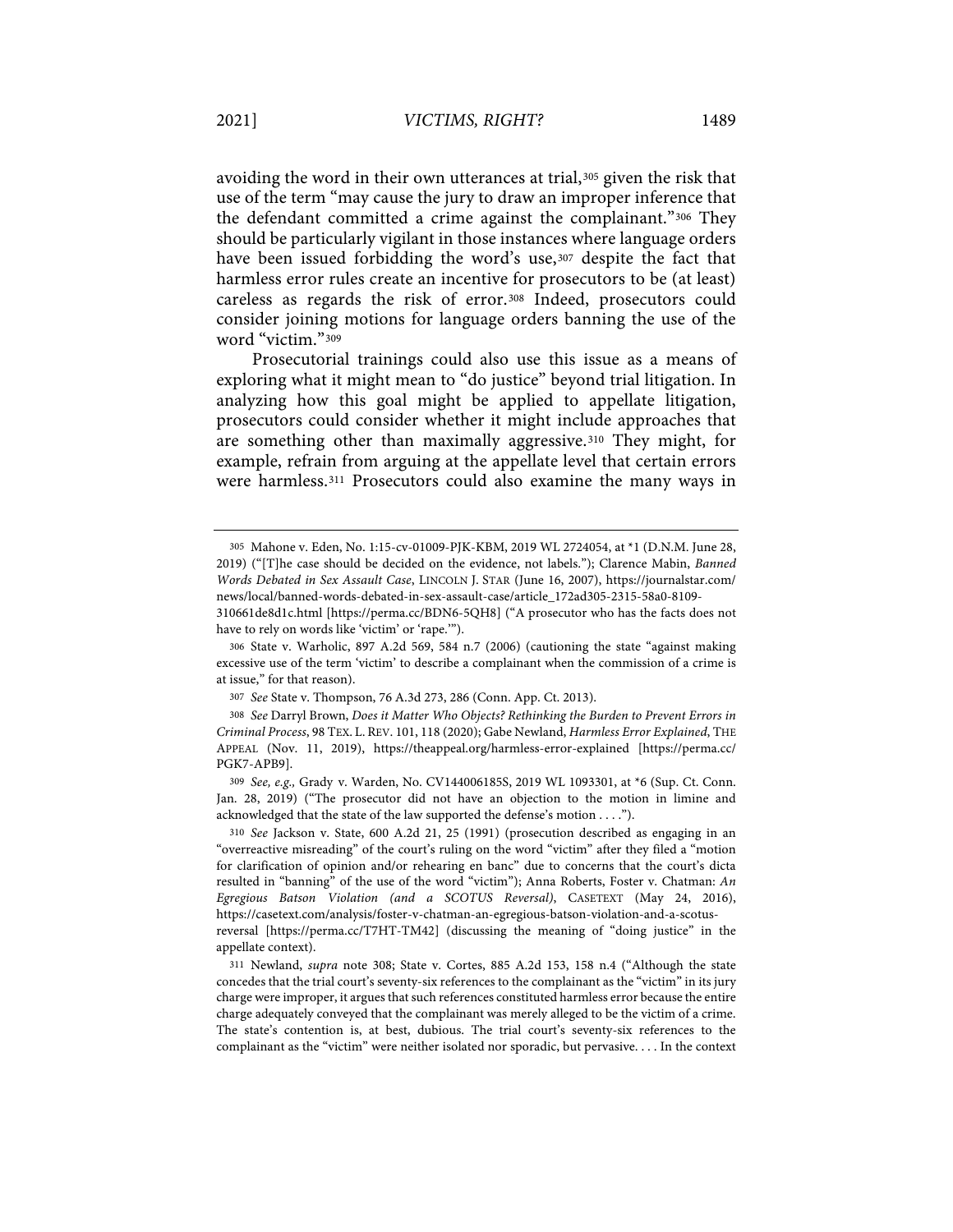which they might fulfill their duty to seek to reform the criminal system.312 Where they operate in a jurisdiction whose pattern instructions contain problematic uses of the word "victim," for example, they might take an active role in pushing for those instructions to be amended.

Judicial trainings could emphasize the importance of modifying statutory language and pattern instructions when crafting jury instructions,313 where they contain problematic references to "victims," even if they might provide a safe harbor from reversal. Judges should also think about other ways to play a preemptive role on this issue, particularly given the multitude of obstacles that prevent defendants from getting relief after error occurs.314 They could discuss, for example, whether the Supreme Court of Hawaii is right that "unless there are good reasons found by the court for permitting otherwise, the court should instruct all counsel that they and their witnesses must refrain from using the term ['victim.']"315 Judges could usefully review the 1860 case *People v. Williams*, including the salutary warnings that "in a case of conflicting proof, even an equivocal expression coming from the Judge, may be fatal to the prisoner,"316 and that "[a] judge cannot be too cautious in a criminal trial in avoiding all interference with the conclusions of the jury upon the facts . . . ."317

Defense training in this area could provide useful opportunities to think about ways in which the defense might either combat or compound injustice. Defense attorneys could start by examining the importance of avoiding this usage themselves (unless sound strategic reasons support it), including in stipulations,<sup>318</sup> and proposed jury

317 *Id.*

of the present case, the jury could have drawn only one inference from ['victim's'] repeated use, namely, that the defendant had committed a crime against the complainant.").

<sup>312</sup> *See* CRIMINAL JUSTICE STANDARDS FOR THE PROSECUTION FUNCTION 3-1.2(f) (4th ed., AM. BAR. ASS'N) ("The prosecutor should seek to reform and improve the administration of criminal justice.") Part of that work might be resisting proposed reforms, such as Marsy's Law. *See, e.g.,*  Shane Young, Heather Gatnarek, Scott Hofstra, Jan Skavdahl, & Sen. John Schickel, *OpEd: We All Agree, Marsy's Law Offers Only Empty Promises*, FORWARD KY. (Mar 2, 2020), https://forwardky.com/oped-we-all-agree-marsys-law-offers-only-empty-promises

<sup>[</sup>https://perma. cc/3AUJ-5CY2] (prosecutor and others opposing Kentucky's Marsy Law).

<sup>313</sup> *See* State v. Walston, 766 S.E.2d 312, 319 (N.C. 2014); State v. McKinney, No. A-1946- 13T1, 2017 WL 370918, at \*14 n.12 (N.J. Super. Ct. App. Div.) (noting that the word "victim" appears in some Model Jury Charges, but adding that "Model Jury Charges are not binding but merely helpful guides to trial judges").

<sup>314</sup> *See supra* Section I.B.

<sup>315</sup> State v. Mundon, 292 P.3d 205, 230 (Haw. 2012).

<sup>316</sup> People v. Williams, 17 Cal. 142, 147 (1860).

<sup>318</sup> *See* State v. Alger, 640 P.2d 44, 46–47 (Wash. Ct. App. 1982).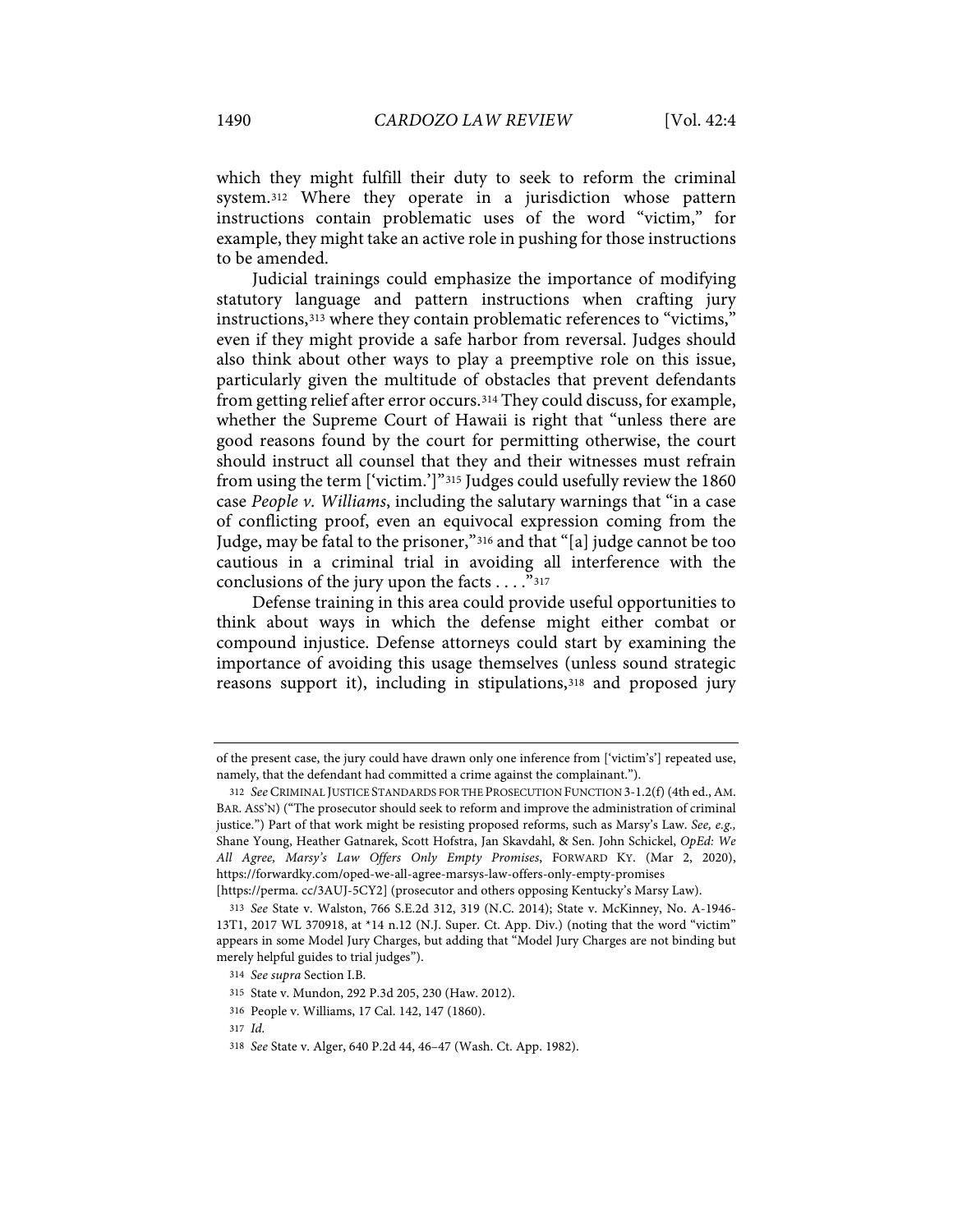instructions.319 Defense attorneys should also consider making greater use of in limine motions for language orders, particularly in light of the difficulty of "un-ringing the bell," and of getting relief, once an objectionable usage has occurred.320 In one recent case, the federal defender moved for such an order but with no supporting case law or argument,321 so dissemination of relevant precedent and potential arguments would be helpful, particularly given the relative novelty of such tools.322 Examples of successful motions for language orders could persuade defense attorneys that you do not need to be Bill Cosby's attorney,323 or Kobe Bryant's,324 to try this (though their legal memoranda might provide useful templates). You do not have to be Jeffrey Epstein's counsel to contest declarations of "victim" status that occur before adjudication has occurred.325 More generally, trainings could emphasize the importance of considering objections to the use of this word,326 particularly given the obstacles to appellate review,327 not to mention the risk of an ineffectiveness claim,<sup>328</sup> that silence creates. A useful cautionary tale would be a recent Vermont case, *State v. Burke*, in which, when a detective violated the pre-trial order, the only person

322 *See* Wool, *supra* note 292, at 217–18.

324 *See* Wool, *supra* note 292, at 216 (citing Kobe Bryant's defense attorney for the proposition that "defense attorneys pretty routinely get orders precluding use of the term [victim] in cases where consent is the defense"); Dahlia Lithwick, *Gag Order*, SLATE (June 20, 2007, 7:27 PM), https://slate.com/news-and-politics/2007/06/a-nebraska-judge-bans-the-word-rape-from-hiscourtroom.html [https://perma.cc/3AY6-V652] (noting a growing trend, and one that has expanded from the language of prosecutors to that of witnesses).

325 *See* Doe 1 v. United States, 359 F. Supp.3d 1201, 1211–12 (S.D. Fla. 2019).

326 *See* State v. Jorge P., 4 A.3d 314, 321 (Conn. App. Ct. 2014) ("The defendant acknowledges that although the court used the word 'victim' fourteen times during the trial, he did not object and that this claim is raised for the first time on appeal."); State v. Almedom, No. 15AP-852, 2016 WL 1461839, at \*1 (Ohio Ct. App. Apr. 14, 2016) ("For reasons that are not clear, defense counsel [in a case that "involved allegations which in all likelihood would cause Almedom to be incarcerated for the rest of his life if found to be true"] never objected to the trial judge's comments even though the references began before any witnesses had testified."); *id.* ("Defense counsel sat mum during the repeated references [by the court to 'the victims.']").

327 Of course, there are claims that in at least some instances silence is strategic.

328 *See, e.g., Almedom*, 2016 WL 1461839.

<sup>319</sup> *See* State v. Santiago, 917 A.2d 1051, 1060 (Conn. App. Ct. 2007) ("In his requested instruction concerning the crime of manslaughter in the first degree, the defendant used the term 'victim' eleven times.").

<sup>320</sup> *See* State v. Sperou, 442 P.3d 581 (Or. 2019) .

<sup>321</sup> *See* United States v. Lussier, No. 18-CR-281, 2019 WL 2489906, at \*5 (D. Minn. 2019); Liska v. Anchorage, No. A-6351 1998 WL 191166, at \*2 (Alaska Ct. App. Apr. 22, 1998) (mentioning defense's failure to cite any authority).

<sup>323</sup> Defendant's Motion In Limine to Exclude All References to Ms. Constand and the 404(b) Witness as "Victims," Pennsylvania v. Cosby, No. CP-46-0003932 (2017), https://www.montcopa.org/ArchiveCenter/ViewFile/Item/3818 [https://perma.cc/AFG6- EWYW].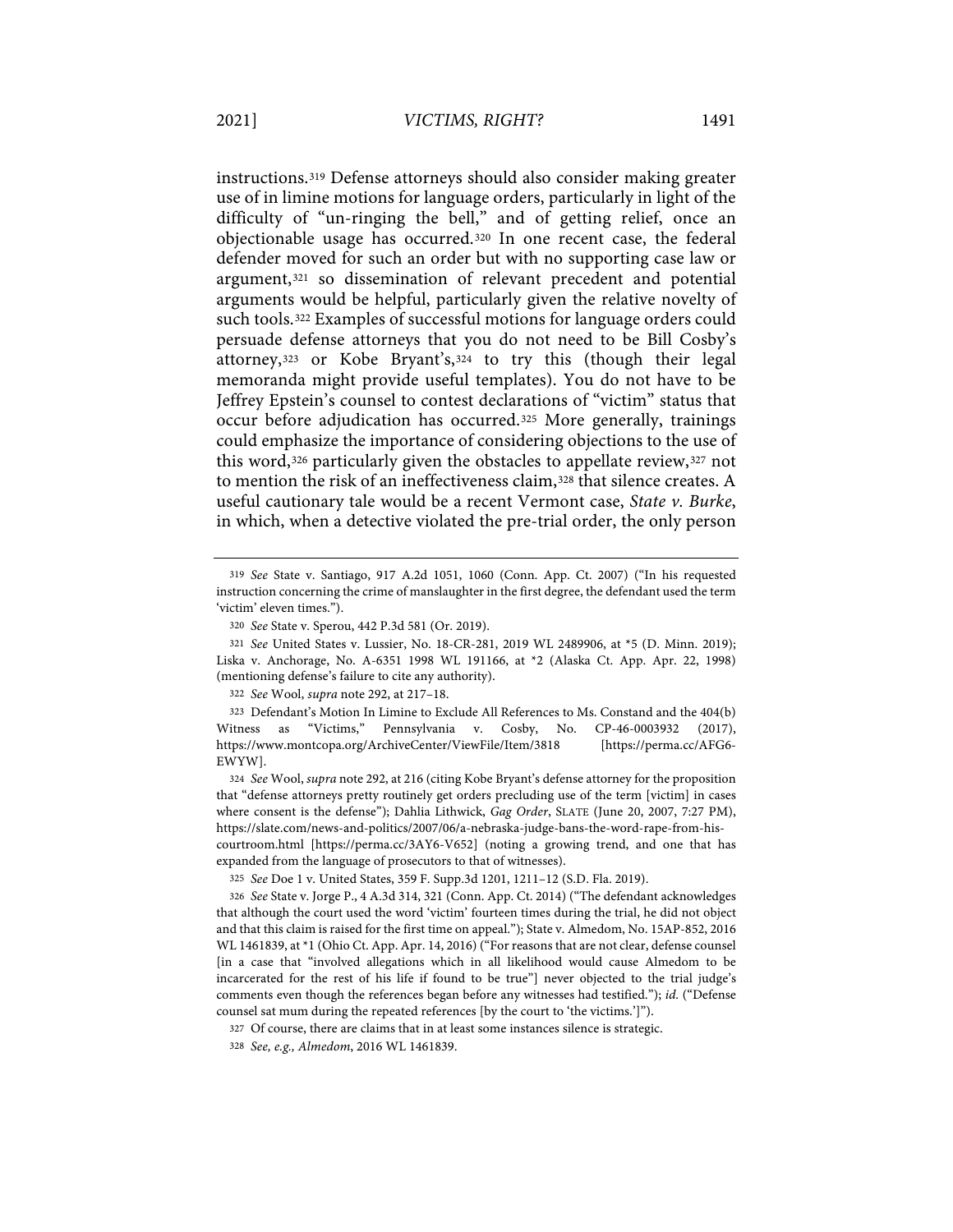in the courtroom to object was Mr. Burke himself, who spoke up, saying "You're not supposed to be saying the victim. That's been barred."329

Defense training in this area could also provide illustrations of the importance of persistence, and of defense attorneys' ability to bring about change. Defense attorneys at both the trial and appellate level could study the example of North Carolina, where repeated defense challenges to the use of pattern jury instructions strewn with the word "victim" went nowhere, 330 until eventually the instructions were amended, at least as to one offense.331 That a trial court practice—this or any other—is "deeply engrained" need not preclude efforts to change it.332 Defense attorneys could also be trained on affirmative litigation prospects: members of the defense bar were key to litigation efforts aimed at blocking Marsy's Law in various states.333

Police trainings could be useful too. The topic of how to refer to complaining witnesses could be included in police officers' training on how to testify; if the topic is already included, 334 then the prescription could be changed. And if it is true that part of why one hears police witnesses use the word "victim" for complaining witness so often is that

<sup>329</sup> Burke v. Pallito, No. 2:12 CV 197, 2013 WL 6145810, at \*20 (D. Vt. Nov. 21, 2013) (adding that the judge's response was "Oh, let Mr. Maguire [the defense attorney] handle it," and that in response to two further violations of the order "there was no objection").

<sup>330</sup> *See, e.g.,* State v. Carrigan, 589 S.E.2d 134, 139 (N.C. Ct. App. 2003) (rejecting defendant's argument that trial court's use of "victim" forty times in jury instructions was plain error, and mentioning in support of its finding the fact that "the word 'victim' is used in North Carolina pattern jury instructions for first degree rape and first degree sexual offense charges"); State v. Tarleton, No. COA12-916, 2013 WL 1901843, at \*5 (N.C. Ct. App. May 7, 2013) ("Our courts typically do not find plain error when the trial court referred to the witness as 'the victim' in the jury charge, particularly when the instructions follow the pattern instructions."); State v. Kirk, No. COA10-566, 2010 WL 5421434, at \*3 (N.C. App., Dec. 21, 2010) ("[T]he relevant pattern jury instructions use the phrase 'the victim' throughout.").

<sup>331</sup> *See* N.C.P.I.—CRIM. 207.45.1 (amended 2016), https://www.sog.unc.edu/sites/ www.sog.unc.edu/files/pji-master-2019/criminal/r207.45.1%20[2016].pdf [https://perma.cc/ XG62-FP6F] (amended post-*Walston*, so that "victim" is replaced throughout by "alleged victim"); *see also id. at* 207.45.1A (amended 2016) (for later alleged offenses).

<sup>332</sup> Kirk Johnson, *Judge Rules [Kobe] Bryant Accuser May Not Be Called 'Victim*,*'* N.Y. TIMES, June 2, 2004, at A13 ("Legal experts said the judge's decision was highly unusual, mostly because lawyers so rarely question the deeply engrained terms of trial court.").

<sup>333</sup> *See* Westerfield v. Ward, 599 S.W.3d 738 (Ky. 2019) (association of criminal defense lawyers among those getting Kentucky Marsy's Law amendment declared unconstitutional); Montana Ass'n of Ctys. v. State, 404 P.3d 733 (Mont. 2017) (same in Montana).

<sup>334</sup> *See* Adam Johnson & Jim Naureckas, *Copspeak: When Black Children Suddenly Become 'Juveniles*,' FAIR (Mar. 19, 2018), https://fair.org/home/copspeak-when-black-childrensuddenly-become-juveniles [https://perma.cc/PTF3-NDEQ] (saying, as regards the word "juvenile" being used by the police in place of "child," that it is part of "an institutional lexicon developed over decades of public relations fine-tuning").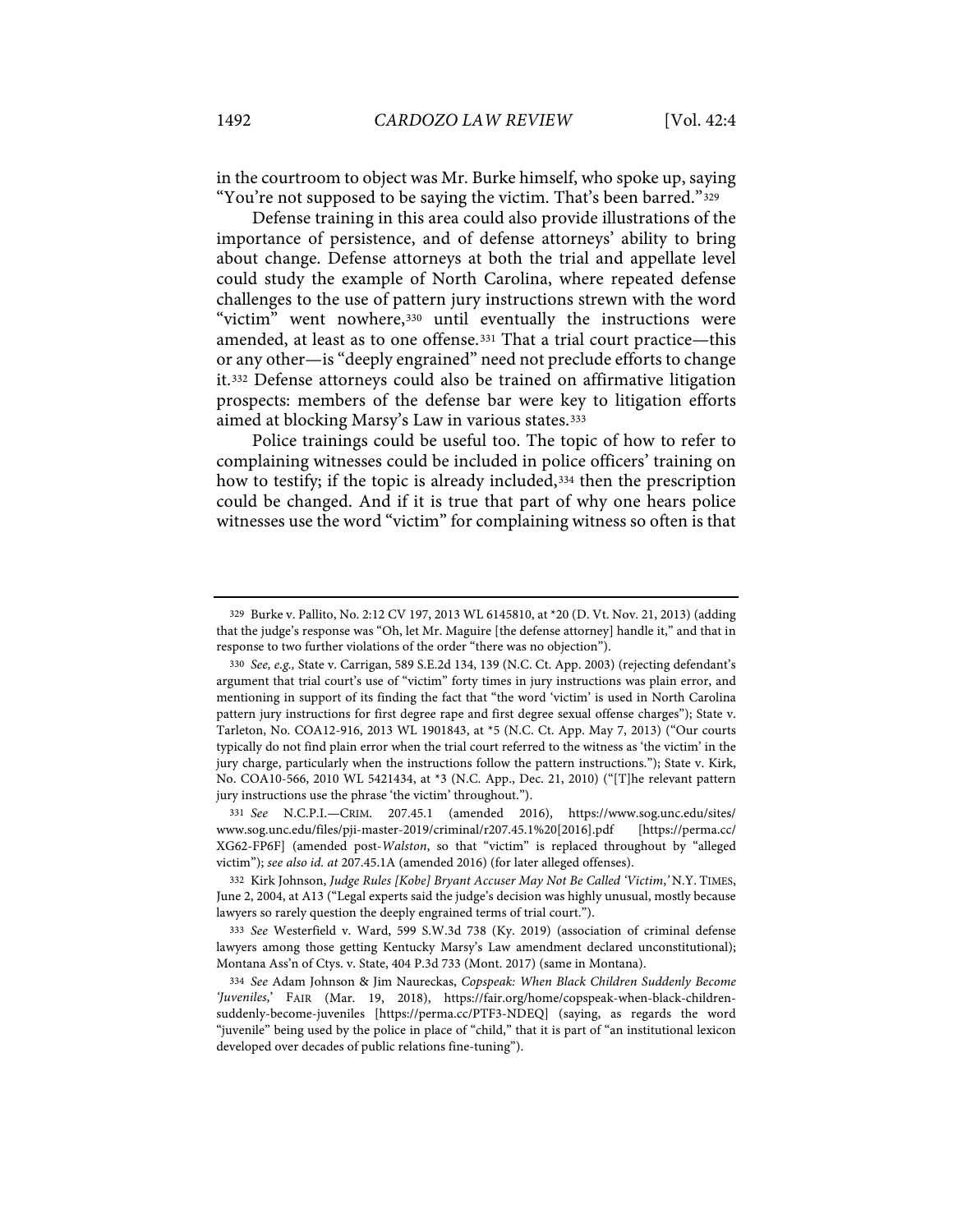"victim" is the term of art among police for complaining witnesses,335 the term of art should perhaps be changed, given that it is in tension with fundamental aspects of the criminal law.

There is certainly potential for positive change here. Since language has the ability either to reinforce or to challenge assumptions,336 the hope might be that as language shifts, the attitudes expressed and reinforced by the language might shift as a result.<sup>337</sup> Efforts to change language use are strengthening as regards words like "felon,"338 "inmate,"339 "convict,"340 "prisoner,"341 "perpetrator,"342 "offender," 343 "ex-con," 344 ex-offender, 345 "rapist," 346 "criminal," 347 and so on;348 perhaps the same could happen with "victim." One can see positive language change in adjustments made to some jury instructions that were challenged on the basis that they referred to the complainant

338 *See* Law & Roth, *supra* note 336.

339 *See Words Matter: Using Humanizing Language*, THE FORTUNE SOC'Y, https://fortunesociety.org/wordsmatter [https://perma.cc/65A5-VY8G] (listing "words to avoid" such as "offender, inmate, felon, criminal, convict, prisoner, delinquent," and "sex offender").

343 Law & Roth, *supra* note 336; Lynn S. Branham, *Eradicating the Label "Offender" From the Lexicon of Restorative Practices and Criminal Justice*, 9 WAKE FOREST L. REV. ONLINE 53 (2020).

345 *See id.*

346 McCormick, *supra* note 267.

347 Nancy G. La Vigne, *People First: Changing the Way We Talk About Those Touched by the Criminal Justice System*, URBAN WIRE (Apr. 4, 2016), https://www.urban.org/urban-wire/peoplefirst-changing-way-we-talk-about-those-touched-criminal-justice-system [https://perma.cc/ 22BF-44Q5].

348 *See* Deanna R. Hoskins, *Language Matters for Justice Reform*, THE HILL (June 30, 2019, 5:55PM), https://thehill.com/blogs/congress-blog/politics/451099-language-matters-for-justicereform [https://perma.cc/M9T6-L8WW].

<sup>335</sup> *See* People v. Johnson, No. C047560, 2005 WL 3476530, at \*6 (Cal. Ct. App. Dec. 20, 2005) (police witness "indicated people are commonly either suspects, victims, or witnesses").

<sup>336</sup> Victoria Law & Rachel Roth, *Names Do Hurt: The Case Against Using Derogatory Language to Describe People in Prison*, REWIRE NEWS GRP. (Apr. 20, 2015, 1:53 PM), https://rewire.news/ article/2015/04/20/case-using-derogatory-language-describe-person-prison [https://perma.cc/ 7NB2-3VA2] ("The way we write and speak helps shape people's perceptions about the world.").

<sup>337</sup> *See* A. Rachel Camp, *Pursuing Accountability for Perpetrators of Intimate Partner Violence: The Peril (and Utility?) of Shame*, 98 B.U. L. REV. 1677 (2018) (describing how society's perceptions about individuals change based on labels assigned).

<sup>340</sup> *See id.*

<sup>341</sup> *See id.*

<sup>342</sup> *See* Erin George & Ravi Mangla, *How Dehumanizing Language Fuels Mass Incarceration*, COMMON DREAMS (Oct. 1, 2019), https://www.commondreams.org/views/2019/10/01/howdehumanizing-language-fuels-mass-incarceration [https://perma.cc/84P6-CT5V] ("Decarceration advocates must hold policymakers, media outlets, and public figures accountable for promoting a language that allows for shifts in the broader consciousness.").

<sup>344</sup> Law & Roth, *supra* note 336.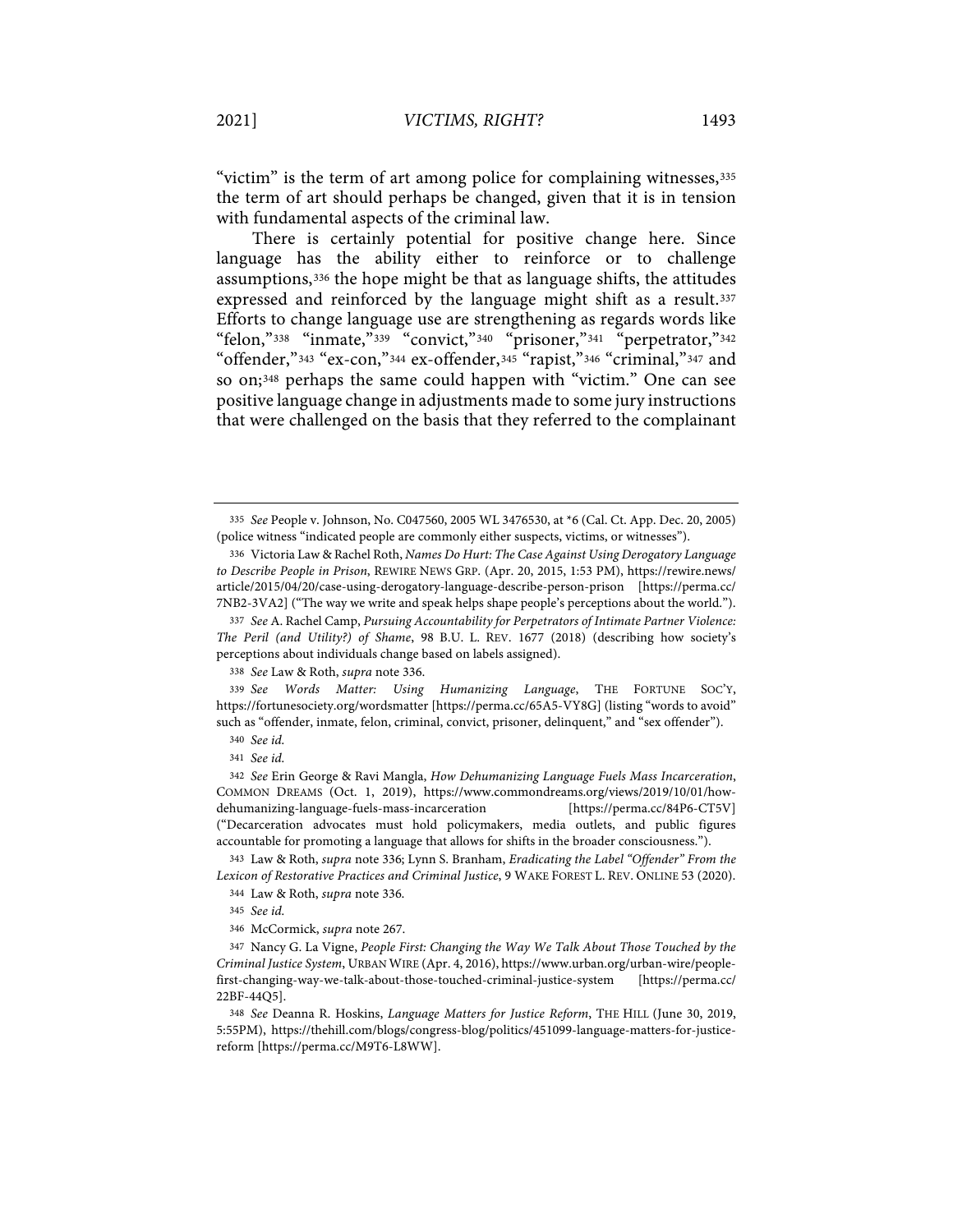as "the victim;"349 in the increasing use of language orders;350 and in some shifts in the language used in statutes and rules.<sup>351</sup>

Several complexities need to be addressed by those attempting this kind of reform, and a discussion of four of them follows: the scale of the project; the scale of related projects; the risk of entrenching the system; and the question of which alternative term to use.

# A. *Scale of this Task*

Attempting to end usages of this kind would be a significant undertaking. Every state's law now contains at least one provision that refers to complainants as "victims;"352 one finds the same in federal statutes.353 In addition, "victim" appears in pre-adjudication legal contexts not just on its own but in all sorts of combinations, such as "victim support,"354 "victim advocate,"355 "crime victim assistance board,"356 "counselor-victim privilege,"357 and so on.

In addition, while this Article is focused on those pre-adjudication legal contexts where one would expect legal definitions to hold sway, those pushing for reform may have to confront the question of where the line should be drawn. What should one say, for example, about media reports? What should one say about legal scholarship?358 What

350 *See* Lithwick, *supra* note 324.

352 Compilation of state provisions on file with author.

<sup>349</sup> Thus, for example, in a 2018 California case, the defense complained that the California jury instruction on homicide and self-defense referred to "the victim." People v. Lovely No. F071158, 2018 WL 1980960 (Cal. Ct. App. May 10, 2018). The instruction now indicates that judges should use the name of the "decedent/victim" instead. *505 Justifiable Homicide: Self-Defense or Defense of Another*, JUD. COUNCIL OF CAL. CRIM. JURY INSTRUCTION (Nov. 2020 ed.)

<sup>351</sup> For example, West Virginia's new version of 61-8B-11 uses "alleged victim" several times, in contrast to the previous version's exclusive reliance on "victim." W. VA. CODE § 61-8B-11 (2020).

<sup>353</sup> *See, e.g.,* United States v. Turner, 367 F. Supp. 2d 319, 325–26 (E.D.N.Y. 2005) (discussing the Crime Victims' Rights Act, 18 U.S.C. § 3771); Victim Rights Clarification Act of 1997, Pub. L. No. 105-6, 111 Stat. 12 ("[S]hall not order any victim of an offense excluded from the trial of a defendant accused of that offense . . . .").

<sup>354</sup> *See, e.g.*, OKLA. STAT. ANN. tit. 22, § 60.2 (2019).

<sup>355</sup> *See* WASH. REV. CODE § 7.69.030(10) (2009); State v. Gault, 39 A.3d 1105, 1114 (Conn. 2012); KY. REV. STAT. ANN. § 421.575 (2020).

<sup>356</sup> *See* IOWA CODE § 915.82 (2013).

<sup>357</sup> *See, e.g.*, People v. Stanaway, 521 N.W.2d 557, 564 (Mich. 1994).

<sup>358</sup> *See, e.g.*, Paul H. Robinson, *Should the Victims' Rights Movement Have Influence over Criminal Law Formulation and Adjudication?*, 33 MCGEORGE L. REV. 749, 755 (2002)("There are a variety of proposals for victim involvement in the criminal justice process. Many are unobjectionable, even important. For example, a recent U.S. Department of Justice report urges that victims have a right to notification of bail . . . .").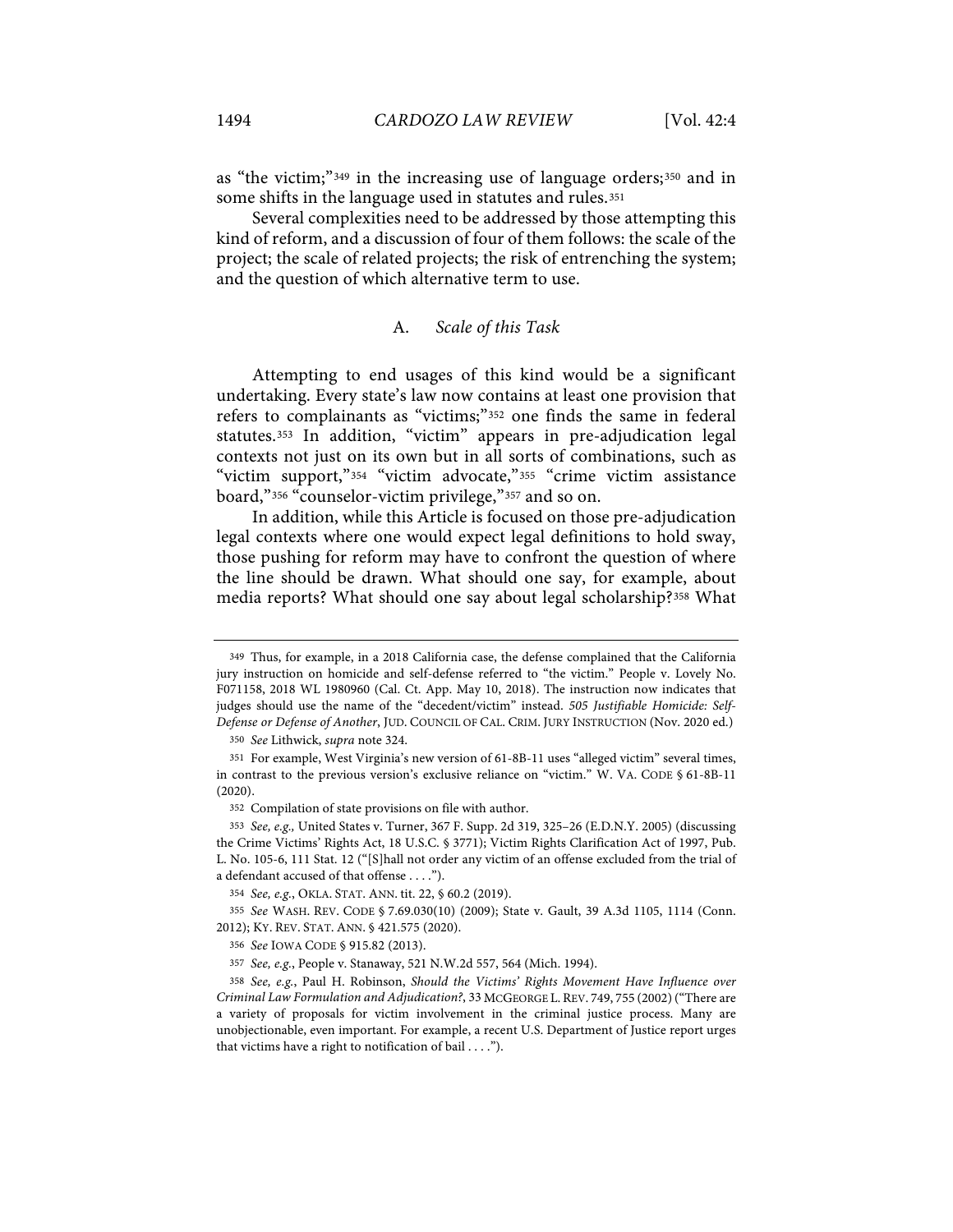about courts—including our Supreme Court—that regularly use "victim" in their opinions to refer to those alleged to have been harmed by crime?359 The further one gets from contexts such as jury instructions and "victims' rights" amendments, where one would expect legal definitions to hold sway, the harder it becomes to draw a clear line between "victim" as legal term and "victim" as lay concept, and the harder it becomes to lay down prescriptions, particularly given the power of arguments that those who claim harm should be able to choose their own terms.360

Finally, if the use of the word has indeed come to be seen by some as a means of bestowing things like fairness, respect, and dignity,361 its retraction is likely to provoke resistance.<sup>362</sup> This may be particularly true

360 *See* Negar Katirai, *Retraumatized in Court*, 62 ARIZ. L. REV. 81, 83 n.1 (2020) (stating that in choosing between "victim" and "survivor," the best practice "may be to follow the lead of the person who has experienced the violence").

361 *See, e.g.*, NAT'L CRIME VICTIM L. INST., *supra* note 149, at 2 (stating that the use of "alleged victim" or "complainant" violates "a victim's right to be treated with fairness, dignity, and respect").

<sup>359</sup> This is quite common in the Supreme Court's Confrontation Clause cases, for example. *See, e.g.*, Michigan v. Bryant, 562 U.S. 344, 366 (2011) ("Another factor the Michigan Supreme Court did not sufficiently account for is the importance of informality in an encounter between a victim and police."); *id.* at 368 ("Victims are also likely to have mixed motives when they make statements to the police."); Ohio v. Clark, 576 U.S. 237, 242 (2015) ("[U]nder Ohio Rule of Evidence 807, which allows the admission of reliable hearsay by child abuse victims, the court ruled that L.P.'s statements to his teachers bore sufficient guarantees of trustworthiness to be admitted as evidence."); Maryland v. Craig, 497 U.S. 836, 853 (1990) ("We . . . conclude today that a State's interest in the physical and psychological well-being of child abuse victims may be sufficiently important to outweigh, at least in some cases, a defendant's right to face his or her accusers in court."). *But see* Idaho v. Wright, 497 U.S. 805, 808 (1990) ("The alleged victims were respondent's two daughters, one of whom was 5 1/2 and the other 2 1/2 years old at the time the crimes were charged."). Here the Supreme Court is just used as an example. This usage abounds in lower courts too. *See, e.g.*, United States v. Jones, No. 15-174, 2016 WL 10704518, at \*5 (E.D. La. Jan. 28, 2016) ("By its second motion, the government seeks to preclude the defendant from offering evidence or eliciting testimony concerning the victims' prior sexual history."); Stoot v. City of Everett, 582 F.3d 910, 919 (9th Cir. 2009) ("Law enforcement officers may obviously rely on statements made by the victims of a crime to identify potential suspects."); United States v. Patane, 304 F.3d 1013, 1016 (10th Cir. 2002) ("We reject any suggestion that victims of domestic violence are unreliable witnesses whose testimony cannot establish probable cause absent independent corroboration."). Some courts, however, are careful to note the complications involved in using the term pre-adjudication. *See, e.g.*, United States v. Thompson, 178 F. Supp. 3d 86, 89 n.1 (W.D.N.Y. 2016) ("The 'victims' are, of course, 'alleged victims.' For the sake of brevity, however, the Court refers to them as 'victims.'") (citing FED. R. EVID. 412(d) ("In this rule, 'victim' includes an alleged victim.")); United States v. Underwood, 47 M.J. 805, 809 (A.F. Ct. Crim. App. 1997) ("I use the term alleged victim, not victims because they're not victims until someone decides they're victims.").

<sup>362</sup> *See* Gruber, *supra* note 230, at 655 n.43 ("[T]he victims' rights movement was intimately tied to the outcry against unfair treatment of battered women by the legal process.").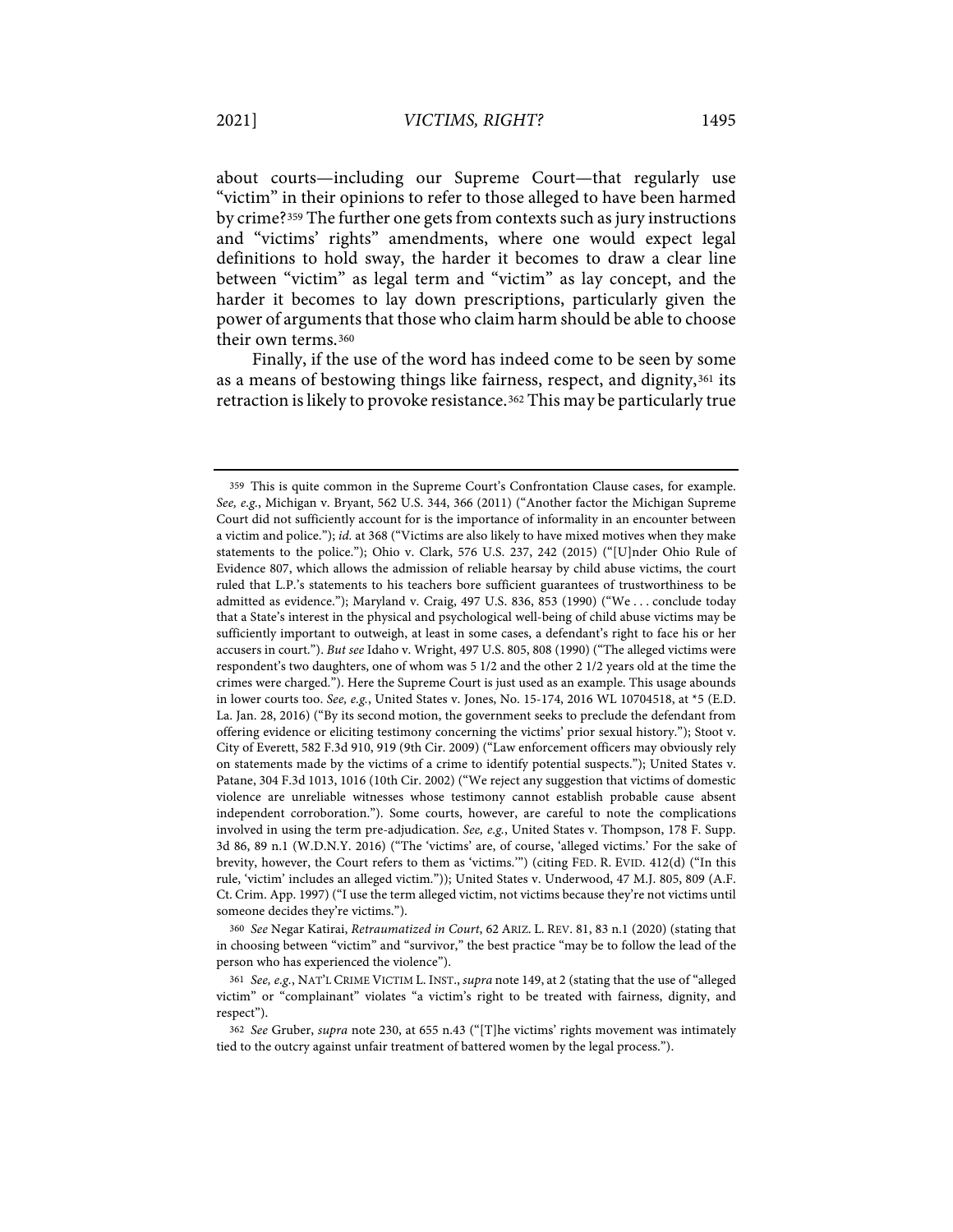in light of past and present failings—public and private—to accord fairness, respect, and dignity to members of subordinated groups.

## B. *Size of Related Tasks*

The reform project in question would be an ambitious one not just because of the pervasiveness of this usage but also because a consistent approach would mean that multiple other terms would have to be uprooted. Throughout legal scholarship, statutes, constitutional provisions, and courtroom terminology one finds other phrases that appear to take a pre-adjudication allegation and treat it like a fact, and specifically like a crime. These include "crime scene," 363 "rape kit," 364 "rape crisis counselor,"365 "rape shield,"366 "fleeing felon,"367 "juvenile offender"368 "youthful offender,"369 "adolescent offender,"370 "murder weapon,"371 "perp walk,"372 "sexual assault kit,"373 "sexual assault nurse

<sup>363</sup> *See* Ridling v. State, 203 S.W.3d 63, 75–76 (Ark. 2005); Pierce v. State, No. 111, 2009 WL 189150, at \*1 (Del. Jan. 16, 2009) (mentioning the defendant's argument that his counsel "should have objected to the terms 'victim,' 'sexual assault,' and 'crime scene'").

<sup>364</sup> *See* Order to Show Cause Plaintiff's Response at 4, Bowen v. Cheuvront, No. 4:07CV3221, 516 F. Supp. 2d 1021 (D. Neb. 2007), http://www.onpointnews.com/docs/cheuvront2.pdf [https://perma.cc/8CHR-CP4Z] (stating that the court "ordered that the 'rape kit' or 'sexual assault kit' be referred to as the 'sexual examination kit' and the SANE (Sexual Assault Nurse Examiner) Nurse be referred to as the 'sexual examiner'").

<sup>365</sup> *See, e.g.*, People v. Albarran, 2018 IL App (1st) 151508, ¶ 68.

<sup>366</sup> *See* John Leubsdorf, *Fringes: Evidence Law Beyond the Federal Rules*, 51 IND. L. REV. 613, 628 (2018) ("[R]ape shield provisions . . . limit cross-examination of complaining witnesses about their sexual history.").

<sup>367</sup> *See* Tennessee v. Garner, 471 U.S. 1, 12 (1985).

<sup>368</sup> *See Crimes Committed by Children Between 7–18*, N.Y. COURTS, https://www.nycourts. gov/courthelp/Criminal/crimesByChildren.shtml [https://perma.cc/BYU4-QH8V].

<sup>369</sup> *See id.*

<sup>370</sup> *See Adolescent Offenders*, N.Y. COURTS, https:/www.nycourts.gov/courthelp/Criminal/ adolescentOffender.shtml [https://web.archive.org/web/20191220053848] ("Due to the Raise the Age law, all 16 years olds [sic] charged with felony offenses on or after October 1, 2018, are treated as adolescent offenders (AO).").

<sup>371</sup> *See* State v. Kurrus, 49 A.3d 260, 271 (Conn. App. Ct. 2012) (stating that "the repeated use of the words 'victim,' 'murder' and 'murder weapon' throughout trial by the prosecutor is improper").

<sup>372</sup> *See* Roberts, *Arrests as Guilt, supra* note 22, at 999 (pointing out that at the arrest stage there is no "perp[etrator]").

<sup>373</sup> *See* Bowen v. Cheuvront, 516 F. Supp.2d 1021, 1023 (D. Neb. 2007) (mentioning that the court issued an order "forbidding all witnesses [from using] the words: 'rape,' 'victim,' 'assailant,' 'sexual assault kit' and 'sexual assault nurse examiner.'").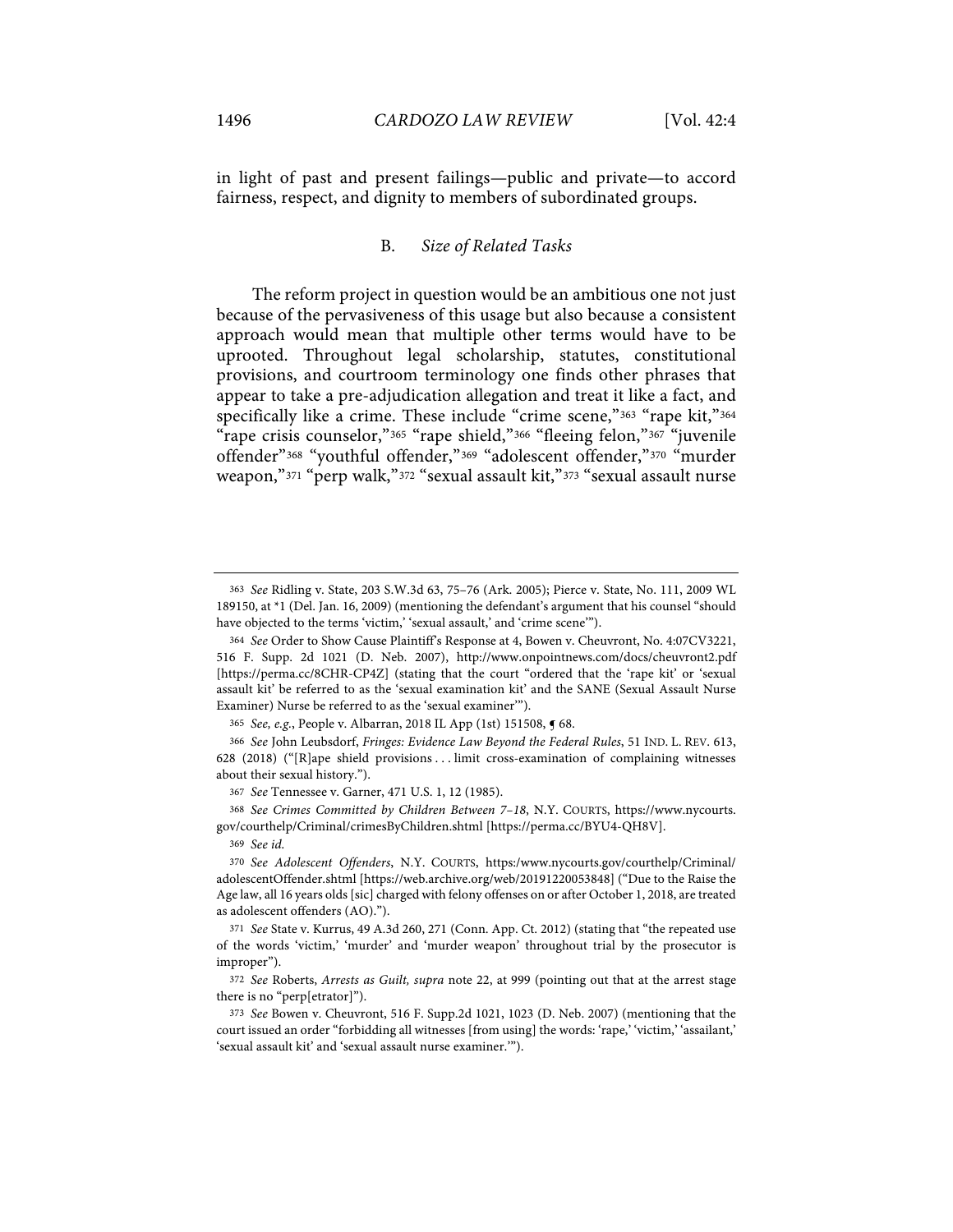examiner,"<sup>374</sup> and "sexual assault response team."<sup>375</sup> The use of words that could be said to contain embedded assumptions of crime and guilt is pervasive and so engrained as to go largely unmentioned.<sup>376</sup>

# C. *Risk of Entrenching the System*

Those pushing for reform in this area run two related risks: first, that by attempting to ameliorate an aspect of the criminal system they might appear to, or might actually, reinforce that system.377 Abolitionists have made a persuasive case that so-called "reformist reforms"378—those that fail to shrink the criminal system—may have the undesirable effect of entrenching that system.379

The second and related risk is that by objecting to the use of the word "victim" pre-conviction, reformers might appear to, or might actually, endorse its use post-conviction. I have written elsewhere about elements of our criminal system—the overwhelming pressure to plead guilty, for example, and the inadequate provision of defense resources—that ought to unsettle the apparent willingness of some academics to treat crime conviction as synonymous with crime commission.380 That same analysis cautions against comfort with the word "victim"—if one takes it to mean someone who has suffered crime—even in the post-conviction context.

# D. *Choice of Alternative Terms*

None of the obvious alternative terms is without its critics. "Victim" is a fraught term for reasons other than those on which this piece centers;381 sticking an "alleged" in front fails to remove those

<sup>374</sup> *See id.*

<sup>375</sup> *See, e.g.*, People v. Lemma, No. D073689, 2019 WL 2520692, at \*2 (Cal. Ct. App. June 19, 2019).

<sup>376</sup> *See* Tollefson v. Stephens, No. SA:14-CV-144-DAE, 2014 WL 7339119, at \*6 (W.D. Tex. Dec. 23, 2014) ("Terms like 'victim,' 'murder,' 'crime,' and 'crime scene' are frequently used in homicide trials . . . .").

<sup>377</sup> *See, e.g.*, McLeod, *supra* note 240, at 1643 (stating that "efforts to reform criminal legal processes in order to attempt to realize idealized visions of justice are doomed to simply further entrench existing injustices if they are not accompanied by more transformative demands").

<sup>378</sup> *See, e.g.*, *id.* at 1616 n.21.

<sup>379</sup> *See id.* at 1643.

<sup>380</sup> *See* Roberts, *Convictions as Guilt, supra* note 2.

<sup>381</sup> *See, e.g.*, Weissman, *supra* note 221, at 1492 n.61 (noting that the term "victim" is a "'passive notion' derived from the Latin word for a sacrificial animal").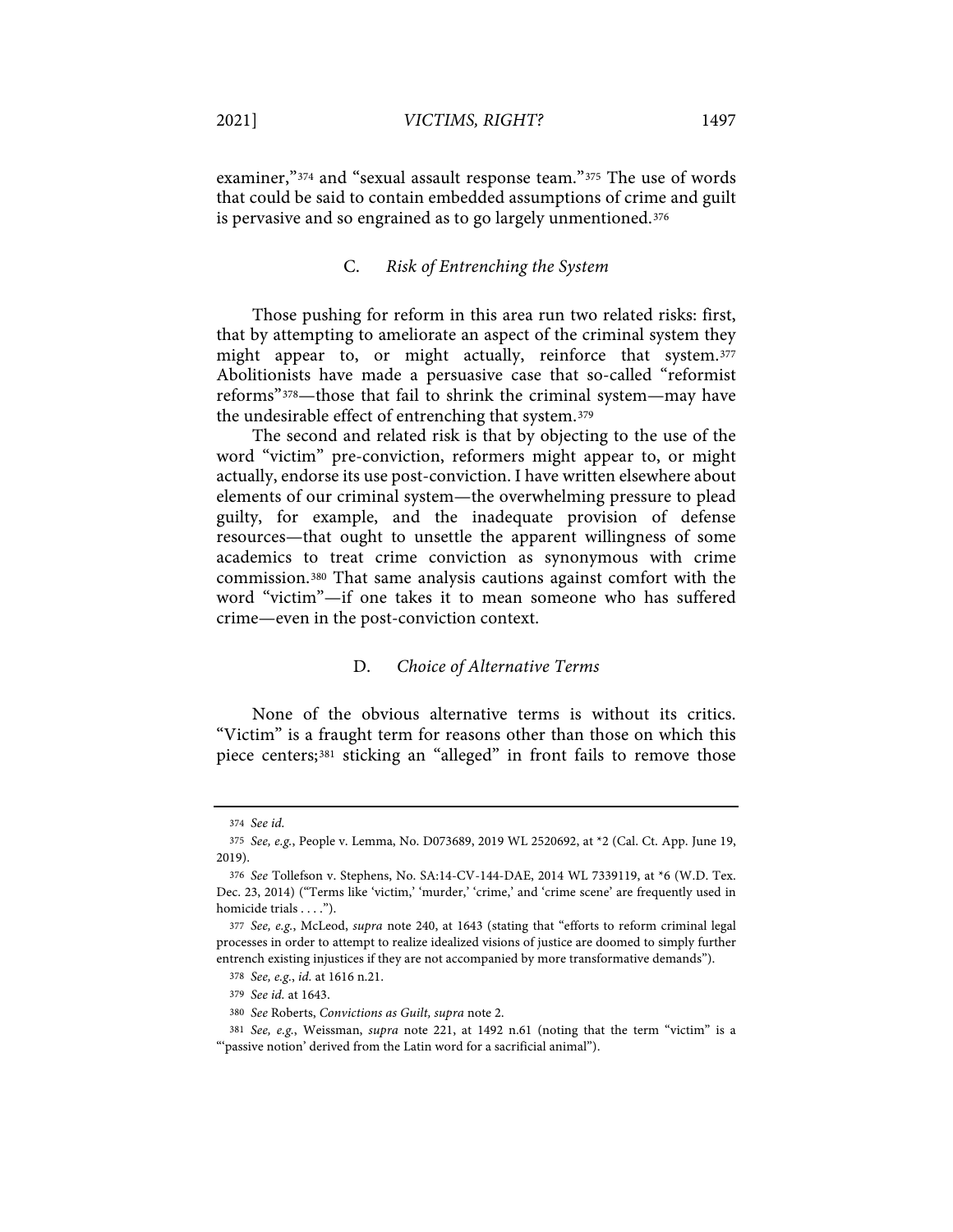concerns and may add new ones.382 "Complaining witness" may be ambiguous.383 And terms such as "complaining witness," "complainant," or "prosecuting witness"384 may fail accurately to convey the fact that prosecution in our system is generally led by the prosecutor,385 rather than by the individual whose injury is alleged;386 a similar problem attaches to "accuser."387 "Prosecutrix" has unwelcome gendered overtones.388 And one could go on. One defense attorney objected to "complainant" in a homicide case on the grounds that it appeared to imply that the deceased was "not an accident victim,"389 and that it "raised a prejudicial inference that she was 'crying for vengeance from her grave.'"390 Terms like "survivor" and "harmed party,"391 even

386 *See* McDonald, *supra* note 211, at 270.

<sup>382</sup> Note that the word may dissatisfy opposite camps, being taken on the one hand as a meaningless technicality and understood to be so, and on the other hand a slur on a complainant's credibility. For the latter, see NAT'L CRIME VICTIM L. INST., *supra* note 149, at 2 ("Synonyms for 'alleged' include 'dubious,' 'questionable,' 'suspect,' 'suspicious,' and 'so-called.' Referring to a victim in such a manner implies that the victim is not truly a victim, but is instead fabricating the charges."); McDonald, *supra* note 211, at 269 ("Use of the modifier—'alleged' casts aspersions on the credibility of the accuser . . . ."); Z.W. v. Foster, 422 P.3d 582, 583 (Ariz. Ct. App. 2018) ("Z.W. challenges the superior court's ruling denying her request to preclude reference to her as the 'alleged victim.' She argues [unsuccessfully] that allowing defense counsel to refer to her in that manner, rather than simply as the 'victim,' necessarily violates her statutory and constitutional rights under Arizona's Victims' Bill of Rights.").

<sup>383</sup> For other concerns, see McDonald, *supra* note 211, at 269 ("The prosecution in People v. Bryant argued that use of any word other than victim would carry with it potential confusion and inaccuracy. The rationale was that the use of the terms 'accuser' or 'complaining witness' violated the victim's constitutional and statutory right to be treated with fairness, respect, and dignity. 'Accuser,' the government argued, is confusing, misleading, and legally inaccurate, while 'complaining witness' can refer to the victim, the outcry witness, or the police officer who submitted reports.").

<sup>384</sup> *See* Holloway v. United States, 526 U.S. 1, 10 n.8 (1999).

<sup>385</sup> *See* I. Bennett Capers, *Against Prosecutors*, 105 CORNELL L. REV. 1561 (2020); Susan Bandes, *Victim Standing*, 1999 UTAH L. REV. 331.

<sup>387</sup> *See id*. For other concerns, see Michele Sharpe, *Who's a Victim? Who's an 'Accuser'? The Loaded Language of Sexual Assault*, WASH. POST (Sept. 27, 2018, 5:29 PM), https://www.washingtonpost.com/outlook/2018/09/27/whos-victim-whos-an-accuser-loadedlanguage-sexual-assault [https://perma.cc/W9TB-ANXW] ("A superficially neutral term such as 'accuser' comes freighted with an entire patriarchal history."); Johnson, *supra* note 332 ("Some women's advocacy groups say that 'accuser' is prejudicial and should not be used.").

<sup>388</sup> *See* Harriett R. Galvin, *Shielding Rape Victims in the State and Federal Courts: A Proposal for the Second Decade*, 70 MINN. L. REV. 763, 765 n.4 (1986) ("The designation 'prosecutrix' is fast becoming obsolete because of feminist assertions that it evokes the image of a vindictive woman whose testimony is suspect.").

<sup>389</sup> Turro v. State, 950 S.W.2d 390, 405 (Tex. App. 1997).

<sup>390</sup> *Id.*

<sup>391</sup> *See* Katirai, *supra* note 360, at 83 n.1 ("The word 'victim' is typically used by members of law enforcement and within the context of courtroom proceedings, but for many, 'survivor' speaks to a sense of empowerment."); Danielle Sered, *A New Approach to Victim Services: The*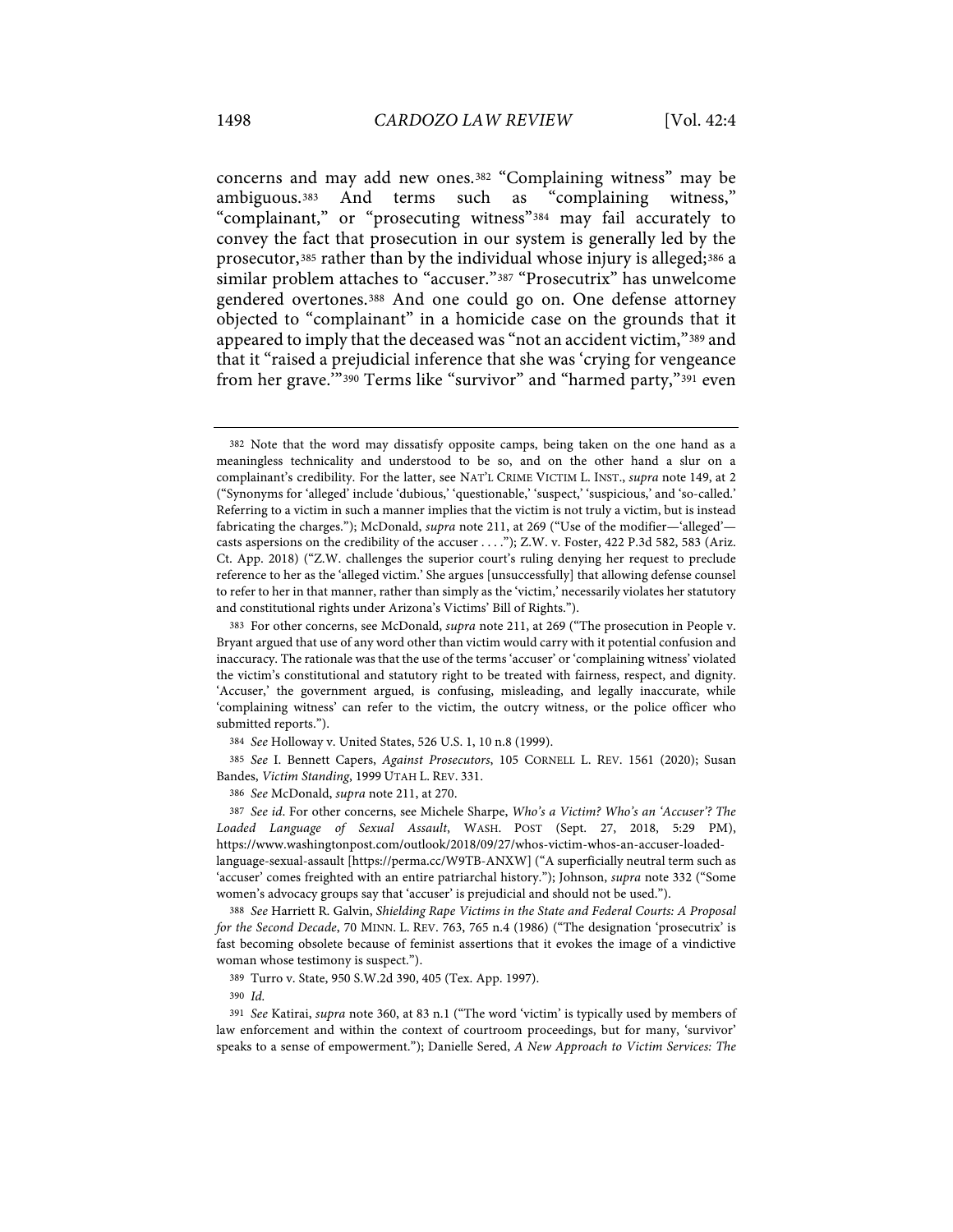while they steer clear of appearing to assume crime commission, encapsulate related factual conclusions—that something bad happened, that it caused harm—that still are problematic in pre-adjudication criminal contexts, when that remains to be proven.

Maybe it's not strange that the perfect word does not present itself. There is a tension within a system that purports to champion the individual even while emphasizing that the prosecution runs the show:392 even as "victims' rights" become more numerous, the process is still not led by those who have them.393

However, while the criminal system persists, if we take seriously the objection to a term that appears to answer one of the questions that is to be answered by other means, then options such as "alleged victim" or "complainant," or (where death has occurred) "decedent," are preferable to "victim." In some contexts, using the person's name is also a possible option.

#### IV. WHERE MIGHT THIS USAGE COME FROM?

The previous Part laid out some complications with taking a reformist approach to this issue. This Part expands on one such complication, suggesting that a necessary part of assessing the likely value of reform efforts is attempting to understand what is fueling the problematic phenomenon.

The previous Part offered reasons to be concerned about the potential effects of this usage. This Part suggests that there are also reasons to be concerned about what might potentially *contribute* to this usage. It suggests that it is hard for language usages to gain and maintain such prevalence—particularly where they are usages that clash with legal definitions—unless something powerful fuels them.394 What might it be that leads even those who trade in words, definitions, precision,

393 *See* Weissman, *supra* note 221, at 1494.

*Common Justice Demonstration Project*, 24 FED. SENT'G. R. 50, 50 (2011) (describing choice to refer to "harmed party" and "responsible party").

<sup>392</sup> *See* State v. McKinley, No. 8-05-14, 2006 WL 1381635 (Ohio Ct. App. May 22, 2006); Julia O'Donoghue, *DAs Oppose Bill to Stop Jailing Rape, Abuse Victims*, TIMES-PICAYUNE: NOLA.COM (July 22, 2019, 3:12 PM), https://www.nola.com/news/article\_8ef63206-0a0a-5717-bf06 fb9868f07414.html [https://perma.cc/XVV6-LX9B]; Caplow, *supra* note 26, at 12 ("Most prosecutors are chary of victim participation, fearing undue interference with their case processing, resulting in at best begrudging, minimal inclusion in, but more often virtual exclusion from, all decision making.").

<sup>394</sup> *See* Roberts, *Arrests as Guilt, supra* note 22, at 1012 (hypothesizing that a common error about plea bargaining rates would not persist so widely were it not in tune with common assumptions).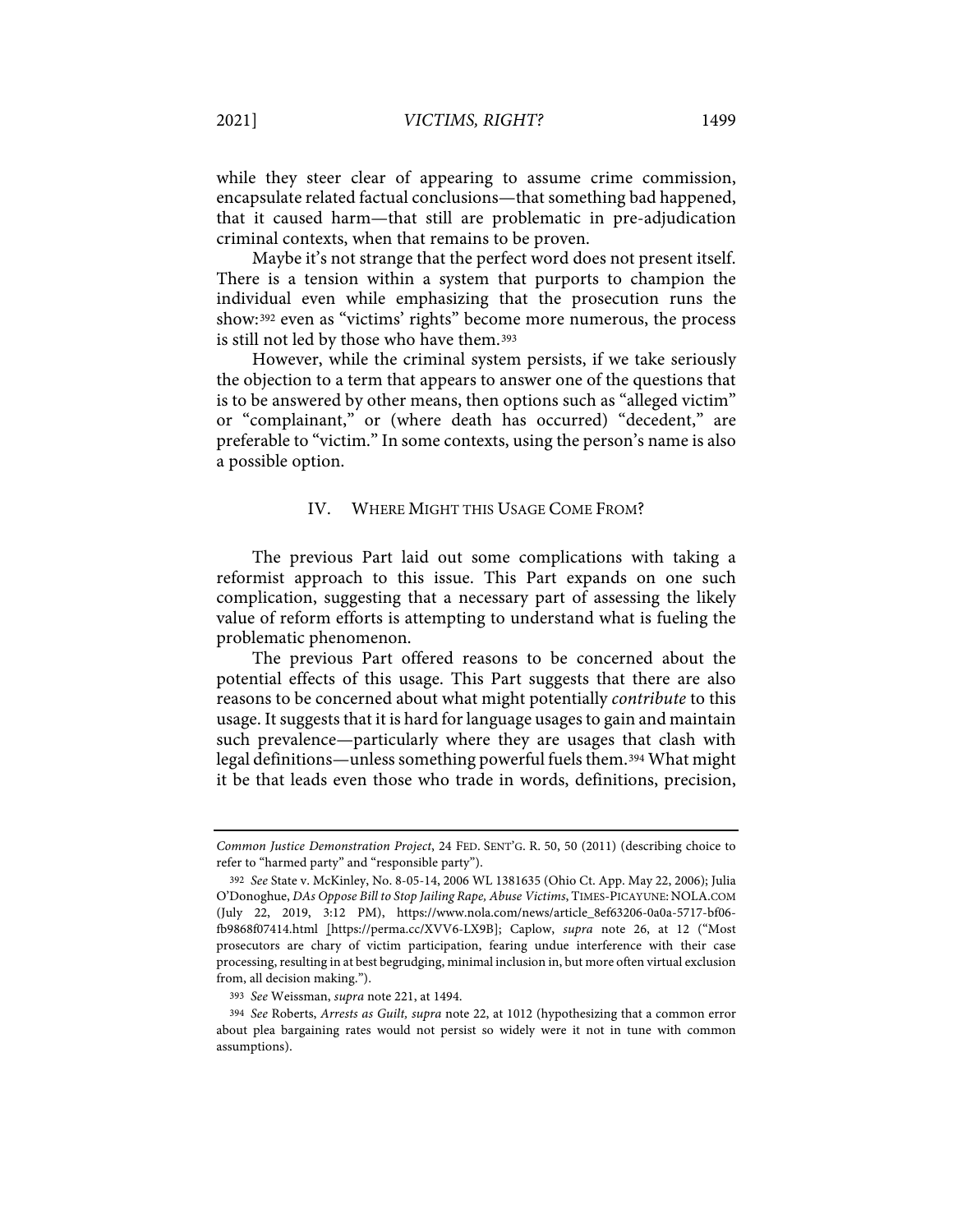and accuracy, to adopt this word that appears to elide the most central distinction within criminal procedure and criminal law theory, often without acknowledging the issue?395 And what can we learn about our criminal system and alternatives to our system through consideration of such forces? This investigation opens up vast areas of inquiry, and thus the aim here is merely to touch on several possibilities, leaving further exploration for future scholarship.

#### A. *Desire to Dignify*

As mentioned earlier, one way in which the term "victim" has been understood is as a way of according respect and dignity,396 and of acknowledging harm.397 There is a scholarly consensus that this nation has often failed those who have come forward to allege crimes, particularly those from marginalized groups. Those failures have included disbelief that the alleged act occurred,<sup>398</sup> or, even if it occurred, that it inflicted a harm that mattered.399 "Victim" is a term that can be deployed to combat all those tendencies, because it can potentially convey the existence of harm, crime, and impact on a life that matters. It can assert that invasions of bodily integrity and property rights are harms that are taken seriously. So it may be that pre-adjudication use of this term is fueled at least in part by a desire to display, as quickly as possible, trust, acknowledgement of harm, and acknowledgement of worth.

There are irreconcilable tensions in using this word for these purposes in these contexts, however. First, in the kind of context on which this Article focuses, to use the word "victim" risks resolving a

<sup>395</sup> *See* United States v. Turner, 367 F. Supp.2d 319, 325–26 (2005) (acknowledging the issue).

<sup>396</sup> *See supra* Section II.A. Note that the backers of Marsy's Law chose to invoke respect and dignity on the ballot in Kentucky and Pennsylvania. *See, e.g., Election Ballot*, *supra* note 13 ("Are you in favor of providing constitutional rights to victims of crime, including the right to be treated fairly, with dignity and respect, and the right to be informed and to have a voice in the judicial process?"); *see also* League of Woman Voters of Pa. v. Boockvar, No. 578 M.D. 2019, 2019 Pa. Commw. Unpub. LEXIS 623 (Pa. Commw. Ct. Oct. 30, 2019) (noting that the Pennsylvania ballot question, which invokes "fairness, respect and dignity" for "crime victims," "omits all of the many changes to existing constitutional provisions affording rights to the accused"); *see also Ohio Issue 1, Marsy's Law Crime Victim Rights Initiative (2017)*, BALLOTPEDIA, https://ballotpedia.org/Ohio\_Issue\_1,\_Marsy%27s\_Law\_Crime\_Victim\_Rights\_Initiative\_

<sup>(2017)</sup> [https://perma.cc/2EWP-KGXE] (Ohio ballot question invoking "due process, respect, fairness, and justice").

<sup>397</sup> *See supra* Section I.B.

<sup>398</sup> *See, e.g.*, Deborah Tuerkheimer, *Incredible Women: Sexual Violence and the Credibility Discount*, 166 U. PA. L. REV. 1, 1–2 (2017).

<sup>399</sup> *See id.* at 27–28.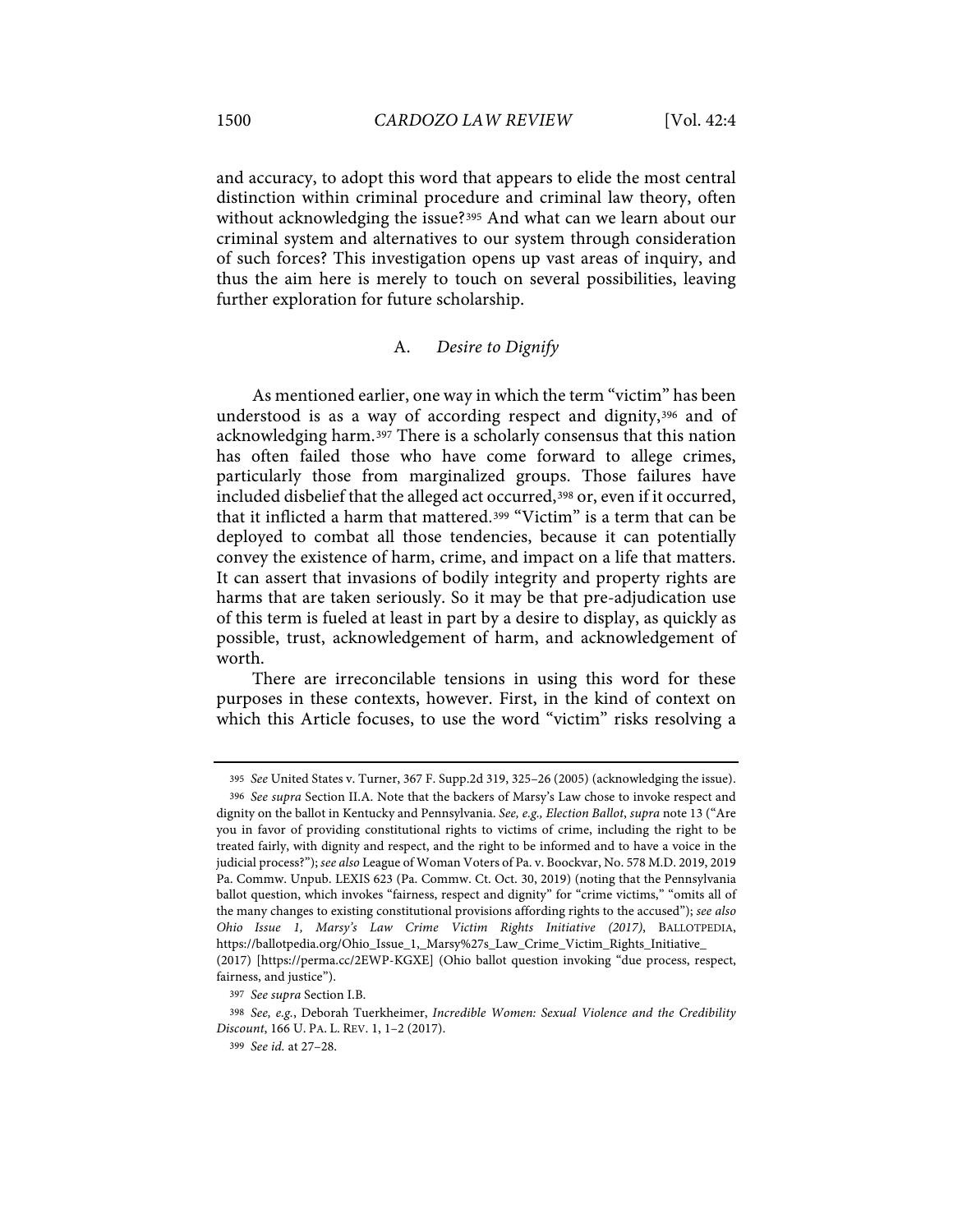question—whether a crime occurred—that is meant to be resolved via evidentiary and criminal processes, and may pose a threat to criminal defendants and to the system that prosecutes them. But second, if part of what fuels the call for victimhood to be proclaimed from the earliest moment is a sense of the need to respect those who have been disrespected, to value those who have been devalued, and to honor the bodily integrity and property rights of those for whom they have been always uncertain, our criminal system is an inapt place to turn. Historically and still, this system disproportionately targets people of color, and particularly African-Americans; historically and still, it devalues time, lives, life goals, and family ties;400 historically and still, it tramples on bodily integrity and exacerbates racialized wealth disparities.

Scholars have made the case that a system that is "built upon the dehumanization of the Black body,"401 and other forms of racial subordination,402 lacks the credibility to say that it can protect Black "victims."403 That more broadly, a system that has wrought such harm on vulnerable groups cannot credibly champion them.404 That a system that imposes such harm, pain, damage, death, and exposure to sexual

<sup>400</sup> *See* Roberts, *Convictions as Guilt, supra* note 2, at 2517–18.

<sup>401</sup> Michele Goodwin, *The Thirteenth Amendment: Modern Slavery, Capitalism, and Mass Incarceration*, 104 CORNELL L. REV. 899, 989 (2019) (stating that "the dehumanization and denigration of the Black body" is inherent to "the modern-day criminal justice system").

<sup>402</sup> *See* Darren Lenard Hutchinson, *Who Locked Us Up? Examining the Social Meaning of Black Punitiveness*, 127 YALE L.J. 2388, 2393–94 (2018) (reviewing JAMES FORMAN, JR., LOCKING P OUR OWN: CRIME AND PUNISHMENT IN BLACK AMERICA (2017)); Elisabeth Epps, *Amber Guyger Should Not Go To Prison*, THE APPEAL (Oct. 7, 2019), https://theappeal.org/amberguyger-botham-jean [https://perma.cc/N28P-JJYM] ("If we are ever to dismantle white supremacy, we must be willing to consider that its chief foot servant, the criminal legal system, must be abolished . . . ."); Dorothy E. Roberts, *Democratizing Criminal Law as an Abolitionist Project*, 111 NW. U. L. REV. 1597, 1604 (2017) ("[T]hese institutions enforce an undemocratic racial caste system originating in slavery.").

<sup>403</sup> *See* Micah Herskind, *Some Reflections on Prison Abolition*, MEDIUM (Dec. 7, 2019), https://medium.com/@micahherskind/some-reflections-on-prison-abolition-after-mumi-

<sup>5197</sup>a4c3cf98 [https://perma.cc/L3Y2-QWE2] ("The history of mass incarceration unequivocally teaches us that embracing criminalization in any form means embracing anti-Blackness. It teaches us that if we want to combat harm, we must attack and dismantle, rather than put any faith in, all systems of criminalization.").

<sup>404</sup> *See* I. India Thusi, *Harm, Sex, and Consequences*, 2019 UTAH L. REV. 159, 193 ("The criminal legal system has subordinated and controlled people of color from Johannesburg to Los Angeles. Attempts to use it to vindicate people of color from social 'harm,' even the presumed harms of patriarchy, must be viewed suspiciously."); Laurie Schipper & Beth Barnhill, *We're Victims' Rights Advocates, and We Opposed Marsy's Law*, ACLU (May 16, 2018), https://www.aclu.org/blog/criminal-law-reform/were-victims-rights-advocates-and-we-

opposed-marsys-law [https://perma.cc/72SU-37CX] ("[R]outinely, biases based on race, gender, or immigration status result in the arrest of victims seeking assistance.").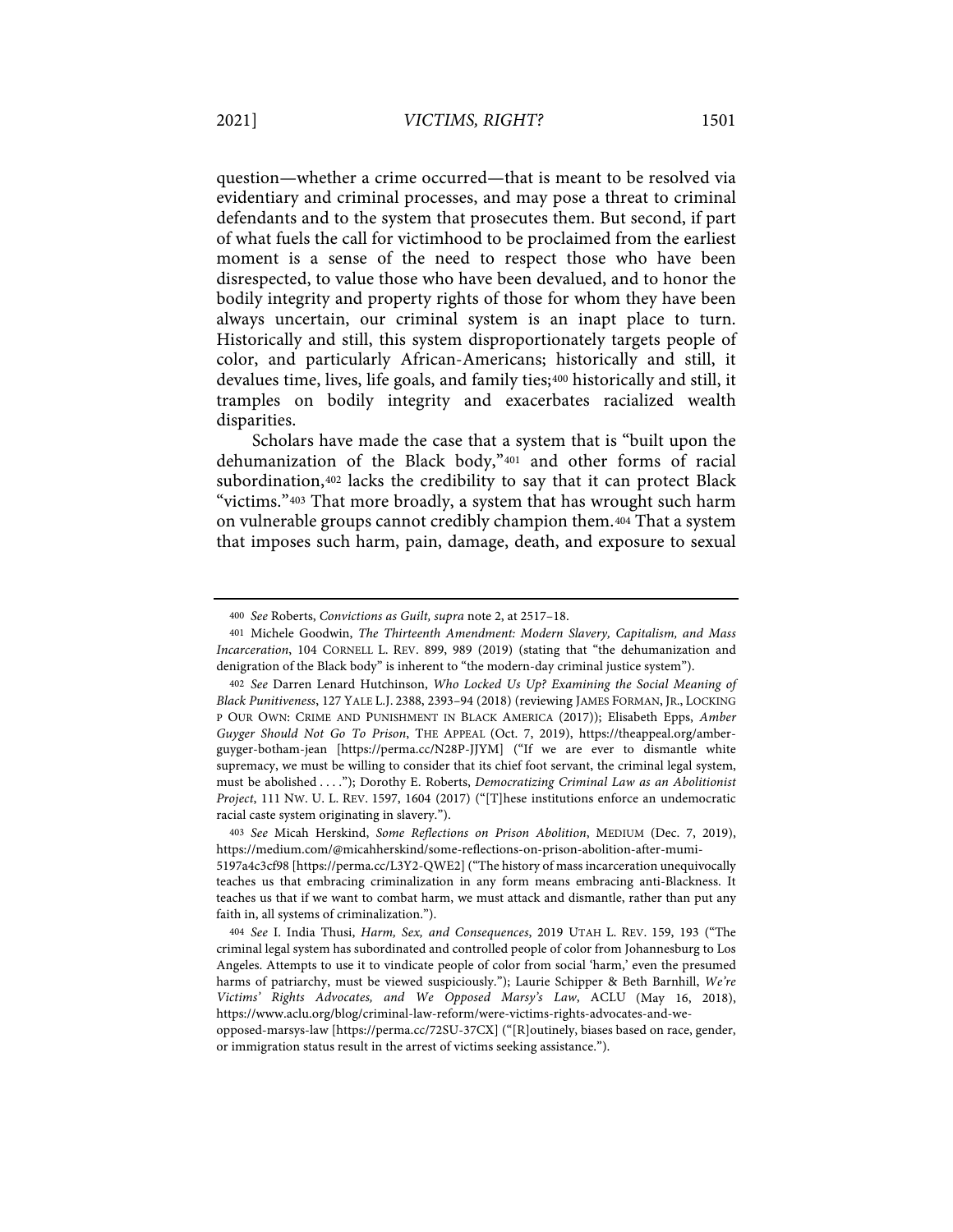and other violence cannot credibly be called upon to address claims of harm, pain, damage, death, or sexual and other violence.<sup>405</sup>

Even if respect and dignity are accorded to the complainant, they are contingent in nature; as described above, her worth inflates or deflates according to her usefulness to the project of prosecution and conviction.406 And if she were one day to be the accused—indeed, potentially the same day407—that respect and dignity would dissolve.

#### B. *Tendency to Assume Guilt*

One might also read this usage as simply a manifestation of a tendency to assume crime (and thus a component of guilt) prematurely.408 If we tend to see an accusation of crime as tantamount to a crime, then perhaps it is unsurprising that it is common to see "victim" even before the existence or not of a crime has been adjudicated. In support of this proposition, one can point to a whole range of other usages that could be read as conveying similar premature assumptions: "offender" in place of "arrestee,"409 "offense" in place of "alleged offense,"410 and "recidivism" referring to re-arrest,411 as well as pre-adjudication uses of "crime scene,"412 "murder weapon,"413 "fleeing felon,"414 and so on. If one holds the view that such premature assumptions are common—whether because of media, or as a result of how people are treated pre-adjudication, or because of race- and class-

<sup>405</sup> *See, e.g.*, Victoria Law, *Against Carceral Feminism*, JACOBIN (Oct. 17, 2014), https://www.jacobinmag.com/2014/10/against-carceral-feminism [https://perma.cc/Z56U-CPAH] ("[P]olice are often purveyors of violence and . . . prisons are always sites of violence.").

<sup>406</sup> *See* Mary Margaret Giannini, *The Procreative Power of Dignity: Dignity's Evolution in the Victims' Rights Movement*, 9 DREXEL L. REV. 43, 64 (2016) (discussing Kantian and other sources for the notion that dignity is incompatible with the treatment of people as a means to an end, and the tension between that notion and the treatment of complainants in the criminal system, in which they "are very much objects that may enhance and aid the government in reaching its goals, but otherwise are not honored participants in the process"); Symposium, *Domestic Violence in Legal Education and Legal Practice: A Dialogue Between Professors and Practitioners*, 11 J.L. & POL'Y 409 (2003).

<sup>407</sup> See, for example, the practice of issuing "cross-complaints," i.e., charging both of those involved in an alleged assault.

<sup>408</sup> Note that while I certainly see the charge or arrest stage as premature, in other work I have remarked upon the tendency of legal scholars to put excessive faith in the meaning and reliability of *convictions*. *See supra* Section III.C.

<sup>409</sup> *See* Roberts, *Arrests as Guilt, supra* note 22, at 1008–09.

<sup>410</sup> *See id.*

<sup>411</sup> *See id.*

<sup>412</sup> *See supra* Section III.B.

<sup>413</sup> *See supra* Section III.B.

<sup>414</sup> *See supra* Section III.B.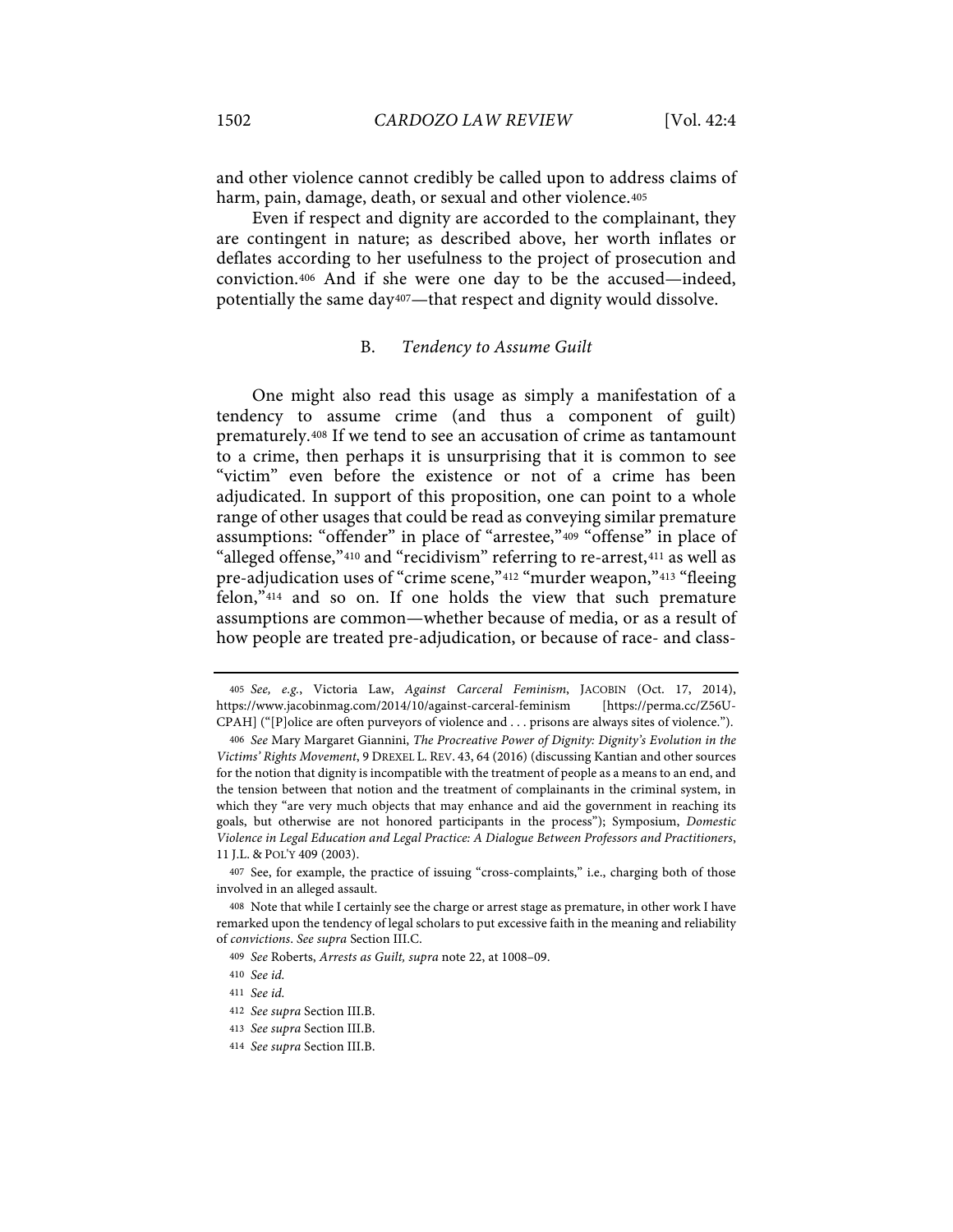bias,415 or because we long for certainty, or a combination of the above—then steering people away from "victim" may do little or nothing to tackle these underlying problems.

# C. *Influence of Law Enforcement Framing*

This usage presents a useful opportunity to consider some of the dimensions and dominance of law enforcement framing.416 Courts often explain the pre-adjudication use of "victim" by saying that it is the term that law enforcement uses, sometimes adding that it is a "neutral" and "concise" term.417 Courts tend not to mention the possibility that it is selected and maintained because of its usefulness to law enforcement, because it helps to frame a situation in a certain way. Certainly, there may be instances where the usage is so ingrained that a prosecutor truly could not stop herself from blurting it out,<sup>418</sup> but there is a reason that these usages are so common as to have become ingrained. Scholars have identified the tendency of "victims' rights" initiatives to aid law enforcement;419 there are thus good reasons why law enforcement might choose to reinforce the language of "victims" in the pre-adjudication context.

There is room for deeper scholarly consideration of the impact of various types of law enforcement framing,420 whether that framing involves shaping the statements or alleged statements of suspects,421

<sup>415</sup> *See* Nazgol Ghandnoosh, *Race and Punishment: Racial Perceptions of Crime and Support for Punitive Policies*, SENTENCING PROJECT 13 (Sep. 3, 2014), https://www.sentencingproject.org/ publications/race-and-punishment-racial-perceptions-of-crime-and-support-for-punitive-

policies [https://perma.cc/7FY3-K4UK] ("A number of studies have shown that Americans, and whites in particular, strongly associate crime with racial minorities, and racial minorities with crime.").

<sup>416</sup> *See supra* Section II.B.1 (for examples of courts attributing the appearance of "victim" in the courtroom to prosecutorial indictments or police usage).

<sup>417</sup> *See, e.g.*, Davis v. State, No. 05-18-00398-CR, 2019 WL 2442883, at \*2 (Tex. App. June 12, 2019) (stating that "the word 'victim' is mild, non-prejudicial, and is commonly used at trial in a neutral manner to describe the events in question"); Noguera v. LeGrand, No. 3:11-cv-00428- LRH-WGC, 2017 WL 2190062, at \*5 (D. Nev. May 18, 2017) ("Perhaps, the phrase 'alleged victim' would have been preferable, but, in each of the instructions Noguera challenges, the word 'victim' was a clear and concise way to refer to the person who was object of the defendant's alleged acts.").

<sup>418</sup> *See supra* notes 217–18 and accompanying text.

<sup>419</sup> *See, e.g.*, Mosteller, *supra* note 108, at 1698–1704.

<sup>420</sup> *See* Steven Chermak, *Image Control: How the Police Affect the Presentation of Crime News*, 14 AM.J. POLICE, no. 2, 1995, at 21, 21 [https://perma.cc/6F5Y-GVYB] (referring to a "significant limitation of the literature").

<sup>421</sup> *See* Mitchell P. Schwartz, *Compensating Victims of Police-Fabricated Confessions*, 70 U. CHI. L. REV. 1119, 1127–30 (2003).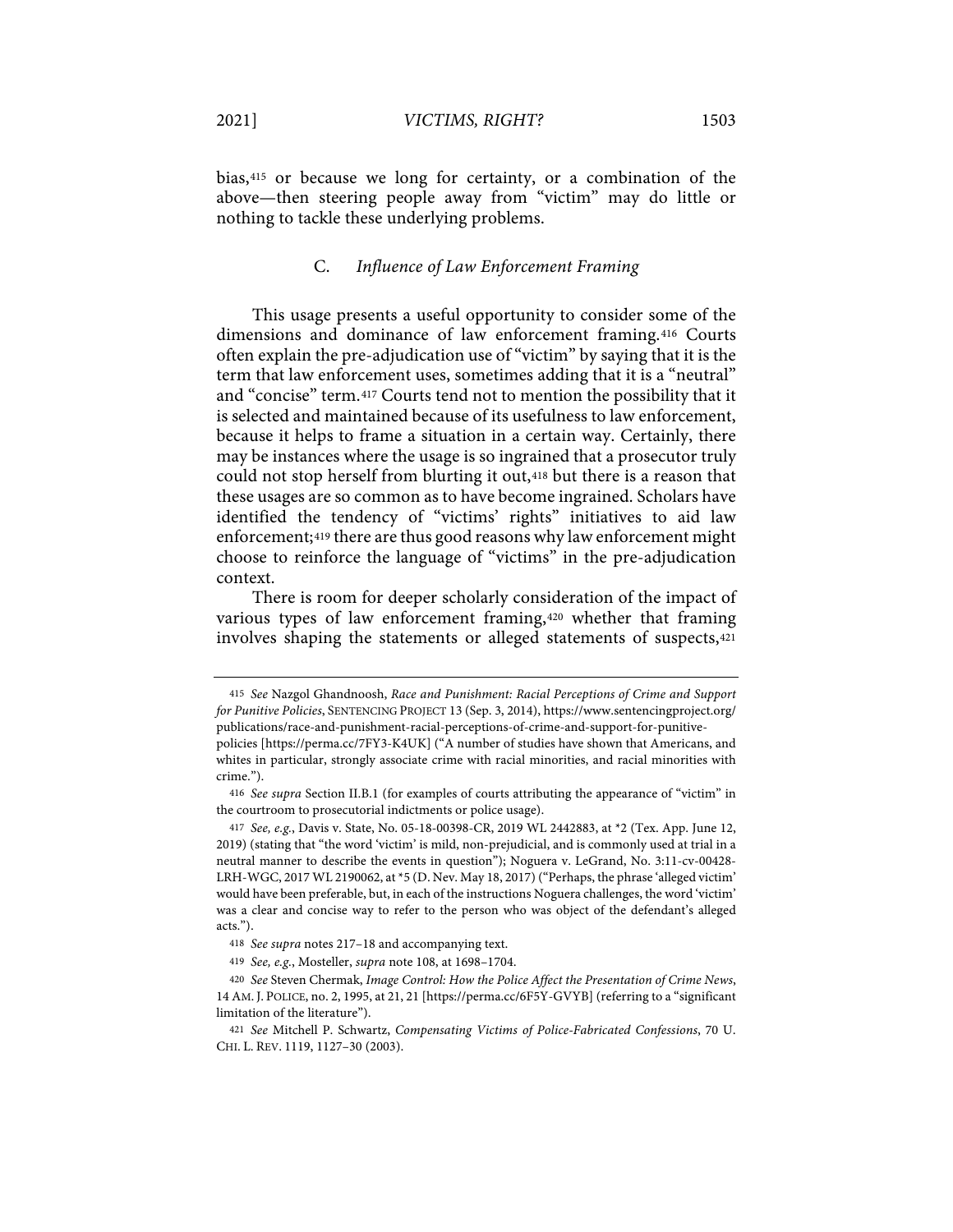coordinating with the media,422 or other types of public relations work,423 of which careful vocabulary choice is one example.424 There is room for introspection by scholars and others regarding the extent to which law enforcement framing has come to be our framing, 425 has come to seem natural or neutral.426 The police may label "perpetrators," "offenders," "victims," and "recidivists," before an adjudicative process has played out, but then so may scholars and judges.427 This framing

424 *See* Johnson & Naureckas, *supra* note 334 (saying, as regards the word "juvenile," being used by the police in place of "child," that it is part of "an institutional lexicon developed over decades of public relations fine-tuning").

426 *See, e.g.,* Davis v. State, No. 05-18-00398-CR, 2019 WL 2442883, at \*2 (Tex. App. June 12, 2019) (stating that "the word 'victim' is mild, non-prejudicial, and is commonly used at trial in a neutral manner to describe the events in question"); Cueva v. Stephens, No. 2:14-CV-417, 2016 WL 4014088, at \*9 (S.D. Tex. Feb. 19, 2016) (same).

427 *See, e.g.,* Paul G. Cassell, *Balancing the Scales of Justice: The Case for and the Effects of Utah's Victims' Rights Amendment*, 1994 UTAH L. REV. 1373, 1379 ("The first colonists imported the English common law tradition of private prosecutions. Under this system, victims of felonies had a right to initiate and prosecute a criminal case against their offenders."); Roberts, *Convictions as Guilt, supra* note 2, at 2537–39 (2020) (citing Alice Ristroph on risk of propaganda in the criminal academy); Monica C. Bell, *Police Reform and the Dismantling of Legal Estrangement*, 126 YALE L.J. 2054, 2061 (2017) ("Deploying legitimacy theory and procedural justice as a diagnosis and solution to the current policing crisis might even imply, at some level, that the problem of policing is better understood as a result of African American criminality than as a badge and incident of race-and class-based subjugation.").

<sup>422</sup> *See* Chermak, *supra* note 420 ("Police departments actively construct public images of themselves so that news presentation benefits the organization rather than harms it. Existing research on police behavior has focused on how police fight crime, provide services, and maintain order, ignoring how police behave to control their presentation in the news media.").

<sup>423</sup> *See* Maya Lau, *Police PR Machine Under Scrutiny for Inaccurate Reporting, Alleged Pro-Cop Bias*, L.A. TIMES, (Aug. 30, 2020, 6:00 AM), https://www.latimes.com/california/story/2020- 08-30/police-public-relations [https://web.archive.org/web/20210104131828/https://www. latimes.com/california/story/2020-08-30/police-public-relations]; Somil Trivedi & Nicole Gonzalez Van Cleve, *To Serve and Protect Each Other: How Police-Prosecutor Codependence Enables Police Misconduct*, 100 B.U. L. REV. 895, 901 (2020) (describing the "common public relations 'spin'" after "police-involved shootings").

<sup>425</sup> *See, e.g.*, Robert M. Entman & Kimberly A. Gross, *Race to Judgment: Stereotyping Media and Criminal Defendants,* 71 L. & CONTEMP. PROBS. 93, 95-96 (2008) ("In covering crime stories, journalists typically rely on law-enforcement officials' views, downplaying the defense perspective while minimally acknowledging the innocence presumption. Thus, news of crime generally exhibits a pro-prosecution bias, rooted most importantly in this dependence of reporters on official and, therefore, purportedly credible sources." (internal citation omitted)); Adam H. Johnson (@adamjohnsonNYC), TWITTER (Apr. 5, 2018, 11:33 AM), https://twitter.com/adamjohnsonNYC/status/981917661515960322 (appending comment "[I] see the New York Times has mind-readers on staff" to New York Times story headlined "Police Fatally Shoot a Brooklyn Man After Falsely Believing He Had a Gun"); Benjamin Mueller & Nate Schweber, *Police Fatally Shoot a Brooklyn Man, Saying They Thought He Had a Gun*, N.Y. TIMES (Apr. 4, 2018), https://www.nytimes.com/2018/04/04/nyregion/police-shooting-brooklyncrown-heights.html [https://perma.cc/W9Z3-AYLF] (subsequent version of headline).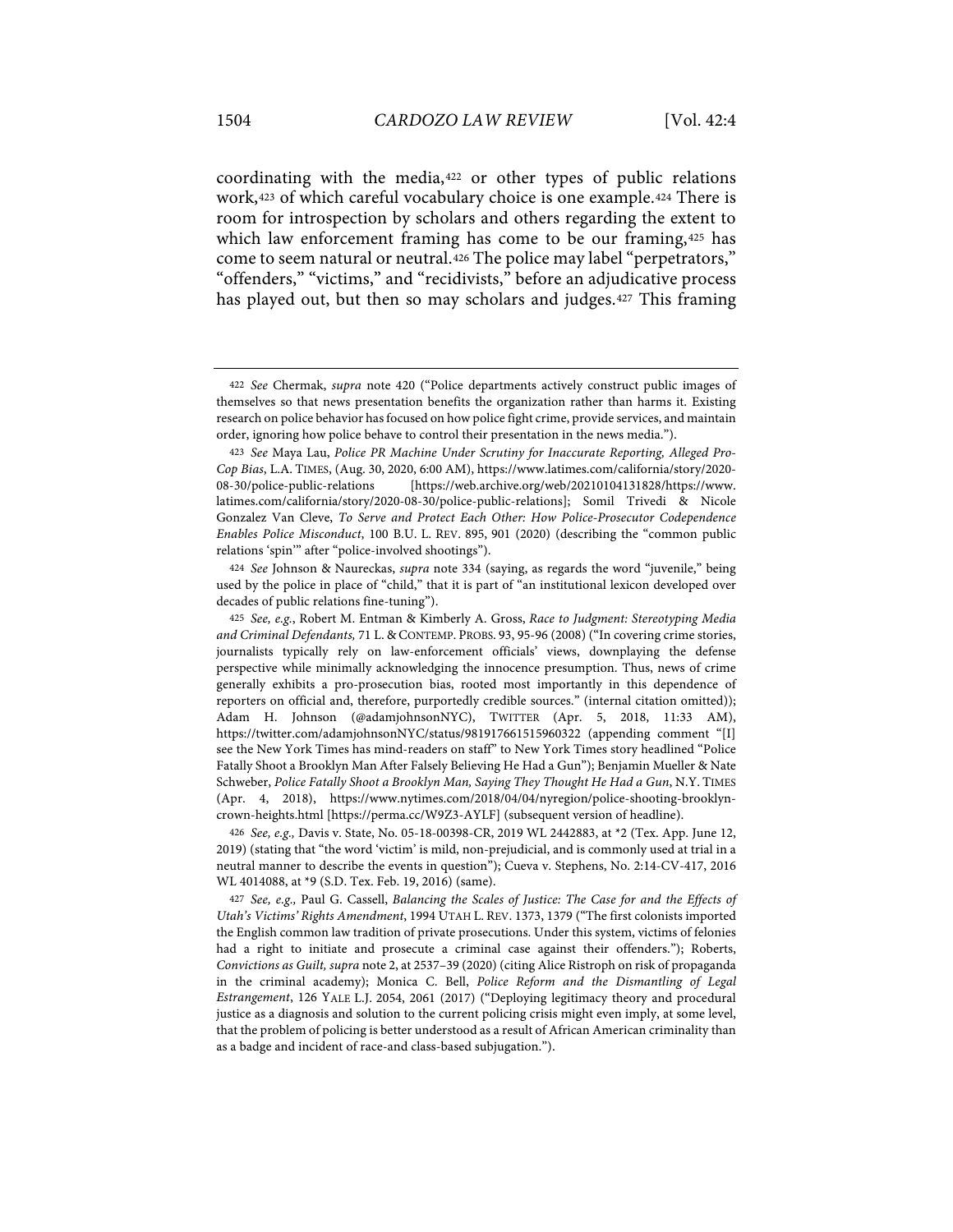risks shaping thought; risks making law enforcement in effect the last word on whether a crime occurred.

An increased awareness of the spread and influence of law enforcement terminology may expand awareness of a broader phenomenon of which this often forms a part: the use of terms that tend to prop up the criminal system by making it seem at worst redeemable, and at best essential. Even in the words of reform-minded scholars, it is common to see the use of "lenience" to characterize sentences or bail amounts;428 "mercy" to describe acts of executive discretion; and "progressive prosecutor" to describe those who are, or who proclaim themselves to be, at the less punitive end of the prosecutorial spectrum. It is important to examine all these terms and interrogate the notions that they appear to be furthering. Can sentences be said to be lenient, merely because they are shorter than others in our prison-hungry system? Can bail—requiring the legally innocent to attempt to buy their freedom—ever be lenient? Is it mercy at the end of the system's workings to turn back from some worst-case outcome? Can one wielding the tools of this system be said to be progressive?429 Certainly one could respond that "relative(ly)" is to be read into this kind of expression, but this is at best a feeble and fluctuating understanding.430

It is important to note these terms, what they imply and whom they benefit, and how it is that they start to seem neutral. Understanding them, and moving away from them, may help us to see with clearer eyes both the criminal system and those who are caught up in it.

# D. *Reflection of Reality*

Another possibility is that this usage—which blurs the supposedly central line between accusation of crime and finding of crime, and thus in at least some instances the supposedly central line between accusation of guilt and finding of guilt<sup>431</sup>—persists because it matches our blurry reality. In other words, while this usage might be in irreconcilable tension with our criminal system's core tenets, and with

<sup>428</sup> *See* Roberts, *Convictions as Guilt, supra* note 2, at 2537–49 (critiquing this usage).

<sup>429</sup> *See, e.g.,* Note, *The Paradox of* "*Progressive Prosecution*,*"* 132 HARV. L. REV. 748 (2018); Alec Karakatsanis, *The Punishment Bureaucracy: How to Think About "Criminal Justice Reform*," 128 YALE L.J. F. 848, 924–29 (2019).

<sup>430</sup> *See* Andrew Crespo (@andrewmcrespo), TWITTER (Aug. 11, 2020, 11:04 PM), https://twitter.com/AndrewMCrespo/status/1293382896829554689?s=20 ("I agree that there is a comparative way to use the term 'progressive prosecutor.' (Although I think the phrase is typically deployed as a binary, as in 'X \*is\* a PP' rather than 'X is a \*more\* PP than Y.'")).

<sup>431</sup> For example, where a defendant agrees that a sexual encounter occurred but claims that it was consensual, or agrees that a homicide occurred but denies that it was criminal.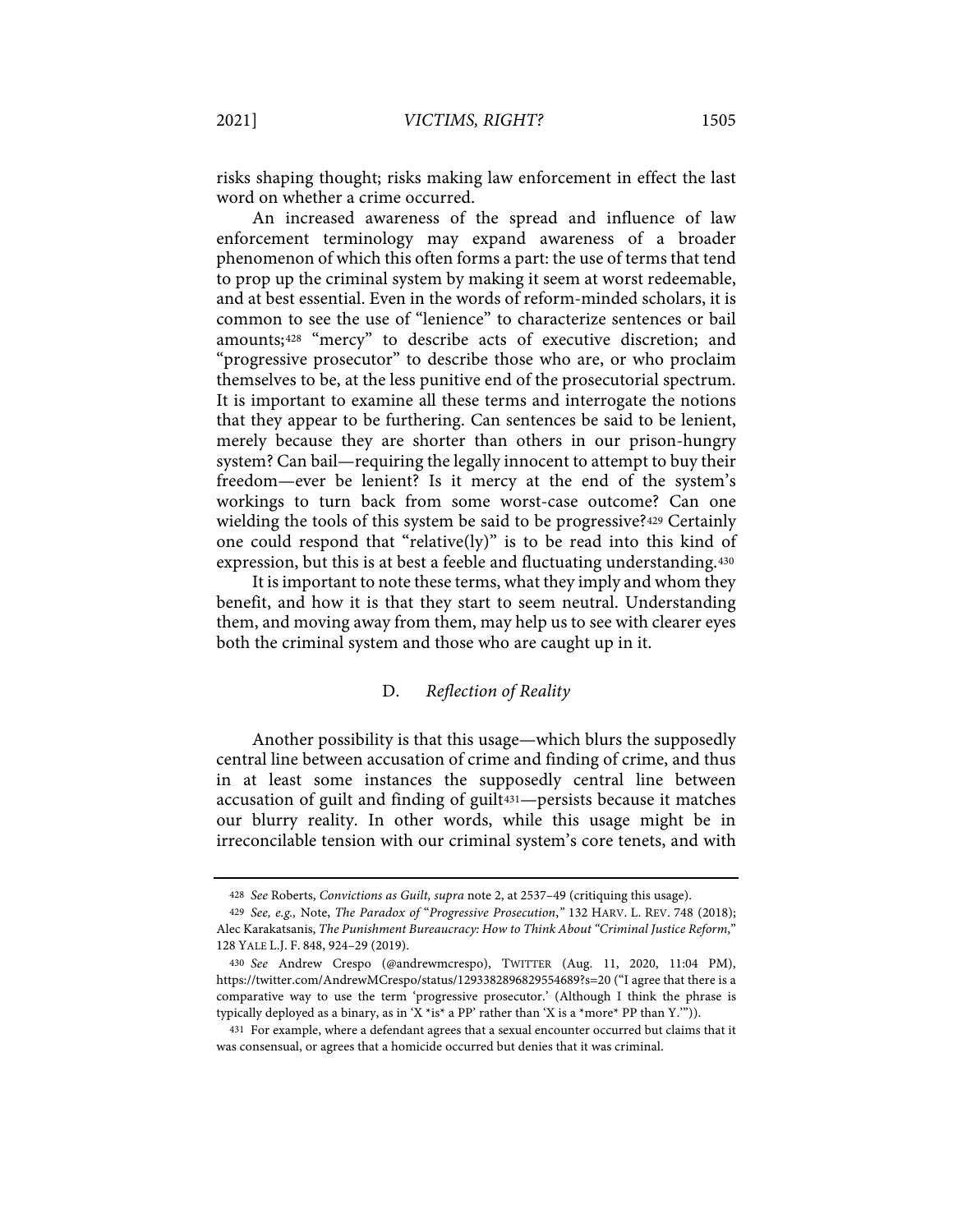what we tell ourselves about the system, it might be reflective of the system as it actually exists.

We tell ourselves of a system where we apply the most rigorous procedural protections because the stigma is the greatest, and the exposure to punishment unique.432 We tell ourselves of a system where every component of guilt has to be proven beyond a reasonable doubt at trial,433 based on admissible evidence, and with neutral fact-finders who not only apply the relevant legal standards to the admissible evidence but also apply community standards of culpability.434 And we tell ourselves that it is not until that highest burden of proof has been applied—and the defendant has had a chance to tell her story, aided by a vigorous advocate who had the chance to proffer evidence and arguments and defenses to rebut the government's account—that we permit punishment to occur. Up until that point of course we apply the presumption of innocence.435

But it's perhaps in words like "victim" that reminders of the reality peep through. Perhaps that supposedly central line of adjudication, said to be so carefully policed by the rules of procedure, the rules of evidence, and our constitutional guarantees, is frequently just a blur, with the most vital dividing lines lying elsewhere. Perhaps, for some, it's the moment when you are born, for example.436 Or perhaps, as Jocelyn Simonson has argued, the setting of bail may serve as the true adjudicative moment.437 Certainly the idea that the true dividing line occurs pre-adjudication is supported by not only bail and preadjudication detention, but by pre-adjudication billing of defendants

<sup>432</sup> *See, e.g., In re* Winship, 397 U.S. 358 (1970).

<sup>433</sup> Note, for example, the prevalence of "pre-trial" as a descriptor of adjudicative stages or processes or detention, despite the fact that far more often the relevant stage is "pre-plea."

<sup>434</sup> After all, some crime definitions *require* normative judgment. *See, e.g.,* Jody Armour, *Where Bias Lives in the Criminal Law and its Processes: How Judges and Jurors Socially Construct Black Criminals*, 45 AM. J. CRIM. L. 203, 219–21 (2018).

<sup>435</sup> *See, e.g.,* Carissa Byrne Hessick, *DNA Exonerations and the Elusive Promise of Criminal Justice Reform*, *Wrongful Convictions and the DNA Revolution: Twenty-Five Years of Freeing the Innocent*, 15 OHIO ST. J. CRIM. L. 271, 277 (2017) ("[O]ur criminal justice system exists in order to sort the guilty from the innocent.").

<sup>436</sup> *See* Cynthia Kwei Yung Lee, *Race and Self-Defense: Toward a Normative Conception of Reasonableness*, 81 MINN. L. REV. 367, 413 (1996) (mentioning the "oft-unstated assumption that blacks are still on probation" and "are not necessarily granted a presumption of innocence") (quoting ELLIS COSE, THE RAGE OF A PRIVILEGED CLASS: WHY ARE MIDDLE-CLASS BLACKS ANGRY? WHY SHOULD AMERICA CARE? 72 (1993)); Michael Pinard, *Race Decriminalization and Criminal Legal System Reform*, 95 N.Y.U.L. REV. ONLINE 119, 119 (2020) (describing "the reality that simply being Black has been and will continue to be criminalized").

<sup>437</sup> *See* Jocelyn Simonson, *Bail Nullification*, 115 MICH. L. REV. 585, 585 (2017) ("[F]or indigent defendants [bail] often serves the function that a real trial might, producing guilty pleas and longer sentences when an individual cannot afford to pay their bail.").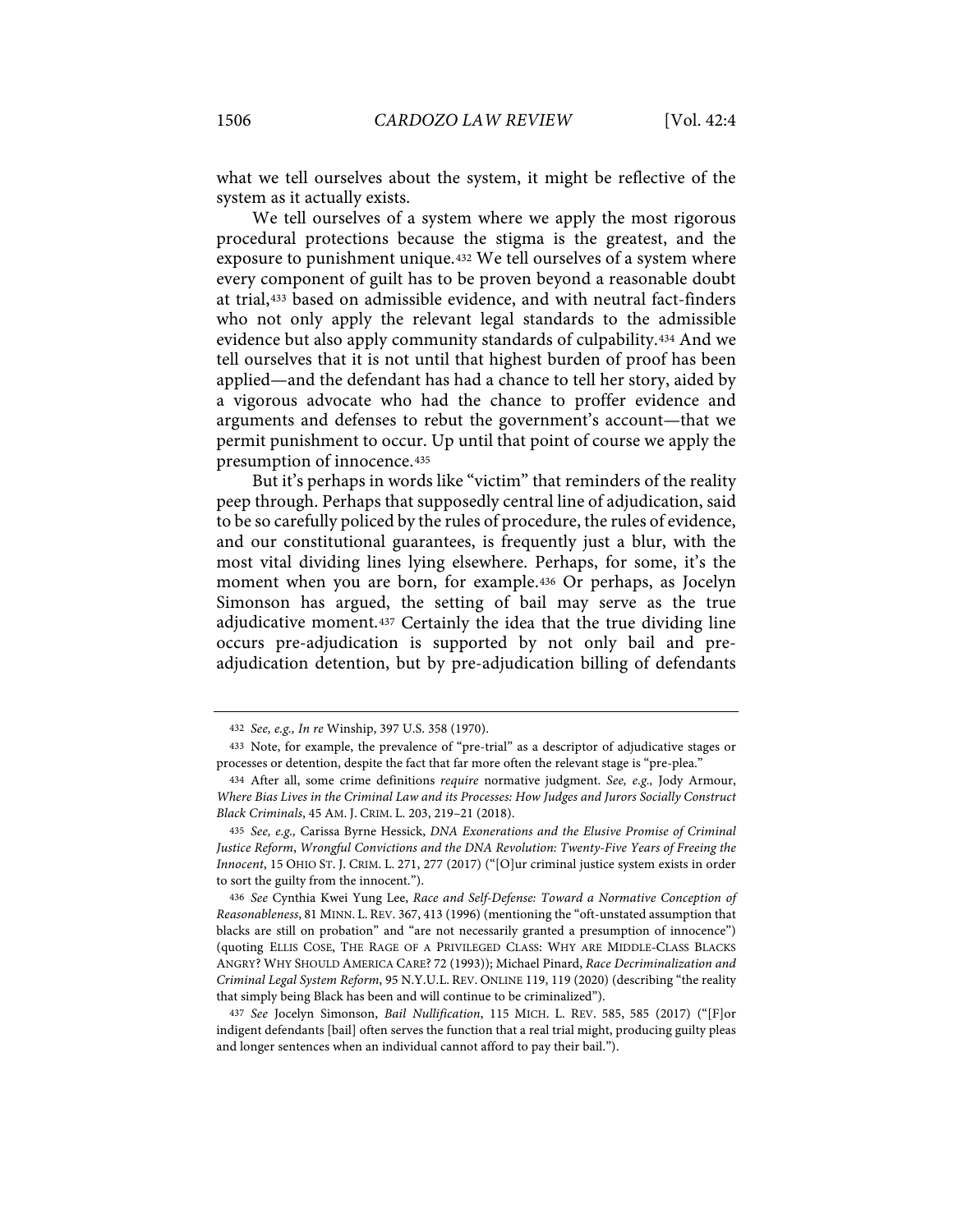for attorneys,438 ankle monitors,439 global positioning systems,440 and jail,<sup>441</sup> and by a variety of other consequences of arrest and charge.<sup>442</sup> More than one scholar and judge has referred to pre-adjudication hardships as a form of punishment,<sup>443</sup> thus challenging the constitutional mandate that punishment be imposed only postconviction.444

Key aspects of the guilty plea process support this notion of a blur where one might assume a sharp dividing line. David Shapiro pointed out that probable cause—the standard of proof required for an arrest typically suffices for the acceptance of a guilty plea, the means by which the vast bulk of convictions are imposed.445 Arrests may rely entirely on a law enforcement account,446 and a guilty plea has the same core evidentiary requirement.447 Potential defenses may end up being barely more salient at the guilty plea stage than at the arrest stage,448 and the give-and-take nature of repeat players' plea bargaining may deter aggressive defense litigation.449 Finally, the judgment of the community

442 *See, e.g.*, Judith G. McMullen, *Invisible Stripes: The Problem of Youth Criminal Records*, 27 S. CAL. REV. L. & SOC. JUST. 1, 23–24, 34–35 (2018).

<sup>438</sup> *See* John D. King, *Privatizing Criminal Procedure*, 107 GEO. L.J. 561, 568 (2019).

<sup>439</sup> *See* Ava Kofman, Digital Jail: How Electronic Monitoring Drives Defendants Into Debt, ProPublica (July, 3 2019, 5 A.M.), https://www.propublica.org/article/digital-jail-howelectronic-monitoring-drives-defendants-into-debt [https://perma.cc/LD66-LYXQ].

<sup>440</sup> *See* Aaron Cantú, *When Innocent Until Proven Guilty Costs \$400 a Month—and Your Freedom*, VICE (May 28, 2020, 1:09 PM), https://www.vice.com/en\_us/article/4ayv4d/wheninnocent-until-proven-guilty-costs-dollar400-a-monthand-your-freedom?utm\_campaign= sharebutton [https://perma.cc/B76L-T446].

<sup>441</sup> *See* Steven Hale, *Pretrial Detainees are Being Billed for their Stay in Jail*, THE APPEAL (July 20, 2018), https://theappeal.org/pretrial-detainees-are-being-billed-for-their-stay-in-jail [https://perma.cc/NMS7-9U8E].

<sup>443</sup> *See* Anna Roberts, *Dismissals as Justice*, 69 ALA. L. REV. 327 (2017).

<sup>444</sup> *See* Laura I. Appleman, *Justice in the Shadowlands: Pretrial Detention, Punishment, & the Sixth Amendment*, 69 WASH. & LEE L. REV. 1297, 1303 (2012) (describing pretrial detention as involving "conditions tantamount to punishment").

<sup>445</sup> *See* David L. Shapiro, *Should a Guilty Plea Have Preclusive Effect?*, 70 IOWA L. REV. 27, 43– 44 (1984).

<sup>446</sup> *See* Roberts, *Arrests as Guilt, supra* note 22, at 991.

<sup>447</sup> *See* Shapiro, *supra* note 445, at 42–44 (stating that a summary by law enforcement of evidence providing a "factual basis" for a plea is probably sufficient where it establishes probable cause).

<sup>448</sup> *See id.*

<sup>449</sup> Anna Roberts, *Impeachment by Unreliable Conviction*, 55 B.C. L. REV. 563, 582 (2014).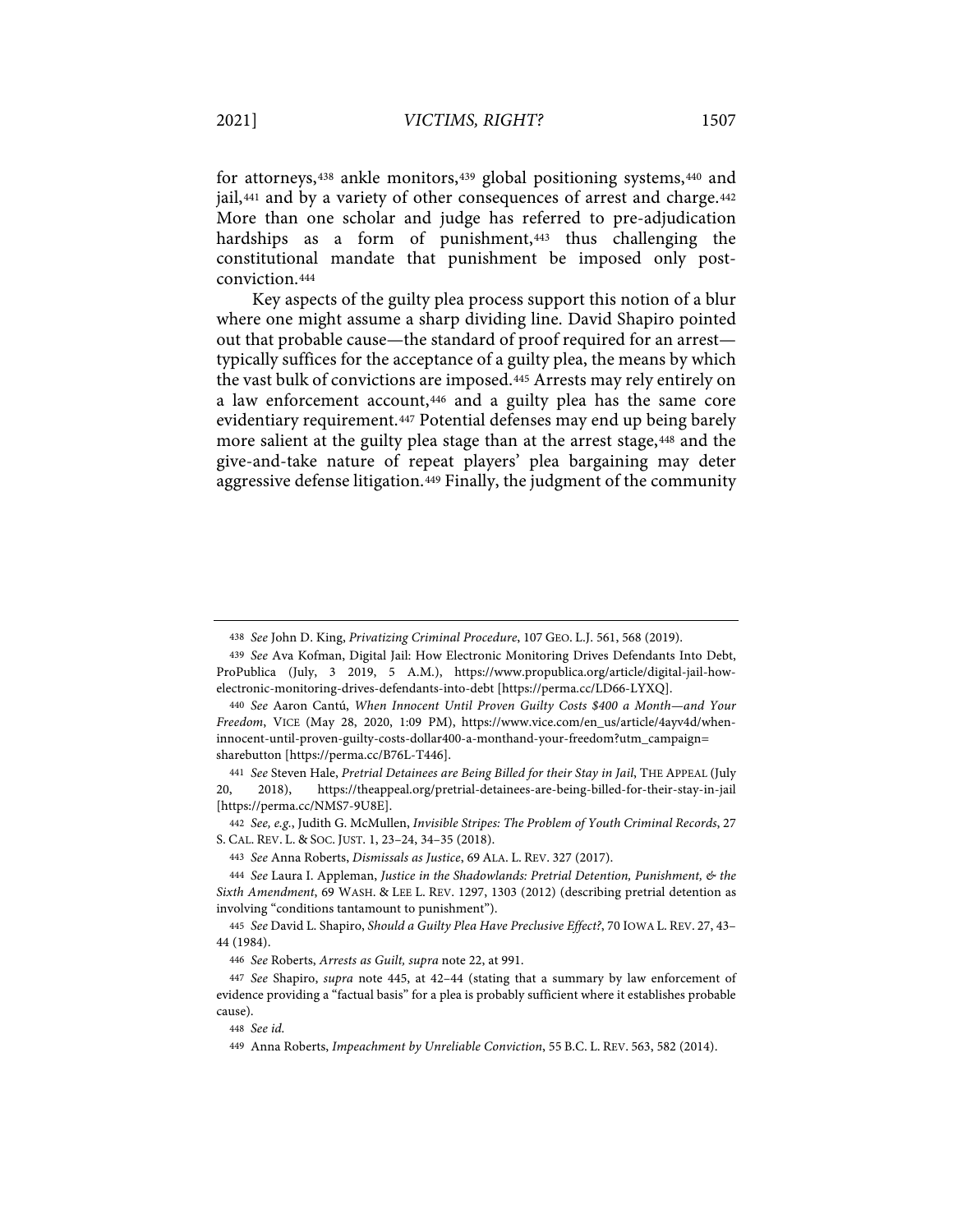is absent from guilty pleas,450 as is the requirement of a neutral factfinder, or indeed any fact-finder.451

Even when trials do occur, their reality in our under-resourced system challenges the stories we tell of how the dividing line is honored and policed, of how it acts to distinguish adjudication from charge. Numerous restrictions exist on the ability of defendants to mount defenses or tell their stories,452 on jurors' ability to focus solely on the admissible evidence,453 to honor the presumption of innocence,454 and to apply the correct burden of proof,455 and on the extent to which the jury represents the community.456 Exceptions of course are possible, when the appropriate line is faithfully and rigorously policed. But in the vast bulk of cases, perhaps the crucial moment is indeed the issuing of a charge; perhaps the use of "victim" regardless of whether adjudication has occurred reflects the difficulty of getting beyond—of challenging or countering—governmental assertions that a crime occurred and that someone was victimized.

# E. *Rough and Ready Sense of Crime*

A final phenomenon that this usage helps to illustrate is the widespread presence of a kind of "shadow criminal law:" a concept of crime (including a concept of "victims") that does not rely on formal criminal concepts, elements, or definitions. A kind of "I know it when I see it" concept.457 This is understandable—we need a way to refer to the

453 *See id.*

455 *See* Roberts, *Convictions as Guilt, supra* note 2.

456 *See id.*

<sup>450</sup> *See* W. Kerrel Murray, *Populist Prosecutorial Nullification*, 96 N.Y.U. L. REV. (forthcoming) (manuscript at 14), https://papers.ssrn.com/sol3/papers.cfm?abstract\_id= 3542575 ("Rhetorically, at least, it seems the jury's desuetude has left a populist gap in need of filling"); *id.* at 40 (suggesting that "the modern-day demise of jury trials opened a distinctly *democratic* hole in our institutions").

<sup>451</sup> *See* Roberts, *Convictions as Guilt, supra* note 2, at 2520–21.

<sup>452</sup> *See generally id.* (discussing, for example, failures to provide defense counsel, or defense counsel with adequate resources); Richard Delgado, "*Rotten Social Background:" Should the Criminal Law Recognize a Defense of Severe Environmental Deprivation*, 3 L. & INEQ. 9 (1985) (describing insanity as the "rich man's defense") (internal citation omitted).

<sup>454</sup> *See id.* at 2512; Justin D. Levinson, Huajian Cai, & Danielle Young, *Guilty by Implicit Racial Bias: The Guilty/Not Guilty Implicit Association Test*, 8 OHIO ST. J. CRIM. L. 187, 207 (2010) (discussing study designed by the authors that found, "[First,] that participants held implicit associations between Black and Guilty. Second, we found that these implicit associations were meaningful—they predicted judgments of the probative value of evidence").

<sup>457</sup> See, for example, statutes criminalizing a failure to report in circumstances where one "knows" that a crime has been/ is being committed. *See, e.g.*, OHIO REV. CODE ANN. § 21921.22(A) (2013).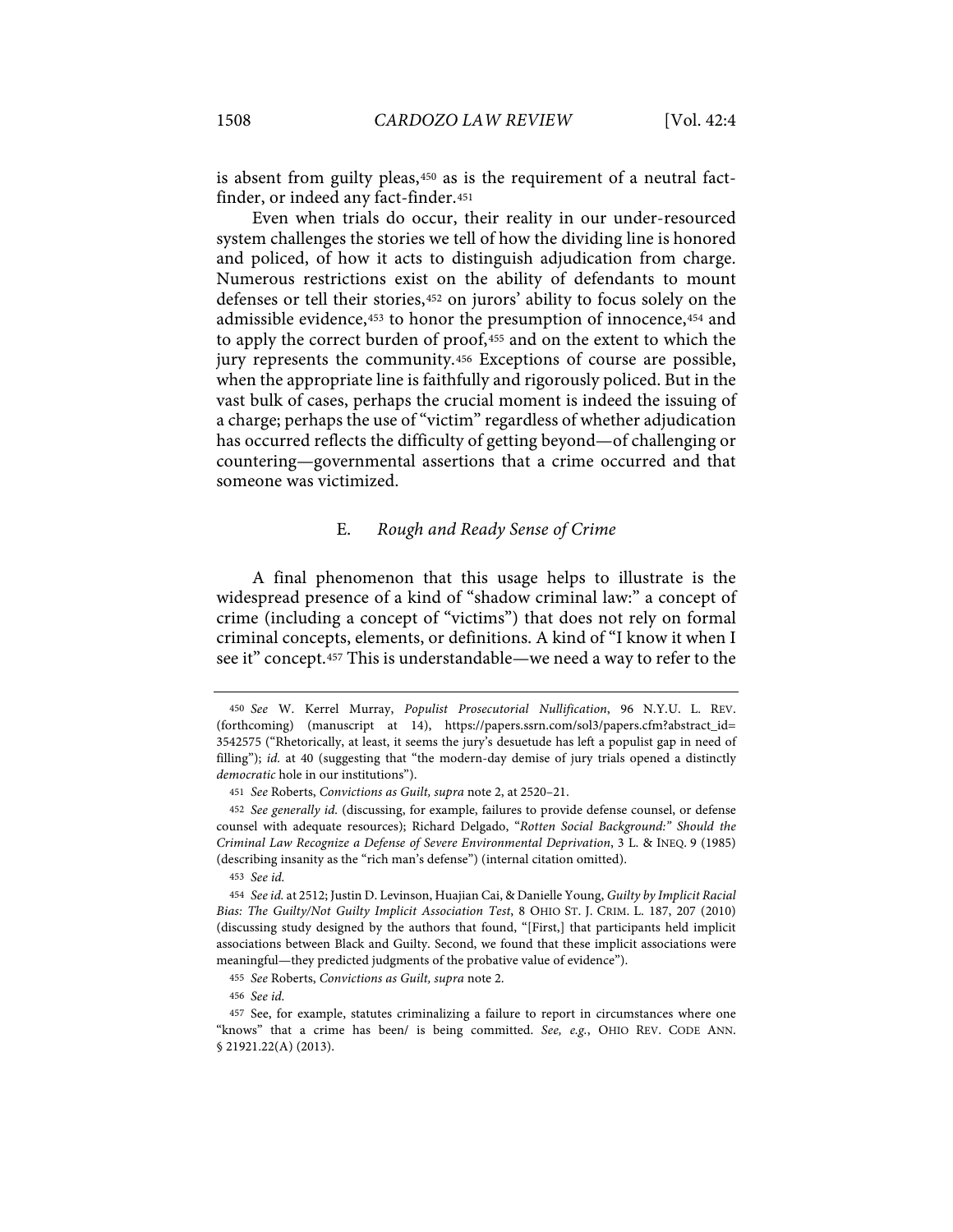kind of thing whose legal version is litigated in court: rapes, murders, crimes, victims, and so on. But this phenomenon can jeopardize the protections that the law sets up, such as mens rea requirements and defenses.458

Thus, for some of the judges mentioned above it is unproblematic—natural and appropriate even—for the person whose death is the focus of a homicide trial to be referred to as a "victim." And of course that seems right if we are focused on common parlance, in which the word "victim" does not necessarily imply crime or guilt: we speak of "victims of circumstance," for example. But when we enter criminal legal fora in which definitions are in play, and in which the existence of a "victim" suggests the existence of a crime, this rough-andready usage becomes more problematic. As described above, 459 it risks obscuring the role that justificatory defenses (such as self-defense) are supposed to play: where a justificatory defense is satisfied, after all, there is no crime. It risks obscuring the role of the defense attorney, which is not to "get someone off," but to play a part in the process that leads to a decision as to whether a crime appears to have occurred.460 It risks obscuring the nuanced components of crimes, such as mens rea, and in general expanding the cloud of criminality beyond its already vast spread.

We see this shadow criminal law again in the equating of claim and crime.461 As mentioned above,462 even a truthful claim of a crime does not necessarily translate to a crime. This concept needs to be reinforced because it is frequently obscured in criminal legal discussions that rely on reports or claims or arrests to denote crimes. When we speak of preadjudication "victims" and express concern about the rates at which "crimes," or "murders," or "rapes" are committed, reported, enforced, or solved, and when all of this rests on pre-adjudication data—whether arrests, claims, or charges—our language is in tension with a system that defines crime, murder, and rape legally, in part to ensure that the label of crime is cabined and in part to ensure that defenses can be proffered and things like mens rea can be contested.

There may be a hopeful coda here, however. While the concern at issue centers on a risk that we deemphasize crucial aspects of the law's structure and protections—defenses and elements such as mens rea—it

<sup>458</sup> *See* Roberts, *Arrests as Guilt, supra* note 22, at 1016–17 (stating that "in the assumptions of the police and the public and sometimes of legal scholars, establishment of an act (or even an assertion thereof) frequently seems to be taken as establishment of a crime").

<sup>459</sup> *See supra* Section I.B.

<sup>460</sup> *See* Erin Murphy, *Indigent Defense*, CHAMPION, Jan/Feb. 2002, at 33.

<sup>461</sup> *See, e.g.*, *supra* Section II.B.2.

<sup>462</sup> *See supra* Section II.B.3.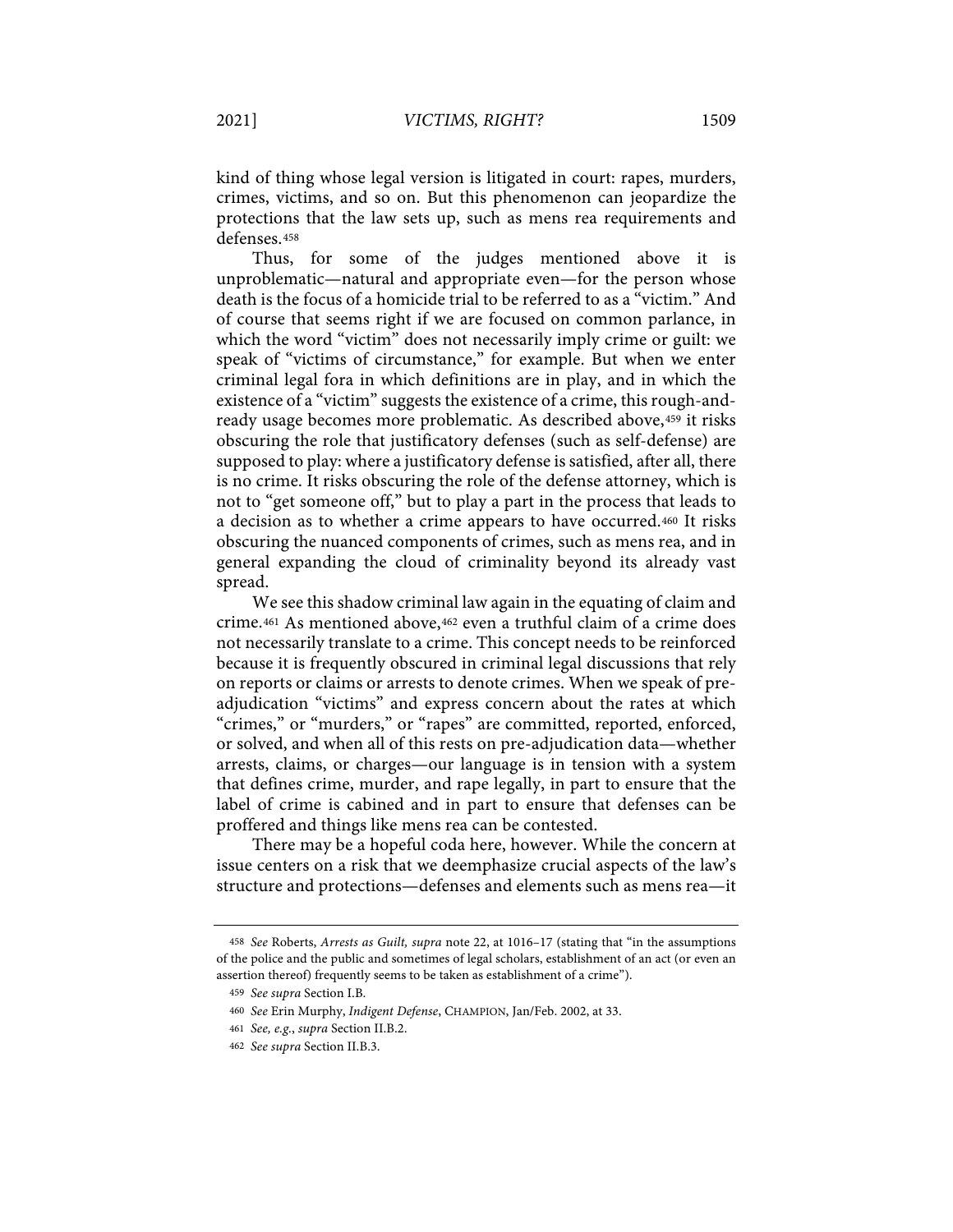is worth considering where the emphasis tends to lie instead. As mentioned above, when judges insist that we have a "victim," even when the defendant is arguing self-defense, it seems that the judges are influenced by the fact that, legal arguments as to crime notwithstanding, we do indubitably have a *harm*.463 And it seems that to those judges a word like "victim" that can be taken as acknowledging the harm is acceptable—desirable even. And so, if one starts to feel that a system infused by law enforcement rhetoric, deeply hampered in its ability to guarantee accurate adjudication, in tension with the community's sense of crime, unable to offer dignity and respect in any consistent way, and inclined to blur its core dividing line needs to be abandoned, one can see a kernel of hope right at the law's center: judges who lean away from definitions of crime in favor of an alternative centering principle, namely harm. To do this is threatening to a system that purports to criminalize only when a crime in all its nuance has been established. But it is hopeful, perhaps, in that it points to a different regime, one invoked by abolitionists, who identify harm as a more desirable focus than crime,464 whose theories and practice are built around that focus, and who strive toward respect, dignity, and bodily integrity for all.<sup>465</sup> It undermines the argument that a focus on harm is alien or unattainable.

A consideration of the pre-adjudication use of "victim" thus affords an opportunity to reflect on ways in which the criminal system's operation diverts from its official portrayal. That reflection might prompt a sense that those things that we're commonly said to have aren't guaranteed—not the protection of our highest burden of proof, not the precise definitions of an area of law governed by statutes and attentive to defenses, not the fierce protection of the presumption of innocence, not a central and carefully policed dividing-line between accusation and finding of guilt, not conviction as the key moment, not really evidence as the basis for adjudication, and not really even crime

<sup>463</sup> *See supra* Section I.B.

<sup>464</sup> *See* Amna A. Akbar, *An Abolitionist Horizon for (Police) Reform*, 108 CALIF. L. REV. 1781, 1825 (2020) ("Abolitionists are working for a world without police—and so they are making demands and running experiments that decrease the power, footprint, and legitimacy of police while building alternative modes of responding to collective needs and interpersonal harm."); Herskind, *supra* note 403 (mentioning Mariame Kaba's reflection that "for abolitionists, the unit of analysis is *harm*, whether that harm is labeled criminal or not. And it is precisely because of abolitionists' focus on *harm* that they are against prisons—because prisons, as a rule, harm people").

<sup>465</sup> *See, e.g.,* Camp, *supra* note 337, at 1723 ("Accountability interventions that protect the dignity of wrongdoers are more likely to have a positive impact on behavior change than are shame-driven ones."); Reina Gossett & Dean Spade, *Prison Abolition and Prefiguring the World You Want to Live In*, YOUTUBE (Jan. 7, 2014), https://www.youtube.com/watch?v= XDQlW1uJ8uQ [https://perma.cc/7TWK-J8GL] (mentioning "the belief that we are all indisposable").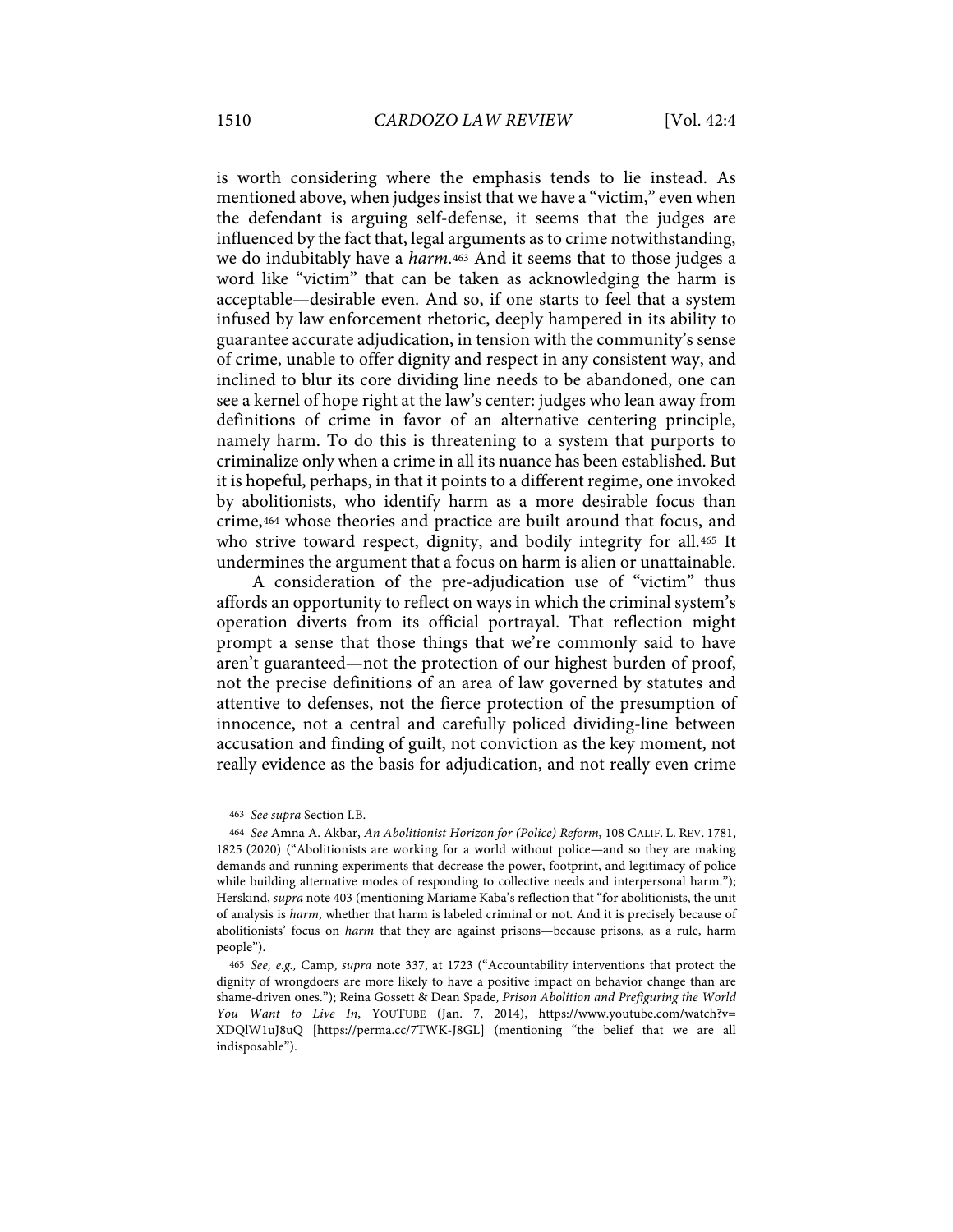as the guiding principle. Rather, we have a system that doles out the criminal system's unique harshness without its justificatory precision and protections. And at the same time, we don't have a system that provides what the word "victim" and the attendant rights are said to be striving toward: respect and dignity.

The advance of abolition into mainstream discussions of criminal law makes this kind of consideration particularly timely. An appropriate part of evaluating arguments for abolition is to consider what it is that we have now: not the idealized version, to which one might be inclined to cling,466 but the actual version, out beyond the labeling and unsupported precepts. This consideration might make abolitionist ideas appealing in that they involve a rejection of our system. But it might also make them appealing—or at least less daunting—by unsettling the supposedly stark divide between our existing criminal system and stepping away from it; and by unsettling the sense of impracticality, of fantasy.467 Suppose that what's said above is right: that we already have a somewhat loose grip on the centrality of crime as a governing principle; that harm is what moves us, more than crime as tightly defined; that the structural and definitional integrity that we may have thought was there isn't;<sup>468</sup> that we already seem motivated by the community's sense of when it is that action is needed and accountability to be demanded;<sup>469</sup> and that we indeed yearn for

<sup>466</sup> *See* Daniel Epps on how our account of the system's erring on the side of "freeing the innocent" might assuage potential concerns. Daniel Epps, *The Consequences of Error in Criminal*  Justice, 128 HARV. L. REV. 1065, 1150 (2015). Who wouldn't be nervous about what would happen to "victims," and about "violent offenders" and "violent recidivists," given current "crime rates," were we to reframe our society without criminal enforcement? Who wouldn't be loath to let go of a system that sorts carefully and errs on the side of the innocent? If you see the criminal system as a reliable and fair one in which both sides are heard and community judgment and the highest standard of proof applied and the finding is that we have someone who made a free choice to do evil, and to violate the law and norms of the community, then of course you might get nervous about that being taken away.

<sup>467</sup> *See* Roger Lancaster, *How to End Mass Incarceration*, JACOBIN (Aug. 18, 2017), https://www.jacobinmag.com/2017/08/mass-incarceration-prison-abolition-policing

<sup>[</sup>https://perma.cc/8RR9-DT7J] (mentioning "pie-in-the-sky imaginings"); *see also* Jasmine Sankofa, *Mapping the Blank: Centering Black Women's Vulnerability to Police Sexual Violence to Upend Mainstream Police Reform*, 59 HOW. L.J. 651, 689 (2016) (suggesting that the absence of scholarly engagement with abolition is often due to the "conceptualization of abolition as impractical and 'foolish'").

<sup>468</sup> *See* Akbar, *supra* note 31 ("Abolitionists are often caricatured as having unattainable ends and an impractical agenda. But many organizations, like Survived and Punished and generationFIVE have demonstrated the failure of our system even on its own terms . . . .").

<sup>469</sup> *See* Bill Keller, *What do Abolitionists Really Want?*, THE MARSHALL PROJECT (June 13, 2019), https://www.themarshallproject.org/2019/06/13/what-do-abolitionists-really-want [https://perma.cc/FW6C-2XEA] (mentioning the abolitionist objective of devolving responsibility for public safety to local communities).